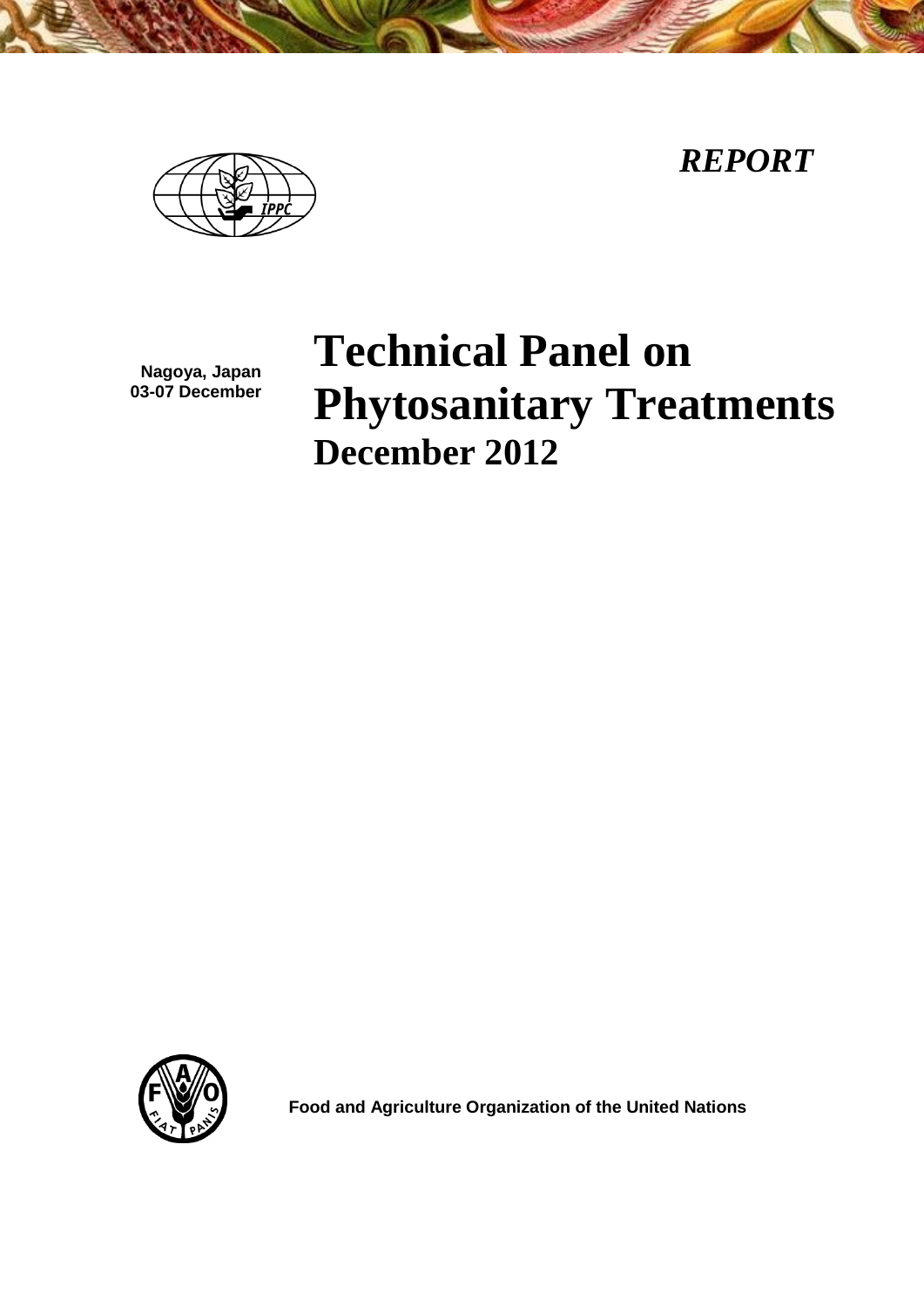# **CONTENTS**

| 1. |       |                                                                                                                                                                  |  |
|----|-------|------------------------------------------------------------------------------------------------------------------------------------------------------------------|--|
|    | 1.1   |                                                                                                                                                                  |  |
|    | 1.2   |                                                                                                                                                                  |  |
|    | 1.3   |                                                                                                                                                                  |  |
|    | 1.4   |                                                                                                                                                                  |  |
| 2. |       |                                                                                                                                                                  |  |
|    | 2.1   |                                                                                                                                                                  |  |
|    | 2.2   |                                                                                                                                                                  |  |
|    | 2.3   |                                                                                                                                                                  |  |
| 3. |       |                                                                                                                                                                  |  |
|    | 3.1   |                                                                                                                                                                  |  |
|    | 3.2   |                                                                                                                                                                  |  |
|    | 3.3   |                                                                                                                                                                  |  |
|    | 3.4   |                                                                                                                                                                  |  |
|    |       |                                                                                                                                                                  |  |
|    | 3.5.1 |                                                                                                                                                                  |  |
|    | 3.5.2 |                                                                                                                                                                  |  |
|    | 3.5.3 |                                                                                                                                                                  |  |
|    | 3.5.4 |                                                                                                                                                                  |  |
|    | 3.5.5 |                                                                                                                                                                  |  |
| 4. |       | Review of Treatments under the Topic Wood packaging material treatments (2006-015) 8                                                                             |  |
|    | 4.1   |                                                                                                                                                                  |  |
|    | 4.2   | Sulfuryl fluoride fumigation of wood packaging material (2007-101)                                                                                               |  |
|    | 4.3   | Methyl isothiocyanate and sulfuryl fluoride (Ecotwin mixture) fumigation for<br>Bursaphelenchus xylophilus, Coleoptera: Cerambycidae, and Coleoptera: Scolytinae |  |
|    | 4.4   | Heat treatment of wood packaging material using dielectric heating (2007-114) 10                                                                                 |  |
|    |       |                                                                                                                                                                  |  |
|    | 5.1   | Generic irradiation treatment for all insects (Arthropoda: Insecta) except<br>lepidopteran pupae and adults (Insecta: Lepidoptera) in any host commodity (2007-  |  |
|    |       |                                                                                                                                                                  |  |
|    | 5.3   |                                                                                                                                                                  |  |
|    | 5.4   | Irradiation for Dysminococcus neobrevipes Beardsley, Planococcus lilacinus<br>(Cockerell) and Planococcus minor (Maskell) (Hemiptera: Pseudococcidae) (2012-     |  |
|    | 5.5   |                                                                                                                                                                  |  |
| 6. |       |                                                                                                                                                                  |  |
|    | 6.1   | air treatment for selected fruit fly species<br>forced<br>temperature<br>High                                                                                    |  |
|    | 6.2   | Vapour heat treatment for Mangifera indica var. Manila Super (2009-108)13                                                                                        |  |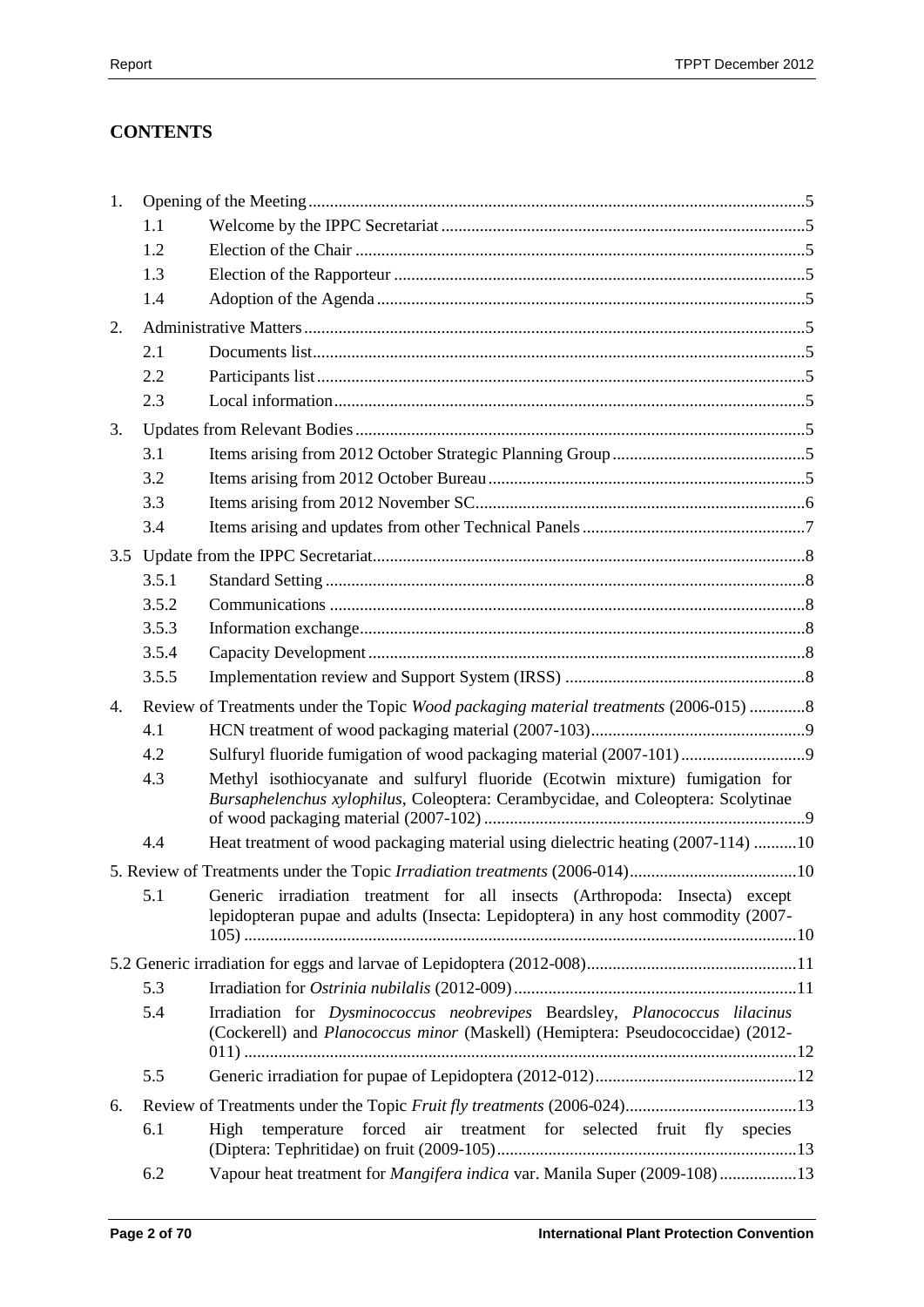|             | 6.4         | Cold treatment for Ceratitis capitata on Citrus reticulata and their hybrids                                                                       |
|-------------|-------------|----------------------------------------------------------------------------------------------------------------------------------------------------|
|             | 6.5         | Cold treatment for Ceratitis capitata on Citrus sinensis (2010-103)15                                                                              |
|             | 6.6         | Vapour heat treatment for <i>Ceratitis capitata</i> on <i>Mangifera indica</i> (2010-106)16                                                        |
|             | 6.7         | Vapour heat treatment for Bactrocera tryoni on Mangifera indica (2010-107) 16                                                                      |
|             | 6.8         | Vapour heat treatment for Bactrocera cucurbitae on Cucumis melo var. reticulatus                                                                   |
|             | 6.9         | Cold treatment for Ceratitis capitata on Citrus sinensis (2007-206A)17                                                                             |
|             | 6.10        | Cold treatment for <i>Ceratitis capitata</i> on <i>Citrus reticulata</i> x <i>C. sinensis</i> (2007-206B)18                                        |
|             | 6.11        |                                                                                                                                                    |
|             | 6.12        |                                                                                                                                                    |
|             | 6.13        | Cold treatment for Bactrocera tryoni on Citrus sinensis (2007-206E)20                                                                              |
|             | 6.14        | Cold treatment for Bactrocera tryoni on Citrus reticulata x C. sinensis (2007-206F)20                                                              |
|             | 6.15        | Cold treatment for Ceratitis capitata on Citrus paradisi (2007-210)20                                                                              |
|             | 6.16        | Cold treatment for Ceratitis capitata on Citrus reticulata cultivars and hybrids                                                                   |
|             | 6.17        | CATTS (Controlled Atmosphere/Temperature Treatment System) for Cydia<br>pomonella and Grapholita molesta on Prunus persica and Prunus persica var. |
|             | 6.18        | CATTS (Controlled Atmosphere/Temperature Treatment System) for Cydia                                                                               |
| 7.          |             | Review of Treatments under the Topic Soil and growing media in association with plants                                                             |
| 8.          |             |                                                                                                                                                    |
| 9.          |             |                                                                                                                                                    |
|             | 9.1         |                                                                                                                                                    |
|             | 9.2         | Feedback on the TPPT Evaluation Procedure, including the checklist, submission                                                                     |
|             | 9.3         | Review of List of Topics for IPPC Standards, treatment leads and vacancies,                                                                        |
|             | 9.4         |                                                                                                                                                    |
|             | 9.5         |                                                                                                                                                    |
|             | 9.6         |                                                                                                                                                    |
|             |             |                                                                                                                                                    |
|             | 10.1        |                                                                                                                                                    |
|             |             |                                                                                                                                                    |
|             | Appendix 1: |                                                                                                                                                    |
| Appendix 2: |             |                                                                                                                                                    |
| Appendix 3: |             |                                                                                                                                                    |
|             | Appendix 4: |                                                                                                                                                    |
|             | Appendix 5: |                                                                                                                                                    |
| Appendix 6: |             |                                                                                                                                                    |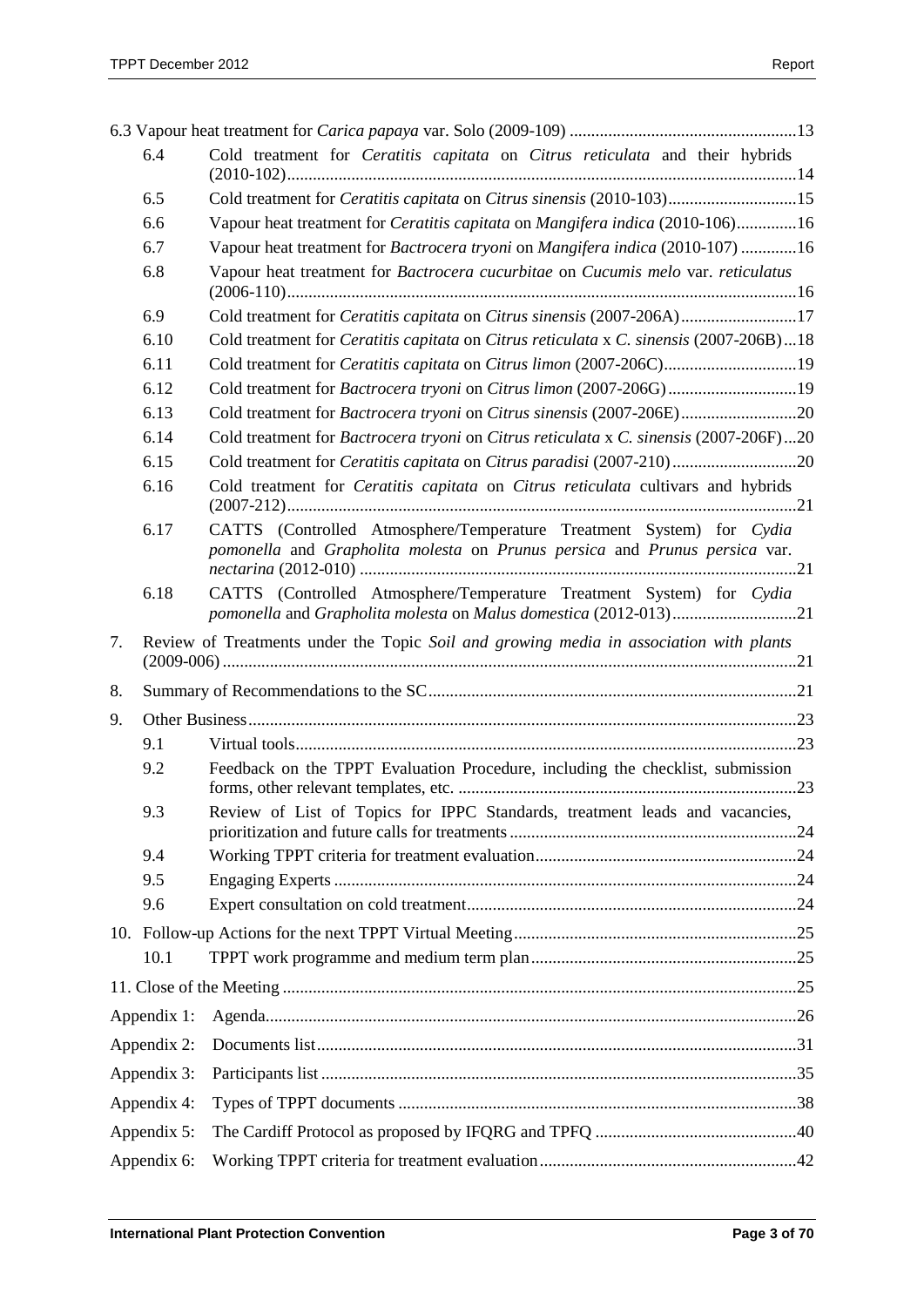| Appendix 8:                    | TPPT procedure for evaluating phytosanitary treatments requiring additional               |  |
|--------------------------------|-------------------------------------------------------------------------------------------|--|
|                                | Appendix 9: TPPT response to the SC's concerns about chilling injury in lemons during in- |  |
| Appendix 10:                   |                                                                                           |  |
| Appendix 11:                   |                                                                                           |  |
| Appendix 12:                   |                                                                                           |  |
| Appendix 13:<br>their needs 69 | Questionnaire for IPPC standard setting: Identification of key stakeholders and           |  |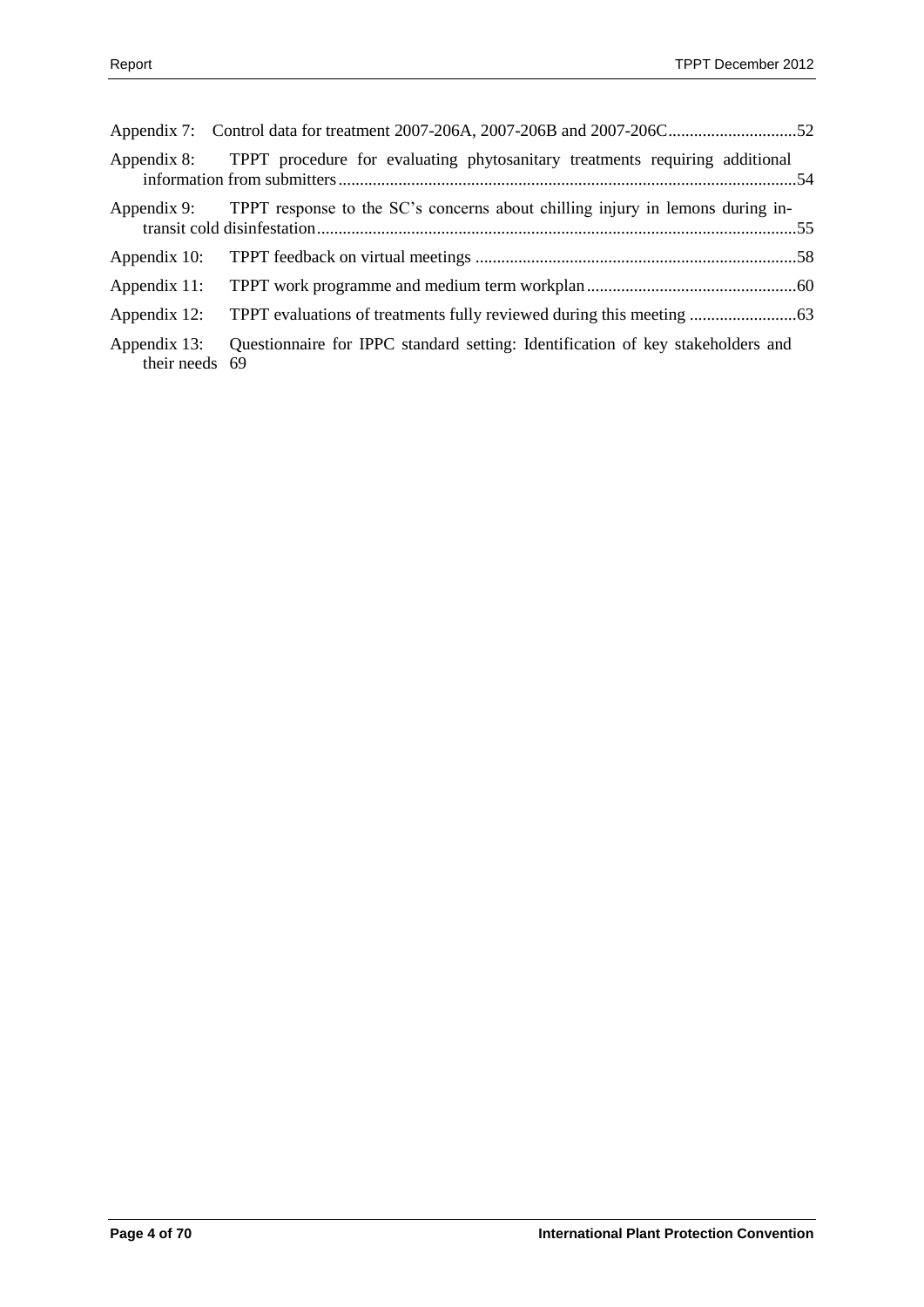# <span id="page-4-0"></span>**1. Opening of the Meeting**

*[1]* The Host, Mr Masato Fukushima, Director of Plant Quarantine Office, Plant Protection Division, Japanese Ministry of Agriculture, Forestry Fisheries Government of Japan (MAFF), welcomed the participants of the meeting of the Technical Panel on Phytosanitary Treatments (TPPT) to Nagoya. He underlined the importance of the International Plant Protection Convention (IPPC) work programme, and in particular, the importance of addressing wood packaging material treatment submissions in a practical and urgent manner. Mr Fukushima wished the participants a good and productive meeting.

# <span id="page-4-1"></span>**1.1 Welcome by the IPPC Secretariat**

*[2]* The IPPC Secretariat (hereafter Secretariat) thanked Mr Fukushima for hosting the meeting and also welcomed the participants. The panel members, Secretariat staff and invited experts introduced themselves and briefly described their positions and roles in their home organizations.

# <span id="page-4-2"></span>**1.2 Election of the Chair**

*[3]* The panel elected Mr Eduardo Willink as Chair.

# <span id="page-4-3"></span>**1.3 Election of the Rapporteur**

*[4]* The panel elected Mr Michael Ormsby as Rapporteur.

# <span id="page-4-4"></span>**1.4 Adoption of the Agenda**

*[5]* The panel members reviewed and adopted the agenda (see Appendix 1 to this report). One panel member expressed concerns about the possible difficulty in addressing all the items on the agenda because a relatively large number of members were not attending the meeting. The Secretariat explained that some new members had joined the panel and other absent members would be participating for certain parts of the meeting via modern technology, so there would be enough members and sufficient resources available to address all items on the agenda.

# <span id="page-4-5"></span>**2. Administrative Matters**

# <span id="page-4-6"></span>**2.1 Documents list**

*[6]* The panel reviewed and updated the documents list (see Appendix 2 to this report).

# <span id="page-4-7"></span>**2.2 Participants list**

*[7]* The Secretariat called attention to the participants list and the members reviewed their contact information. The members will also update it on the International Phytosanitary Portal (IPP www.ippc.int/) (see Appendix 3 to this report).

# <span id="page-4-8"></span>**2.3 Local information**

 $\overline{a}$ 

*[8]* The organizer of the meeting provided further information and answered any logistical questions regarding the meeting and its location.

# <span id="page-4-9"></span>**3. Updates from Relevant Bodies**

# <span id="page-4-10"></span>**3.1 Items arising from 2012 October Strategic Planning Group**

[9] There were no items arising from the October 2012 Strategic Planning Group (SPG) meeting<sup>1</sup> for the panel to consider.

# <span id="page-4-11"></span>**3.2 Items arising from 2012 October Bureau**

[10] There were no items arising from the October 2012 Bureau meeting<sup>2</sup> for the TPPT to consider.

<sup>&</sup>lt;sup>1</sup> Report of the 2012 October SPG meeting: https://www.ippc.int/index.php?id=125447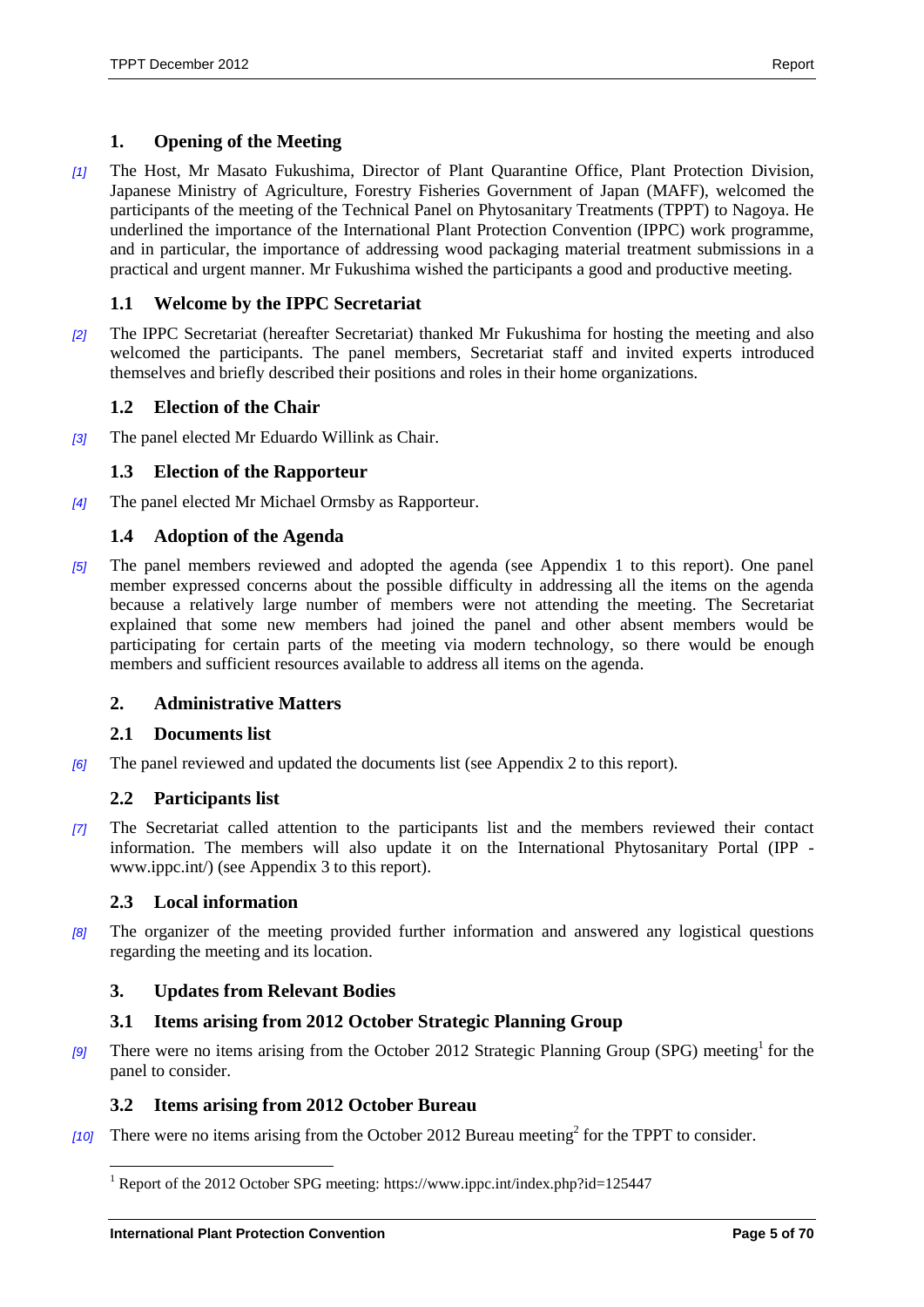# <span id="page-5-0"></span>**3.3 Items arising from 2012 November SC**

[11] The following items arose from the 2012 November Standards Committee (SC) meeting<sup>3</sup> for the TPPT to consider.

#### *Implementation of adopted phytosanitary treatments*

- *[12]* One major implementation issue of importance to the panel is the development of guidance for implementing adopted phytosanitary treatments (PTs). In June 2012, the Bureau decided that the development of this type of guidance should be under the remit of the IPPC Capacity Development Committee (CDC). At its November 2012 meeting, the SC reconsidered its decision from its November 2011 meeting regarding the development of guidance for phytosanitary treatments and modified the related task in all specifications. This task now requests the TPPT to consider implementation of the PTs by contracting parties, identify potential operational and technical implementation issues and then provide information and possible recommendations on these issues to the SC. The SC also requested the TPPT consider if standards are needed for various types of treatments (such as ISPM 18:2003, *Guidelines for the use of irradiation as a phytosanitary measure*).
- *[13]* It was noted that guidance documents for PTs were developed primarily for use within the panel and would therefore not conflict with the Bureau's clarification. The panel questioned the responsibility of the CDC, what procedures the CDC will use when treatments are approved, how the additional information will be provided and what expertise the CDC should have to oversee the development or review of such guidance. There was concern among the TPPT about a review and approval process for this type of guidance because the CDC currently does not have a formal process. Hence, the TPPT will request that the CDC allow the TPPT to review such treatment guidance prior to the final approval by the CDC.
- *[14]* It was further noted that the TPPT previously had proposed a concept to develop a database with descriptions of treatments and that this could be proposed again. The SC had requested the panel consider whether standards are needed for various types of treatments, and the panel discussed whether a database with descriptions of treatments, a standard, or treatment guidance should be developed. The proposals from the panel, which will be assigned to TPPT members at a later date, for the SC to review are located in Appendix 4 to this report.

#### *Criteria for prioritizing participants to receive travel assistance*

*[15]* The Secretariat informed the panel about the new IPPC criteria for prioritizing participants to receive travel assistance to attend IPPC meetings. The Secretariat explained the changes and noted that, in the future, although the criteria changes from year to year, the criteria in place on the date the statement of commitment is signed will apply throughout the term of membership. For existing members, until they sign a new statement of commitment, the baseline will be the criteria in place in 2012. The panel was also informed that, based on a decision at the Seventh Session of the Commission on Phytosanitary Measures (CPM-7 (2012)), a new statement of commitment had been developed and that all TPPT members will be required to sign the new statement of commitment before the 2013 TPPT meeting.

#### *Scientific session at CPM-8 (2013)*

*[16]* The panel was informed that the Bureau had decided that the scientific session at CPM-8 (2013) will be related to the use of Probit 9. The Secretariat requested the panel to inform their national plant protection organizations (NPPOs) that the Secretariat will be making a call for speakers, noting that the topic is very relevant to several standards currently under development (e.g. *Criteria for treatments for wood packaging material in international trade* (2006-010) and phytosanitary treatments). The panel agreed to help solicit speakers in response to the call.

l

<sup>&</sup>lt;sup>2</sup> Report of the 2012 October Bureau meeting:<https://www.ippc.int/index.php?id=202500>

 $3$  Report of the 2012November SC meeting:<https://www.ippc.int/index.php?id=13355>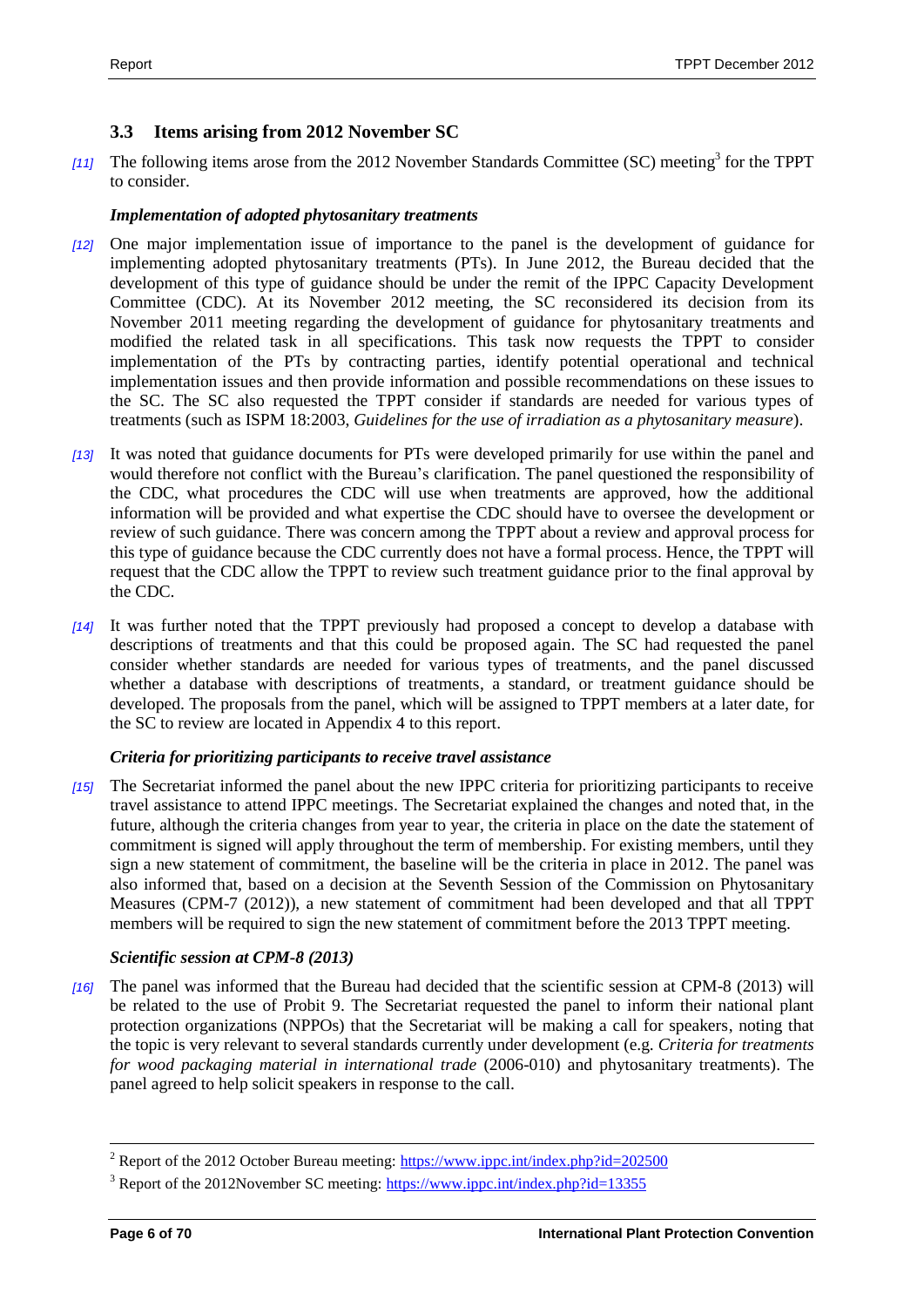# *Formal objections*

- [17] The Secretariat informed the panel that, according to the revised standard setting procedure<sup>4</sup>, all International Standards for Phytosanitary Measures (ISPMs), including PTs, are subject to formal objections (FOs) prior to adoption. The CPM-7 (2012) had requested that the SC consider the issue of FOs and provide recommendations to the Bureau. In April 2012, the SC discussed FOs for PTs, but did not conclude the discussion. The Bureau again discussed FOs in June 2012, produced flow charts illustrating a proposed process for FOs and asked the Secretariat to develop further criteria for the different types of standards. At its November 2012 meeting, the SC reviewed the process proposed by the Bureau and Secretariat and provided further changes.
- *[18]* The Secretariat noted that the FOs on draft ISPMs and PTs are submitted at least 14 days prior to CPM and that the proposed process may not be feasible in 14 days. The panel reviewed the FO criteria and process as proposed by the SC. The panel agreed to the criteria and the proposed process, but suggested that the examples given under the criteria for phytosanitary treatments should be removed because they were not as comprehensive as those listed in ISPM 28:2007 *(Phytosanitary treatments for regulated pests)*.

#### *Engaging experts*

*[19]* This issue is reported under section 9.5 of this report.

#### The TPPT:

- (1) *asked* that the Secretariat provide an opportunity for the TPPT to review treatment guidelines or other material related to providing guidance on PTs prior to final approval by the CDC
- (2) *asked* the Secretariat to consider, for the proposed *Criteria for phytosanitary treatments for formal objections*, that the examples given under the criteria for phytosanitary treatments should be removed because they were not as comprehensive as those listed in ISPM 28:2007.

# <span id="page-6-0"></span>**3.4 Items arising and updates from other Technical Panels**

#### *Efficacy of methyl bromide treatments for wood packaging material with high moisture content*

- *[20]* The Technical Panel on Forest Quarantine (TPFQ) and the International Forest Quarantine Research Group (IFQRG) discussed this issue and the findings were presented to the SC at its November 2012 meeting. An extensive review of literature relating on the moisture content of wood had been done, and, in most cases, the moisture content of wood at the time of treatment with methyl bromide was likely to be at or lower than that used in the research to study the efficacy of methyl bromide on *Bursaphelenchus xylophilus* and *Anoplophora glabripennis*. The SC considered whether additional recommendations related to the moisture content of the wood should be added to ISPM 15:2009 *Regulation of wood packaging material in international trade*. The SC requested the TPFQ, to consider the issue, with input from the TPPT and IFQRG as appropriate, and provide the SC with concrete proposals. The TPPT was informed that the TPFQ will be meeting in June 2013 and will discuss the issue at that time. The TPPT agreed to discuss this again after the TPFQ consider this issue.
- *[21]* The SC had requested the TPFQ to consider levels of efficacy for treatments on wood packaging material moving in international trade that were more suitable to the organisms being targeted. In response to this request, the TPFQ requested IFQRG to consider this issue, who in response developed the Cardiff Protocol, which describes a method to determine the required levels of efficacy for pests on wood packaging material (see Appendix 5 to this report). The TPPT agreed that the Cardiff Protocol would help to develop more appropriate treatment efficacy requirements for target pests.

 $\overline{a}$ 

<sup>&</sup>lt;sup>4</sup> The CPM-7 (2012) revised and adopted the IPPC Standard Setting Procedure, see Appendix 5 of the CPM-7 [\(2012\) report](https://www.ippc.int/index.php?id=1110798&frompage=13330&tx_publication_pi1%5bshowUid%5d=2185127&type=publication&L=0)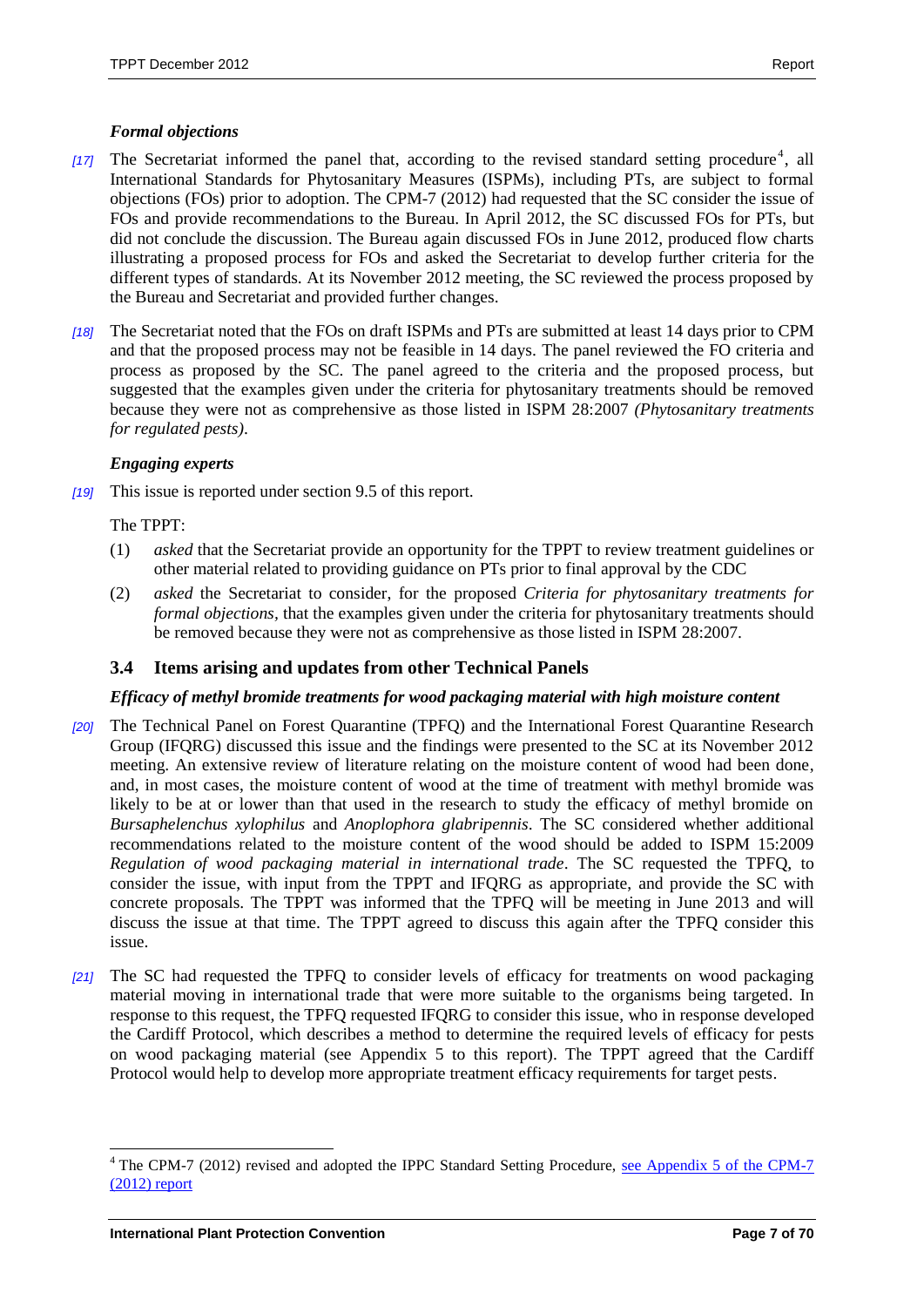The TPPT:

(3) *invited* the SC to note that the TPPT agreed that the Cardiff Protocol would help develop more appropriate treatment efficacy requirements for target pests.

# <span id="page-7-0"></span>**3.5 Update from the IPPC Secretariat**

# <span id="page-7-1"></span>**3.5.1 Standard Setting**

*[22]* The Secretariat informed the panel about the new standard setting process that had been adopted at CPM-7 (2012), highlighting the changes that may impact the TPPT.

# *Call for Treatments*

*[23]* The Secretariat informed the panel that it had received six treatment submissions in response to the 2012 call for treatments.

# *Calls for Experts*

*[24]* The Secretariat informed the TPPT about the SC e-decision regarding the call for TPPT experts. The SC placed Mr Guy Hallman (USA) and Mr Patrick Gomes (USA) on the TPPT to begin five-year terms in 2012. The SC agreed that Mr Andrew Parker (IAEA-FAO) be invited to TPPT meetings as an invited expert when irradiation treatments will be discussed. The panel and Secretariat welcomed the new members.

# <span id="page-7-2"></span>**3.5.2 Communications**

*[25]* There were no items for the TPPT to consider.

# <span id="page-7-3"></span>**3.5.3 Information exchange**

*[26]* There were no items for the TPPT to consider.

# <span id="page-7-4"></span>**3.5.4 Capacity Development**

*[27]* There were no items for the TPPT to consider.

# <span id="page-7-5"></span>**3.5.5 Implementation review and Support System (IRSS)**

*[28]* There were no items for the TPPT to consider.

# <span id="page-7-6"></span>**4. Review of Treatments under the Topic** *Wood packaging material treatments* **(2006- 015)**

- *[29]* The panel reviewed and updated the internal document *Working TPPT criteria for treatment evaluation*. In particular the panel updated the formula for calculating the efficacy dose (ED) (see section 4 of Appendix 6 to this report).
- *[30]* During the evaluation of treatments, it was noted that submitters do not always respond to the panel's requests for more information and the panel considered how long it should wait for the results from submitters before it recommends to the SC that the treatment be removed from the *List of topics for IPPC standards*. In response to this, the panel developed the *TPPT procedure for evaluating phytosanitary treatments requiring additional information from submitters* (see Appendix 8 to this report). The panel also agreed that this procedure be attached to all official TPPT requests to submitters.
- *[31]* The panel was concerned that the information is presented differently in each submission and that there are many misunderstandings by the submitters when submitting data, such as exactly what type of data are needed, etc. To help prevent this from occurring again, it was suggested that instructions be developed by the TPPT and provided during the call to assist in proper and complete submissions. Instructions will be developed with the Secretariat for review by the TPPT.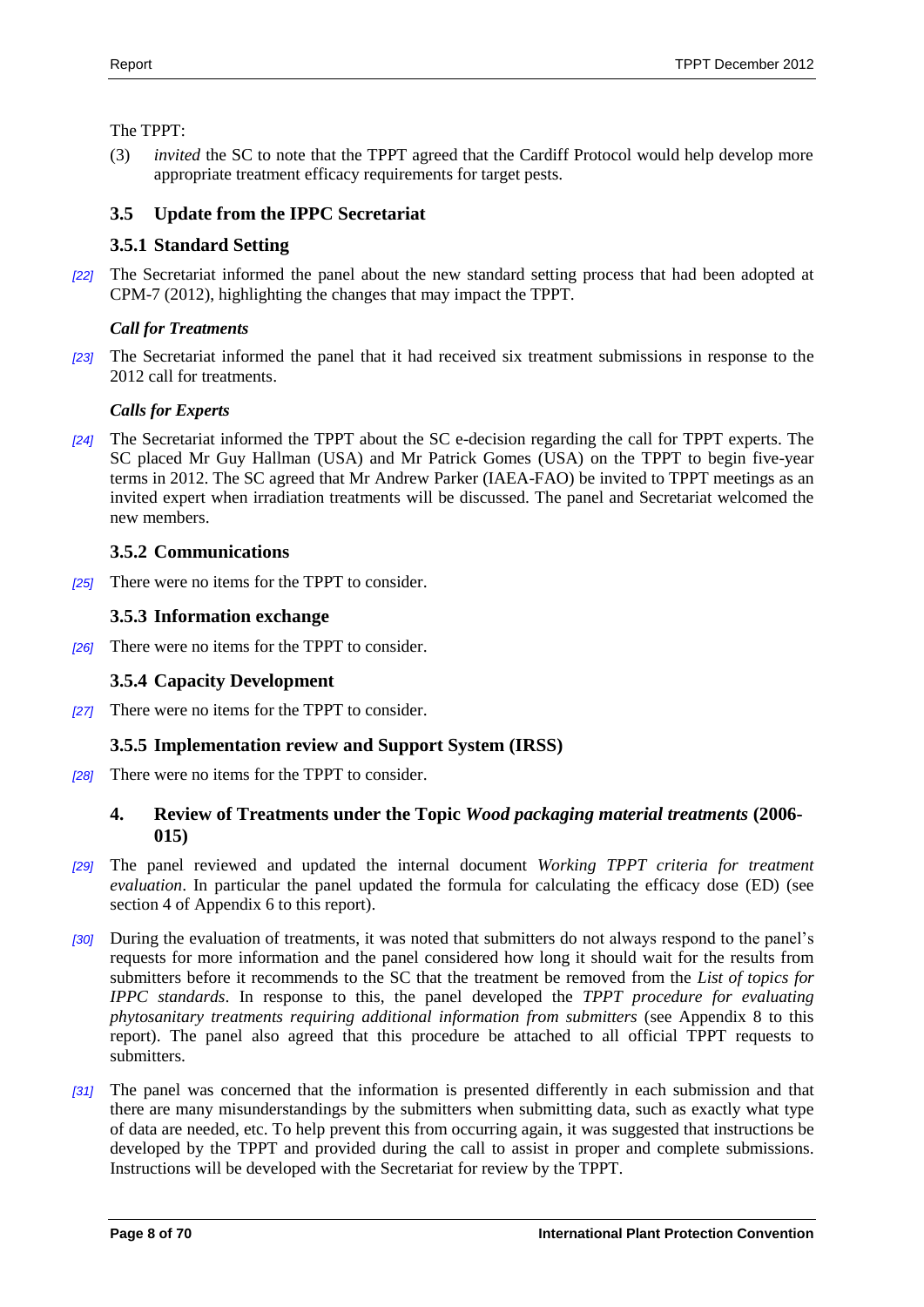The TPPT:

- (4) *invited* the SC to note that the *Working TPPT criteria for treatment evaluation*, for TPPT internal use only, has been updated
- (5) *invited* the SC to note the *TPPT procedure for evaluating phytosanitary treatments requiring additional information from submitters* that will be attached to official TPPT requests to submitters.

# <span id="page-8-0"></span>**4.1 HCN treatment of wood packaging material (2007-103)**

- *[32]* The TPPT had requested further data from the submitter, but sufficient information had not yet been provided to support the treatment. In addition, the research protocol (using surrogate species) is not adequate for PTs and the panel was concerned that the submitters did not have a clear understanding of what was required. The panel considered that this treatment will not be completed in the foreseeable future and recommended it be removed from the List of Topics for IPPC Standards.
- *[33]* Refer to Appendix 12 for the TPPT evaluation of the treatment.

The TPPT:

(6) *recommended* that the SC removes the treatment *HCN treatment of wood packaging material* (2007-103) from the List of Topics for IPPC Standards.

# <span id="page-8-1"></span>**4.2 Sulfuryl fluoride fumigation of wood packaging material (2007-101)**

- *[34]* While the lead considers sulfuryl fluoride (SF) fumigation a possible alternative to methyl bromide, he explained that submitters were unable to provide efficacy data based on Probit 9 because of technical difficulties in obtaining consistent replications. The lead noted that when the 2010 July TPPT evaluated the submission, it could only support a partial treatment schedule because the TPPT could not determine the level of efficacy of this treatment against *Bursaphelenchus xylophilus* for temperatures within a range greater than 18ºC and less than 30ºC. The submitter had informed the treatment lead that the TPPT-requested information should be made available to the TPPT in 2013. It was also noted that the United States Department of Agriculture (USDA) had revised the safety of SF on consumables (fruit for consumption) and considered that fluoride contamination would be a problem. This will likely reduce the applicability of SF in general and for wood packaging material when it is associated with a commodity.
- *[35]* The TPPT agreed that the treatment *Sulfuryl fluoride fumigation of wood packaging material (2007-10*1) be reviewed at a future TPPT meeting because the panel expects to receive more information from the submitter.

# <span id="page-8-2"></span>**4.3 Methyl isothiocyanate and sulfuryl fluoride (Ecotwin mixture) fumigation for**  *Bursaphelenchus xylophilus***, Coleoptera: Cerambycidae, and Coleoptera: Scolytinae of wood packaging material (2007-102)**

*[36]* The treatment lead presented an update on the tre*atment and noted that the* TPPT positively considered this treatment when it was submitted because it could be a possible alternative to methyl bromide. The panel had requested more information from the submitter, identifying a number of issues that remain unanswered. In addition, the treatment lead had received some information that the registrant of this fumigant intended not to seek re-registration in the country that originally submitted this treatment, and, therefore, the submitter may not provide the additional requested information supporting this treatment*.*

The TPPT:

(7) *agreed that a final notice letter be sent to the submitter of th*e treatment *Methyl isothiocyanate and sulfuryl fluoride (Ecotwin mixture) fumigation for* Bursaphelenchus xylophilus*, Coleoptera: Cerambycidae, and Coleoptera: Scolytinae of wood packaging material* (2007-102) and that the treatment be reviewed once further information is provided by submitter.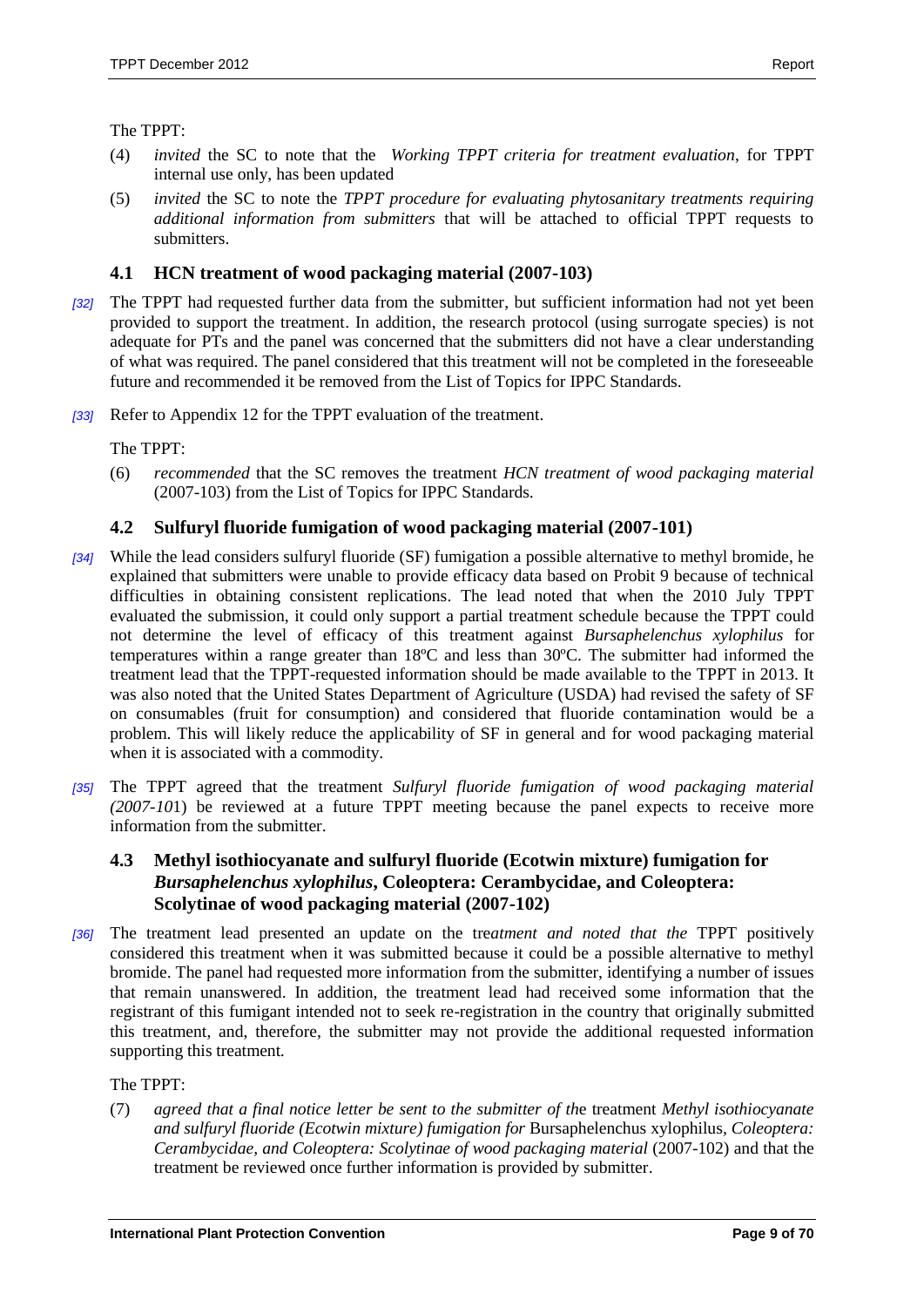#### <span id="page-9-0"></span>**4.4 Heat treatment of wood packaging material using dielectric heating (2007-114)**

*[37]* The treatment lead provided an update on the treatment. Due to concerns about the practical implementation of the treatment, the SC had placed the adoption of this treatment on hold while waiting for more detailed operational guidance. The SC agreed, however, to keep this treatment included in the revision to Annex 1 *Approved treatments associated with wood packaging material* of ISPM 15:2009, which the SC has recommended for adoption at CPM-8 (2013). The treatment lead noted that the TPPT, TPFQ and the IFQRG have been developing guidance material to support the implementation of this treatment for ISPM 15:2009. As requested by the SC, the Secretariat had formally sent the guidance material to the IPPC Implementation Officer in November 2012 for further development, along with the name and contact details of a potential author to finalize the guidance material. The TPPT noted that any guidance or training material for a standard should not be released before the adoption of the standard.

The TPPT:

(8) *recommended* to the SC that guidelines or training material for all standards should not be released prior to the formal adoption of the standard.

# <span id="page-9-1"></span>**5. Review of Treatments under the Topic** *Irradiation treatments* **(2006-014)**

- *[38]* Four new irradiation treatments had been submitted in response to the 2012 Call for Treatments.
- *[39]* The panel discussed some issues related to irradiation treatments. A panel member introduced a document that was drafted from discussions at the Third Research Coordination Meeting (RCM) of CRP D62008 on the Development of Generic Irradiation Doses for Quarantine Treatments, at Buenos Aires, Argentina, 15-19 October, 2012. The document attempts to answer many of the questions related to generic treatments and the use of older data generated under less-than-optimal experimental conditions. It was noted that most irradiation research is carried out using a small number of pests because it can be difficult to obtain a large number of pests for research due to the reproductive capabilities of certain pests (e.g. *Anoplophora glabripennis*), quarantine regulations, etc. Another key issue identified by the panel is the treatment endpoint and its suitability to international trade. An endpoint for irradiation treatments of no adult emergence would be impractical for some pest species, including Lepidoptera, because living adults can emerge even after treatment.
- *[40]* The panel also agreed that the maximum dose measured during a confirmatory test should be considered during treatment evaluation as the treatment level, and that all radiation treatment submissions must include details of dosimetry used, including dose distribution and dosimetry uncertainty.

# <span id="page-9-2"></span>**5.1 Generic irradiation treatment for all insects (Arthropoda: Insecta) except lepidopteran pupae and adults (Insecta: Lepidoptera) in any host commodity (2007-105)**

- *[41]* This treatment is a generic dose of 400Gy radiation for all insects (Arthropoda: Insecta) except Lepidoptera pupae and adults (Insecta: Lepidoptera) in any host commodity. Because the treatment lead was unable to attend the meeting, the Secretariat explained that this treatment was submitted in 2007 and official requests for additional information were sent to the submitter in 2009, 2011 and 2012. However, the submitter could not provide sufficient data to support a generic treatment for all insects. It was noted that the Joint FAO/IAEA Coordinated Research Project (CRP) research programme was working on this issue and that their research may help provide needed data. However, during discussion, the panel decided that it would be more productive to develop several treatments for smaller taxa (e.g. the family or genus level). The panel recommended that the SC remove this treatment from the List of Topics for IPPC Standards*.*
- *[42]* Refer to Appendix 12 for the TPPT evaluation of the treatment.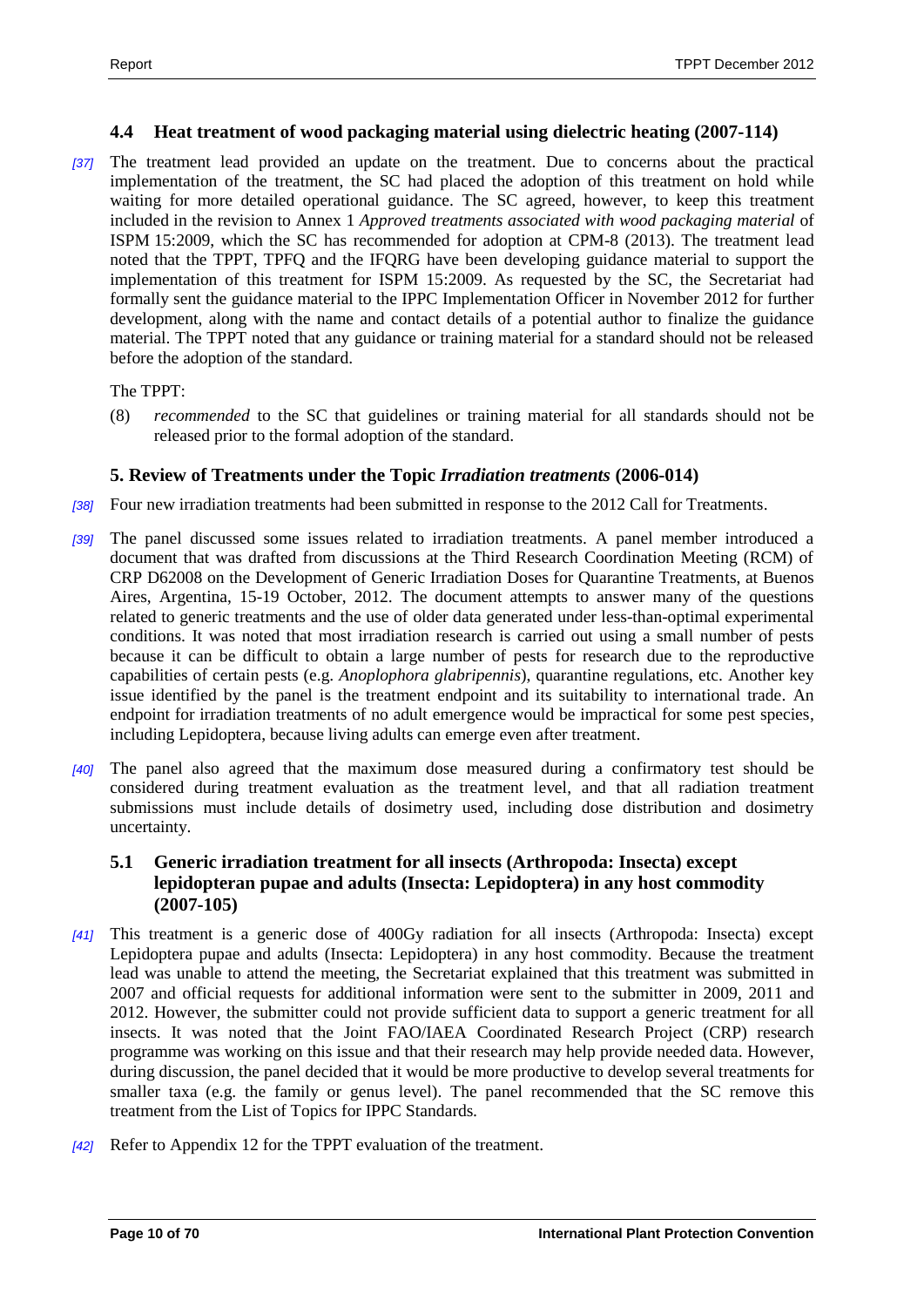#### The TPPT:

(9) *recommended* that the SC removes *Generic irradiation treatment for all insects (Arthropoda: Insecta) except lepidopteran pupae and adults (Insecta: Lepidoptera) in any host commodity* (2007-105) from the List of Topics for IPPC Standards.

# <span id="page-10-0"></span>**5.2 Generic irradiation for eggs and larvae of Lepidoptera (2012-008)**

- *[43]* This treatment prescribes a minimum absorbed dose of 250Gy to prevent adult emergence of eggs and larvae of Lepidoptera in all fruits and vegetables that are hosts of Lepidoptera. The treatment lead presented the submission and noted that supporting documents for the treatment are based on historical, published or updated data for 35 species of Lepidoptera. The endpoint is the prevention of the emergence of normal adults that are able to disperse. One member pointed out that infestation rates for Lepidoptera may be much lower than for fruit flies and that an endpoint of no normal adults emerging and unable to disperse would present no danger of an adult being detected in surveillance traps that could trigger a phytosanitary response. No efficacy level could be derived from the supporting literature and the panel could not determine what should be an appropriate efficacy level.
- *[44]* The panel agreed that the evidence, while providing some generic support for the proposed treatment, does not provide a complete argument in support of the submission. A more supportive argument would be, for example, a more complete research project to conduct comparative experiments to identify the most tolerant species from the order Lepidoptera with confirmatory trials on those species. One member noted that the enormity of such a research experiment could preclude its completion.
- *[45]* Refer to Appendix 12 for the TPPT evaluation of the treatment.
- *[46]* The panel agreed that the treatment should not be added to the List of Topics for IPPC Standards and recommended the submitter re-submit this proposal along with the requested in TPPT evaluation information during a subsequent call for treatments.

# <span id="page-10-1"></span>**5.3 Irradiation for** *Ostrinia nubilalis* **(2012-009)**

- *[47]* This treatment is a minimum absorbed dose of 289Gy to prevent development past 1<sup>st</sup> instars of F1 adults when eggs through late pupae stages of *Ostrinia nubilalis* are treated in the host product. The treatment lead presented the submission and the panel discussed whether the treatment end-point would be acceptable, because surveillance is undertaken using a pheromone, and surviving, yet reproductively sterile, adults, theoretically, could be detected at the import location. If pupae are treated in the regulated article, they theoretically could emerge as adults, mate, and lay eggs, although the eggs would not hatch. Some of those eggs (the reference paper states 0.011% eggs hatched from about 9 500 laid by surviving adults) will hatch but none will mature beyond  $1<sup>st</sup>$  instars. The reference paper also states that, following a dose of 300Gy, zero eggs hatched from 30 000 laid by surviving adults. During discussion, it was confirmed that *Ostrinia nubilalis* has an overwintering late stage (5th instar) larval diapause and does not pupate in regulated articles. None of the references indicate the pest pupates in regulated articles but, more significantly, life stages in this part of the life cycle would not be associated with host material in trade. Even altering storage conditions (e.g. cold storage) would not induce diapause, and, according to Hallman (2000), diapausing insects are not more tolerant to radiation than ones not in diapause. The panel confirmed that not all plant material that is host to this insect may tolerate irradiation at 289Gy (minimum absorbed dose). The panel discussed whether a dose of 300Gy would be more acceptable and also noted that the insect pupae, during the treatment development experiments, were treated in cardboard rings rather than in host plant material. The ED was not provided for this treatment but there were no survivors from 9 468 treated insects. From those data the panel calculated the efficacy as 99.9683% at the 95% level of confidence (ED<sub>99.9683</sub> or no survivors in 3 156 pupae).
- *[48]* The panel agreed to recommend this treatment be added to the List of Topics for IPPC Standards and to prepare a discussion paper on end-point acceptability with various scenarios and their issues for review at its next meeting.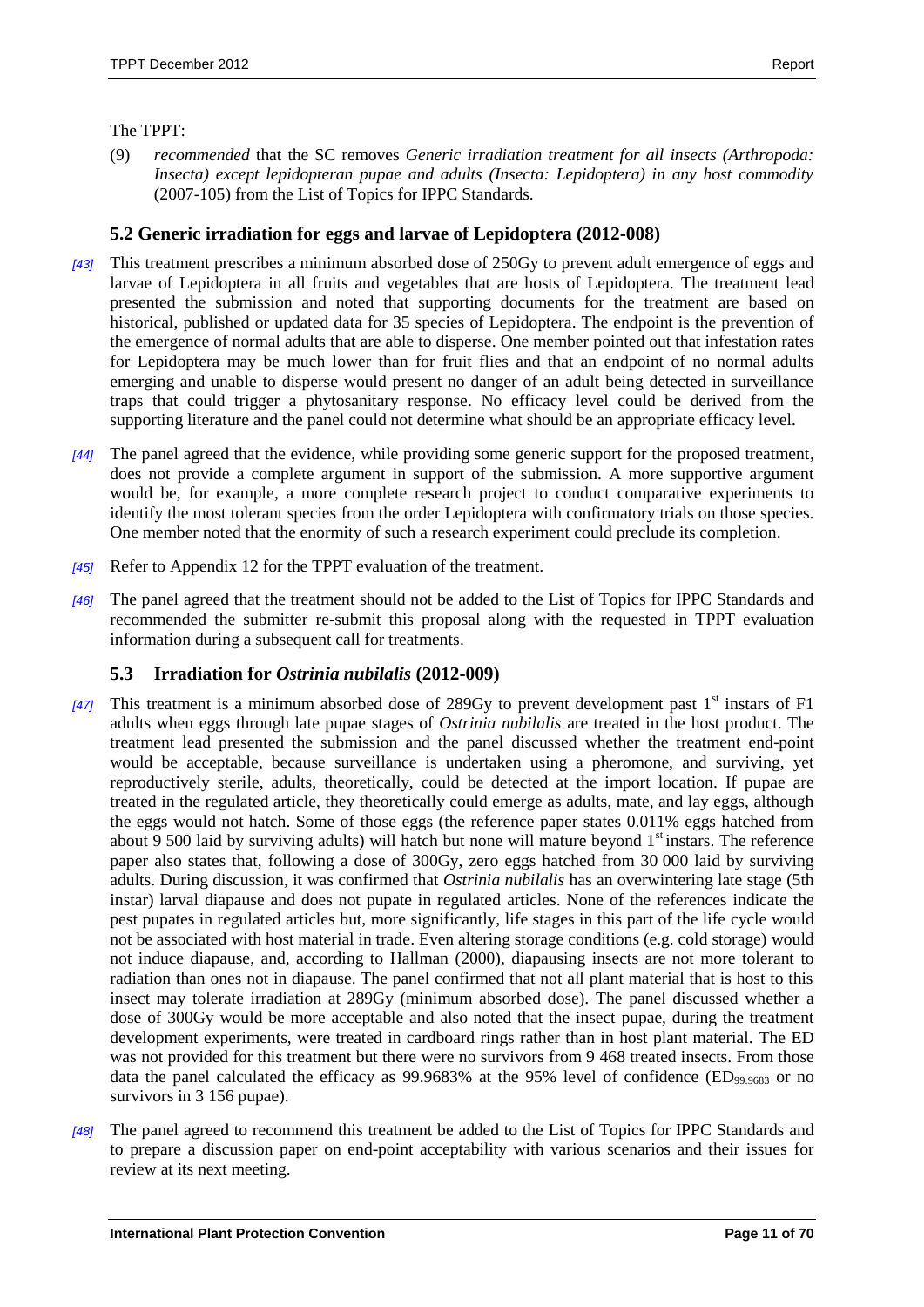*[49]* Refer to Appendix 12 for the TPPT evaluation of the treatment.

The TPPT:

- (10) *recommended* to the SC that the treatment *Irradiation for* Ostrinia nubilalis (2012-009) be added to the List of Topics for IPPC Standards
- (11) *agreed* that a request for information be sent to the submitter of the treatment *Irradiation for*  Ostrinia nubilalis (2012-009)
- (12) *agreed* to prepare a paper on end-point acceptability (i.e. adult emergence) with various scenarios and their issues.

# <span id="page-11-0"></span>**5.4 Irradiation for** *Dysminococcus neobrevipes* **Beardsley,** *Planococcus lilacinus* **(Cockerell) and** *Planococcus minor* **(Maskell) (Hemiptera: Pseudococcidae) (2012- 011)**

*[50]* This treatment is a minimum absorbed dose of 231Gy to prevent *Dysminococcus neobrevipes* Beardsley, *Planococcus lilacinaus* (Cockerell) and *Planococcus minor* (Maskell) adult females from reproducing, in all fruits and vegetables that are hosts to the three species of mealybugs. The treatment lead noted that the information provided was not referenced throughout the submission form and could not be found in the supporting references. The submitter had been contacted and provided the supporting information that was not referenced, including mortality in the non-treated controls in the confirmatory trials (see box below):

| <b>Control Pumpkins</b> | <b>Number of females</b> |
|-------------------------|--------------------------|
| No. 1                   | 3,067                    |
| No. 2                   | 3,183                    |
| No. 3                   | 3,147                    |
| No. 4                   | 3,153                    |
| No. 5                   | 3,325                    |

- *[51]* The subsequent information indicated that 31 057 test organisms were treated (calculated from control data using the formula  $\mathbf{n} = \mathbf{\mu} - (\mathbf{STD} \times \mathbf{1.645}))$  with no survivors, providing an efficacy of 99.9903% at the 95% level of confidence  $(ED_{99.9903}$  or no survivors in 10 352 female adults (most tolerant stage)).
- *[52]* With the additional information provided, the panel agreed that the treatment be recommended to the SC for member consultation.
- *[53]* Refer to Appendix 12 for the TPPT evaluation of the treatment.

The TPPT:

- (13) *recommended* to the SC that the treatment *Irradiation for* Dysminococcus neobrevipes *Beardsley,* Planococcus lilacinus *(Cockerell) and* Planococcus minor *(Maskell) (Hemiptera: Pseudococcidae)* (2012-011) be added to the List of Topics for IPPC Standards
- (14) *recommended* the treatment *Irradiation for* Dysminococcus neobrevipes *Beardsley,*  Planococcus lilacinus *(Cockerell) and* Planococcus minor *(Maskell) (Hemiptera: Pseudococcidae)* (2012-011) to the SC for member consultation.

# <span id="page-11-1"></span>**5.5 Generic irradiation for pupae of Lepidoptera (2012-012)**

*[54]* This treatment is a minimum absorbed dose of 350Gy to prevent hatch of eggs laid by adults emerging from irradiated pupae of Lepidoptera. The treatment will also control all eggs and larvae of Lepidoptera. The treatment lead presented the submission, which was very similar to the submission in section 5.2 *Generic irradiation for eggs and larvae of Lepidoptera* (2012-008). For this submission, the efficacy was supported by studies on 31 species in eight families where prevention of egg hatch from irradiated late Lepidoptera pupae was achieved at 350Gy. One panel member noted that a supporting reference indicated a large heterogeneity in tolerance of ages of pupal stages. However,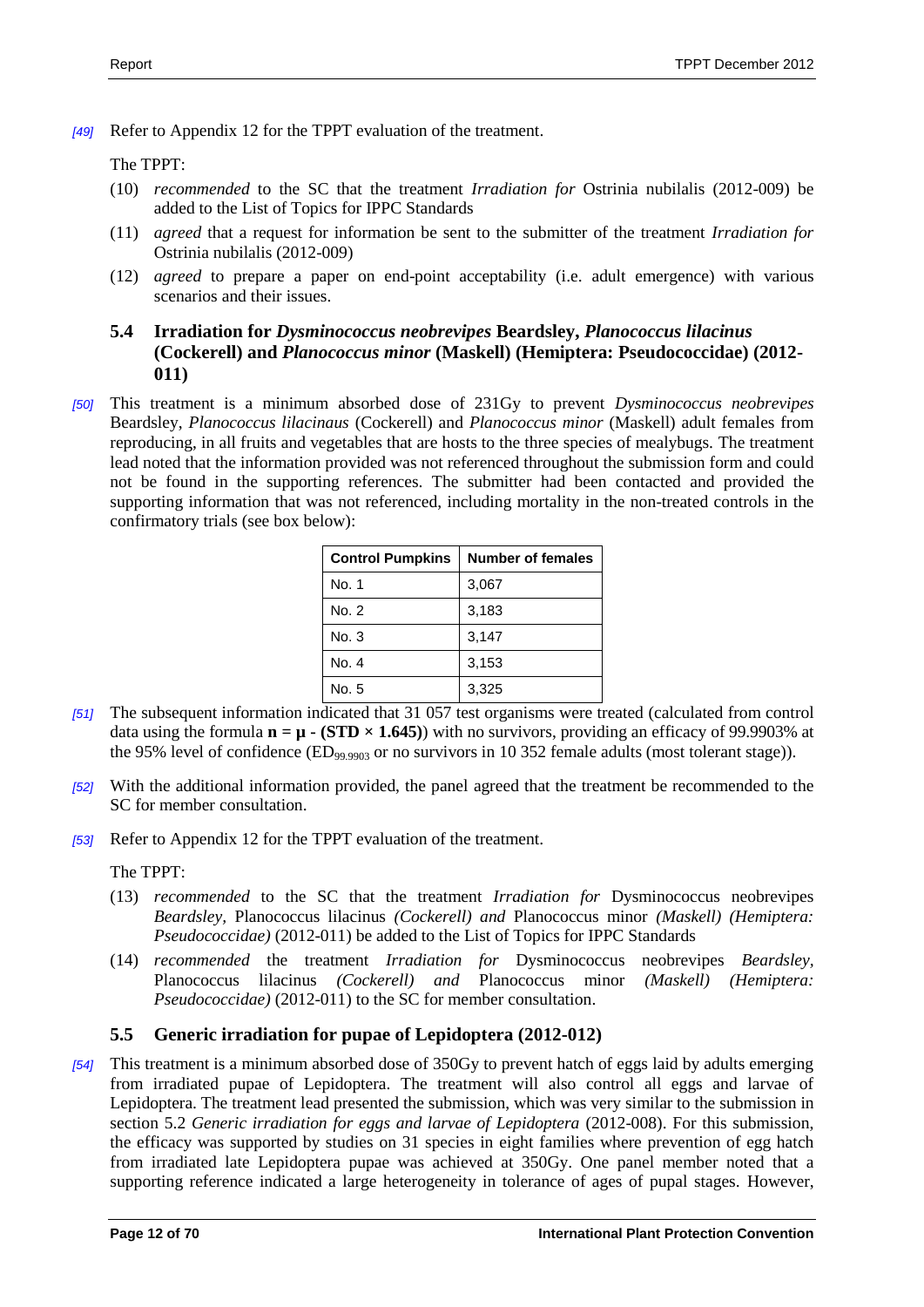another member pointed out that the submitter had used late pupal stages (the most tolerant) in the studies for treatment development. The panel discussed in detail that no efficacy level could be derived from the data provided and the panel needed to decide on what should be an appropriate level. The panel agreed that a major concern is that the treatment endpoint is described in a way that may not be acceptable by contracting parties (i.e. adult sterility, no F1 egg hatch, etc.). It was further noted that setting an end point of no adult emergence would be impractical in most cases because of the very large doses required to achieve such a level of efficacy.

- *[55]* The TPPT agreed that the treatment should not be added to the List of Topics for IPPC Standards and recommended the submitter re-submit this proposal along with the requested in TPPT evaluation information during a subsequent call for treatments.
- *[56]* Refer to Appendix 12 for the TPPT evaluation of the treatment.

# <span id="page-12-0"></span>**6. Review of Treatments under the Topic** *Fruit fly treatments* **(2006-024)**

*[57]* There were 16 treatments reviewed under this topic. Ten were cold treatments: four had been presented for adoption at CPM-7 (2012) but the Secretariat received formal objections 14 days prior to the CPM-7 (2012); four were returned to the panel in 2011 by the SC because of concerns regarding chilling injury to *Citrus limon* and for ED values to be revised; and the remaining two were awaiting additional information from the submitter. The other six treatments were heat treatments that had been awaiting receipt of additional information from the submitter.

# <span id="page-12-1"></span>**6.1 High temperature forced air treatment for selected fruit fly species (Diptera: Tephritidae) on fruit (2009-105)**

- *[58]* The treatment lead presented the submission and noted that this is a very complicated treatment. It was noted that it would be a very useful treatment because it will target more than one fruit fly species. In addition, updated information had recently been supplied, including a long list of references which the treatment lead had not yet fully reviewed. The panel agreed to defer this submission to the next TPPT meeting.
- *[59]* The TPPT agreed that the *High temperature forced air treatment for selected fruit fly species (Diptera: Tephritidae) on fruit* (2009-105) be deferred to the next TPPT meeting to allow sufficient time for a thorough review of the treatment submission.

# <span id="page-12-2"></span>**6.2 Vapour heat treatment for** *Mangifera indica* **var. Manila Super (2009-108)**

*[60]* The Secretariat informed the TPPT that a request for additional information had been sent to the submitter, but the submitter had not yet provided the requested information. The panel agreed that a final request for additional information be sent to the submitter, and if they did not respond, this treatment should be recommended for removal from the List of Topics for IPPC Standards.

The TPPT:

(15) *agreed* that a final request for information be sent to the submitter of the treatment *Vapour heat treatment for* Mangifera indica *var. Manila Super* (2009-108).

# <span id="page-12-3"></span>**6.3 Vapour heat treatment for** *Carica papaya* **var. Solo (2009-109)**

*[61]* The Secretariat informed the TPPT that a request for additional information had been sent to the submitter, but the submitter had not yet provided the requested information. The panel agreed that a final request for additional information be sent to the submitter and, if they did not respond, this treatment should be recommended for removal from the List of Topics for IPPC Standards.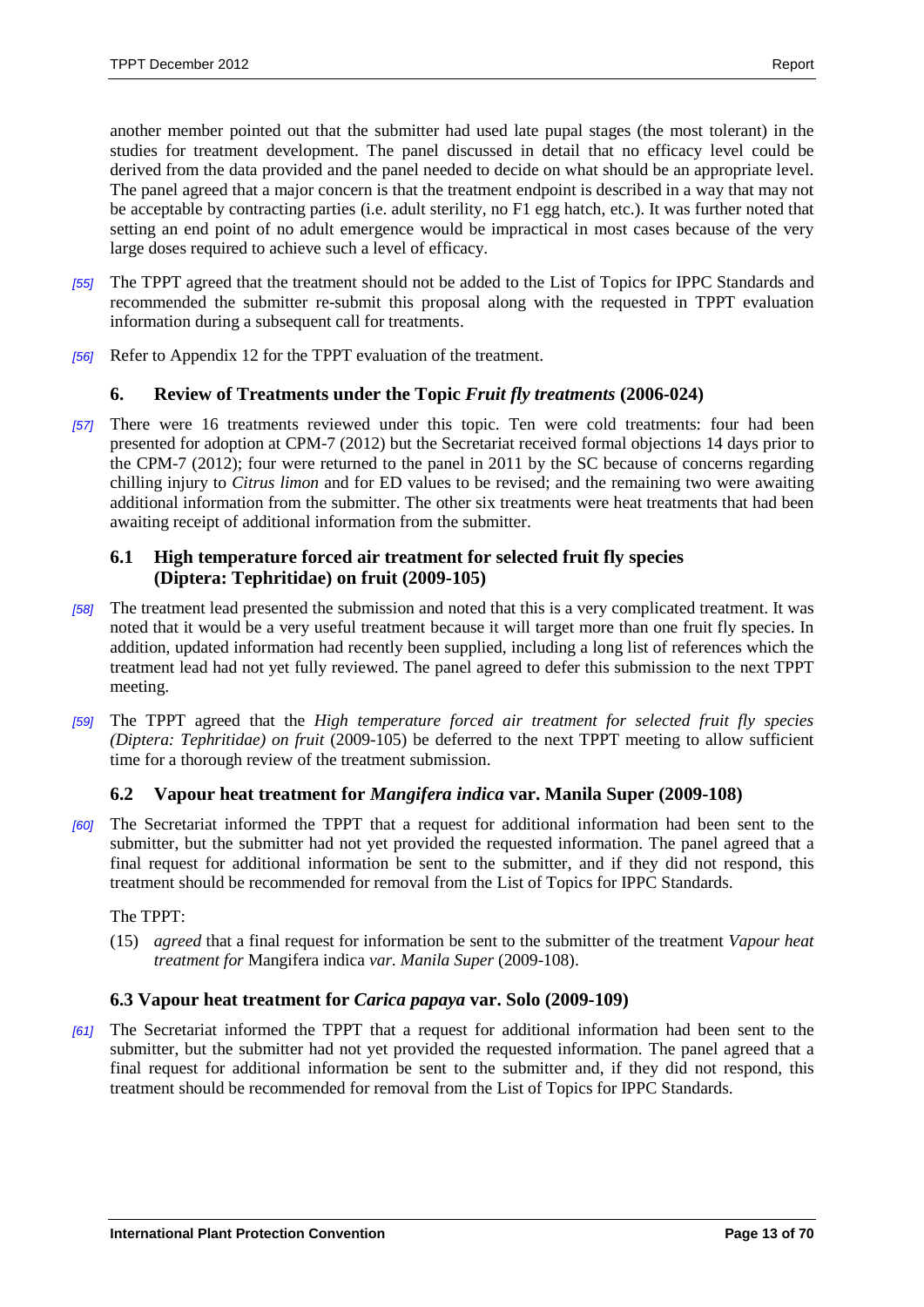#### The TPPT:

(16) *agreed* that a final request for information be sent to the submitter of the treatment *Vapour heat treatment for* Carica papaya *var. Solo* (2009-109).

# <span id="page-13-0"></span>**6.4 Cold treatment for** *Ceratitis capitata* **on** *Citrus reticulata* **and their hybrids (2010-102)**

- *[62]* A request for more information had been sent to the submitter and a response had been received, so the panel evaluated the treatment and response in absence of the treatment lead.
- *[63]* The panel had requested more information on the following issues with the submission: mortality in the large scale tests, wild strains of *Ceratitis capitata,* where and when the fruits were collected from and what hybrids of *Citrus reticulata* were tested.
- *[64]* The panel reviewed the information provided to ensure the data were sufficient. The submitter responded that naturally infested in-field fruits which showed symptoms of attack by *Ceratitis capitata* had been collected and taken to the lab to obtain wild strain pupae and that artificial breeding of flies had started with those pupae. In addition, periodically wild pupae were introduced to the laboratory population. The basic tests proved that there was no difference between young larvae ( $L1$  + L2) and mature larvae (L3) with regards to the effectiveness of the treatment. In lieu of this fact, and in order not to make the trial unnecessarily long, the treatment was applied on fruits that had been kept for 10 days in the lab at  $24 \pm 1$  °C and 65% RH, which resulted in approximately 50% of L2 and L3 (exactly: 7% L1, 45% L2, 48% L3). This life stage mix is a very common situation for symptomatic fruits in the field before they fall from the tree. The efficacy of the treatment was established by cutting the treated fruits into pieces and subsequently counting the number of individuals of *C. capitata* that were still alive.
- *[65]* The panel discussed the method of counting surviving larvae, the level of mortality in the non-treated control and the potential effect of the 10% salt solution (extraction technique) on larval mortality. The panel concluded that the method of extracting larvae was appropriate and the effect of the extraction on larval mortality was the same for controls and exposed larvae.
- *[66]* The level of mortality in the non-treated control was not provided and this could be an issue if it was too high. Cumulative mortality from egg stages through larvae stages was high, which means that rearing conditions were inadequate for the insect, and, therefore, the research should be rejected. Using larvae survivors rather than waiting for prevention of puparial formation was not ideal because there could have been survivors misidentified as dead larvae because they were not observed to move. Normal- (live) coloured larvae should have been held for further development to determine if the apparent lack of movement indicated mortality. The panel agreed that all normal looking (but nonmoving) larvae needed to be incubated to a later test for movement or further development. The panel agreed to send a request for more information to the submitter, asking for clarification of the bioassay method and also a full description of the method of determining mortality in the non-treated control
- *[67]* Regarding the variety of hybrids of *Citrus reticulata* that were tested, the submitter had responded that it used the Clementine mandarin variety "Clemenules" (*Citrus clementina* Hort. Ex Tan, according to current nomenclature, and *Citrus reticulata* (Blanco), also known as variety "Nules" according to older nomenclature. This variety was chosen for being the one more favoured in the market and with greater levels of export, as well as the one that attains the highest prices. The panel accepted that the variety was *Citrus reticulata* (Blanco) under recent taxonomic changes.
- *[68]* The panel agreed that additional information be requested to clarify the level of mortality in the nontreated control.
- *[69]* Refer to Appendix 12 for the TPPT evaluation of the treatment.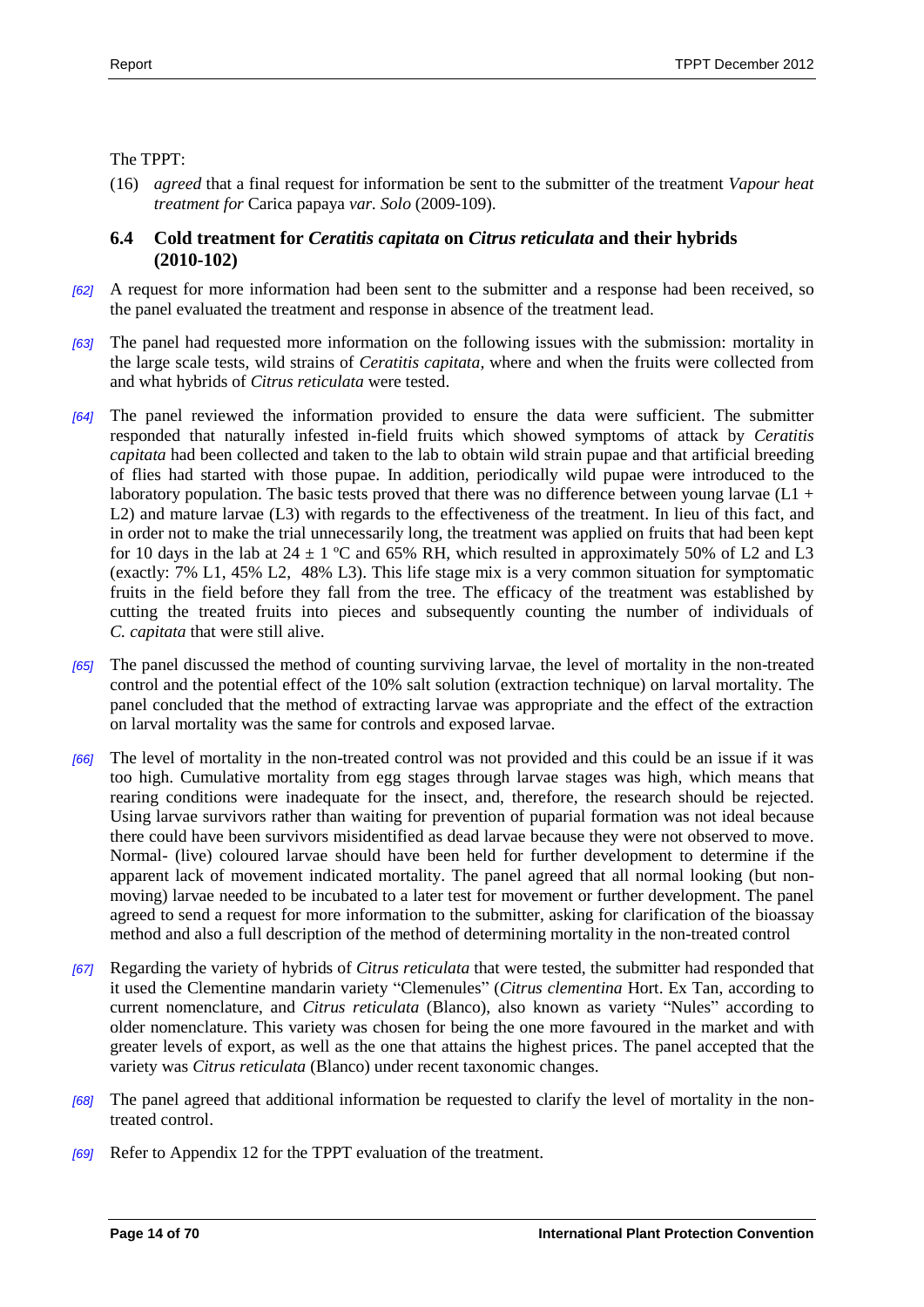#### The TPPT:

(17) *agreed* that a request for information be sent to the submitter of the treatment *Cold treatment for*  Ceratitis capitata *on* Citrus reticulata *and their hybrids* (2010-102).

# <span id="page-14-0"></span>**6.5 Cold treatment for** *Ceratitis capitata* **on** *Citrus sinensis* **(2010-103)**

- *[70]* A request for more information had been sent to the submitter and a response had been received, so the panel reviewed the treatment and the requested information.
- *[71]* The panel had requested more information on the following issues with the submission: wild strains of *Ceratitis capitata*, treatment duration and a revision of the ED values.
- *[72]* The panel had asked the submitter for statistical proof that there were no differences in insect tolerance to cold storage between the three citrus types and, in response, a graph and two tables were supplied. The panel was concerned about where the data for analysis of variance came from. The panel analysed the table from submitter (end of Appendix B of the submitter's response) showing a range of LD (lethal dose) values and found that the analysis supplied was done on LD values, which is not correct.
- *[73]* The submitter responded that naturally infested in-field fruits, which showed symptoms of attack by *Ceratitis capitata,* had been collected and taken to the laboratory to obtain wild strain pupae and that artificial breeding of flies had started with those pupae. In addition, wild pupae were introduced into the laboratory strain periodically.
- *[74]* The submitter informed the panel that the treatment was longer than the target time for the first replicate (17 days) because the intended end of the treatment coincided with a holiday and the facilities were closed. However, since the two other repetitions confirmed that mortality was 100% after 16 days of treatment, the trial was regarded as valid. The panel considered that the 17-day replicate could not be used to support the 16 day treatment because there were, in effect, six replications in total and removing one replication would still provide sufficient numbers to support a 16-day treatment. The panel agreed that the response from the submitter was satisfactory.
- *[75]* The panel recalculated the ED values after removing the first replicate (control and treatment fruit) from the results. The newly calculated ED was 99.9935% (1 survivor in 46 375) at the 95% level of confidence.
- *[76]* The panel also discussed whether the schedule should be based on the lowest recorded temperature or the mean temperature and the panel agreed to use the mean temperature because this is customary.
- *[77]* The panel discussed the temperature recordings and the stated variation of  $\pm 0.5$  °C around 2 °C and whether the required temperature should be 1.5°C. Panel agreed that 2°C or below should be the schedule for this treatment. TPPT noted that the response from the submitter was satisfactory.
- *[78]* The panel discussed the method of counting surviving larvae, the level of mortality in the non-treated control and the potential effect of the salt solution (extraction technique) on larval mortality.
- *[79]* The level of mortality in the non-treated control was not provided, and this could be an issue if the level was too high. Cumulative mortality from egg stages through larvae stages was high, which means that rearing conditions were inadequate for the insect, and, therefore, the research should be rejected. Using larvae survivors rather than waiting for prevention of puparial formation was not ideal. There could have been survivors misidentified as dead larvae because they were not observed to move. Normal- (live) coloured larvae should have been held for further development to determine if the apparent lack of movement indicated mortality. The panel agreed that all normal looking (but nonmoving) larvae needed to be incubated to later test for movement or further development. The panel agreed to send a request for more information to the submitter asking for clarification of the bioassay method and also a full description of the method of determining mortality in the non-treated control.
- *[80]* The panel discussed the statistical analyses on the differences among the varieties of oranges studied. In its response, the submitter had asked the panel for further details on the calculations carried out by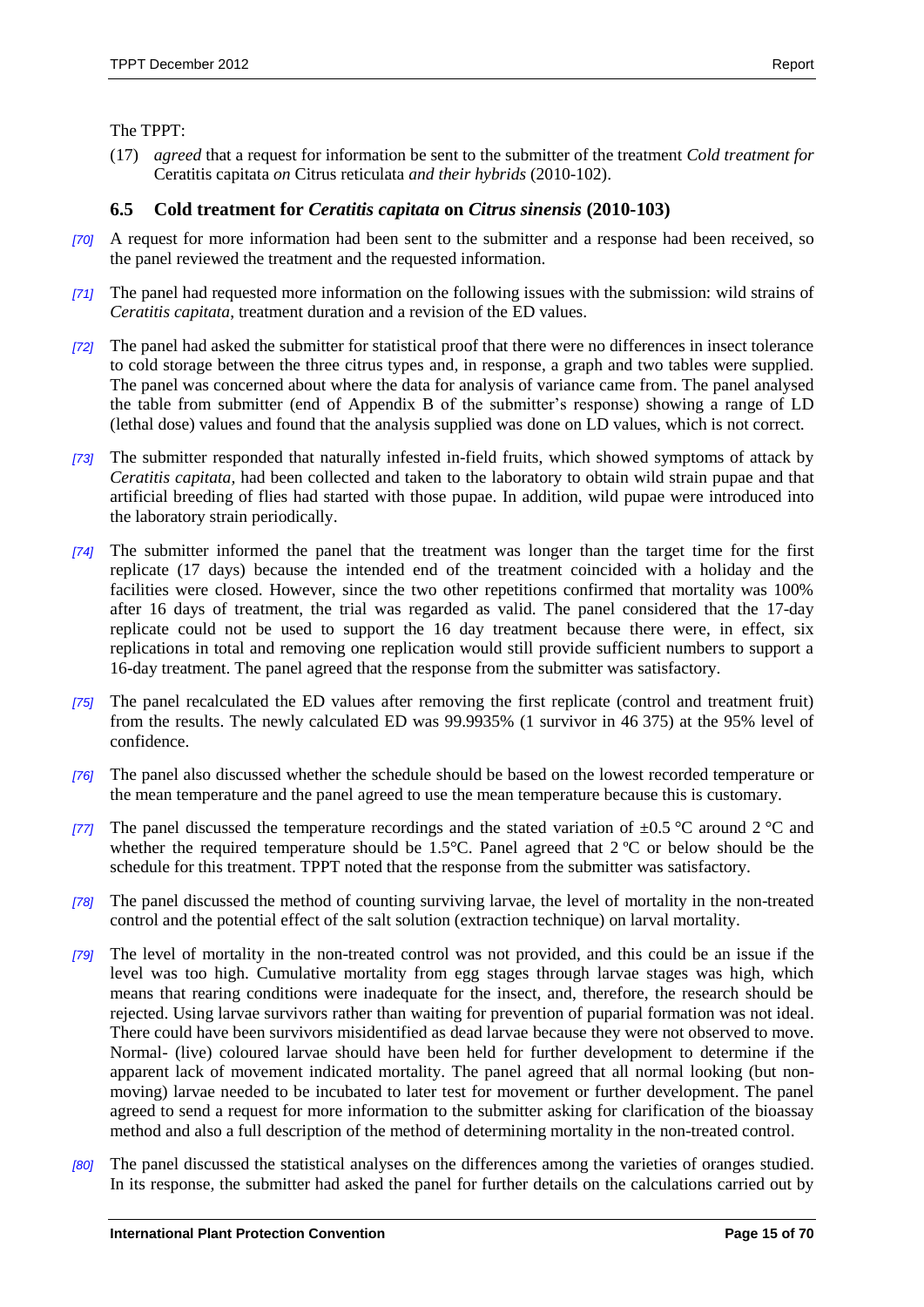the panel and the required data about the ED. The panel requested the Secretariat to update the checklist to include this information.

*[81]* Refer to Appendix 12 for the TPPT evaluation of the treatment.

The TPPT:

(18) *agreed* that a request for information be sent to the submitter of the treatment *Cold treatment for*  Ceratitis capitata *on* Citrus sinensis (2010-103).

# <span id="page-15-0"></span>**6.6 Vapour heat treatment for** *Ceratitis capitata* **on** *Mangifera indica* **(2010-106)**

- *[82]* The panel was unable to approve this treatment because the submitter had not provided the requested information needed to calculate the error around the estimation of the number of infested fruits in the treatment and the number of surviving pupae in the control.
- *[83]* Refer to Appendix 12 for the TPPT evaluation of the treatment.

The TPPT:

(19) *agreed* that a request for information be sent to the submitter of the treatment *Vapour heat treatment for* Ceratitis capitata *on* Mangifera indica (2010-106).

# <span id="page-15-1"></span>**6.7 Vapour heat treatment for** *Bactrocera tryoni* **on** *Mangifera indica* **(2010-107)**

- *[84]* The submitter had not provided the additional information needed to calculate the error around the estimation of the number of infested fruits in the treatment and the number of surviving pupae in the control.
- *[85]* Refer to Appendix 12 for the TPPT evaluation of the treatment.

The TPPT:

(20) *agreed* that a request for information be sent to the submitter of the treatment *Vapour heat treatment for* Bactrocera tryoni *on* Mangifera indica (2010-107).

# <span id="page-15-2"></span>**6.8 Vapour heat treatment for** *Bactrocera cucurbitae* **on** *Cucumis melo* **var.** *reticulatus* **(2006-110)**

- *[86]* The treatment lead was unable to attend the meeting, so the Secretariat provided an update on the submission. The Secretariat explained that the SC returned the treatment to the panel due to the technical concerns with the treatment and the SC was still awaiting a formal response from the panel regarding this SC decision.
- *[87]* The panel reviewed the SC's technical and non-technical comments.
- *[88]* The panel discussed whether the form of artificial inoculation used to estimate life-stage may have impacted relative susceptibility. The panel considered that this issue needed to be resolved because available literature was mixed on which life stage was the most heat tolerant. One panel member agreed to contact researchers in the field to seek their opinion on this issue and any other data they may have available.
- *[89]* Comments restricting the commodity to cultivar level were not supported by the panel because there is no evidence to suggest that cultivar differences will significantly impact melon fly susceptibility. Further research by Corcoran *et al.* (1993) on *Cucurbita pepo* found melon fly was equally susceptible under the same or similar treatment conditions (45 ºC for 30 minutes).
- *[90]* One comment was related to the life stage and rearing technique used in the experimental protocol for this treatment submission. Further guidance on the validation of the use of artificial infestation for lifestage susceptibility testing needs to be provided by the submitter.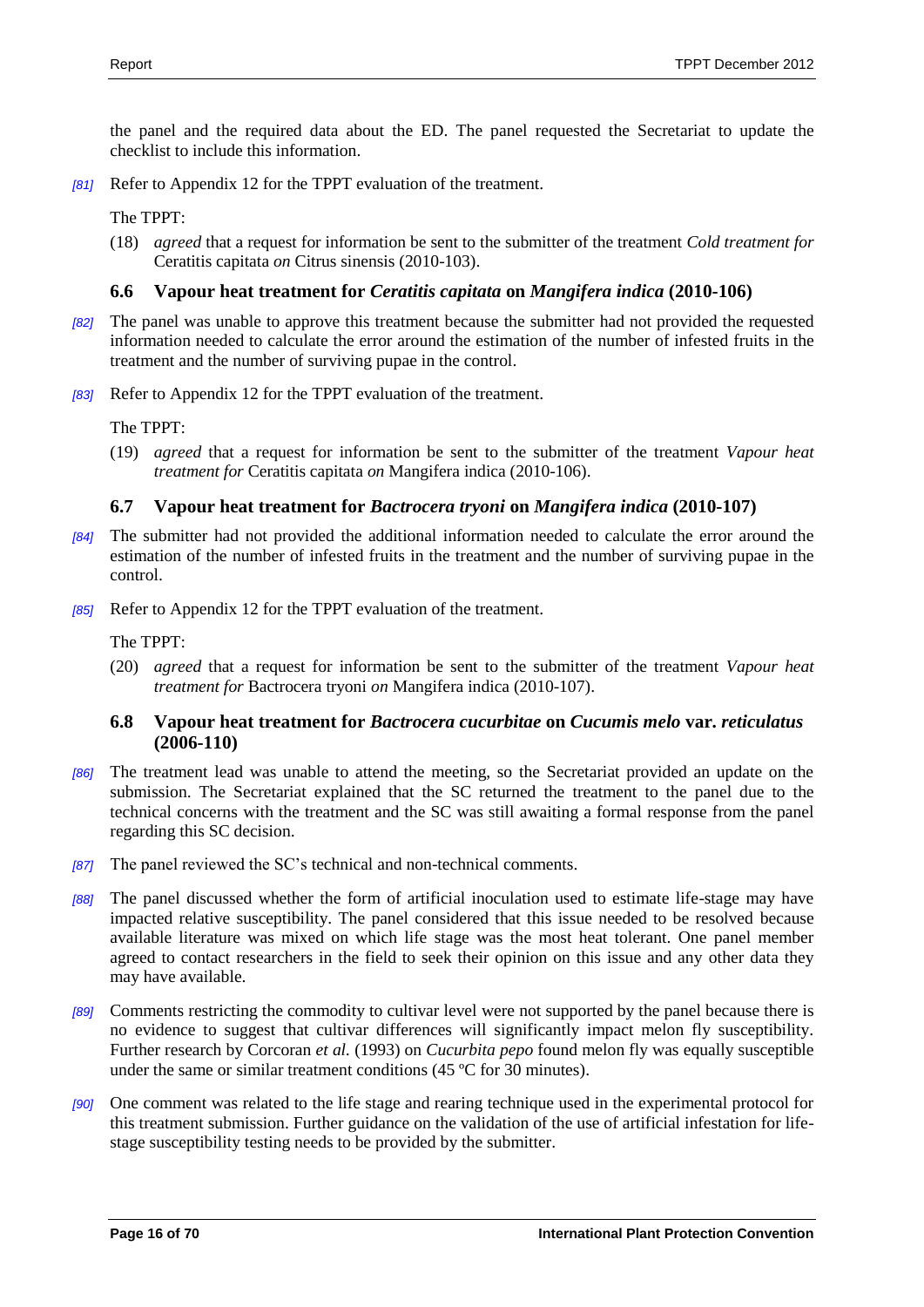- *[91]* In addition, the ED values will need to be re-calculated because the first replicate should not be included.
- *[92]* Refer to Appendix 12 for the TPPT evaluation of the treatment.

#### The TPPT:

(21) *agreed* that a request for information be sent to the submitter of the treatment *Vapour heat treatment for* Bactrocera cucurbitae *on* Cucumis melo var. reticulatus (2006-110).

# <span id="page-16-0"></span>**6.9 Cold treatment for** *Ceratitis capitata* **on** *Citrus sinensis* **(2007-206A)**

*[93]* Panel was informed that the submitter had provided the additional information requested relating to calculations of the ED value (see Table 5 below).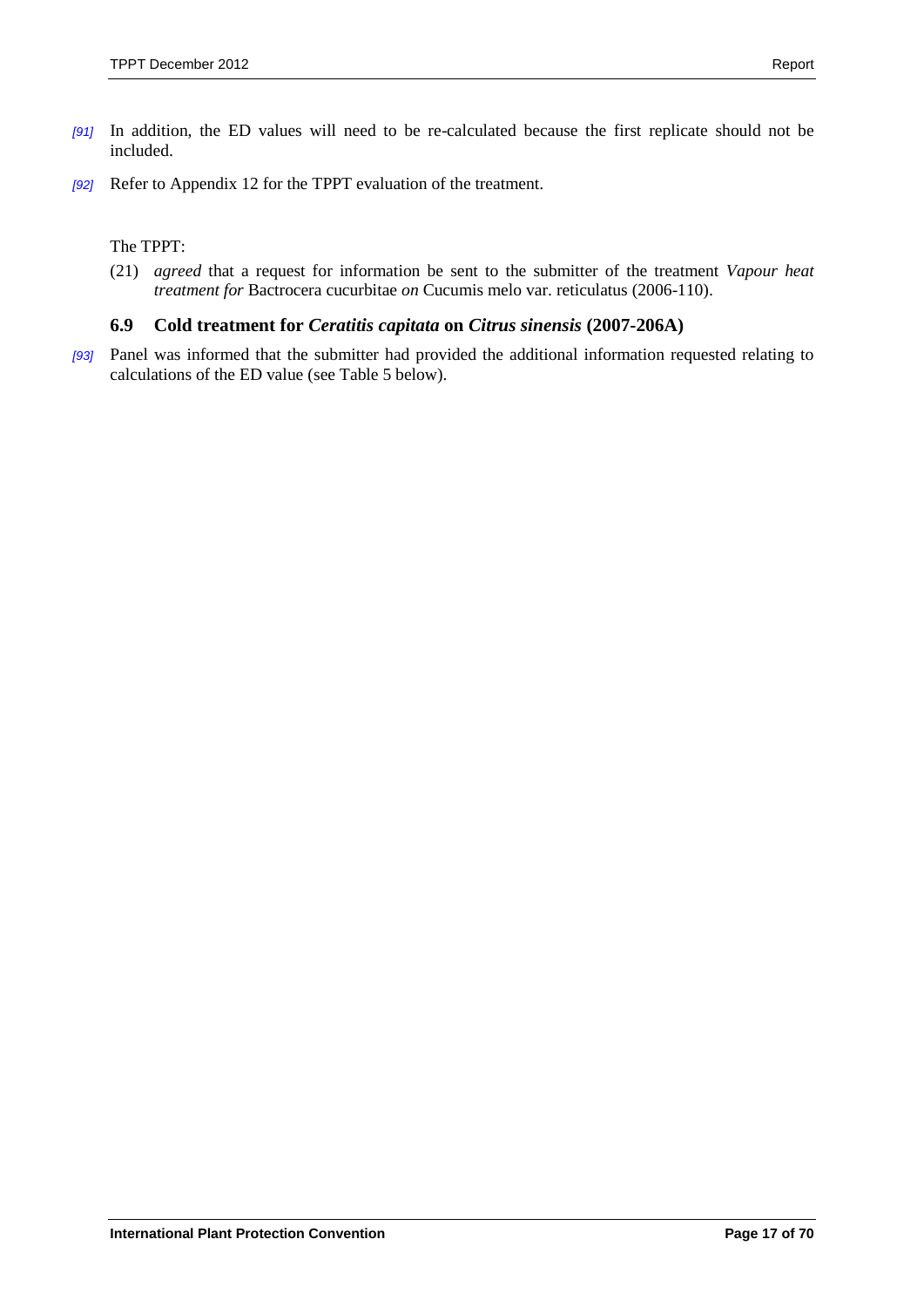|                                  | Treatment: 2 °C |                              |                     | Treatment: 3 °C        |                              |                     |
|----------------------------------|-----------------|------------------------------|---------------------|------------------------|------------------------------|---------------------|
| Fruit fly species and test fruit | Days<br>treated | No. of<br>insects<br>treated | No. of<br>survivors | <b>Days</b><br>treated | No. of<br>insects<br>treated | No. of<br>survivors |
| <b>Mediterranean fruit fly</b>   |                 |                              |                     |                        |                              |                     |
| <b>Valencia</b>                  | 18              | 141 441                      | $\mathbf 0$         | 20                     | 142 584                      | $\mathbf 0$         |
| <b>Navel</b>                     | 18              | 165 894                      | 0                   | 20                     | 152 868                      | 0                   |
| Lisbon                           | 16              | 132 216                      | $\Omega$            | 18                     | 122 400                      | 0                   |
| <b>Ellendale</b>                 | 18              | 133 788                      | $\Omega$            | 20                     | 137 742                      | $\mathbf 0$         |
| <b>Murcott</b>                   | 18              | 108 732                      | 0                   | 20                     | 105 678                      | 0                   |

Table 5: Large-scale trials showing the total number treated of 2<sup>nd</sup> instar MFF and 1<sup>st</sup> instar QFF. Comparison of the number of days required to kill >10 000 individuals in 3 replicate trials in 5 citrus cultivars at 2 °C and 3 °C

- *[94]* Based on this and other information (see Appendix 7 to this report), the panel adjusted the ED calculations for the estimated treatment mortalities for the treatments using the new formula for mean control emergence numbers from aggregated fruit (**Average per treated regulated article = µ - (STD**   $\times \sqrt{(1+1/r)}$  (see section 4 of [Appendix 6](#page-41-0) to this report):
	- Schedule 1:  $2^{\circ}$ C or below for 18 continuous days
		- For cultivar 'Navel' the efficacy is  $ED_{99,9981}$  at the 95% confidence level
		- For cultivar 'Valencia' the efficacy is  $ED_{99.9978}$  at the 95% confidence level
	- Schedule 2:  $3^{\circ}$ C or below for 20 continuous days
		- For cultivar 'Navel' the efficacy is  $ED_{99,9980}$  at the 95% confidence level.
		- For cultivar 'Valencia' the efficacy is  $ED_{99.9977}$  at the 95% confidence level.
	- Schedule 3:  $2^{\circ}$ C or below for 21 continuous days
		- For cultivars 'Washington Navel', 'Salustiana', 'Valencia' and 'Lue Gim Gong' the efficacy is  $ED_{99.9917}$  at the 95% confidence level.
- *[95]* The new formula provides more precise results than was the case using two standard deviations from the mean. The panel adjusted the schedules for these treatments and recommended them to the SC for adoption (sections 6.9 through 6.16 of this report).

# The TPPT:

(22) *invited* recommended the *Cold treatment for* Ceratitis capitata *on* Citrus sinensis (2007-206A) to the SC for adoption by CPM.

# <span id="page-17-0"></span>**6.10 Cold treatment for** *Ceratitis capitata* **on** *Citrus reticulata* **x** *C. sinensis* **(2007-206B)**

- *[96]* The panel was informed that the submitter had provided the additional information requested relating to calculations of the ED value (see Appendix 7 to this report). Based on this information, and using the new formula for mean control emergence numbers from aggregated fruit, the panel adjusted the efficacy values for the estimated treatment mortalities for the treatments:
	- Schedule 1:  $2^{\circ}$ C or below for 18 continuous days
		- Efficacy and confidence level: ED99.9970 at 95% confidence level
	- Schedule 2:  $3 \text{ °C}$  or below for 20 continuous days
		- Efficacy and confidence level: ED99.9970 at 95% confidence level.
- *[97]* Refer to section 6.9 *Cold treatment for* Ceratitis capitata *on* Citrus sinensis (2007-206A) of this report for more information.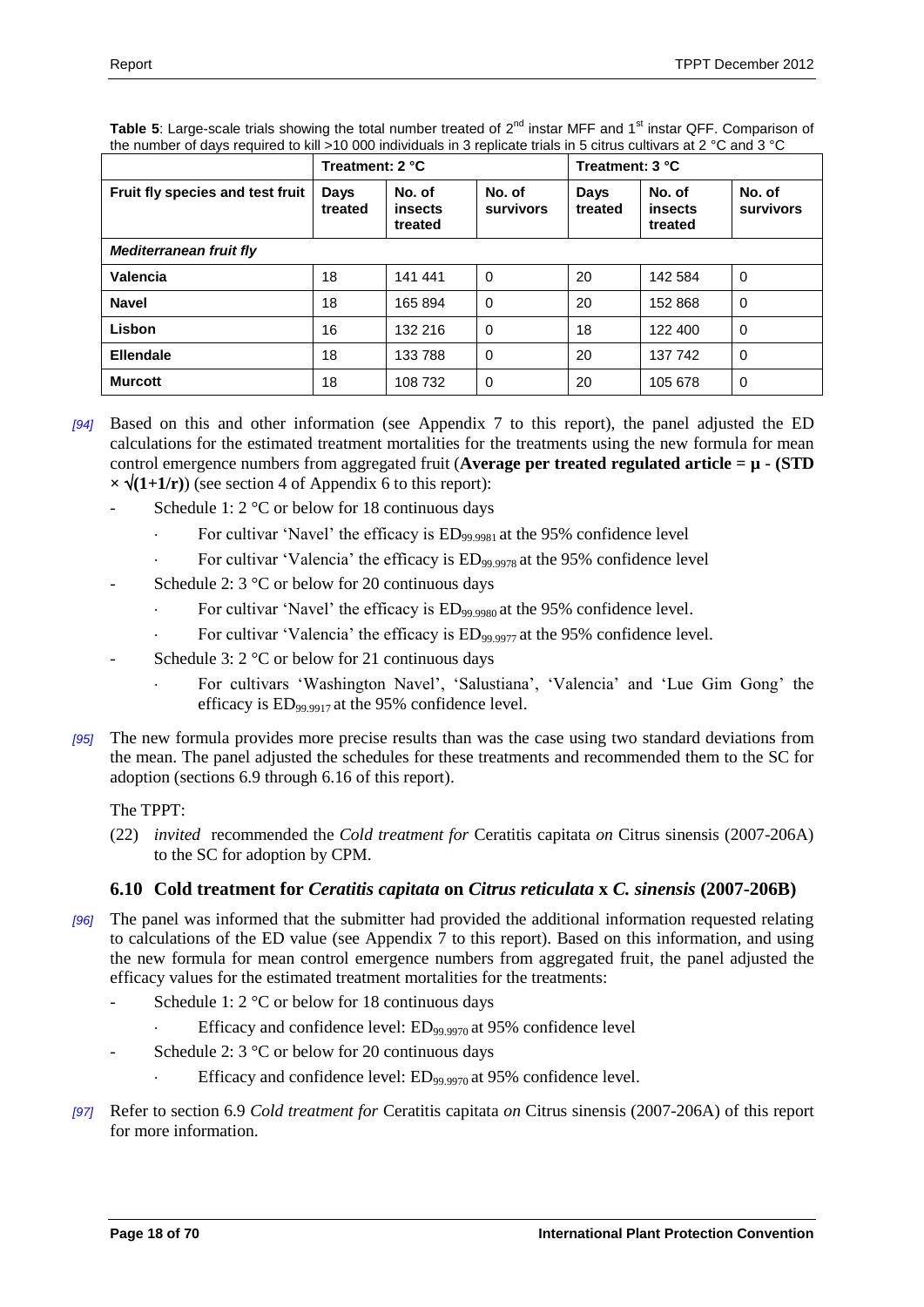#### The TPPT:

(23) *recommended* the *Cold treatment for* Ceratitis capitata *on* Citrus reticulata *x* C. sinensis (2007- 206B) to the SC for adoption by CPM.

# <span id="page-18-0"></span>**6.11 Cold treatment for** *Ceratitis capitata* **on** *Citrus limon* **(2007-206C)**

- *[98]* The Secretariat noted that this treatment had been awaiting additional information from the submitter (refer to section 6.9 *Cold treatment for* Ceratitis capitata *on* Citrus sinensis (2007-206A) of this report for more information). Also, the SC had returned the treatment and the *Cold treatment for* Bactrocera tryoni *on* Citrus limon (2007-206G) (see section 6.12 of this report) to the panel because of concerns about chilling injury to *C. limon* during in-transit cold disinfestation. The panel had since drafted a discussion paper in response to the SC's concern and reviewed it during the meeting. The panel discussed some of the operational aspects of the paper, noting that the paper is not offering operational guidance but discusses aspects of the cold treatment that could cause injury to *C. limon*. The panel noted that the problem of chilling injury is not the treatment schedule but rather the operational conditions under which it is applied. The panel discussed and finalized the TPPT response to the SC (see Appendix 9 to this report).
- *[99]* The Submitter had provided the requested information regarding the estimation of numbers of treated pests. These data were used by panel to recalculate the effective dose for this treatment using the new formula for mean control emergence numbers from aggregated fruit:
	- Schedule 1:  $2^{\circ}$ C or below for 16 continuous days
		- Efficacy and confidence level: ED99.9975 at the 95% confidence level
	- Schedule 2:  $3 \text{°C}$  or below for 18 continuous days
		- Efficacy and confidence level:  $ED_{99,9973}$  at the 95% confidence level.

The TPPT:

- (24) *invited* the SC to review the *TPPT response to the SC's concerns about chilling injury in lemons during in-transit cold disinfestation* (see Appendix 9 to this report)
- (25) *recommended* the *Cold treatment for* Ceratitis capitata *on* Citrus limon (2007-206C) to the SC for adoption by CPM.

# <span id="page-18-1"></span>**6.12 Cold treatment for** *Bactrocera tryoni* **on** *Citrus limon* **(2007-206G)**

- *[100]* This treatment had been returned to the TPPT by the SC because of concerns of possible chilling injury to *C. limon* during in-transit cold disinfestation. The panel had since drafted a discussion paper in response to the SC's concerns and reviewed it during the meeting. The panel discussed some of the operational aspects of the paper, noting that the paper is not offering operational guidance but discusses aspects of cold treatment that could cause injury to *C. limon*. The panel noted that the problem of chilling injury is not the treatment schedule but rather the operational conditions under which it is applied. The panel recalculated the ED values (see below) using the newly adopted formula for mean control emergence numbers from aggregated fruit and finalized the TPPT chilling injury response to the SC (see Appendix 9 to this report):
	- Schedule :  $3^{\circ}$ C or below for 14 continuous days
		- Efficacy and confidence level:  $ED_{99,9872}$  at the 95% confidence level.
- *[101]* Refer to section 6.9 Cold treatment for *Ceratitis capitata* on *Citrus sinensis* (2007-206A) and section 6.11 Cold treatment for *Ceratitis capitata* on *Citrus limon* (2007-206C) of this report for more information.

The TPPT:

(26) *recommended* the Cold treatment for *Bactrocera tryoni* on *Citrus limon* (2007-206G) to the SC for adoption by CPM.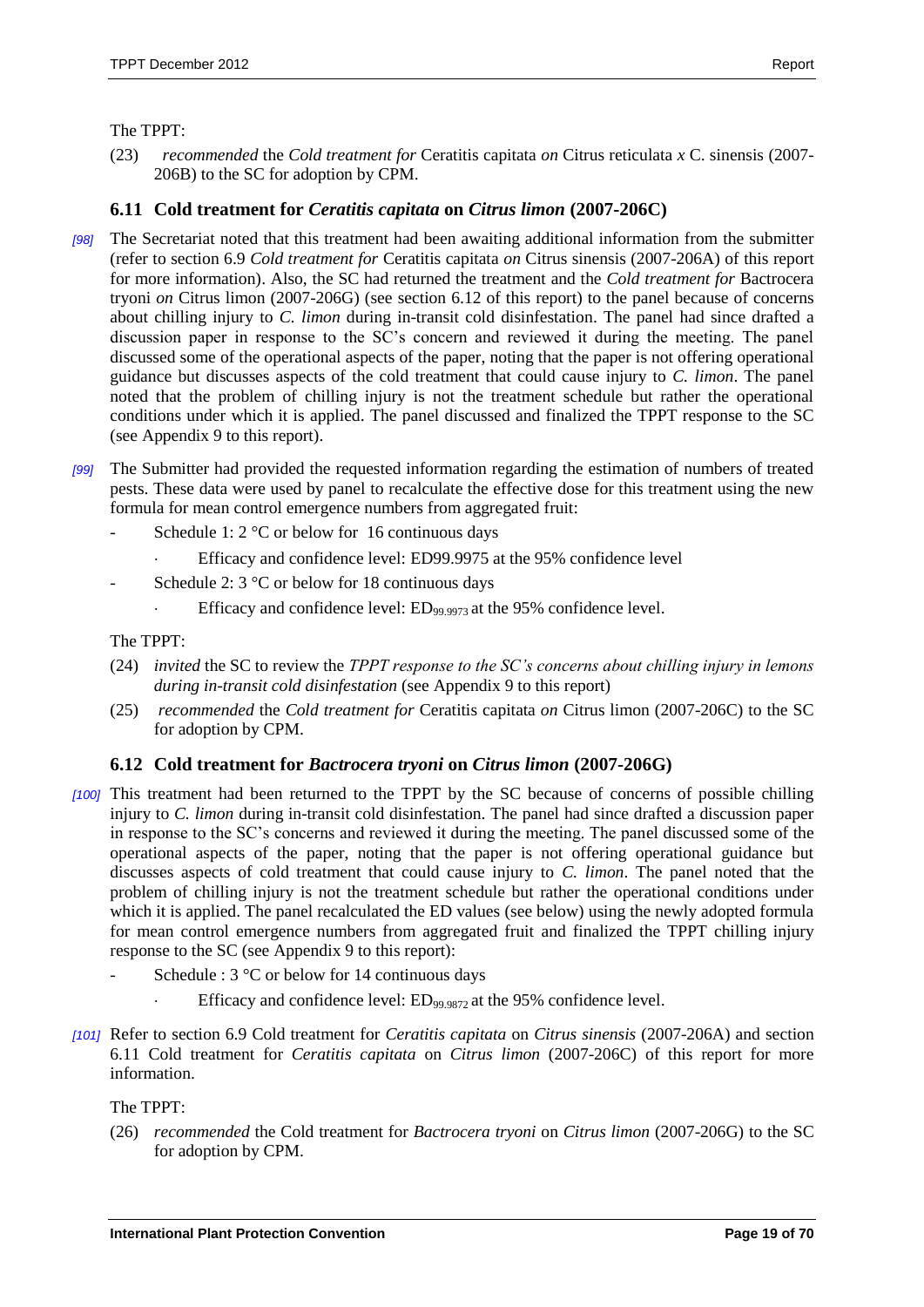# <span id="page-19-0"></span>**6.13 Cold treatment for** *Bactrocera tryoni* **on** *Citrus sinensis* **(2007-206E)**

- *[102]* This treatment was presented for adoption at the CPM-7 (2012). However, the Secretariat received formal objections on the treatment, so it was returned to the SC. The panel drafted responses to the formal objections at its 2012 September TPPT Virtual Meeting<sup>5</sup>.
- *[103]* The panel adopted a new and revised formula for calculating the effective dose for mean control emergence numbers from aggregated fruit, and because of this new formula, it was decided to update this treatment. Therefore, the panel calculated a revised ED value, and the treatment schedule was updated accordingly:
	- Schedule 1:  $3^{\circ}$ C or below for 16 continuous days
		- For cultivar 'Navel' the efficacy is  $ED_{99.9961}$  at the 95% confidence level
		- For cultivar 'Valencia' the efficacy is  $ED_{99.9955}$  at the 95% confidence level.
- *[104]* Refer to section 6.9 Cold treatment for *Ceratitis capitata* on *Citrus sinensis* (2007-206A) of this report for more information.

The TPPT:

- (27) *revised* the treatment schedule for Cold treatment for *Bactrocera tryoni* on *Citrus sinensis* (2007-206E)
- (28) *recommended* the Cold treatment for *Bactrocera tryoni* on *Citrus sinensis* (2007-206E) to the SC for adoption by CPM.

#### <span id="page-19-1"></span>**6.14 Cold treatment for** *Bactrocera tryoni* **on** *Citrus reticulata* **x** *C. sinensis* **(2007-206F)**

- *[105]* This treatment had been presented for adoption at the CPM-7 (2012). However, the Secretariat received formal objections on the treatment, so it was returned to the SC. The panel drafted responses to the formal objections at its 2012 September TPPT Virtual Meeting<sup>6</sup>.
- *[106]* The panel adopted a new and revised formula for calculating the effective dose for mean control emergence numbers from aggregated fruit, and because of this new formula, it was decided to update this treatment. Therefore, the panel calculated a revised ED value, and the treatment schedule was updated accordingly:
	- Schedule:  $3^{\circ}$ C or below for 16 continuous days
		- Efficacy and confidence level: ED<sub>99.9986</sub> at the 95% confidence level.
- *[107]* Refer to section 6.9 Cold treatment for *Ceratitis capitata* on *Citrus sinensis* (2007-206A) of this report for more information.

The TPPT:

- (29) *revised* the treatment schedule for Cold treatment for *Bactrocera tryoni* on *Citrus reticulata* x *C. sinensis* (2007-206F)
- (30) *recommended* the Cold treatment for *Bactrocera tryoni* on *Citrus reticulata* x *C. sinensis* (2007- 206F) to the SC for adoption by CPM.

# <span id="page-19-2"></span>**6.15 Cold treatment for** *Ceratitis capitata* **on** *Citrus paradisi* **(2007-210)**

*[108]* The SC had recommended this treatment for adoption at the CPM-7 (2012) meeting. However, the Secretariat received formal objections on the treatment, so it was returned to the SC. The panel drafted responses to the formal objections at its 2012 September TPPT Virtual Meeting<sup>7</sup>.

l

 $<sup>5</sup>$  Report of the 2012 September TPPT Virtual Meeting:  $https://www.ippc.int/index.php?id=1110739$ </sup></u>

<sup>&</sup>lt;sup>6</sup> See footnote 5.

<sup>&</sup>lt;sup>7</sup> Report of the 2012 September TPPT Virtual Meeting:  $\frac{https://www.ippc.int/index.php?id=1110739}{https://www.ippc.int/index.php?id=1110739}$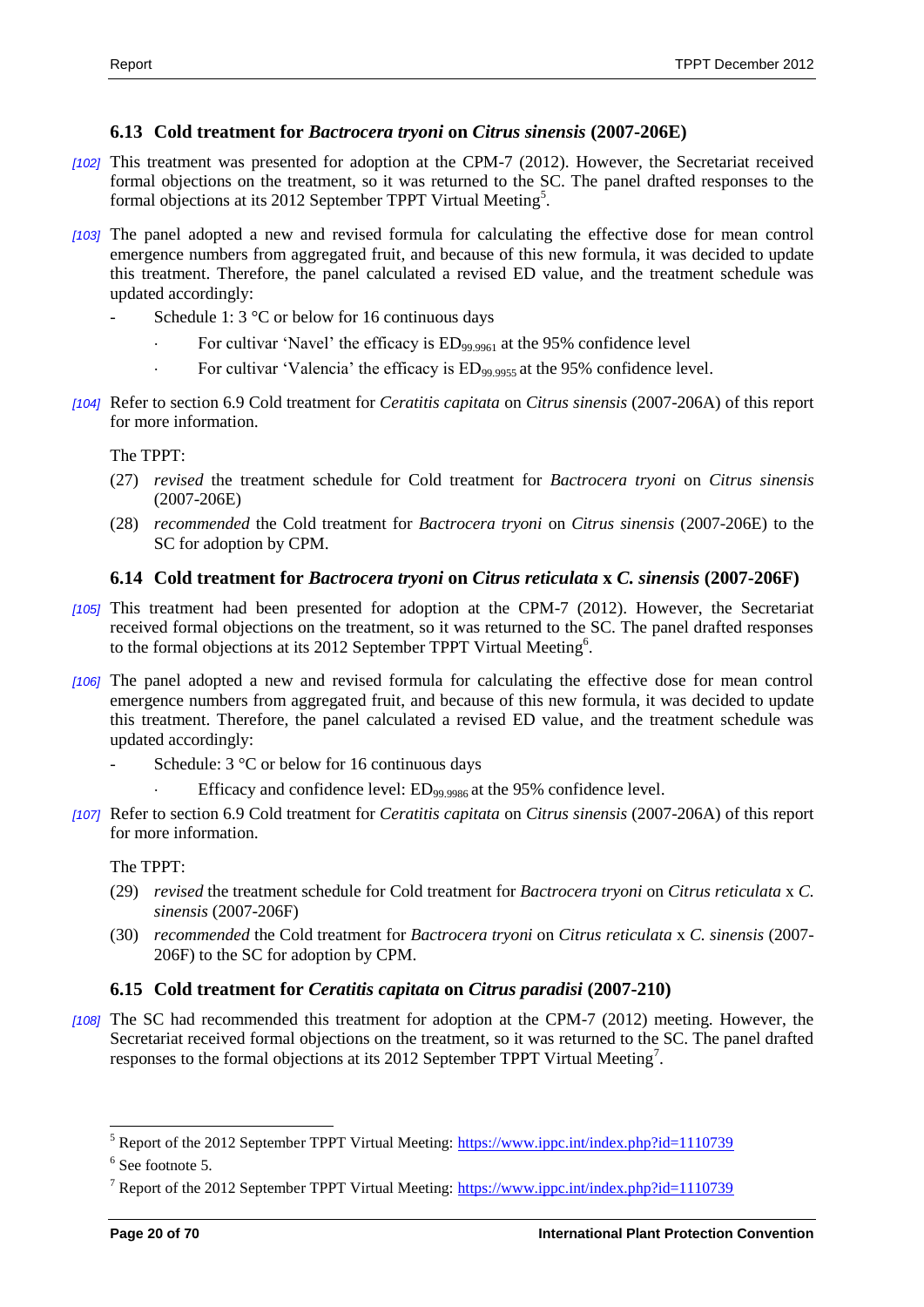*[109]* Refer to section 6.9 Cold treatment for *Ceratitis capitata* on *Citrus sinensis* (2007-206A) of this report for more information.

The TPPT:

(31) *recommended* the Cold treatment for *Ceratitis capitata* on *Citrus paradisi* (2007-210) to the SC for adoption.

# <span id="page-20-0"></span>**6.16 Cold treatment for** *Ceratitis capitata* **on** *Citrus reticulata* **cultivars and hybrids (2007-212)**

- *[110]* The SC had recommended this treatment for adoption at the CPM-7 (2012) meeting. However, the Secretariat received formal objections on the treatment, so it was returned to the SC. The panel drafted responses to the formal objections at its 2012 September TPPT Virtual Meeting<sup>8</sup>.
- *[111]* Refer to section 6.9 Cold treatment for *Ceratitis capitata* on *Citrus sinensis* (2007-206A) of this report for more information.

The TPPT:

(32) *recommended* the Cold treatment for *Ceratitis capitata* on *Citrus sinensis* cultivars and hybrids (2007-212) to the SC for adoption by CPM.

# <span id="page-20-1"></span>**6.17 CATTS (Controlled Atmosphere/Temperature Treatment System) for** *Cydia pomonella* **and** *Grapholita molesta* **on** *Prunus persica* **and** *Prunus persica* **var.**  *nectarina* **(2012-010)**

*[112]* The panel noted that this proposed treatment was not a current topic under the TPPT and, therefore, could not be considered.

# <span id="page-20-2"></span>**6.18 CATTS (Controlled Atmosphere/Temperature Treatment System) for** *Cydia pomonella* **and** *Grapholita molesta* **on** *Malus domestica* **(2012-013)**

*[113]* The panel noted that this proposed treatment was not a current topic under the TPPT and, therefore, could not be considered.

# <span id="page-20-3"></span>**7. Review of Treatments under the Topic** *Soil and growing media in association with plants* **(2009-006)**

*[114]* The panel has not received any submissions of data for treatments of soil and growing media in association with plants.

# <span id="page-20-4"></span>**8. Summary of Recommendations to the SC**

The TPPT:

 $\overline{a}$ 

- (1) *asked* that the Secretariat provide an opportunity for the TPPT to review treatment guidelines or other material related to providing guidance on PTs prior to the final approval by the CDC.
- (2) *asked* the Secretariat to consider, for the proposed *Criteria for phytosanitary treatments for formal objections*, that the examples given under the criteria for phytosanitary treatments should be removed because they were not as comprehensive as those listed in ISPM 28:2007.
- (3) *asked* the SC to note that the TPPT agreed that the Cardiff Protocol would help to develop more appropriate treatment efficacy requirements for target pests.
- (4) *invited* the SC to note that the *Working TPPT criteria for treatment evaluation*, for TPPT internal use only, has been updated

<sup>&</sup>lt;sup>8</sup> Report of the 2012 September TPPT Virtual Meeting:<https://www.ippc.int/index.php?id=1110739>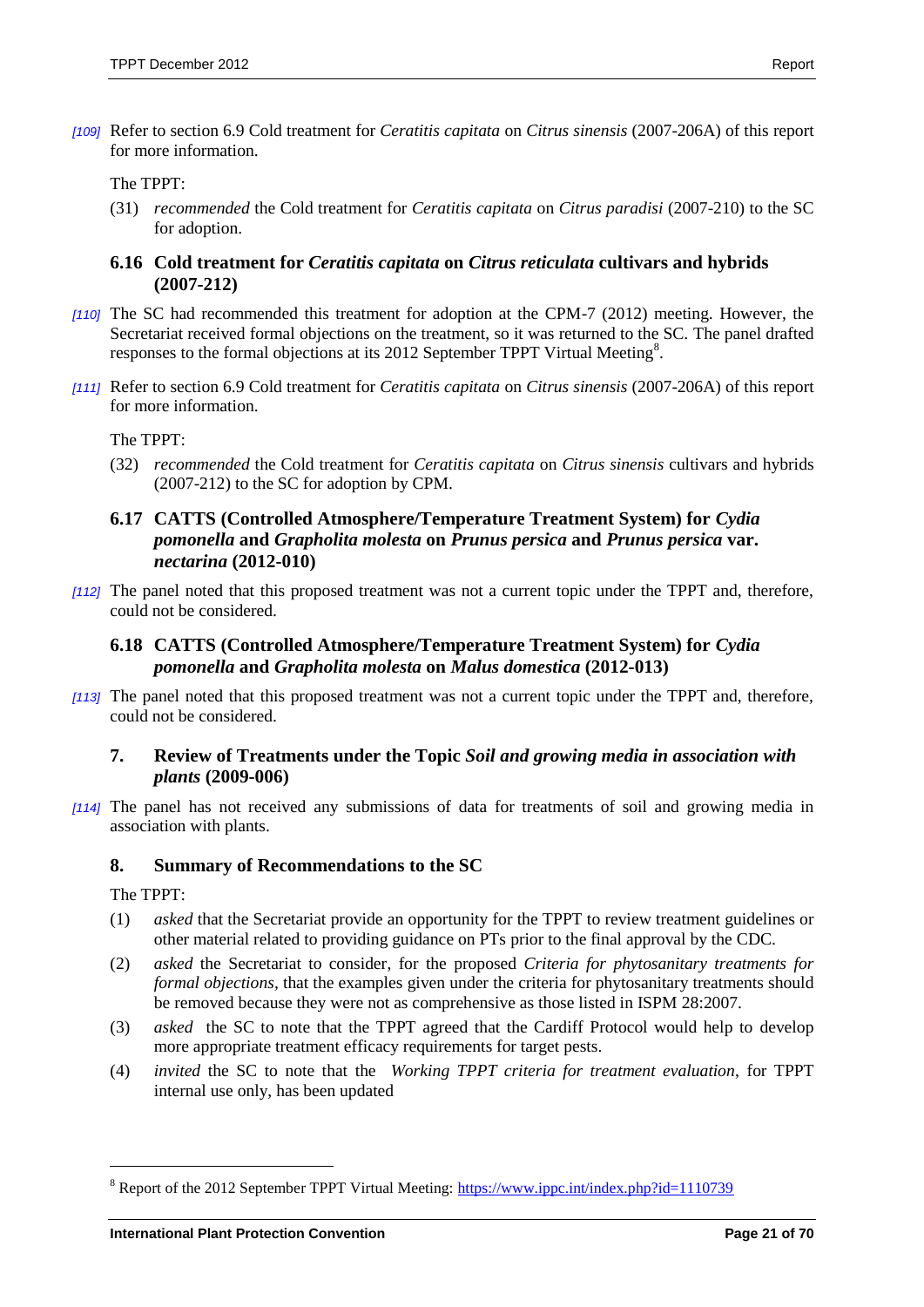- (5) *invited* the SC to note the *TPPT procedure for evaluating phytosanitary treatments requiring additional information from submitters* that will be attached to official TPPT requests to submitters.
- (6) *recommended* to the SC that guidelines and/or training material for all standards should not be released prior to the formal adoption of the standard
- (7) *Recommended* that the SC removes the following treatments from the *List of Topics*:
- *HCN treatment of wood packaging material* (2007-103)
- *Generic irradiation treatment for all insects (Arthropoda: Insecta) except lepidopteran pupae and adults (Insecta: Lepidoptera) in any host commodity* (2007-105)
- (8) *Recommended* to the SC that the following treatments be added to the List of Topics:
- *Irradiation for* Ostrinia nubilalis (2012-009) be added to the *List of topics*
- *Irradiation for* Dysminococcus neobrevipes *Beardsley,* Planococcus lilacinus *(Cockerell) and*  Planococcus minor *(Maskell) (Hemiptera: Pseudococcidae)* (2012-011) be added to the *List of topics*
- (9) *Recommended* the treatment *Irradiation for* Dysminococcus neobrevipes *Beardsley,*  Planococcus lilacinus *(Cockerell) and* Planococcus minor *(Maskell) (Hemiptera: Pseudococcidae)* (2012-011) to the SC for Member Consultation
- (10) *Agreed* that a final notice letter be sent to the submitters of the treatments:
- *Vapour heat treatment for* Mangifera indica *var. Manila Super* (2009-108)
- *Vapour heat treatment for* Carica papaya *var. Solo* (2009-109)
- *Methyl isothiocyanate and sulfuryl fluoride (Ecotwin mixture) fumigation for* Bursaphelenchus xylophilus, *Coleoptera: Cerambycidae, and Coleoptera: Scolytinae of wood packaging material* (2007-102)
- (11) *Agreed* that a request for information be sent to the submitter of the treatments:
- *Cold treatment for* Ceratitis capitata *on* Citrus reticulata *and their hybrids* (2010-102)
- *Cold treatment for* Ceratitis capitata *on* Citrus sinensis (2010-103)
- *Vapour heat treatment for* Ceratitis capitata *on* Mangifera indica (2010-106)
- *Vapour heat treatment for* Bactrocera tryoni *on* Mangifera indica (2010-107)
- *Vapour heat treatment for* Bactrocera cucurbitae *on* Cucumis melo var. reticulatus (2006-110)
- *Irradiation for* Ostrinia nubilalis (2012-009)
- (12) *Recommended* the following treatments to the SC for adoption by CPM:
- *Cold treatment for* Ceratitis capitata *on* Citrus sinensis (2007-206A)
- *Cold treatment for* Ceratitis capitata *on* Citrus reticulata *x* C. sinensis (2007-206B)
- *Cold treatment for* Ceratitis capitata *on* Citrus limon (2007-206C)
- *Cold treatment for* Bactrocera tryoni *on* Citrus limon (2007-206G)
- *Cold treatment for* Bactrocera tryoni *on* Citrus sinensis (2007-206E)
- *Cold treatment for* Bactrocera tryoni *on* Citrus reticulata *x* C. sinensis (2007-206F)
- *Cold treatment for* Ceratitis capitata *on* Citrus paradisi (2007-210)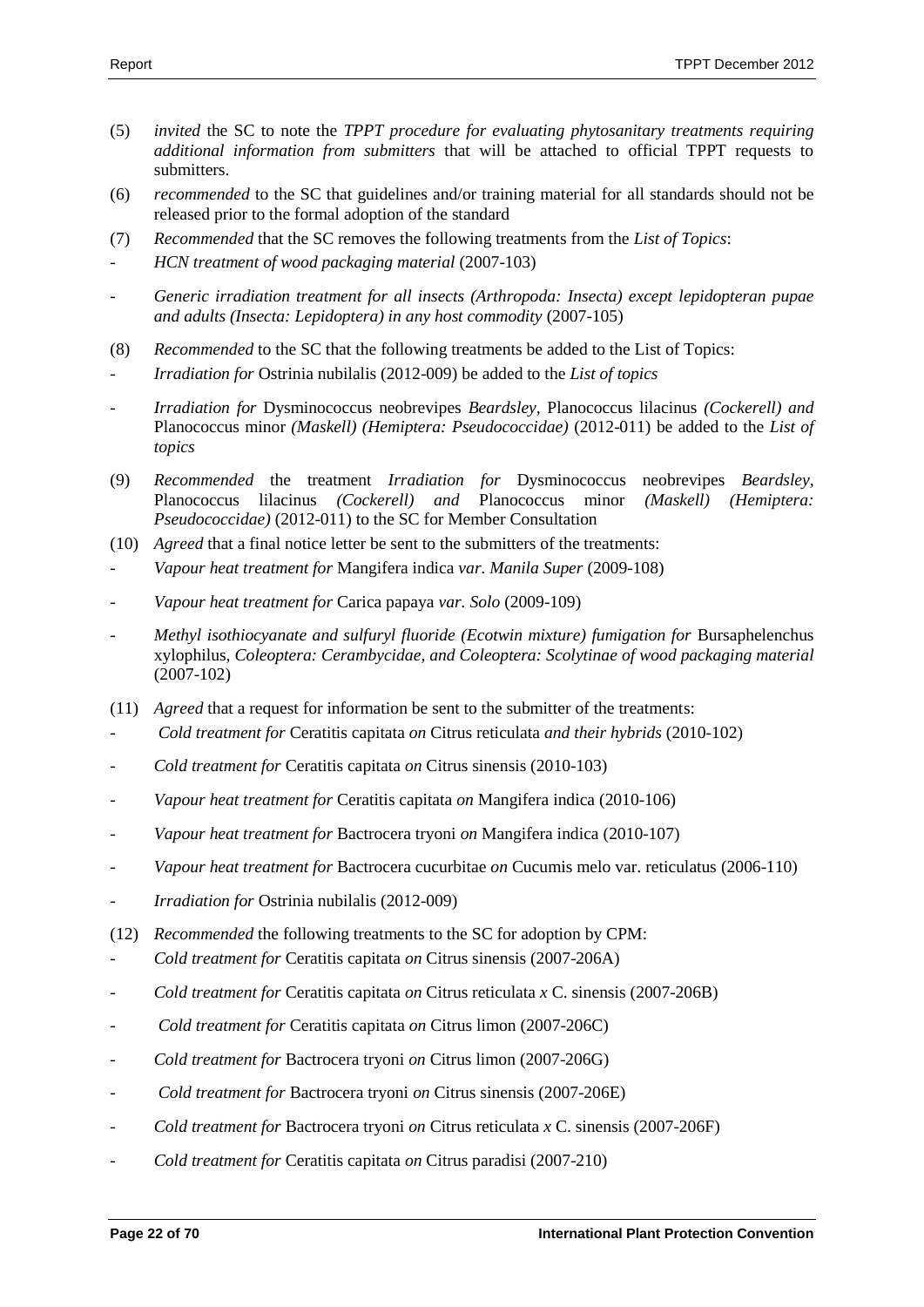- Cold treatment for Ceratitis capitata on Citrus reticulata cultivars and hybrids (2007-212)
- (13) *Agreed* to prepare a paper on end-point acceptability (i.e. adult emergence) with various scenarios and their issues to be presented for review by the TPPT
- (14) *invited* the SC to review the *TPPT response to the SC's concerns about chilling injury in lemons during in-transit cold disinfestation* (see Appendix 9 to this report)
- (15) *Recommended* the SC hold a call for treatments in 2013 for treatments under the topics irradiation, soil and growing media and fruit flies
- (16) *Recommended* the SC hold a call for experts in 2013 because the membership of two panel members will be ending in 2014

# <span id="page-22-0"></span>**9. Other Business**

# <span id="page-22-1"></span>**9.1 Virtual tools**

#### *International Phytosanitary Portal*

*[115]* The Secretariat gave the panel an overview of the IPP public and restricted areas that are relevant to the panel's work, including the new forum discussion tools, meeting documents and location of information frequently referred to by the panel. The panel, in particular, the new members, thanked the Secretariat for the overview and found it very useful.

#### *Online Comment System*

[116] The Secretariat reminded the panel that it has begun using the IPPC [Online Comment System](http://ocs.ippc.int/)<sup>9</sup> (OCS) for submitting and responding to comments on draft ISPMs for member consultation. The Secretariat also informed the panel that some training on the OCS would be provided at the next TPPT meeting because it is anticipated that the panel will use the OCS when responding to member comments.

#### *GoToTraining*

 $\overline{a}$ 

- *[117]* The Secretariat informed the panel that GoToTraining is becoming a standard tool within the Secretariat to facilitate the inter-session work of the panel. These virtual meeting tools do not require installation of software. However, they do require the use of a headset and the previous installation of JAVA. The Secretariat also informed the panel that the installation and use of such electronic tools may require prior approval of their organization's information technology services.
- [118] More information on these tools can be found on the  $IPP^{10}$ .

#### *Feedback on virtual meetings (SC Request)*

*[119]* At its May 2012 meeting, the SC requested that the panel provide feedback on the virtual meetings. The panel had a long discussion and provided the Secretariat with a list of positive features, challenges, and other items that the SC should consider when evaluating the progress of virtual meetings, which can be found in Appendix 10 to this report.

#### <span id="page-22-2"></span>**9.2 Feedback on the TPPT Evaluation Procedure, including the checklist, submission forms, other relevant templates, etc.**

*[120]* The panel reviewed the current rules and procedures for TPPT and technical panels in general. The panel had no comments or proposed changes.

<sup>&</sup>lt;sup>9</sup> IPPC Online Comment System (OCS):<http://ocs.ippc.int/>

<sup>&</sup>lt;sup>10</sup> Virtual Meeting Tools[: https://www.ippc.int/index.php?id=1110980](https://www.ippc.int/index.php?id=1110980)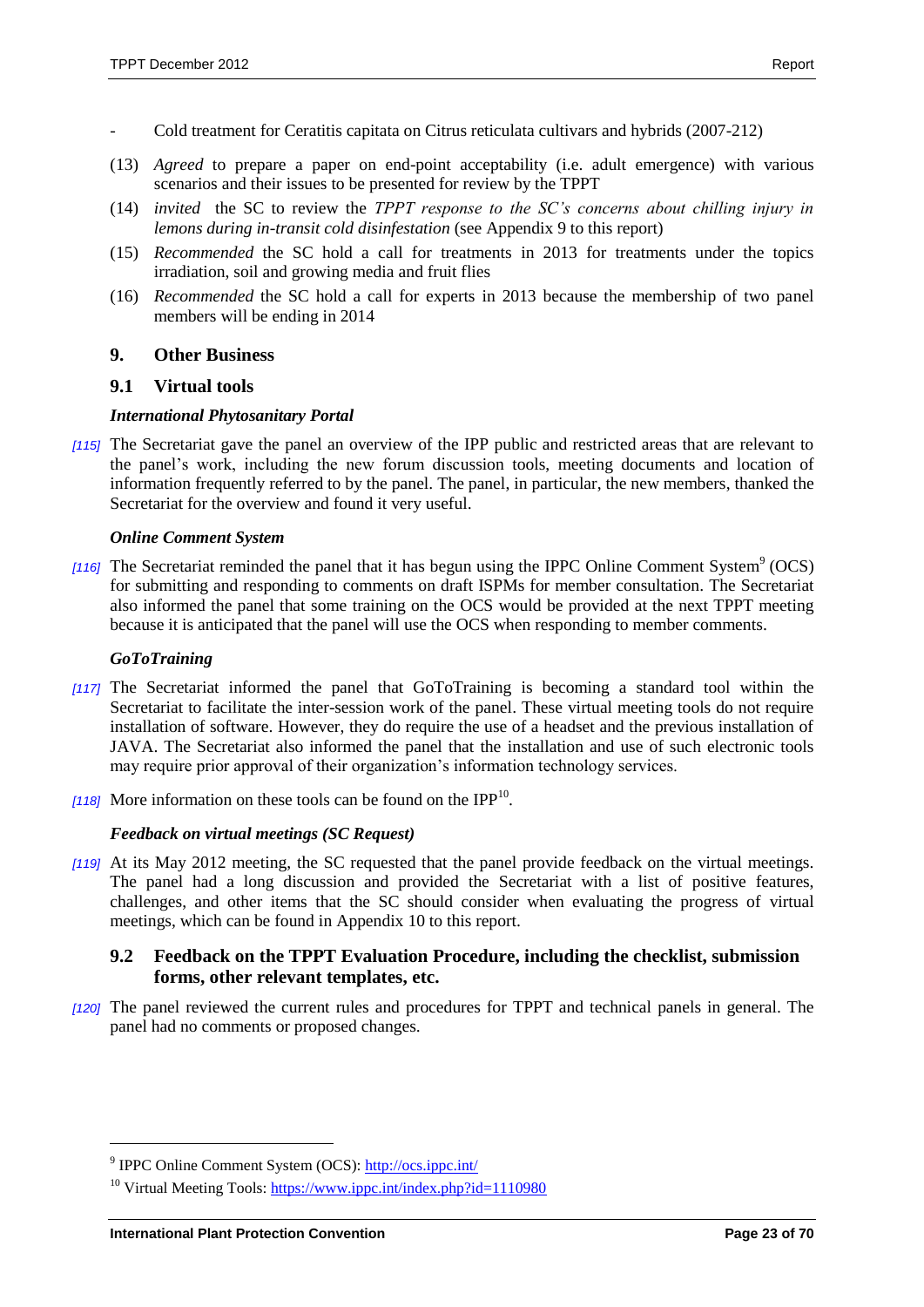# <span id="page-23-0"></span>**9.3 Review of List of Topics for IPPC Standards, treatment leads and vacancies, prioritization and future calls for treatments**

- *[121]* The Secretariat makes a call for topics every two years and informed the panel that IPPC members and [TPs](https://www.ippc.int/index.php?id=179728) can submit detailed proposals for new topics or for the revision of existing ISPMs. Submissions should be accompanied with a draft specification, a literature review and justification that the proposed topic meets the CPM-approved criteria for topics (available in the [IPPC Procedure Manual](https://www.ippc.int/index.php?id=159891) for Standard Setting<sup>11</sup>). The next call for topics is tentatively scheduled for 2013. The panel agreed to begin considering whether any new topics should be added or any existing ISPMs need to be revised. The panel will discuss this issue further at its next meeting.
- *[122]* The panel reviewed in detail each item on the List of Topics for IPPC Standards under the responsibility of the TPPT and reassigned treatment leads, reviewed the priority and strategic objectives assigned to each treatment and updated the status of each.
- [123] The current version of the List of Topics for IPPC Standards can be found on the IPP<sup>12</sup>.

# <span id="page-23-1"></span>**9.4 Working TPPT criteria for treatment evaluation**

*[124]* The TPPT reviewed and updated its document entitled *Working TPPT criteria for treatment evaluation* (see Appendix 13 to this report).

# <span id="page-23-2"></span>**9.5 Engaging Experts**

- *[125]* At the 2012 October Strategic Planning Group (SPG) meeting, the Secretariat had informed the SPG of some of the difficulties the Secretariat was encountering in engaging experts and contracting parties, such as low responses to calls for treatments, calls for experts, as well as the lack of availability of nominated experts, stewards, etc. to complete their activities for which they have been selected and for which they signed a statement of commitment. Regarding the latter, a line had been added to the statement of commitment so that supervisors also commit to allocating the time and resources to fulfil the agreed commitment. The SPG discussed the paper and proposed that a questionnaire be sent to NPPOs, RPPOs and relevant experts to help identify their constraints.
- *[126]* The SC had agreed this issue be placed on the agenda of the forthcoming TP meetings. In accordance with the SC request, the panel discussed some challenges to engaging experts in the standard setting process and forwarded these items to the Secretariat (see Appendix 13 to this report).

# <span id="page-23-3"></span>**9.6 Expert consultation on cold treatment**

- *[127]* At its April 2012 meeting, the SC considered how to proceed with the four cold treatments that had received formal objections at CPM-7 (2012). One suggestion was to hold a discussion forum for experts of cold treatments in order to build confidence in cold treatments and to establish mutual understanding of any related issues. The SC agreed that a meeting be organized under the auspices of the Secretariat using relevant experts from the TPPT and Technical Panel on Pest Free Areas and System Approaches for Fruit Flies (TPFF). The TPPT and TPFF could help identify the best cold treatment experts in the world to attend the meeting. The Secretariat had noted that some financial resources were available and a consultant could be hired to organize the meeting.
- *[128]* The Secretariat had developed a draft programme for the symposium and had asked the panel to review it and provide feedback. The panel requested more time to review the programme, so the Secretariat agreed to post it on the forum in the TPPT restricted area of the IPP. The panel agreed that, after the forum discussion, this issue should be discussed further at the next TPPT virtual meeting.

 $\overline{a}$ 

<sup>&</sup>lt;sup>11</sup> IPPC Procedure Manual for Standard Setting: [https://www.ippc.int/index.php?id=1111176&no\\_cache=1&L=0](https://www.ippc.int/index.php?id=1111176&no_cache=1&L=0)

<sup>&</sup>lt;sup>12</sup> List of topics for IPPC Standards[: https://www.ippc.int/index.php?id=207776](https://www.ippc.int/index.php?id=207776)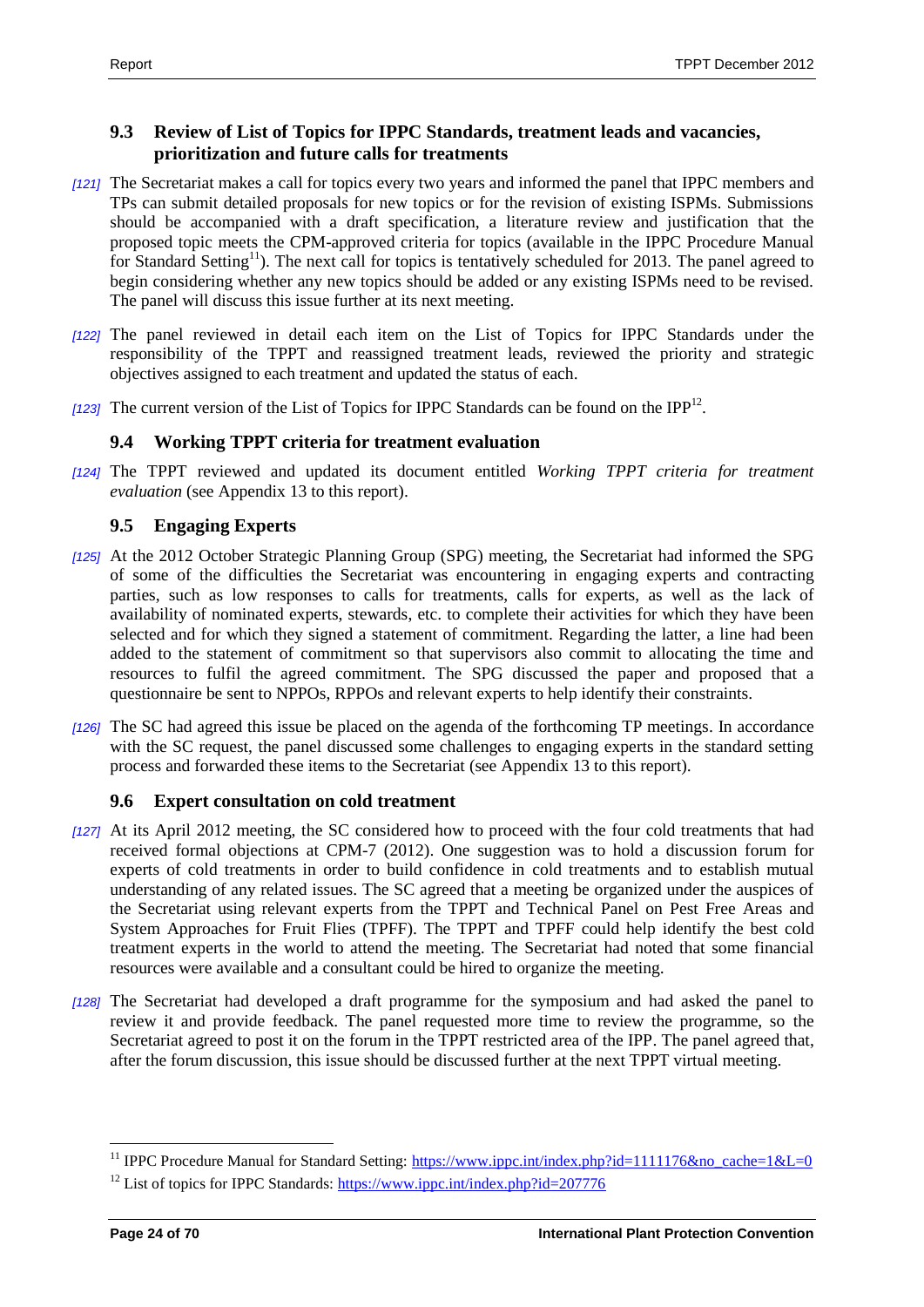# <span id="page-24-0"></span>**10. Follow-up Actions for the next TPPT Virtual Meeting**

#### <span id="page-24-1"></span>**10.1 TPPT work programme and medium term plan**

*[129]* The TPPT reviewed, adjusted and updated its work programme and medium term plan (see Appendix 11 of this report).

The TPPT:

- (1) *recommended* that a call for treatments be made in 2013 for treatments under the topics irradiation, soil and growing media and fruit flies
- (2) *recommended* that a call for experts for the TPPT be made in 2013 because the membership of two panel members will be ending in 2014.

# <span id="page-24-2"></span>**11. Close of the Meeting**

- *[130]* The Secretariat thanked the participants for their excellent work during the meeting and thanked the host and organizer for their hospitality and logistical arrangements. The next TPPT meeting will take place in Fukuoka, Japan from 8-12 July 2013.
- *[131]* The Secretariat also thanked the members whose membership is ending in 2013 for all their hard work and dedication to the panel:
	- Ms Alice Baxter (South Africa
	- Mr Ray Cannon (United Kingdom)
	- Mr Mohammad Katbeh-Bader (Jordan)
	- Mr Scott Wood (USA)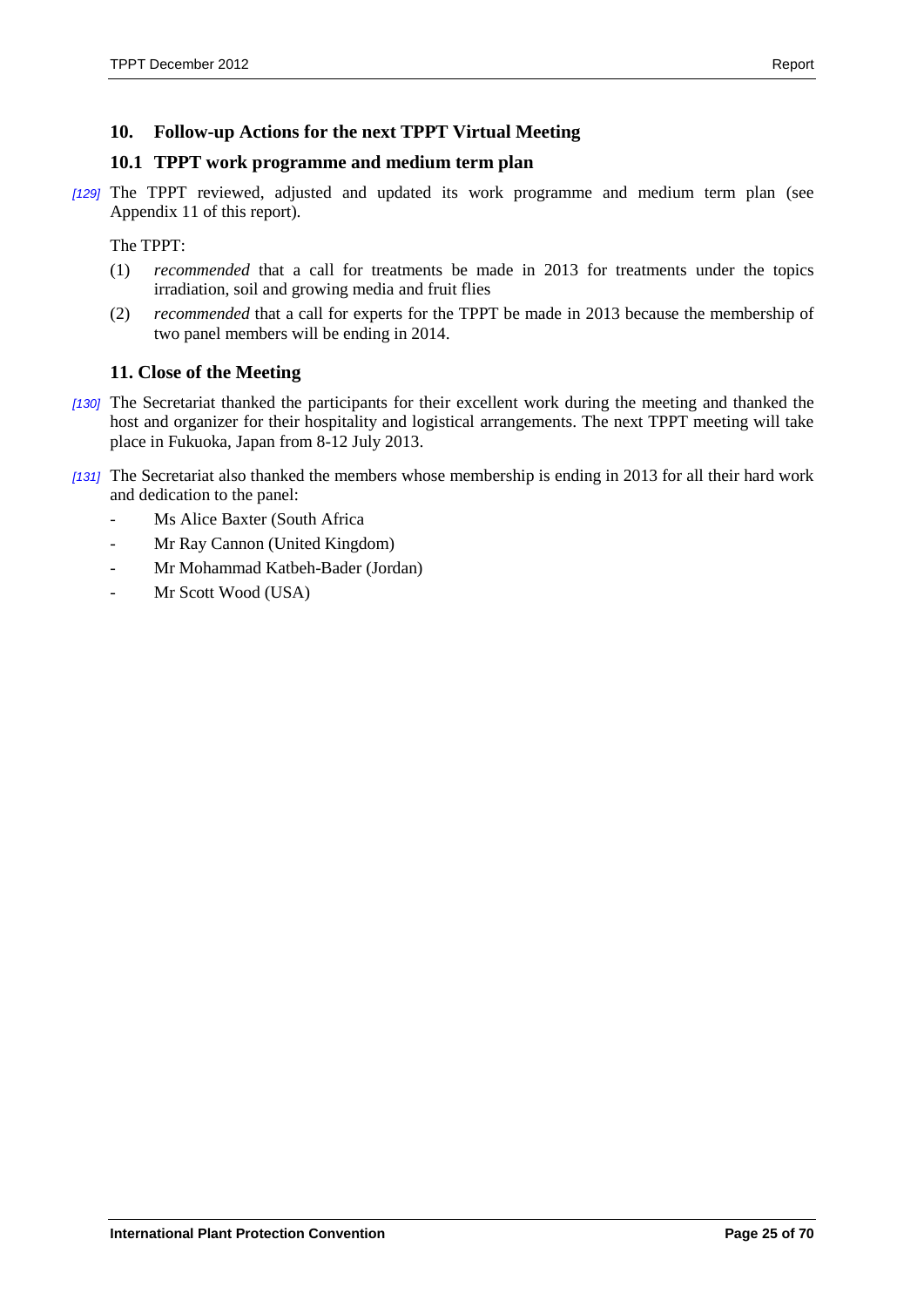# <span id="page-25-0"></span>**Appendix 1: Agenda**

| <b>AGENDA ITEM</b>                                                                       | <b>DOCUMENT NO.</b>                  | PRESENTER <sup>13</sup>  |
|------------------------------------------------------------------------------------------|--------------------------------------|--------------------------|
| 1. Opening of the meeting                                                                |                                      |                          |
| 1.1 Welcome by the IPPC Secretariat                                                      |                                      | DUBON/<br><b>ZETTLER</b> |
| 1.2 Election of the Chair                                                                |                                      | <b>DUBON</b>             |
| 1.3 Election of the Rapporteur                                                           |                                      | <b>CHAIR</b>             |
| 1.4 Adoption of the Agenda                                                               | 2012_TPPT_Dec_01                     | <b>CHAIR</b>             |
| 2. Administrative Matters                                                                |                                      |                          |
| 2.1 Documents List                                                                       | 2012_TPPT_Dec_02                     | <b>DUBON</b>             |
| 2.2 Participants List                                                                    | 2012_TPPT_Dec_03                     | <b>DUBON</b>             |
| 2.3 Local Information                                                                    | 2012_TPPT_Dec_04                     | <b>DUBON</b>             |
| 3. Updates from relevant Bodies                                                          |                                      |                          |
| 3.1 Items arising from 2012 October Strategic<br>Planning Group (SPG)                    | 2012_TPPT_Dec_07                     | <b>DUBON</b>             |
| 3.2 Items arising from 2012 October Bureau                                               | 2012_TPPT_Dec_07                     | <b>DUBON</b>             |
| 3.3 Items arising from 2012 November SC                                                  | 2012_TPPT_Dec_07                     | <b>DUBON</b>             |
| 3.4 Items arising and updates from other Technical<br>Panels                             | 2012_TPPT_Dec_07<br>2012_TPPT_Dec_12 | <b>DUBON</b>             |
| 3.5 Update from the IPPC Secretariat                                                     | 2012_TPPT_Dec_07                     | <b>ZETTLER</b>           |
| <b>Standard Setting</b>                                                                  |                                      |                          |
| Call for Treatments (see also Agenda<br>$\circ$<br>item $X$ )                            |                                      |                          |
| Calls for Experts<br>$\circ$                                                             |                                      |                          |
| Communications                                                                           |                                      |                          |
| Information Exchange                                                                     |                                      |                          |
| <b>Capacity Development</b>                                                              |                                      |                          |
| Implementation Review and Support<br>System (IRSS)                                       |                                      |                          |
| 4. Review of treatments under the topic Wood<br>packaging material treatments (2006-015) |                                      |                          |
| 4.1 HCN treatment of wood packaging material<br>$(2007-103)$                             | 2007-103<br>2007-103_Update          | <b>JESSUP</b>            |
| 4.2 Sulfuryl fluoride fumigation of wood packaging                                       | 2007-101                             | <b>ORMSBY</b>            |
| material (2007-101)                                                                      | 2007-101_Update                      |                          |

l

 $13$  Presenters with an asterisk (\*) next to their name will be leaving the panel in the near future and need to be replaced. Presenters in (RED) are proposed leads. Please consider whether you would be interested in taking on this responsibility and communicate with Stephanie and Larry before the 2012 December meeting.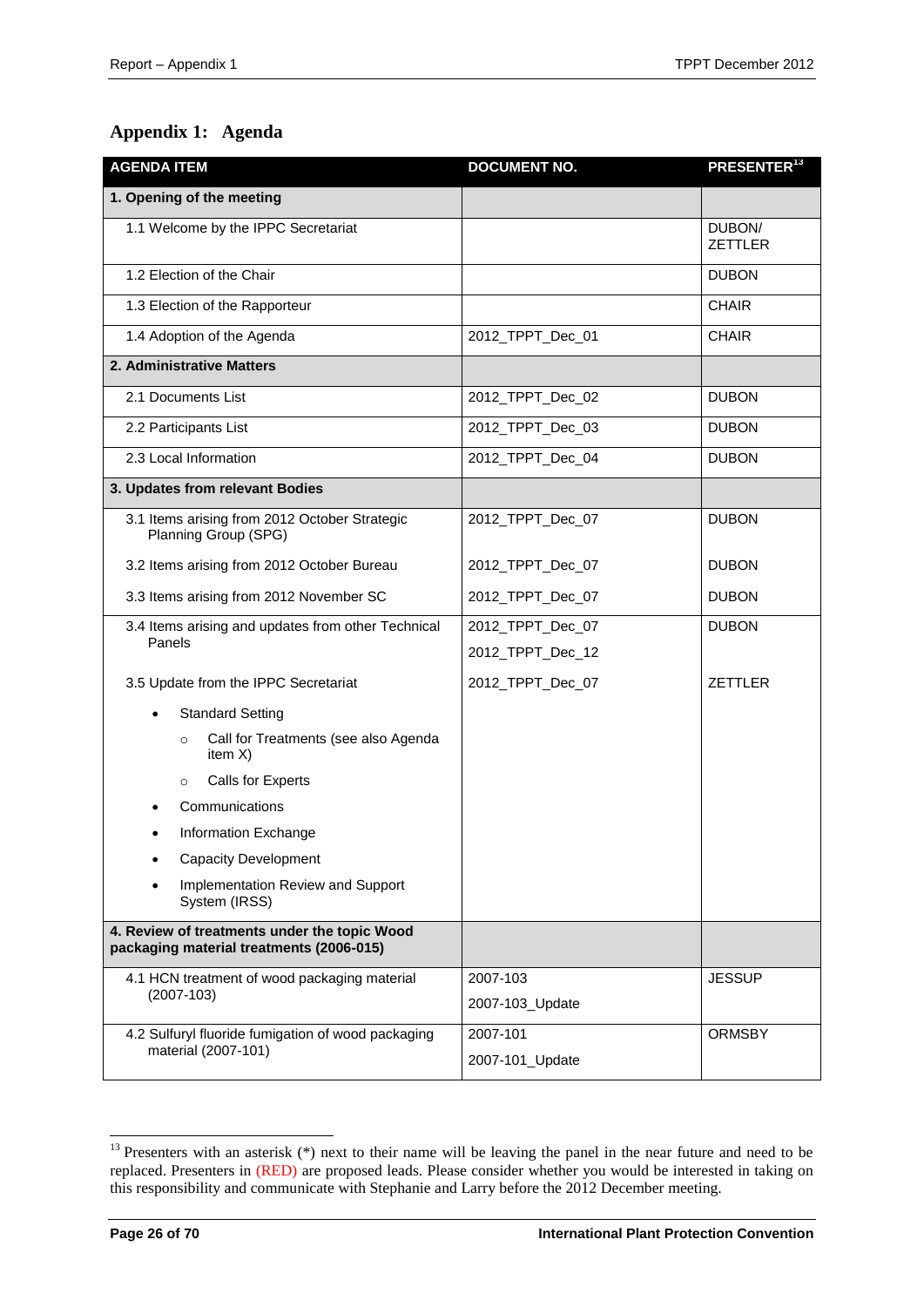| <b>AGENDA ITEM</b>                                                                                                                                                                                                  | <b>DOCUMENT NO.</b>                                                                                                                                                                                                                            | PRESENTER <sup>13</sup>                          |
|---------------------------------------------------------------------------------------------------------------------------------------------------------------------------------------------------------------------|------------------------------------------------------------------------------------------------------------------------------------------------------------------------------------------------------------------------------------------------|--------------------------------------------------|
| 4.3 Methyl isothiocyanate and sulfuryl fluoride<br>(Ecotwin mixture) fumigation for<br>Bursaphelenchus xylophilus, Coleoptera:<br>Cerambycidae, and Coleoptera: Scolytinae of<br>wood packaging material (2007-102) | 2007-102<br>2012_TPPT_Dec_13                                                                                                                                                                                                                   | WOOD*                                            |
| 4.4 Heat treatment of wood packaging material using<br>dielectric heating (2007-114)                                                                                                                                | $• 2007 - 114$<br>•2007-114_Update<br>•2012_TPPT_Dec_06_Guidelines                                                                                                                                                                             | <b>ORMSBY</b>                                    |
| 5. Review of treatments under the topic Irradiation<br>treatments (2006-014)                                                                                                                                        | 2012_TPPT_Dec_10                                                                                                                                                                                                                               | <b>CANNON</b>                                    |
| 5.1 Generic irradiation treatment for all insects<br>(Arthropoda: Insecta) except lepidopteran pupae<br>and adults (Insecta: Lepidoptera) in any host<br>commodity (2007-105)                                       | 2007-105<br>Status pending                                                                                                                                                                                                                     | CANNON*                                          |
| 5.2 Generic irradiation for eggs and larvae of<br>Lepidoptera (2012-008)                                                                                                                                            | ● 2012-008_Checklist<br>·2012-008_SubmissionForm<br>·2012-008_SubmissionEmail<br>$•2012-$<br>008_Reference_Hallmanetal2012<br>$•2012-$<br>008_Reference_AbbasEtAl2011<br>$•2012-$<br>008_Reference_Hallman2000<br>•2012-008_Reference_IAEA2004 | <b>New</b><br>Submission*<br>(ORMSBY)            |
| 5.3 Irradiation for Ostrinia nubilalis (2012-009)                                                                                                                                                                   | ·2012-009_SubmissionForm<br>•2012-009_SubmissionEmail<br>No checklist received                                                                                                                                                                 | <b>New</b><br>Submission*<br>(JESSUP)            |
| 5.4 Irradiation for Dysminococcus neobrevipes<br>Beardsley, Planococcus lilacinus (Cockerell) and<br>Planococcus minor (Maskell) (Hemiptera:<br>Pseudococcidae) (2012-011)                                          | ● 2012-011_Checklist_Rev1<br>·2012-011_SubmissionForm<br>•2012-011_SubmissionEmail<br>•2012-011_Communication                                                                                                                                  | <b>New</b><br>Submission*<br>(WILLINK)           |
| 5.5 Generic Irradiation for pupae of Lepidoptera<br>$(2012 - 012)$                                                                                                                                                  | ● 2012-012_Checklist<br>•2012-012_DiscussionPaper<br>•2012-012_SubmissionForm<br>•2012-012 SubmissionEmail<br>$•2012-$<br>012_Reference_Hallmanetal2012<br>● 2012-012_Reference_Brower1976                                                     | <b>New</b><br>Submission*<br>(KATBEH-<br>BADER)* |
| 6. Review of treatments under the topic Fruit fly<br>treatments (2006-024)                                                                                                                                          | 2012_TPPT_Dec_11<br>2012_TPPT_Dec_14                                                                                                                                                                                                           | <b>ORMSBY</b><br>JESSUP/WOOD                     |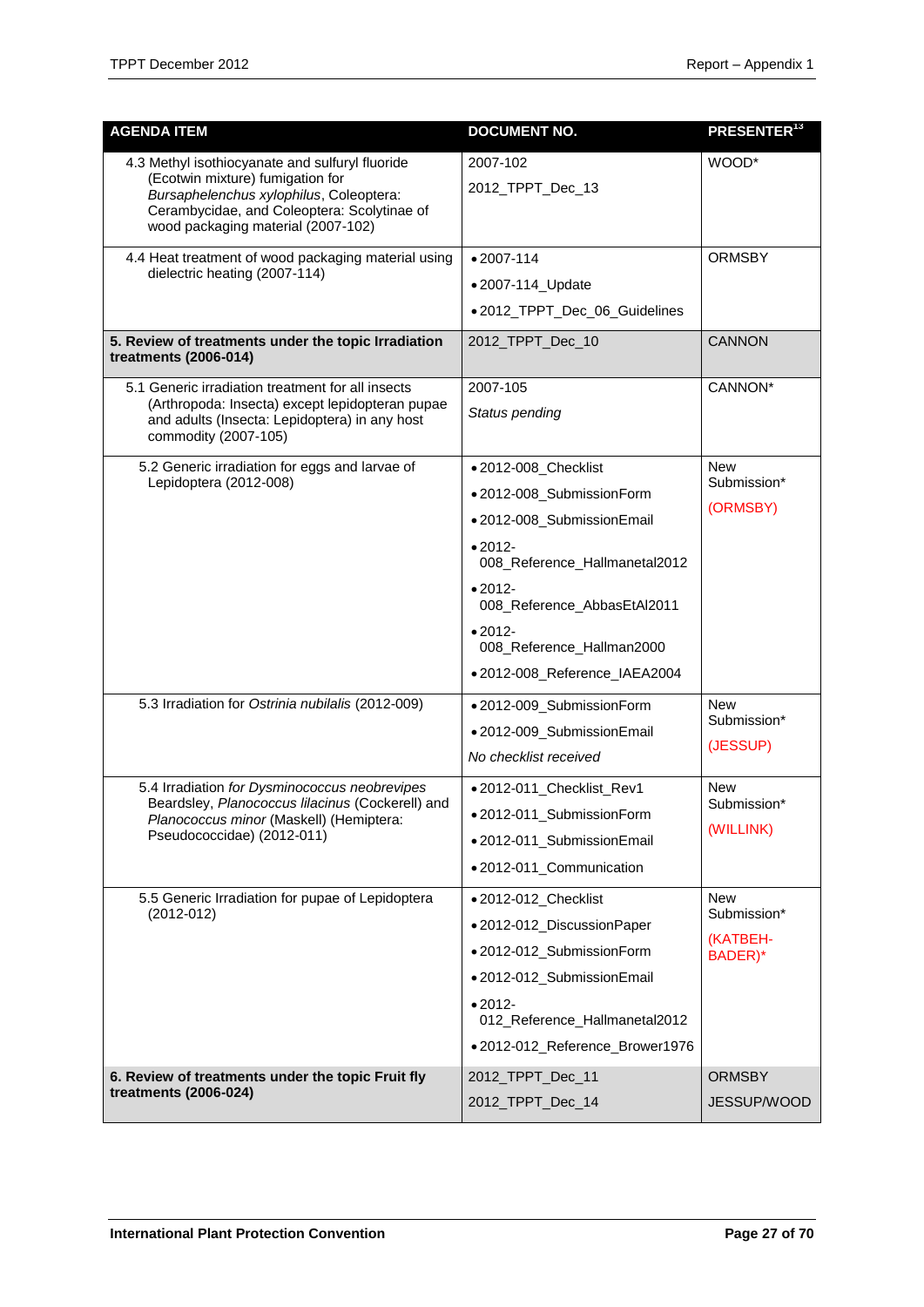| <b>AGENDA ITEM</b>                                                                                                        | <b>DOCUMENT NO.</b>                                                   | <b>PRESENTER<sup>13</sup></b>  |
|---------------------------------------------------------------------------------------------------------------------------|-----------------------------------------------------------------------|--------------------------------|
| 6.1 High temperature forced air treatment for<br>selected fruit fly species (Diptera: Tephritidae) on<br>fruit (2009-105) | $\bullet$ 2009-105<br>• 2009-105_SubmissionForm<br>No update received | <b>JESSUP</b><br><b>ORMSBY</b> |
| 6.2 Vapour heat treatment for Mangifera indica var.<br>Manila Super (2009-108)                                            | 2009-108<br>No update received                                        | Vacant*<br>(WILLINK)           |
| 6.3 Vapour heat treatment for Carica papaya var.<br>Solo (2009-109)                                                       | 2009-109<br>No update received                                        | BAXTER*                        |
| 6.4 Cold treatment for Ceratitis capitata on Citrus<br>reticulata and their hybrids (2010-102)                            | 2010-102<br>No update received                                        | CANNON*                        |
| 6.5 Cold treatment for Ceratitis capitata on Citrus<br>sinensis (2010-103)                                                | 2010-103<br>No update received                                        | CANNON*                        |
| 6.6 Vapour heat treatment for Ceratitis capitata on<br>Mangifera indica (2010-106)                                        | 2010-106<br>2012_TPPT_Dec_13                                          | WOOD*                          |
| 6.7 Vapour heat treatment for Bactrocera tryoni on<br>Mangifera indica (2010-107)                                         | $\bullet$ 2010-107<br>• 2010-107_Update                               | <b>PARK</b>                    |
| 6.8 Vapour heat treatment for Bactrocera cucurbitae<br>on Cucumis melo var. reticulatus (2006-110)                        | 2006-110<br>No update received                                        | <b>WANG</b>                    |
| 6.9 Cold treatment for Ceratitis capitata on Citrus<br>sinensis (2007-206A)                                               | 2007-206A<br>No update received                                       | BAXTER*                        |
| 6.10 Cold treatment for Ceratitis capitata on Citrus<br>reticulata x C. sinensis (2007-206B)                              | 2007-206B<br>2012_TPPT_Dec_13                                         | Vacant*<br>(WOOD)*             |
| 6.11 Cold treatment for Ceratitis capitata on Citrus<br>limon (2007-206C)                                                 | 2007-206C<br>No update received                                       | Vacant*<br>(WANG)              |
| 6.12 Cold treatment for Bactrocera tryoni on Citrus<br>limon (2007-206G)                                                  | 2007-206G<br>No update received                                       | <b>WANG</b>                    |
| 6.13 Cold treatment for Bactrocera tryoni on Citrus<br>sinensis (2007-206E)                                               | 2007-206E<br>No update received                                       | BAXTER*                        |
| 6.14 Cold treatment for Bactrocera tryoni on Citrus<br>reticulata x C. sinensis (2007-206F)                               | 2007-206F<br>No update received                                       | Vacant*<br>(WILLINK)           |
| 6.15 Cold treatment for Ceratitis capitata on Citrus<br>paradisi (2007-210)                                               | 2007-210<br>2012_TPPT_Dec_13                                          | Vacant*<br>(WOOD)*             |
| 6.16 Cold treatment for Ceratitis capitata on Citrus<br>reticulata cultivars and hybrids (2007-212)                       | $\bullet$ 2007-212<br>• 2007-212_Update                               | Vacant*<br>(ORMSBY)            |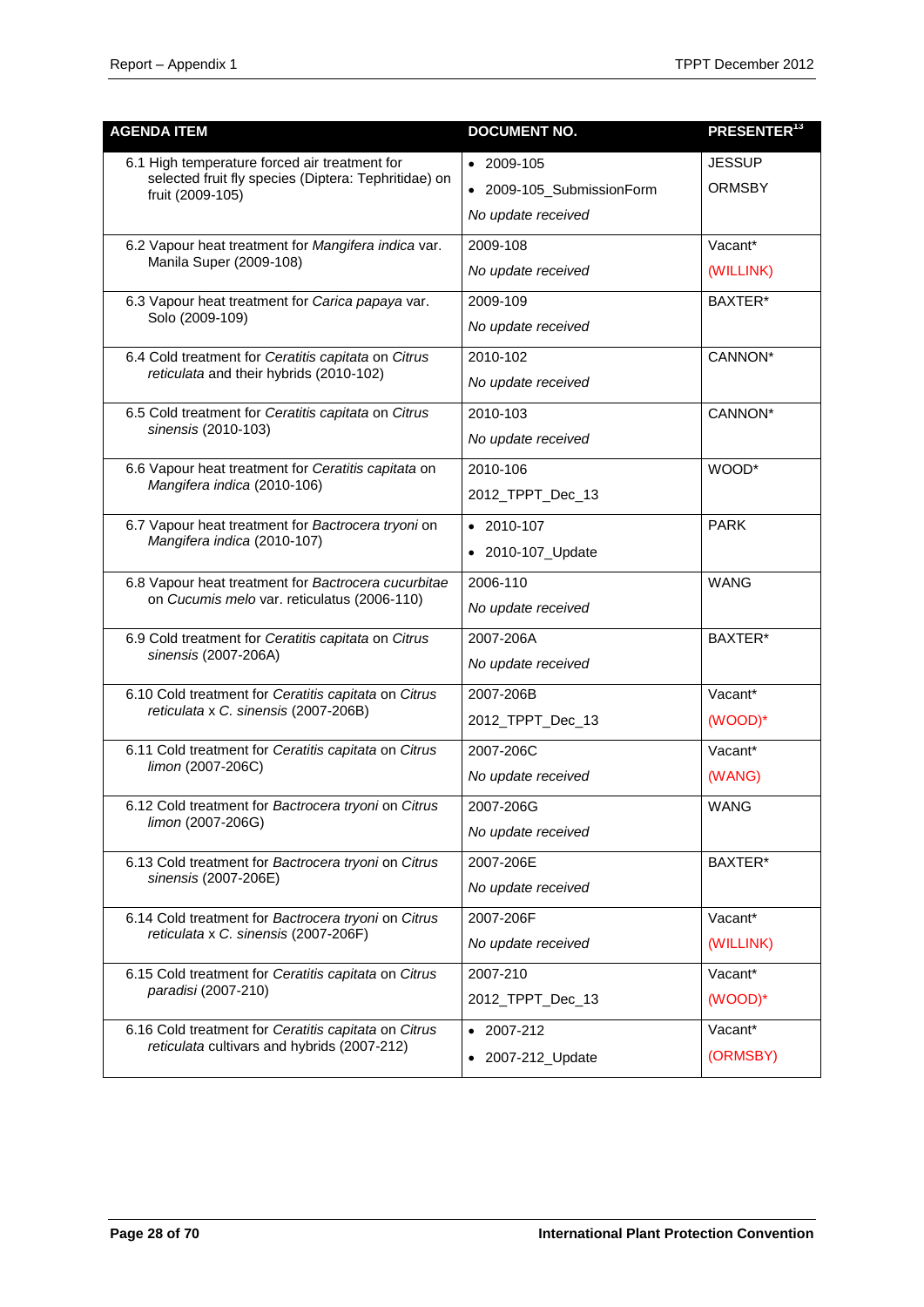| <b>AGENDA ITEM</b>                                                                                                             | <b>DOCUMENT NO.</b>                                   | <b>PRESENTER<sup>13</sup></b> |
|--------------------------------------------------------------------------------------------------------------------------------|-------------------------------------------------------|-------------------------------|
| 6.17 CATTS (Controlled Atmosphere/Temperature                                                                                  | • 2012-010_Checklist                                  | New<br>Submission*            |
| Treatment System) for Cydia pomonella and<br>Grapholita molesta on stone fruits (2012-010)                                     | • 2012-010_SubmissionForm                             |                               |
|                                                                                                                                | • 2012-010_SubmissionEmail                            | (CANNON)*                     |
|                                                                                                                                | • 2012-010_Reference_<br>Neven&Mitcham1996            |                               |
|                                                                                                                                | • 2012-010_Reference_Neven2002                        |                               |
|                                                                                                                                | • 2012-010_Reference_Neven2008                        |                               |
|                                                                                                                                | $\bullet$ 2012-<br>010_Reference_Nevenetal2006        |                               |
|                                                                                                                                | $\bullet$ 2012-<br>010_Reference_Obenlandetal200<br>5 |                               |
|                                                                                                                                | • 2012-010_Reference_<br>USDATreatmentManual2012      |                               |
| 6.18 CATTS (Controlled Atmosphere/Temperature                                                                                  | • 2012-013_Checklist                                  | New                           |
| Treatment System) for Cydia pomonella and<br>Grapholita molesta on Malus domestica (2012-                                      | • 2012-013_SubmissionForm                             | Submission*<br>$(BAXTER)^*$   |
| 013)                                                                                                                           | • 2012-013_SubmissionEmail                            |                               |
|                                                                                                                                | • 2012-013_Reference_<br>Neven&Mitcham1996            |                               |
|                                                                                                                                | • 2012-013_Reference_Neven2002                        |                               |
|                                                                                                                                | • 2012-013_Reference_Neven2008                        |                               |
|                                                                                                                                | • 2012-013_Reference_<br>Neven&Rehfield-Ray2006       |                               |
|                                                                                                                                | • 2012-013_Reference_<br>USDATreatmentManual2012      |                               |
| 7. Review of treatments under the topic Soil and<br>growing media in association with plants (2009-006)                        |                                                       | <b>CHAIR</b>                  |
| 8. Recommendations to the SC                                                                                                   |                                                       | <b>CHAIR</b>                  |
| 9. Other business                                                                                                              |                                                       |                               |
| 9.1 Virtual Tools                                                                                                              |                                                       | <b>DUBON</b>                  |
| IPP (www.ippc.int)                                                                                                             |                                                       |                               |
| OCS (www.ocs.ippc.int)                                                                                                         |                                                       |                               |
| GoToTraining                                                                                                                   |                                                       |                               |
| Feedback on virtual meetings (SC Request)                                                                                      |                                                       |                               |
| 9.2 Feedback on the TPPT Evaluation Procedure,<br>including the checklist, submission forms, other<br>relevant templates, etc. | 2012_TPPT_Dec_05                                      | <b>ZETTLER</b>                |
| 9.3 Review of List of Topics, treatment leads and<br>vacancies, prioritization, etc.                                           | 2012_TPPT_Dec_08                                      | <b>DUBON</b>                  |
| 9.4 Working TPPT criteria for treatment evaluation                                                                             | 2012_TPPT_Dec_Guideline_H                             | <b>ORMSBY</b>                 |
| 9.5 Engaging Experts                                                                                                           | 2012_TPPT_Dec_07                                      | <b>DUBON</b>                  |
| 9.6 Cold Treatment Symposium`                                                                                                  |                                                       | <b>SHAMILOV</b>               |
|                                                                                                                                |                                                       |                               |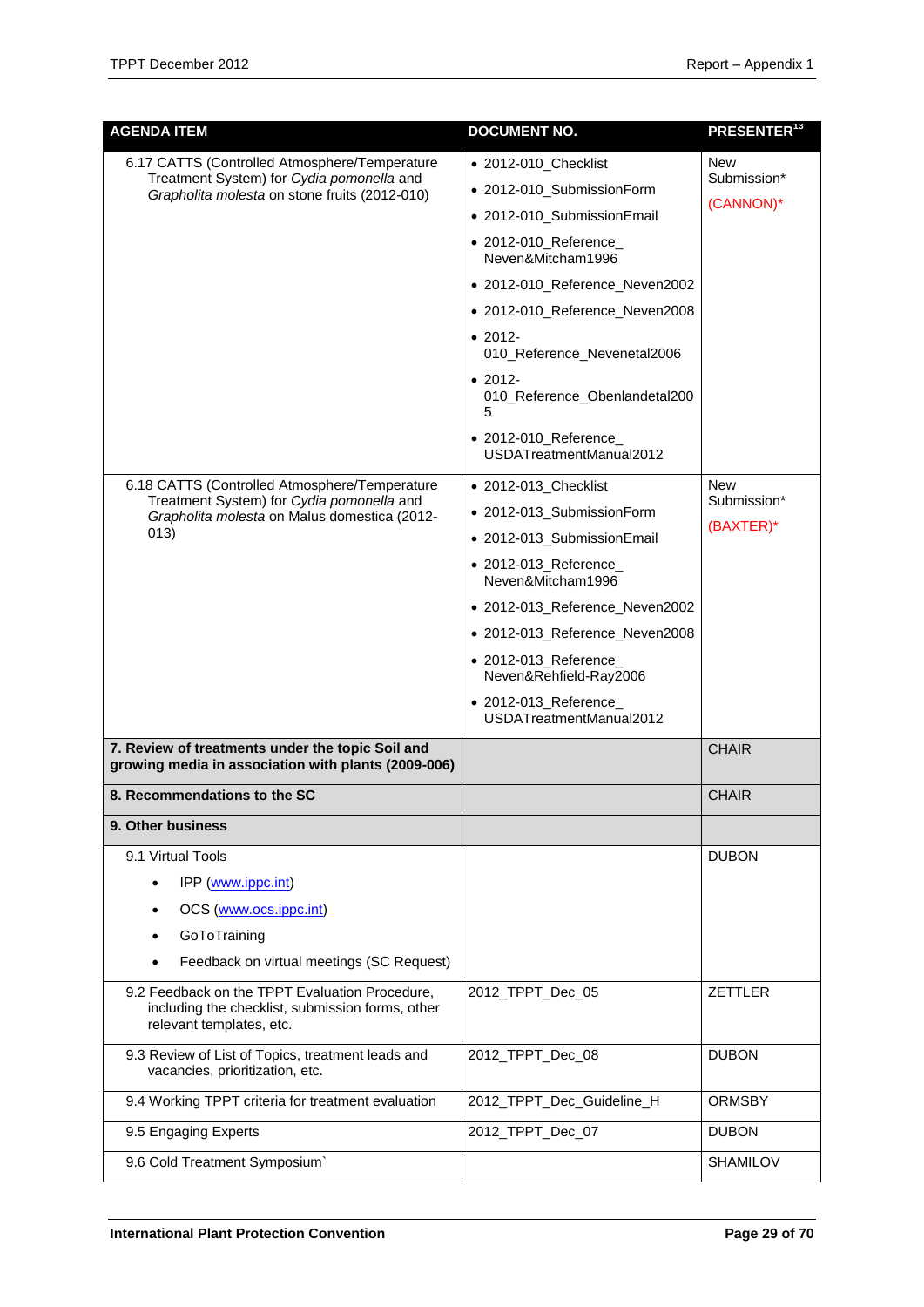| <b>AGENDA ITEM</b>                                               | <b>DOCUMENT NO.</b> | <b>PRESENTER<sup>13</sup></b> |
|------------------------------------------------------------------|---------------------|-------------------------------|
| 10. Follow-up Actions for next TPPT Meeting                      |                     |                               |
| 10.1 TPPT Work Programme and Medium Term Plan   2012 TPPT Dec 09 |                     | <b>DUBON</b>                  |
| 11. Close of the meeting                                         |                     | <b>CHAIR</b>                  |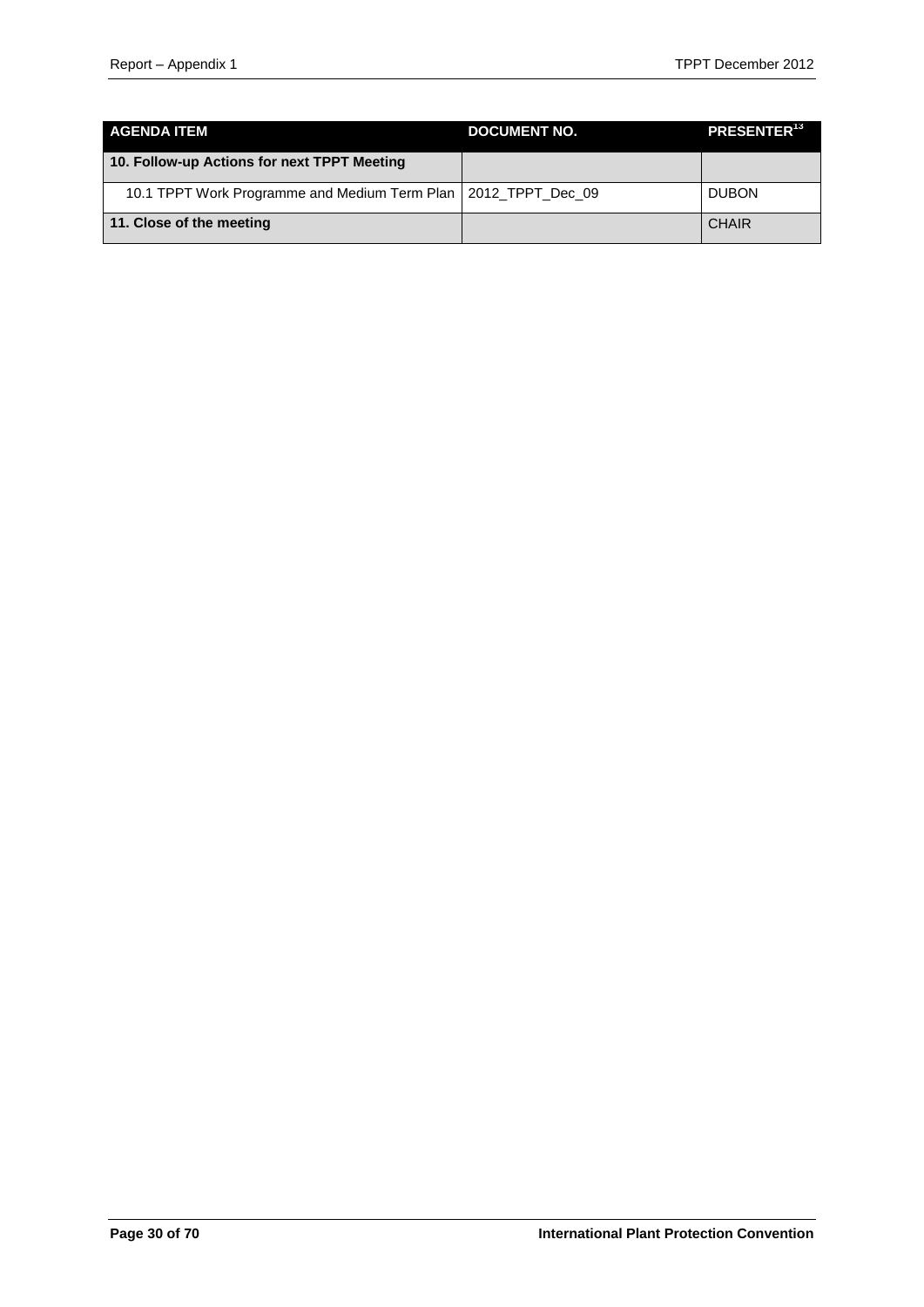# <span id="page-30-0"></span>**Appendix 2: Documents list**

| <b>DOCUMENT NUMBER</b>                             | <b>AGENDA</b><br><b>ITEM</b> | <b>DOCUMENT TITLE</b><br>(PREPARED BY)                                                                                                                                                                                 | <b>DATE</b><br>POSTED /<br><b>DISTRIBUTED</b> |  |  |  |  |
|----------------------------------------------------|------------------------------|------------------------------------------------------------------------------------------------------------------------------------------------------------------------------------------------------------------------|-----------------------------------------------|--|--|--|--|
| <b>Draft treatments</b>                            |                              |                                                                                                                                                                                                                        |                                               |  |  |  |  |
| 2007-101                                           | 4.2                          | Sulfuryl fluoride fumigation of wood packaging<br>material (2007-101) (ORMSBY)                                                                                                                                         | 2012-10-10                                    |  |  |  |  |
| 2007-102                                           | 4.3                          | Methyl isothiocyanate and sulfuryl fluoride<br>(Ecotwin mixture) fumigation for<br>Bursaphelenchus xylophilus, Coleoptera:<br>Cerambycidae, and Coleoptera: Scolytinae of<br>wood packaging material (2007-102) (WOOD) | 2012-10-10                                    |  |  |  |  |
| 2007-105                                           | 5.1                          | Generic irradiation treatment for all insects<br>(Arthropoda: Insecta) except lepidopteran<br>pupae and adults (Insecta: Lepidoptera) in<br>any host commodity (2007-105) (CANNON)                                     | 2012-10-10                                    |  |  |  |  |
| 2007-114                                           | 4.4                          | Heat treatment of wood packaging material<br>using dielectric heating (2007-114)<br>(ORMSBY)                                                                                                                           | 2012-10-03                                    |  |  |  |  |
| 2007-212                                           | 6.16                         | Cold treatment for Ceratitis capitata on Citrus<br>reticulata cultivars and hybrids (2007-212)<br>(ORMSBY)                                                                                                             | 2012-10-03                                    |  |  |  |  |
| 2010-107                                           | 6.7                          | Vapour heat treatment for Bactrocera tryoni<br>on Mangifera indica (2010-107) (PARK)                                                                                                                                   | 2012-10-03                                    |  |  |  |  |
| All other meeting documents (including checklists) |                              |                                                                                                                                                                                                                        |                                               |  |  |  |  |
| 2012_TPPT_Dec_01                                   | 1.4                          | Agenda (DUBON)                                                                                                                                                                                                         | 2012-11-22                                    |  |  |  |  |
| 2012_TPPT_Dec_02                                   | 2.1                          | Documents List (DUBON)                                                                                                                                                                                                 | 2012-11-22                                    |  |  |  |  |
| 2012_TPPT_Dec_03                                   | 2.2                          | Participants List (DUBON)                                                                                                                                                                                              | 2012-11-22                                    |  |  |  |  |
| 2012_TPPT_Dec_04                                   | 2.3                          | Local Information (DUBON)                                                                                                                                                                                              | 2012-09-17                                    |  |  |  |  |
| 2012_TPPT_Dec_05                                   | 9.2                          | <b>TPPT Procedures (DUBON)</b>                                                                                                                                                                                         | 2012-10-03                                    |  |  |  |  |
| 2012 TPPT Dec 06                                   | 4.4                          | Guidelines for the application and verification<br>of dielectric heating as a phytosanitary<br>measure (ORMSBY)                                                                                                        | 2012-11-02                                    |  |  |  |  |
| 2012_TPPT_Dec_07                                   | 3.0 and 9.5                  | Items arising other relevant bodies (DUBON)                                                                                                                                                                            | 2012-11-22                                    |  |  |  |  |
| 2012 TPPT Dec 08                                   | 9.3                          | List of Topics for IPPC standards - items<br>relevant to the TPPT (DUBON)                                                                                                                                              | 2012-11-22                                    |  |  |  |  |
| 2012 TPPT Dec 09                                   | 10.1                         | TPPT Work Programme and medium term<br>plan (DUBON)                                                                                                                                                                    | 2012-11-22                                    |  |  |  |  |
| 2012_TPPT_Dec_10                                   | 5.0                          | Issues concerning irradiation treatments of<br>relevance to the TPPT (CANNON)                                                                                                                                          | 2012-11-22                                    |  |  |  |  |
| 2012_TPPT_Dec_11                                   | 6.0                          | Adjusted efficacy calculations for cold<br>treatments (ORMSBY)                                                                                                                                                         | 2012-11-22                                    |  |  |  |  |
| 2012_TPPT_Dec_12                                   | 3.4                          | <b>IFQRG Cardiff Protocol: Developing Efficacy</b><br>Schedules for WPM-Infesting Forestry Pests<br>(ORMSBY)                                                                                                           | 2012-11-22                                    |  |  |  |  |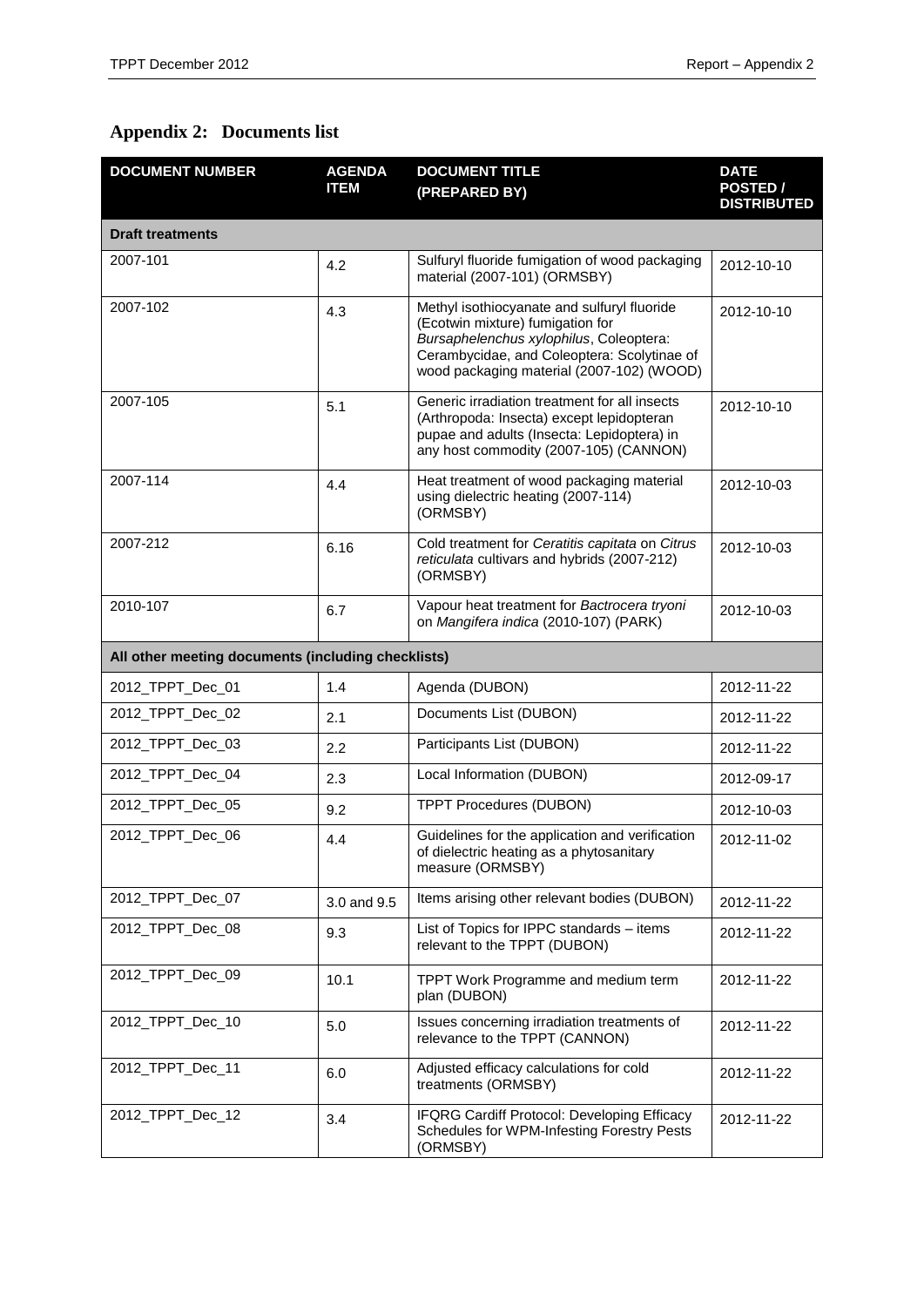| <b>DOCUMENT NUMBER</b>                   | <b>AGENDA</b><br><b>ITEM</b> | <b>DOCUMENT TITLE</b><br>(PREPARED BY)                                                                                                                             | <b>DATE</b><br>POSTED /<br><b>DISTRIBUTED</b> |
|------------------------------------------|------------------------------|--------------------------------------------------------------------------------------------------------------------------------------------------------------------|-----------------------------------------------|
| 2012_TPPT_Dec_13                         | 4.3, 6.6,<br>6.10, 6.15      | Treatment Updates (WOOD)                                                                                                                                           | 2012-11-22                                    |
| 2012_TPPT_Dec_14                         | 6.0                          | Chilling injury in lemons during in-transit cold<br>disinfestations (JESSUP/WOOD)                                                                                  | 2012-11-22                                    |
| 2012_TPPT_Dec_Guideline_H                | 9.4                          | Guideline: TPPT criteria for treatment<br>evaluations (ORMSBY)                                                                                                     | 2012-11-01                                    |
| 2007-101_Update                          | 4.2, 4.3                     | Update: Sulfuryl fluoride fumigation of wood<br>packaging material (2007-101) (ORMSBY)                                                                             | 2012-11-22                                    |
| 2007-103_Update                          | 4.1                          | Update: HCN treatment of wood packaging<br>material (2007-103) (JESSUP)                                                                                            | 2012-11-22                                    |
| 2007-212_Update                          | 6.16                         | Update: Cold treatment for Ceratitis capitata<br>on Citrus reticulata cultivars and hybrids<br>(2007-212) (ORMSBY)                                                 | 2012-11-22                                    |
| 2009-105_SubmissionForm                  | 6.1                          | Revised Submission Form from NZ: High<br>temperature forced air treatment for selected<br>fruit fly species (Diptera: Tephritidae) on fruit<br>(2009-105) (ORMSBY) | 2012-11-22                                    |
| 2010-107_Update                          | 6.7                          | Update: Vapour heat treatment for Bactrocera<br>tryoni on Mangifera indica (2010-107) (PARK)                                                                       | 2012-11-01                                    |
| 2012-008_Checklist                       | 5.2                          | Checklist: Generic irradiation for eggs and<br>larvae of Lepidoptera (2012-008) (ORMSBY)                                                                           | 2012-11-22                                    |
| 2012-008_Reference_<br>Hallmanetal2012   | 5.2                          | 2012-008 Reference Hallman et al 2012                                                                                                                              | 2012-09-21                                    |
| $2012 -$<br>008_Reference_AbbasEtAl2011  | 5.2                          | 2012-008 Reference Abbas Et Al 2011                                                                                                                                | 2012-11-22                                    |
| $2012 -$<br>008_Reference_Hallman2000    | 5.2                          | 2012-008 Reference Hallman 2000                                                                                                                                    | 2012-11-22                                    |
| $2012 -$<br>008_Reference_IAEA2004       | 5.2                          | 2012-008 Reference IAEA 2004                                                                                                                                       | 2012-11-22                                    |
| 2012-008_SubmissionEmail                 | 5.2                          | 2012-008 Submission Email                                                                                                                                          | 2012-09-21                                    |
| 2012-008_SubmissionForm                  | 5.2                          | 2012-008 Submission Form                                                                                                                                           | 2012-09-21                                    |
| 2012-009_SubmissionEmail                 | 5.3                          | 2012-009 Submission Email                                                                                                                                          | 2012-09-21                                    |
| 2012-009 SubmissionForm                  | 5.3                          | 2012-009 Submission Form                                                                                                                                           | 2012-09-21                                    |
| 2012-010_Checklist                       | 6.17                         | Checklist: CATTS (Controlled<br>Atmosphere/Temperature Treatment System)<br>for Cydia pomonella and Grapholita molesta<br>on stone fruits (2012-010) (CANNON)      | 2012-11-22                                    |
| 2012-010_Reference_<br>Neven&Mitcham1996 | 6.17                         | 2012-010 Reference Neven and Mitcham<br>1996                                                                                                                       | 2012-09-21                                    |
| 2012-010_Reference_<br>Neven2002         | 6.17                         | 2012-010 Reference Neven 2002                                                                                                                                      | 2012-09-21                                    |
| 2012-010_Reference_<br>Neven2008         | 6.17                         | 2012-010 Reference Neven 2008                                                                                                                                      | 2012-09-21                                    |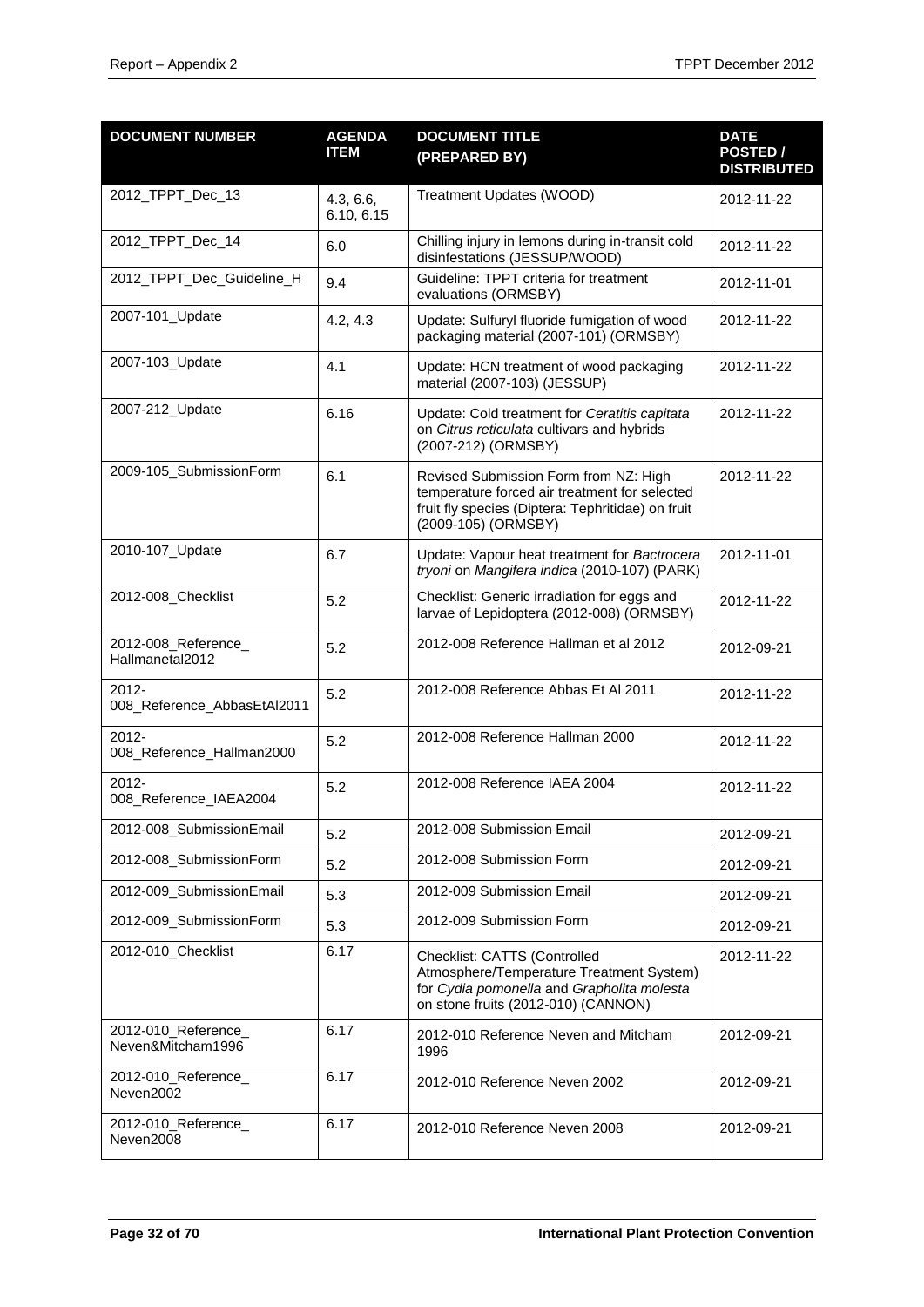| <b>DOCUMENT NUMBER</b>                         | <b>AGENDA</b><br><b>ITEM</b> | <b>DOCUMENT TITLE</b><br>(PREPARED BY)                                                                                                                                                                 | <b>DATE</b><br>POSTED /<br><b>DISTRIBUTED</b> |
|------------------------------------------------|------------------------------|--------------------------------------------------------------------------------------------------------------------------------------------------------------------------------------------------------|-----------------------------------------------|
| 2012-010_Reference_<br>Nevenetal2006           | 6.17                         | 2012-010 Reference Neven et al 2006                                                                                                                                                                    | 2012-09-21                                    |
| 2012-010_Reference_<br>Obenlandetal2005        | 6.17                         | 2012-010 Reference Obenland et al 2005                                                                                                                                                                 | 2012-09-21                                    |
| 2012-010_Reference_<br>USDATreatmentManual2012 | 6.17                         | 2012-010 Reference USDA Treatment<br>Manual 2012                                                                                                                                                       | 2012-09-21                                    |
| 2012-010_SubmissionEmail                       | 6.17                         | 2012-010 Submission Email                                                                                                                                                                              | 2012-09-21                                    |
| 2012-010_SubmissionForm                        | 6.17                         | 2012-010 Submission Form                                                                                                                                                                               | 2012-09-21                                    |
| 2012-011_Checklist_Rev1                        | 5.4                          | Revised Checklist: Irradiation for<br>Dysminococcus neobrevipes Beardsley,<br>Planococcus lilacinus (Cockerell) and<br>Planococcus minor (Maskell) (Hemiptera:<br>Pseudococcidae) (2012-011) (WILLINK) | 2012-11-22                                    |
| 2012-011_Communication                         | 5.4                          | 2012-011 Communication                                                                                                                                                                                 | 2012-09-21                                    |
| 2012-011_SubmissionEmail                       | 5.4                          | 2012-011 Submission Email                                                                                                                                                                              | 2012-09-21                                    |
| 2012-011_SubmissionForm                        | 5.4                          | 2012-011 Submission Form                                                                                                                                                                               | 2012-09-21                                    |
| 2012-012_Checklist                             | 5.5                          | Checklist: Generic Irradiation for pupae of<br>Lepidoptera (2012-012) (KATBEH-BADER)                                                                                                                   | 2012-11-22                                    |
| 2012-012_DiscussionPaper                       | 5.5                          | Discussion Paper: Generic Irradiation for<br>pupae of Lepidoptera (2012-012) (ORMSBY)                                                                                                                  | 2012-11-22                                    |
| 2012-012_Reference_<br>Brower1976              | 5.5                          | 2012-012 Reference Brower 1976                                                                                                                                                                         | 2012-11-22                                    |
| 2012-012 Reference<br>Hallmanetal2012          | 5.5                          | 2012-012 Reference Hallman et al 2012                                                                                                                                                                  | 2012-10-02                                    |
| 2012-012_SubmissionEmail                       | 5.5                          | 2012-012 Submission Email                                                                                                                                                                              | 2012-10-02                                    |
| 2012-012_SubmissionForm                        | 5.5                          | 2012-012 Submission Form                                                                                                                                                                               | 2012-10-02                                    |
| 2012-013_Checklist                             | 6.18                         | Checklist: CATTS (Controlled<br>Atmosphere/Temperature Treatment System)<br>for Cydia pomonella and Grapholita molesta<br>on Malus domestica (2012-013) (BAXTER)                                       | 2012-11-22                                    |
| 2012-013_Reference_<br>Neven&Mitcham1996       | 6.18                         | 2012-013 Reference Neven and Mitcham<br>1996                                                                                                                                                           | 2012-10-02                                    |
| 2012-013_Reference_<br>Neven&Rehfield-Ray2006  | 6.18                         | 2012-013 Reference Neven and Rehfield-Ray<br>2006                                                                                                                                                      | 2012-10-02                                    |
| 2012-013_Reference_<br>Neven2002               | 6.18                         | 2012-013 Reference Neven 2002                                                                                                                                                                          | 2012-10-02                                    |
| 2012-013_Reference_<br>Neven2008               | 6.18                         | 2012-013 Reference Neven 2008                                                                                                                                                                          | 2012-10-02                                    |
| 2012-013_Reference_<br>USDATreatmentManual2012 | 6.18                         | 2012-013 Reference USDA Treatment<br>Manual 2012                                                                                                                                                       | 2012-10-02                                    |
| 2012-013_SubmissionEmail                       | 6.18                         | 2012-013 Submission Email                                                                                                                                                                              | 2012-10-02                                    |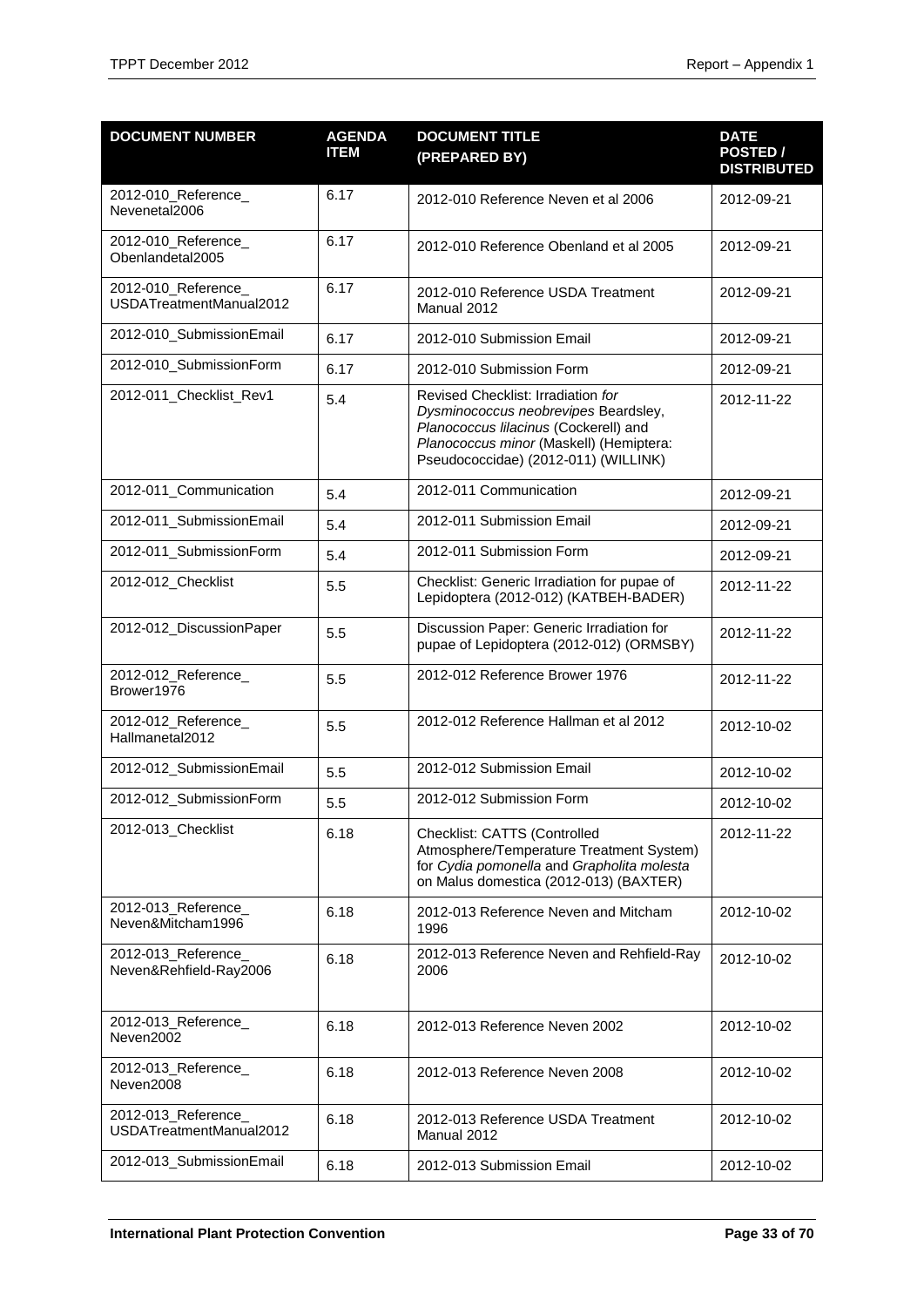| <b>DOCUMENT NUMBER</b>  | <b>AGENDA</b><br><b>ITEM</b> | <b>DOCUMENT TITLE</b><br>(PREPARED BY)               | <b>DATE</b><br>POSTED /<br><b>DISTRIBUTED</b> |
|-------------------------|------------------------------|------------------------------------------------------|-----------------------------------------------|
| 2012-013 SubmissionForm | 6.18                         | 2012-013 Submission Form                             | 2012-10-02                                    |
| 2012_TPPT_Dec_11_Rev1   | 5.4                          | Adjusted efficacy (ORMSBY)                           | 2012-12-03                                    |
| 2012 TPPT Dec 15        | 6                            | Most heat tolerant stage of Tephritidae<br>(HALLMAN) | 2012-12-03                                    |
| 2012_TPPT_Dec_16        | Multiple                     | Steward's comments                                   | 2012-12-03                                    |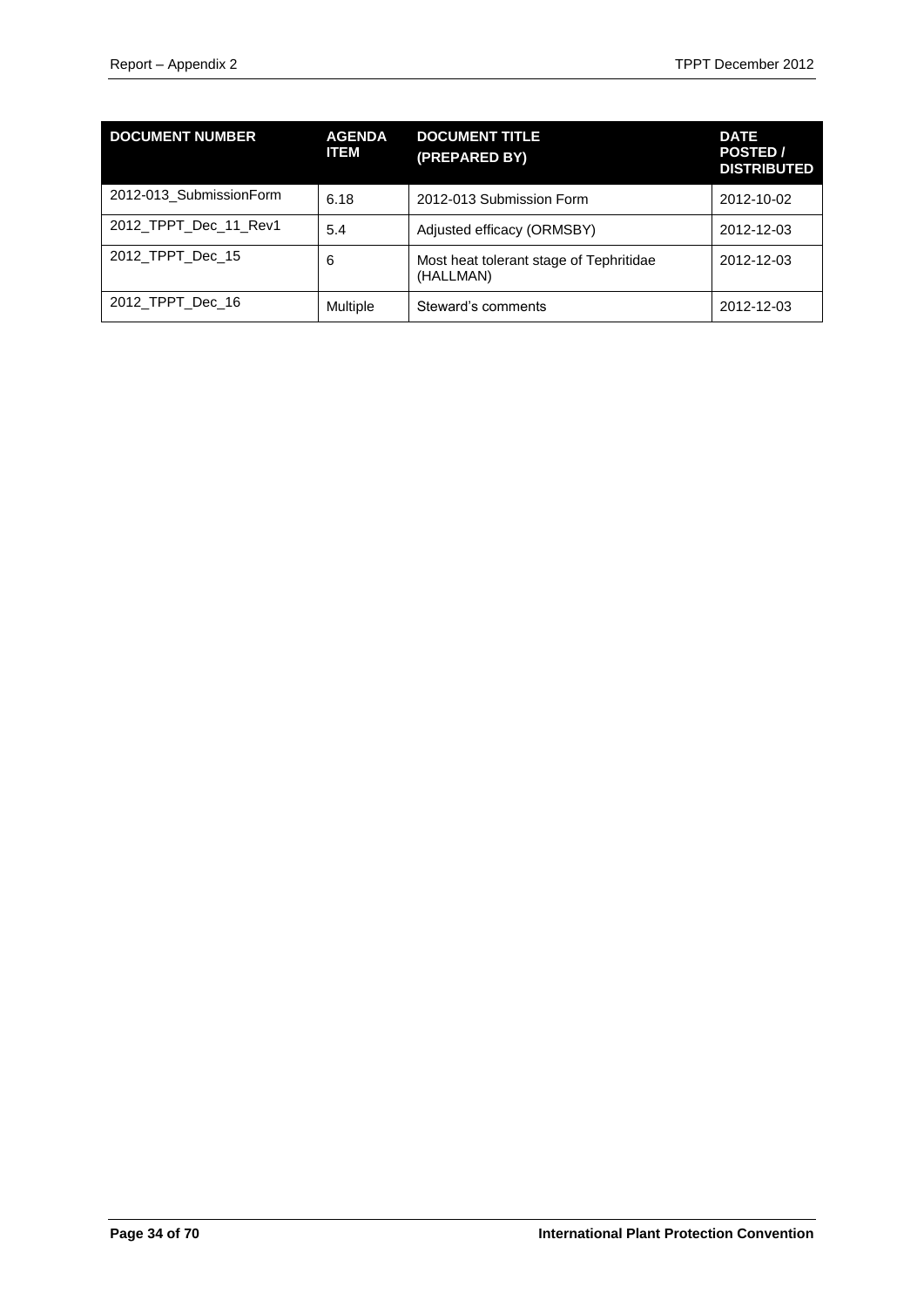# <span id="page-34-0"></span>**Appendix 3: Participants list**

| Participant<br>role | Name, mailing, address, telephone                                                                                             | <b>Email address</b>           | Term<br>expires |
|---------------------|-------------------------------------------------------------------------------------------------------------------------------|--------------------------------|-----------------|
| Assistant           | Mr Jan Bart ROSSEL                                                                                                            | bart.rossel@daff.gov.au        | <b>NA</b>       |
| <b>Steward</b>      | Director                                                                                                                      |                                |                 |
|                     | International Plant Health Program                                                                                            |                                |                 |
|                     | Office of the Australian Chief Plant<br><b>Protection Officer</b>                                                             |                                |                 |
|                     | Australian Government Department of<br>Agriculture, Fisheries and Forestry<br><b>AUSTRALIA</b>                                |                                |                 |
|                     | Tel: +61 2 6272 5056 / 0408625413                                                                                             |                                |                 |
| <b>Member</b>       | Mr Patrick GOMES                                                                                                              | Patrick.J.Gomes@aphis.usda.gov | $2017 -$        |
|                     | Fruit Fly Science and Technology<br>Coordinator                                                                               |                                | 1st Term        |
|                     | USDA-APHIS-PPQ                                                                                                                |                                |                 |
|                     | 920 Main Campus Dr - Suite 200<br>Raleigh, North Carolina                                                                     |                                |                 |
|                     | <b>USA</b>                                                                                                                    |                                |                 |
|                     | Tel: +1 919 855 7313                                                                                                          |                                |                 |
| <b>Member</b>       | Mr Guy HALLMAN <sup>14</sup>                                                                                                  | Guy.Hallman@ars.usda.gov       | $2017 -$        |
|                     | <b>Research Entomologist</b>                                                                                                  |                                | 1st Term        |
|                     | Stored Product Insect Research Unit                                                                                           |                                |                 |
|                     | Center for Grain & Animal Health<br>Research                                                                                  |                                |                 |
|                     | 1515 College Ave.                                                                                                             |                                |                 |
|                     | Manhattan, KS 66502                                                                                                           |                                |                 |
|                     | <b>USA</b>                                                                                                                    |                                |                 |
|                     | Tel: +1 785 776 2705                                                                                                          |                                |                 |
| <b>Member</b>       | Mr Andrew JESSUP <sup>16</sup>                                                                                                | andrew.jessup@dpi.nsw.gov.au   | $2014 -$        |
|                     | Senior Research Horticulturist<br>NSW Department of Primary Industries<br>Locked Bag 26, GOSFORD NSW 2250<br><b>AUSTRALIA</b> |                                | 1st Term        |
|                     | Tel: +02 4348 1965                                                                                                            |                                |                 |
| <b>Member</b>       | Mr Mohammad KATBEH BADER                                                                                                      | katbehbader@moa.gov.jo         | $2013 -$        |
|                     | Director of Phytosanitary Department                                                                                          |                                | 1st Term        |
|                     | Ministry of Agriculture                                                                                                       |                                |                 |
|                     | P.O. Box 11732, Area code 662                                                                                                 |                                |                 |
|                     | Amman<br><b>JORDAN</b>                                                                                                        |                                |                 |
|                     | Tel: +962 6 5686151                                                                                                           |                                |                 |
|                     | Mob: +962 6 79 5895691                                                                                                        |                                |                 |

 $\overline{a}$ 

 $14$  Able to virtually attend part of the meeting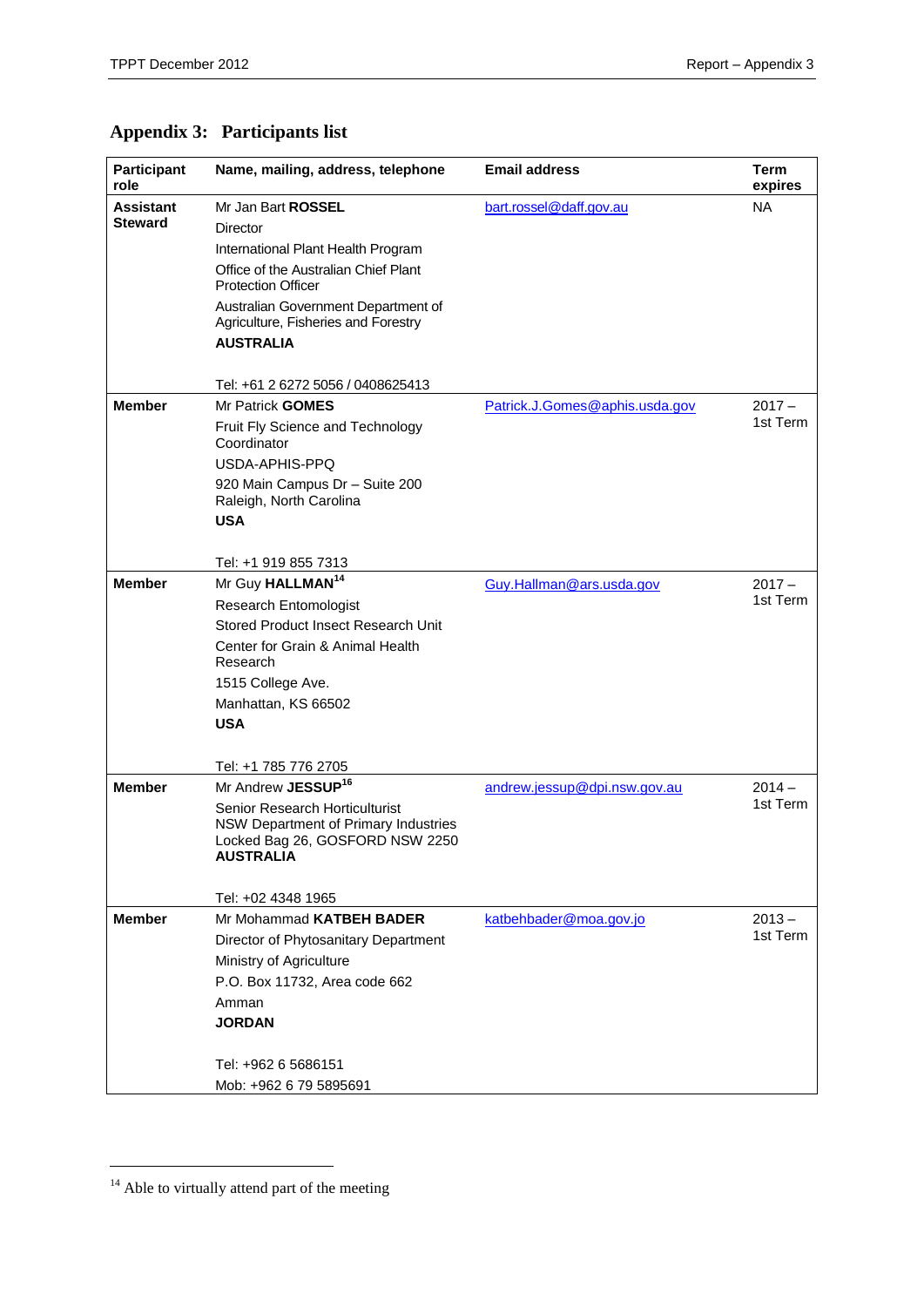| <b>Participant</b><br>role | Name, mailing, address, telephone                                                                            | <b>Email address</b>                            | Term<br>expires         |
|----------------------------|--------------------------------------------------------------------------------------------------------------|-------------------------------------------------|-------------------------|
| <b>Member</b>              | Mr Michael ORMSBY<br>Senior Adviser, Plant Risk Analysis<br>Ministry for Primary Industries<br>P.O Box 2526, | Michael.Ormsby@mpi.govt.nz                      | $2015 -$<br>2nd<br>Term |
|                            | Wellington,<br><b>NEW ZEALAND</b>                                                                            |                                                 |                         |
|                            | Tel: +64 4 8940486                                                                                           |                                                 |                         |
| <b>Member</b>              | Mr Eduardo WILLINK<br>Estación Experimental Agroindustrial<br>Obispo Colombres,                              | ewillink@eeaoc.org.ar;<br>ewillink@arnet.com.ar | $2015 -$<br>2nd<br>Term |
|                            | P.O.Box 9,<br>Las Talitas (4101)                                                                             |                                                 |                         |
|                            | Tucumán<br><b>ARGENTINA</b>                                                                                  |                                                 |                         |
|                            | Tel: +54 381-4276561 ext. 154                                                                                |                                                 |                         |
| <b>Member</b>              | Mr Scott <b>WOOD</b>                                                                                         | Scott.Wood@aphis.usda.gov                       | $2013 -$                |
|                            | Center for Plant Health Science<br>Technology                                                                |                                                 | 1st Term                |
|                            | <b>Plant Protection and Quarantine</b>                                                                       |                                                 |                         |
|                            | Animal and Plant Health Inspection<br>Service                                                                |                                                 |                         |
|                            | U.S. Department of Agriculture                                                                               |                                                 |                         |
|                            | 1730 Varsity Drive, Suite 400                                                                                |                                                 |                         |
|                            | Raleigh, NC 27606-5202                                                                                       |                                                 |                         |
|                            | <b>USA</b>                                                                                                   |                                                 |                         |
|                            | Tel: +1 919 855 7451                                                                                         |                                                 |                         |
| <b>Invited</b>             | Mr Andrew PARKER                                                                                             | a.parker@iaea.org                               | <b>NA</b>               |
| <b>Expert</b>              | Insect Pest Control Laboratory                                                                               |                                                 |                         |
|                            | FAO/IAEA Agriculture and Biotechnology<br>Laboratories                                                       |                                                 |                         |
|                            | Agency's Laboratories Seibersdorf<br><b>IAEA</b>                                                             |                                                 |                         |
|                            | A-2444 Seibersdorf                                                                                           |                                                 |                         |
|                            | <b>AUSTRIA</b>                                                                                               |                                                 |                         |
|                            | Tel: +43 1 2600 28408                                                                                        |                                                 |                         |
| <b>IPPC</b>                | Ms Stephanie DUBON                                                                                           | Stephanie.Dubon@fao.org                         | <b>NA</b>               |
| <b>Secretariat</b>         | International Plant Protection Convention                                                                    |                                                 |                         |
| Lead                       | Food and Agriculture Organization of the<br><b>United Nations</b>                                            |                                                 |                         |
|                            | 4700 River Road                                                                                              |                                                 |                         |
|                            | Riverdale, MD 20737                                                                                          |                                                 |                         |
|                            | <b>USA</b>                                                                                                   |                                                 |                         |
|                            | Tel: +1 301 851 2180                                                                                         |                                                 |                         |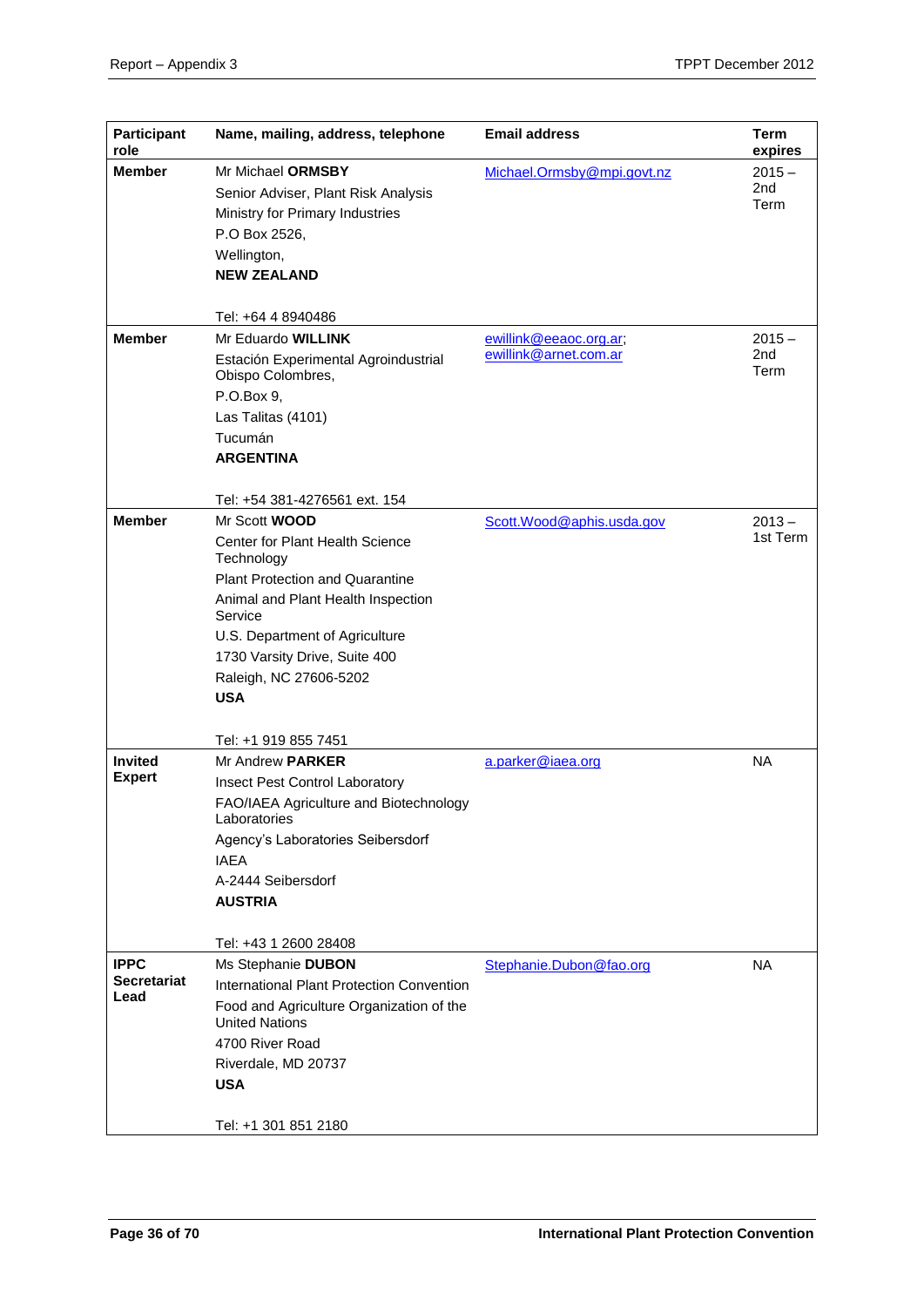| <b>Participant</b><br>role | Name, mailing, address, telephone                                 | <b>Email address</b>    | Term<br>expires |
|----------------------------|-------------------------------------------------------------------|-------------------------|-----------------|
| <b>IPPC</b>                | Mr Larry ZETTLER                                                  | Larry.Zettler@fao.org   | <b>NA</b>       |
| <b>Secretariat</b>         | International Plant Protection Convention                         |                         |                 |
| <b>Expert</b>              | Food and Agriculture Organization of the<br><b>United Nations</b> |                         |                 |
|                            | 920 Rahn Station Rd                                               |                         |                 |
|                            | Rincon, GA 31326                                                  |                         |                 |
|                            | <b>USA</b>                                                        |                         |                 |
|                            |                                                                   |                         |                 |
|                            | Tel: +1 912 754 9907                                              |                         |                 |
|                            | Mob: +1 912 547 9677                                              |                         |                 |
| <b>IPPC</b>                | Mr Artur SHAMILOV                                                 | Artur.Shamilov@fao.org, | <b>NA</b>       |
| Secretariat                | International Plant Protection Convention                         |                         |                 |
| <b>Support</b>             | Food and Agriculture Organization of the<br><b>United Nations</b> |                         |                 |
|                            | Viale delle Terme di Caracalla                                    |                         |                 |
|                            | 00153 Rome                                                        |                         |                 |
|                            | <b>ITALY</b>                                                      |                         |                 |
|                            |                                                                   |                         |                 |
|                            | Tel: +39 06 570 56 073                                            |                         |                 |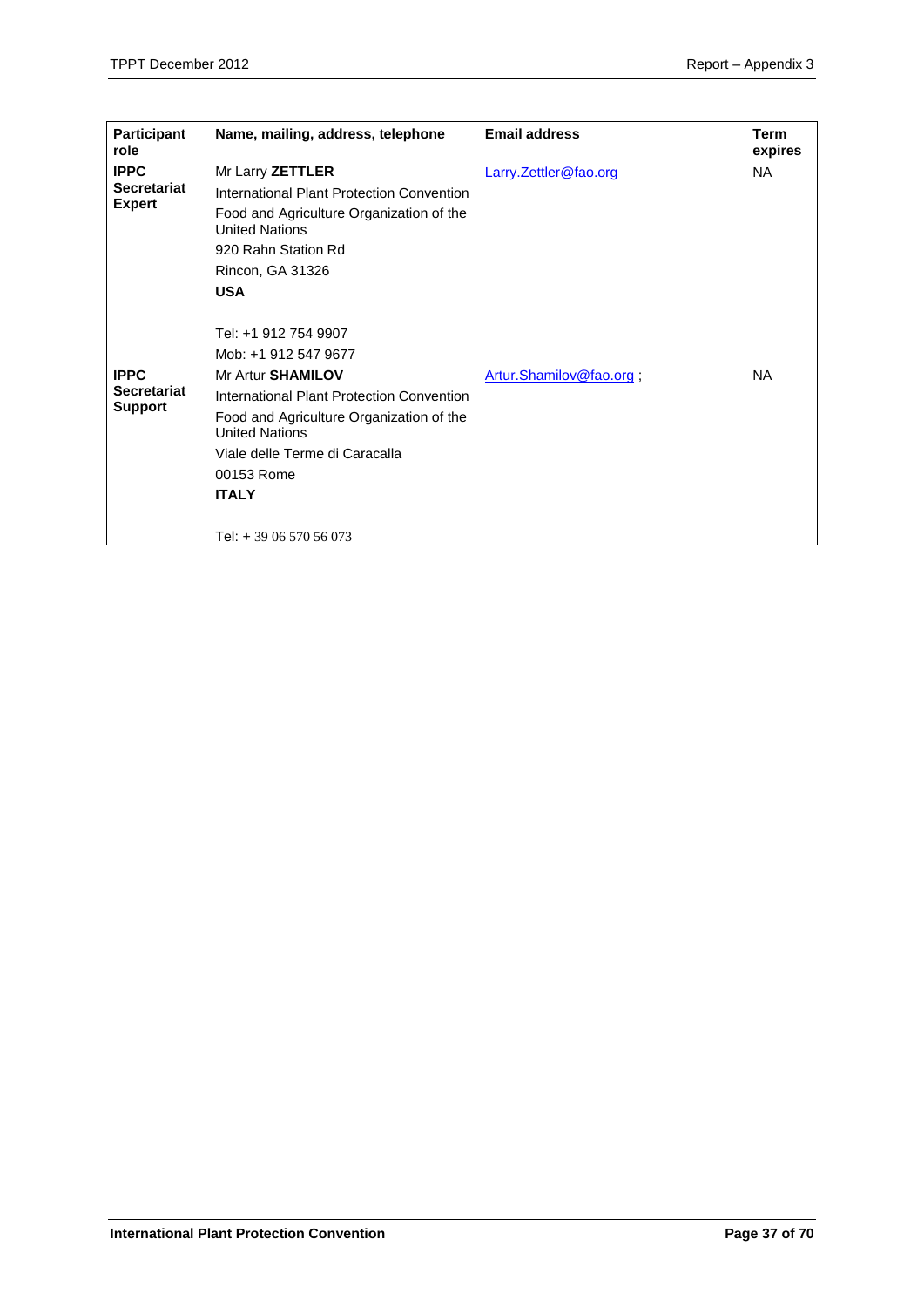# <span id="page-37-0"></span>**Appendix 4: Types of TPPT documents**

The Technical Panel on Phytosanitary Treatments (TPPT) developed this proposal in response to the 2012 November Standards Committee (SC) request that the TPPT consider whether standards are needed for various types of treatments (e.g. ISPM 18:2003, *Guidelines for the use of irradiation as a phytosanitary measure*).

The TPPT has provided a description of the various types of documents generated in the work of the panel and has made a number of recommendations to the SC on what further documents or standards may need to be developed.

The TPPT agreed that:

- All documents related to treatment submissions (checklists, submission forms, guidance, etc.) are standard setting documents, developed and stored for reference purposes when evaluating phytosanitary treatments under ISPM 28:2007
- Documents describing TPPT working or evaluation procedures are *TPPT working documents* and are for internal use by the TPPT only

The TPPT considers that standards are required for various types of treatments and recommends that the SC *consider* the following (A or B) and C:

#### **EITHER:**

**A.**

Adding new topics (one for each type of treatment) to the List of Topics for IPPC standards. The resulting separate draft ISPMs would provide guidelines on the application of specific groups of phytosanitary treatments. Detailed requirements for each treatment type in each group would be held in an annex to each standard and developed as required. This would involve the following topics (including, but not limited to) in the same form as ISPM 18:2003:

Temperature treatments:

- Heat treatments with annexes for the different heating systems e.g. HWT, VHT, HTFA etc.
- Cold treatments
- Fumigation treatments with annexes for the different fumigants and delivery systems e.g. SF, MeBr etc.
- Chemical treatments with annexes for the different chemicals and delivery systems.
- Modified atmospheres with annexes for the different types of modified atmosphere treatments.

Each standard would have a general introductory section repeating much of the information already provided in ISPM 18:2003 (e.g. labelling, post-treatment product security etc.). The treatment schedules would remain annexed to ISPM 28:2007.

This approach would provide clear locations for common types of treatments. However, many treatments combine more than one treatment type and it may be difficult to allocate a treatment to one treatment group (e.g. heat treatments under modified atmospheres, chemical treatments under pressure and heat, etc.).

ISPM 18:2003 would need to be revised to ensure consistency with the new standards and ISPM 28:2007

#### **OR:**

**B.**

Adding the following new topics to the List of Topics for IPPC standards:

Temperature treatments: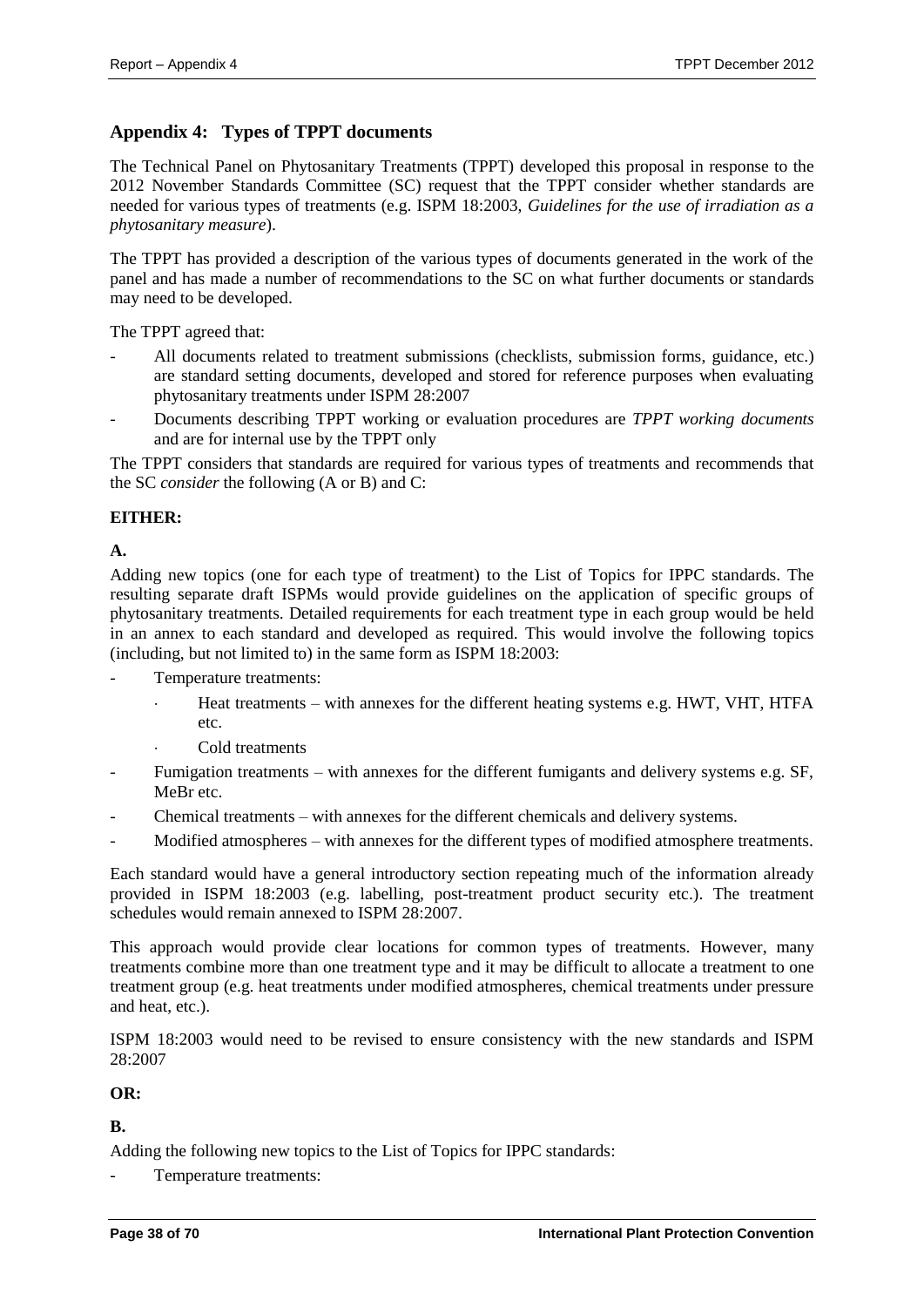- Heat treatments with annexes for the different heating systems e.g. HWT, VHT, HTFA etc.
- Cold treatments
- Fumigation treatments with annexes for the different fumigants and delivery systems e.g. SF, MeBr etc.
- Chemical treatments with annexes for the different chemicals and delivery systems.
- Modified atmospheres with annexes for the different types of modified atmosphere treatments.

Each of these topics would result in an ISPM annexed to ISPM 28:2007 and structured with;

- an introductory section providing the generally applicable information (e.g. post-treatment product security, etc.) and;
- sub-annexes containing the treatment schedule (as already annexed) and guidance information for the application of each treatment type and a list of approved schedules. As new treatment types become available they would be added as new sub-annexes.

While this approach would ensure all treatments are held in one place, the standard may become quite large, complicated, and more difficult for a reader to navigate. The issue with treatments that combine more than one treatment type is lessened.

ISPM 18:2003 would need to be revoked and the information revised and included in the new ISPM 28:2007.

#### **AND:**

**C.**

The SC would request that the Capacity Development Committee (CDC) develops a database of available treatments (IPPC-approved and NPPO/RPPO-approved, etc.) searchable by commodity, pest and treatment type as a reference source for importing countries and treatment developers to facilitate the implementation of phytosanitary treatments.

The database would enable contracting parties and/or treatment developers to easily search for treatments by pest type, commodity type or treatment type when developing import requirements or identifying gaps in available treatments.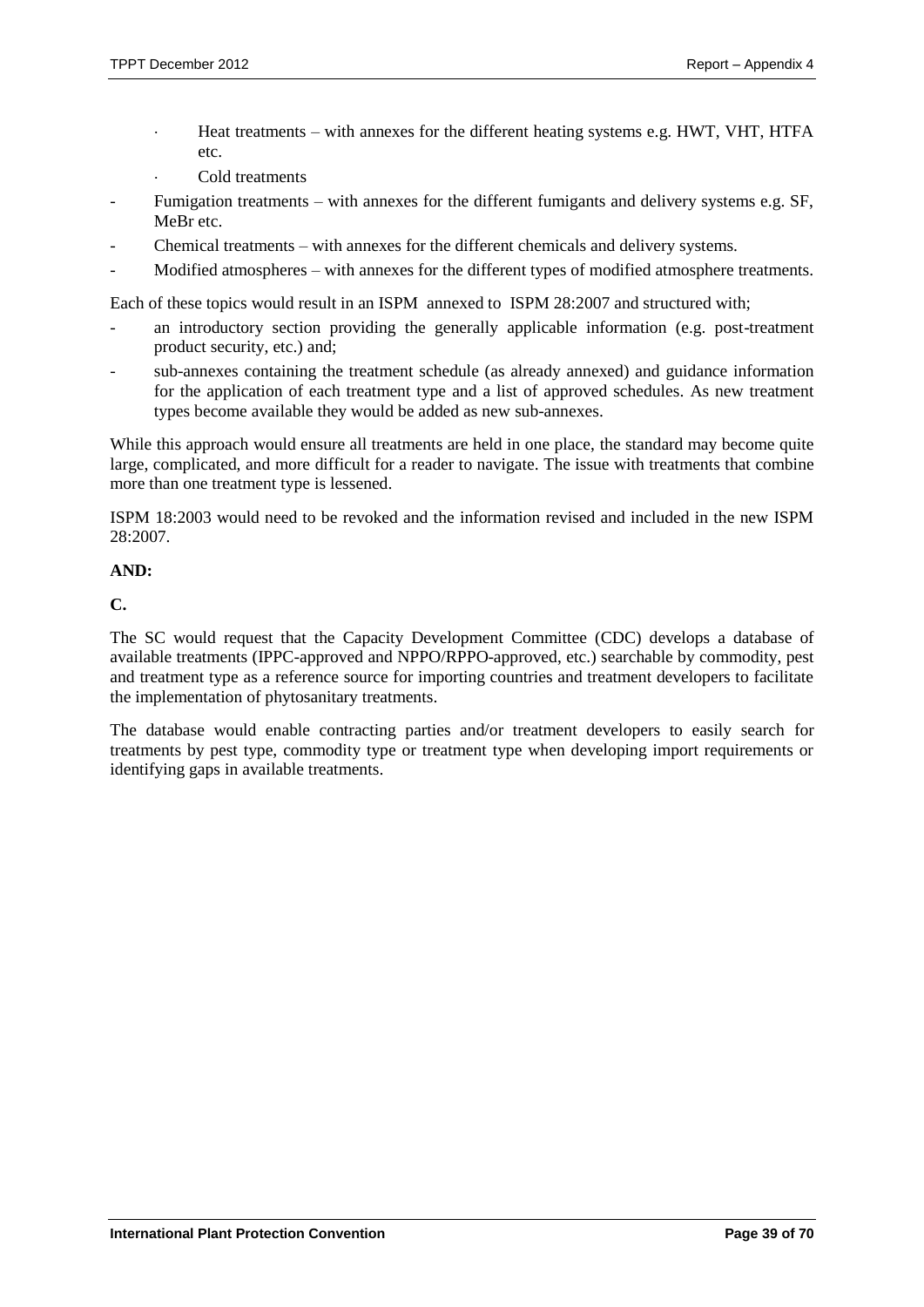# <span id="page-39-0"></span>**Appendix 5: The Cardiff Protocol as proposed by IFQRG and TPFQ**

The *Cardiff Protocol* has been developed to overcome a concern raised in comments submitted on the treatment criteria during IPPC member country consultation. The concern was raised in a number of submissions as follows:

..... the testing standards proposed in this Appendix to ISPM 15 are so rigorous that they will effectively prevent the development of new treatments. The major difficulty lies in assembling the required number of experimental units of wood infested with forest pests to achieve Probit 9. Probit 9 is a standard developed for dose response of fruit flies, and it requires 99.9968% mortality in a sample of at least 100,000 individuals with a probability (p-value) of  $\langle 0.05$ . For many of the pests on the proposed list, it would be virtually impossible to assemble populations of this size for testing. The larvae of these pests are 100 times larger than fruit flies and only occur sparsely in infested logs, so a whole forest would have to be infested and cut to test for efficacy at Probit 9. It has been suggested that this is too stringent for commodities that are rarely infested or are poor hosts (see Follet. P.A. and G.T. McQuate, 2001). The currently approved treatments were never tested with this level of rigor, and they might very well not pass muster if they were tested today. If we discourage new treatment development we will maintain the status quo, relying on current, less effective treatments. For example, Myers *et al* showed only 90% of emerald ash borer pre-pupae are killed by 56/30. Ramsfield, T.D. and Dick, M.A, 2010, recently reported that only two of 11 wood-inhabiting fungi tested were reliably killed by 56/30 (with 99.99% confidence). While ISPM 24 calls for equivalency of phytosanitary measures, we would hope to see better efficacy in ISPM 15 treatments than this. But to establish criteria as restrictive as those proposed in this draft Appendix will make this unlikely.

#### And

…. the requirement for an efficacy level of 99.99683% at 95% confidence level may not be necessary for efficacy testing for all treatments. Infestation levels of most wood pests likely to be found in wood packaging are generally very low and the numbers of organisms required for Probit-9 testing would be very difficult to achieve. Although the provision for extrapolation using lower test numbers is suggested, this approach will always result in higher treatment dose requirements than may be necessary to achieve inactivation of the organisms. The resultant over-treatment is also neither economically nor environmentally desirable. The use of Probit-9 approaches for efficacy testing has been widely criticized (Landolt 1984, Follett & McQuate 2001, Sgrillo 2005, Follett & Hennessey 2007). The efficacy level for a given pest should be determined through assessment of biological characteristics that impact the likelihood that an organism will be introduced and establish including: fecundity, longevity, voltinism, parthenogenesis (if relevant), prevalence in wood, dispersal ability, vector relationship (if relevant), host range, founder population dynamics, sporulation characteristics of fungi (asexual and sexual reproduction), resting stages and sub-lethal effects. Assessment of these characteristics should provide insight into the acceptable number of organisms that can survive a treatment and still reflect acceptable efficacy. The International Forestry Quarantine Research Group (IFQRG) is reviewing the use of a biology-based approach to categorize wood pests and develop pestgroup specific recommendations for treatment testing efficacy levels based on the unique biological characteristics of each group. Such an approach should be considered equivalent to any prescriptive probit-9 testing if sufficiently justified. Other methods to determine appropriate efficacy levels have been proposed based on survival probabilities of a single mating pair of insects (Follett and McQuade 2001, Follett et al. 2007). It is critical that new treatments adhere to high phytosanitary standards and can demonstrate appropriate levels of efficacy to achieve the stated ISPM-15 goal of reducing pests.

The *Cardiff Protocol* provides a method for determining confirmatory levels of efficacy for target pest species based on their actual risk in international trade. The *Cardiff Protocol* can be summarised as follows:

#### *For invertebrate pests (pests that infest in relatively low densities)*

In its simplest form the equation for invertebrate pests would be:

$$
EDno survivors = I \times V \div MPL
$$

where the effective dose  $(ED<sup>no</sup>$  survivors) or required efficacy with no survivors is equal to the level of infestation (I) multiplied by the volume of trade (V) and divided by the maximum pest limit (MPL).

To determine the test size (TS<sup>no survivors</sup>) with no survivors so that a research programme can be designed to verify a treatment's efficacy against the required ED at the 95% level of confidence, you only need to multiply the ED by 3 (Couey & Chew 1986) for no survivors: or

 $TS<sup>no</sup>$  survivors = ED x 3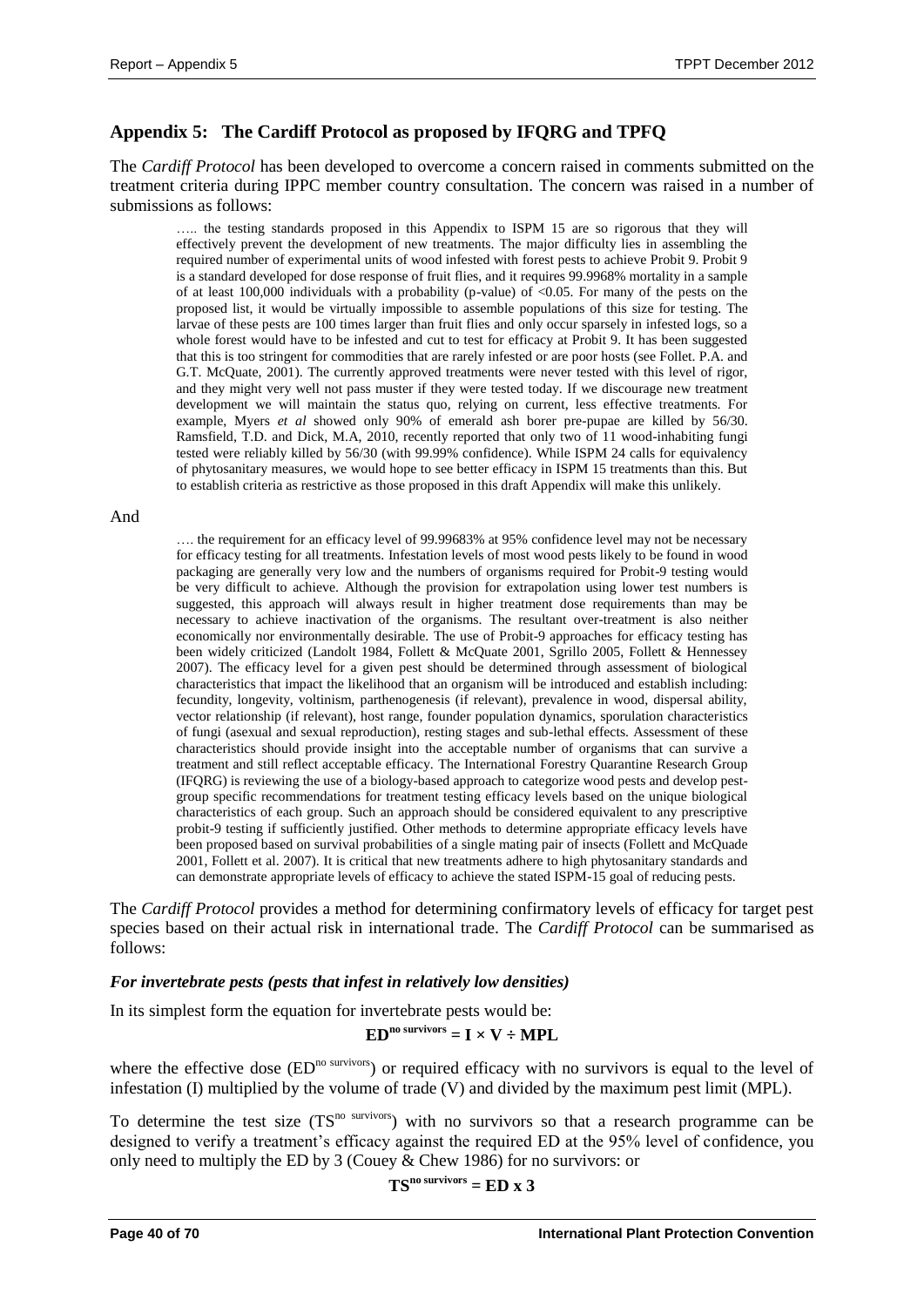The number of level of infestation (I) is calculated from the ratio (percentage) of units that are likely to be infested (r) multiplied by the average number of individuals likely to infest a single unit (n), or

 $I = r x n$ 

The maximum pest limit (MPL) can be calculated from the information in figure 1 by dividing the founder population size (FP) by the probability of a pest surviving  $(P^{survival})$  to a mature (breeding) adult, or

$$
MPL = FP \div P^{survival}
$$

All of the aforementioned equations combine into the following equation:

$$
TS^{no \text{ survives}} = 3 \times I^{rxn} \times V \div (FP \div P^{survival})
$$

Where:

 $I =$  level of infestation ( $r =$  ratio of infested units,  $n =$  average number of infesting individuals per unit)

**V =** volume of trade or level of aggregation

**FP =** founder population size

 $\mathbf{P}^{\text{survival}}$  = probability of pest survival (or  $1$  – the probability of pest mortality)

#### *For pests with very-high infestation rates e.g. micro-organisms*

In its simplest form the equation for pests with very-high infestation rates would be:

 $ED<sup>no</sup>$  survivors =  $r \times V \div MICL$ 

where the effective dose  $(ED<sup>no survivors</sup>)$  or required efficacy with no survivors is equal to the infestation ratio (r) multiplied by the volume of trade  $\overline{V}$  and divided by the maximum infested commodity limit (MICL).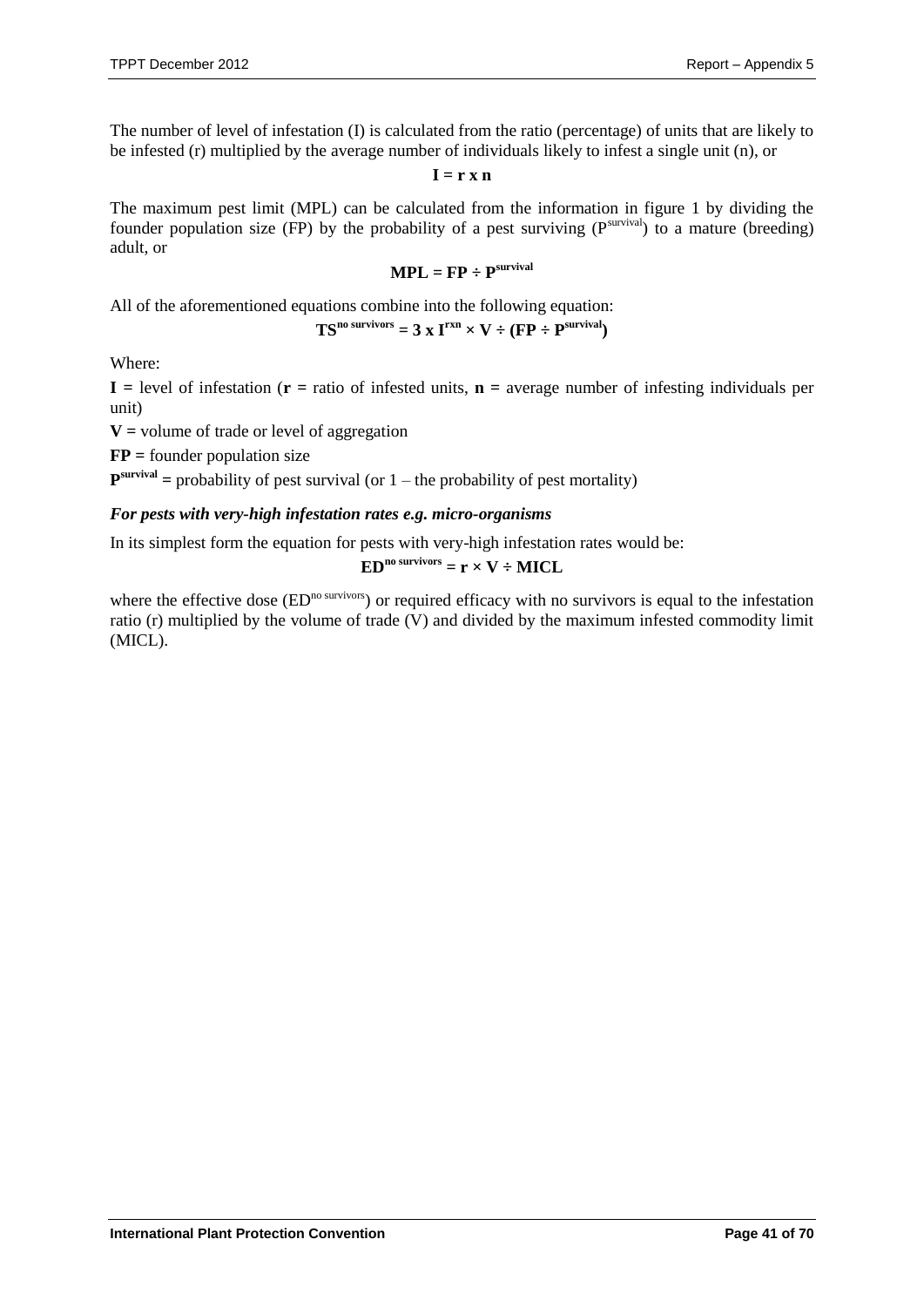# <span id="page-41-0"></span>**Appendix 6: Working TPPT criteria for treatment evaluation**

# **Contents**

| 1. |      |                                                                                      |  |
|----|------|--------------------------------------------------------------------------------------|--|
| 2. |      |                                                                                      |  |
|    | 2.1  | Call for submissions for phytosanitary treatments on topics approved by the CPM 43   |  |
|    | 2.2  |                                                                                      |  |
| 3. |      |                                                                                      |  |
| 4. |      |                                                                                      |  |
| 5. |      |                                                                                      |  |
|    | 5.1  |                                                                                      |  |
| 6. |      |                                                                                      |  |
|    | 6.1  |                                                                                      |  |
|    | 6.2  |                                                                                      |  |
|    | 6.3  |                                                                                      |  |
|    | 6.4  |                                                                                      |  |
|    | 6.5  |                                                                                      |  |
|    | 6.6  |                                                                                      |  |
| 7. |      |                                                                                      |  |
|    | 7.1  |                                                                                      |  |
|    | 7.2  |                                                                                      |  |
|    | 7.3  |                                                                                      |  |
|    | 7.4  |                                                                                      |  |
|    | 7.5  |                                                                                      |  |
|    | 7.6  |                                                                                      |  |
| 8. |      |                                                                                      |  |
|    | 8.1  |                                                                                      |  |
|    | 8.2  |                                                                                      |  |
|    | 8.3  |                                                                                      |  |
| 9. |      |                                                                                      |  |
|    | 9.1  |                                                                                      |  |
|    | 9.2  |                                                                                      |  |
|    | 9.3  |                                                                                      |  |
|    | 9.4  |                                                                                      |  |
|    | 9.5  |                                                                                      |  |
|    | 9.6  |                                                                                      |  |
|    | 9.7  | Issues associated with drafting of the treatment descriptions for cold treatments 48 |  |
|    |      |                                                                                      |  |
|    | 10.1 |                                                                                      |  |
|    | 10.2 |                                                                                      |  |
|    | 10.3 |                                                                                      |  |
|    | 10.4 |                                                                                      |  |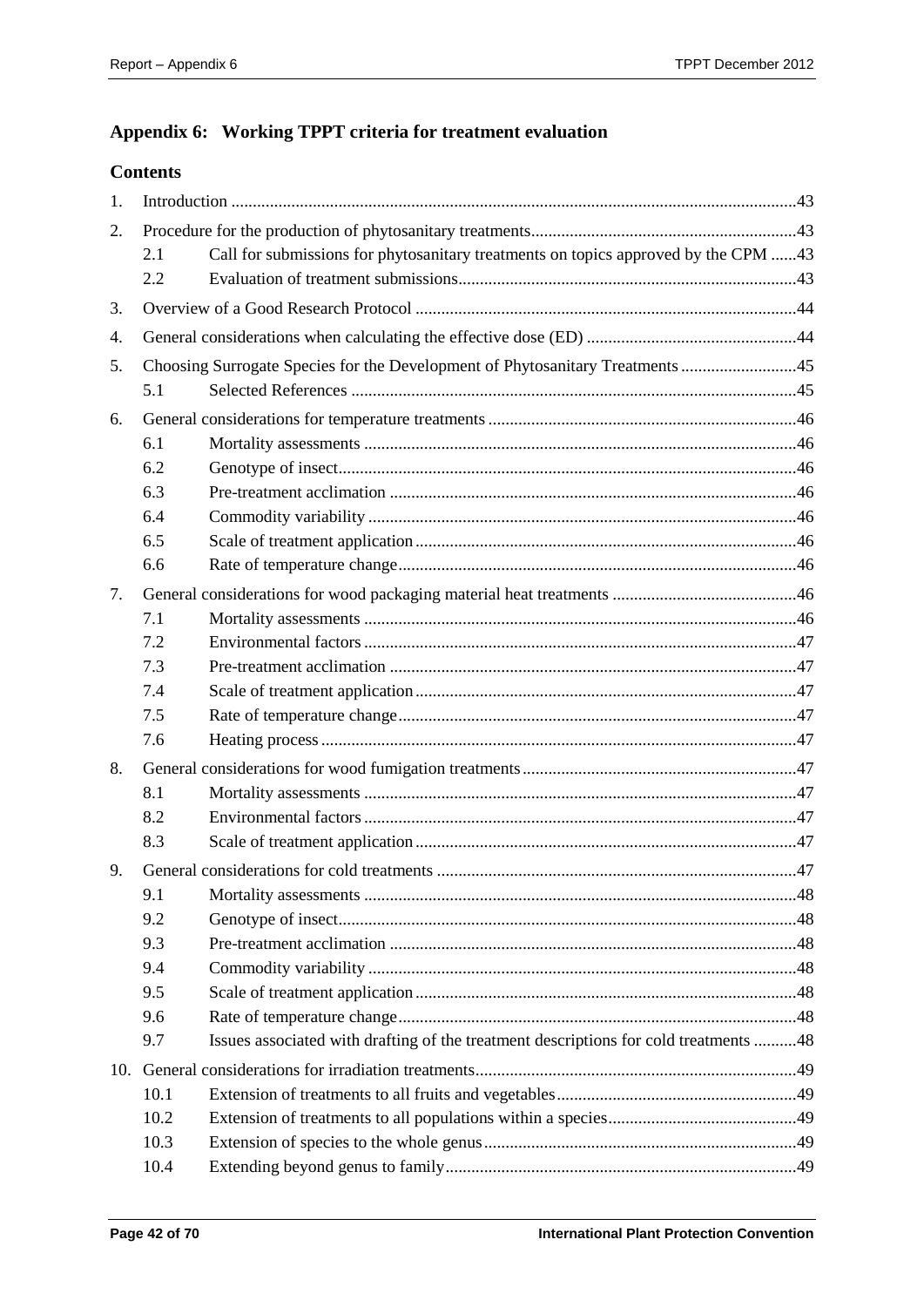| 10 <sub>5</sub> |  |
|-----------------|--|
|                 |  |
|                 |  |
|                 |  |

# <span id="page-42-0"></span>**1. Introduction**

This document provides a description of the agreed procedure for the evaluation of phytosanitary treatments for inclusion in an International Standard for Phytosanitary Measures (ISPM). The procedures and processes documented here have been agreed and applied by the Technical Panel for Phytosanitary Treatments (TPPT) for the evaluation of phytosanitary treatments against the requirements of ISPM 28:2007 *Phytosanitary treatments for regulated pests*.

# <span id="page-42-1"></span>**2. Procedure for the production of phytosanitary treatments**

#### <span id="page-42-2"></span>**2.1 Call for submissions for phytosanitary treatments on topics approved by the CPM**

- a) The IPPC Secretariat issues a call for submissions for phytosanitary treatments as approved by the Standards Committee (SC). Phytosanitary treatments are submitted by NPPOs or RPPOs for evaluation as an international standard in response to a call for submissions by the Secretariat.
- b) The "Submission Form for Phytosanitary treatments" should be used by NPPOs or RPPOs to submit information on phytosanitary treatments.
- c) The submission forms are collated by the Secretariat and sent to the Technical Panel on Phytosanitary Treatments (TPPT) for review.

#### <span id="page-42-3"></span>**2.2 Evaluation of treatment submissions**

- d) The TPPT prioritize submissions for development of phytosanitary treatments, taking into account guidance from the SC and the "Procedure and criteria for identifying topics for inclusion in the IPPC standard setting work programme" (adopted by the CPM-3 in 2008) and using the score definitions (see IPPC procedural manual). The TPPT will also take into account recommendations by other CPM bodies.
- e) Submissions will be evaluated for their suitability as an international treatment by the TPPT in line with guidance provided in ISPM No. 28 (*Phytosanitary treatments for regulated pests*) and Section A. The submitted treatments will be determined to be:
	- i. an acceptable treatment;
	- ii. a treatment requiring more information or research in order to evaluate its efficacy; or
	- iii. an unacceptable treatment for international use.
- f) Acceptable treatments will be recommended to the SC. For treatments requiring more information, or unacceptable treatments, the NPPO or RPPO, with a copy to the contact person for the submission will be notified by the Secretariat and additional information will be requested or the reasons for the rejection will be given. In addition, the submitter of treatments that are being recommended to the SC will be advised accordingly.

#### *Section A: Process for the evaluation of treatment submissions by experts*

- One expert for each treatment submission is selected as its "lead" by the TPPT to evaluate the submission;
- The lead will review the data to ensure it supports the stated efficacy based on ISPM No. 28 (*Phytosanitary treatments for regulated pests*) and additional instructions from the TPPT if needed;
- The lead completes a "checklist" and an "evaluation sheet" developed by the TPPT;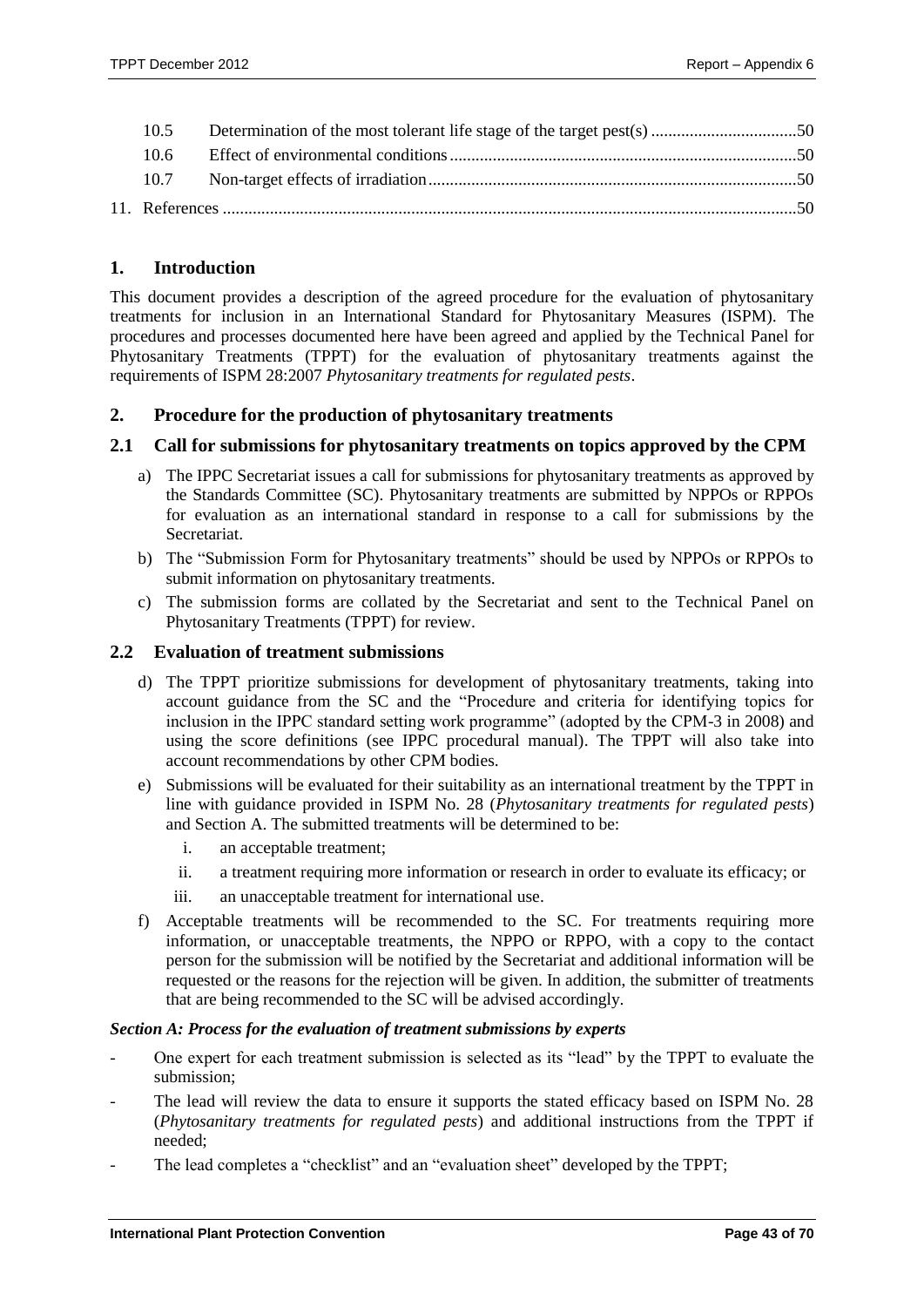- In some cases, for example where more than one submission is received for a particular treatment/commodity/pest combination, the lead may need to resolve differences between data sets and to prevent duplication of near identical treatments;
- The lead may be able to accumulate further data to support a treatment submission. Where incomplete submissions are received, leads will liaise with the submitter to help progress the submission;
- The treatment is then submitted to the TPPT for assessment.

# <span id="page-43-0"></span>**3. Overview of a Good Research Protocol**

A number of authors have published comprehensive guides on what good research methodologies should cover when developing phytosanitary treatments. Hallman and Mangan (1998), Hallman (2000), Heather (2004), and Heather and Hallman (2008) provide comprehensive overviews of sound research protocols, while Sgrillo (2002) provides some background and guidance on quantitative parameters for phytosanitary measures.

From these papers and ISPM 28 it can be surmised that a sound research protocol should ensure:

- That there is an unambiguous description of the target pest and commodity, and the nature of the association of the two in trade and how this relates to the mode of action of the treatment;
- That the condition of the target pest, host and environment at the time of testing is equivalent to the likely condition or range of conditions found in trade;
- That the effectiveness of the treatment is tested against the most tolerant life stage or condition of the target pest likely to be found at the time of treatment application in trade;
- For generic treatments, effectiveness of the treatment is tested against the most tolerant species within the target group;
- That the treatment outcome is appropriate to the phytosanitary needs of trade; and
- That the publication or reporting of the research outcomes is suitably transparent for assessment by regulatory organisations.

# <span id="page-43-1"></span>**4. General considerations when calculating the effective dose (ED)**

The panel has recommended a number of principles that they should apply when calculating the ED for each treatment at the 95% confidence level, based on the total number of target pests treated. Further information on the calculation of the ED is provided in a publication by Couey and Chew (1986). These agreed principles include:

- The level of mortality in the controls must be accounted for when calculating treatment efficacy from counts of dead treated pests. The recorded mortality of treated target pests should be adjusted for natural mortality recorded in controls e.g. if there is a 10% level of mortality in the control sample, 10% of the deaths in the treated sample should be attributed to causes other than the treatment.
- Greater than expected natural mortality levels (in controls) should be treated with care as they may indicate a target pest population under stress. A population under stress may be more susceptible to the treatment than a natural population.
- Sample sizes are too small to provide meaningful or practical results. A small number of treatment repetitions can, on analysis, result in statistical errors giving meaningless conclusions (if the SD at 95% is greater than the mean, the lower (worst case) result may be a negative dose e.g.  $10 \pm 12$  gives a range from -2 to 22). Sample sizes and repetitions should be sufficient to account both for natural variation and achieve significant regressions when extrapolating treatment efficacy.
- When the population of treated pests is estimated from control pest populations, the estimation must be based on a statistical analysis of the controls. Researchers need to apply the same statistical rigour to control data as they do to treatment data. Where the infestation rate for each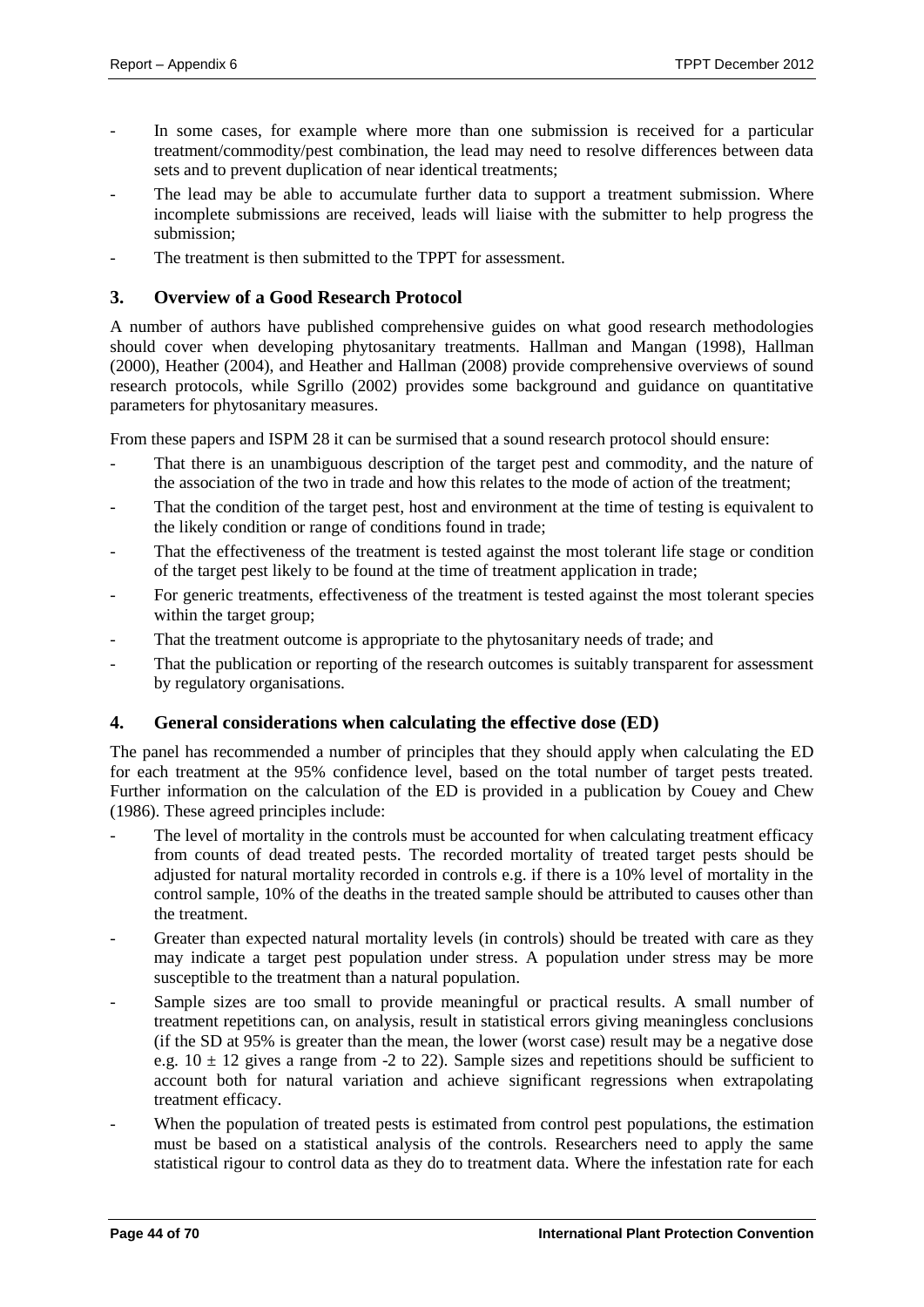regulated article in the control is known, the estimated treated regulated article infestation rate would be:

Average per treated regulated article = **µ - (STD × 1.645)**

Where the control infestation rate is based on the mean of grouped commodities, as the number of controls increases so does the level of confidence in the estimation of the population mean. A suitable formula for estimating the average number of exposed pests per treated regulated article would therefore be:

Average per treated regulated article =  $\mu$  **-** (STD  $\times \sqrt{(1+1/r)}$ )

Where **r** is equal to the number of control replicates used to estimate the mean  $(\mu)$  and standard deviation (**STD**) of the control means.

# <span id="page-44-0"></span>**5. Choosing Surrogate Species for the Development of Phytosanitary Treatments**

Note: In the context of the TPPT, discussion on choosing a surrogate species is confined to the use of insect pest species to substitute for target species when the target species is difficult or impossible to obtain or use in research on developing a phytosanitary treatment.

*Target species*: The species that is of quarantine concern to an importing country.

*Surrogate species*: The species that is tested instead of the target species.

A suitable surrogate species may be as tolerant or preferably more tolerant than the target species and must respond as closely as possible to the target treatment in the same way as the target species. By definition, the surrogate species is not the same as the target species but should have a similar response to the treatment and may differ in the way it reacts to a phytosanitary treatment. When a surrogate species is used in developing a phytosanitary treatment the TPPT would like to see justification that the surrogate species is a suitable substitute for the target species.

The following attributes may be used in providing such a justification. Similarity between the target species and the surrogate species in:

- Order, Family, Genus, Species (different strain, sub-species, variant, etc) ["taxonomic distance"]
- Host (i.e. target product), Host range
- Life history, Phenology, Size
- Feeding regime
- Reaction to treatment, Tolerance to treatment (preferably less tolerant at same temperature, duration of exposure, dose concentration, etc) ["toxicologically representative"]
- Habitat type (e.g. tropical, temperate)
- Level of damage to target product, Part/s of target product damaged
- Published supporting scientific literature, Existing international / bilateral approvals

# <span id="page-44-1"></span>**5.1 Selected References**

- **ASTM.** 2002. Standard Terminology Relating to Biological Effects and Environmental Fate. Standard E 943-00 in: *Annual Book of Standards. Vol. 11.05 Biological Effects and Environmental Fate; Biotechnology; Pesticides.* ASTM International, West Conshohocken, PA
- **Hover, K. Haack, R. Magnusson, C.** 2010. Criteria for selecting substitute organisms for target pests in treatment testing. Eighth Meeting of the International Forest Quarantine Research Group, Lisbon, Portugal, 2010: Document 34.
- **Ormsby, M.** 2009. Developing phytosanitary treatments for international trade. *In*: IUFRO International Forest Biosecurity Conference Incorporating the 6th International Forest Vegetation Management Conference. 16-20 March 2009, Rotorua, New Zealand *Eds*: Margaret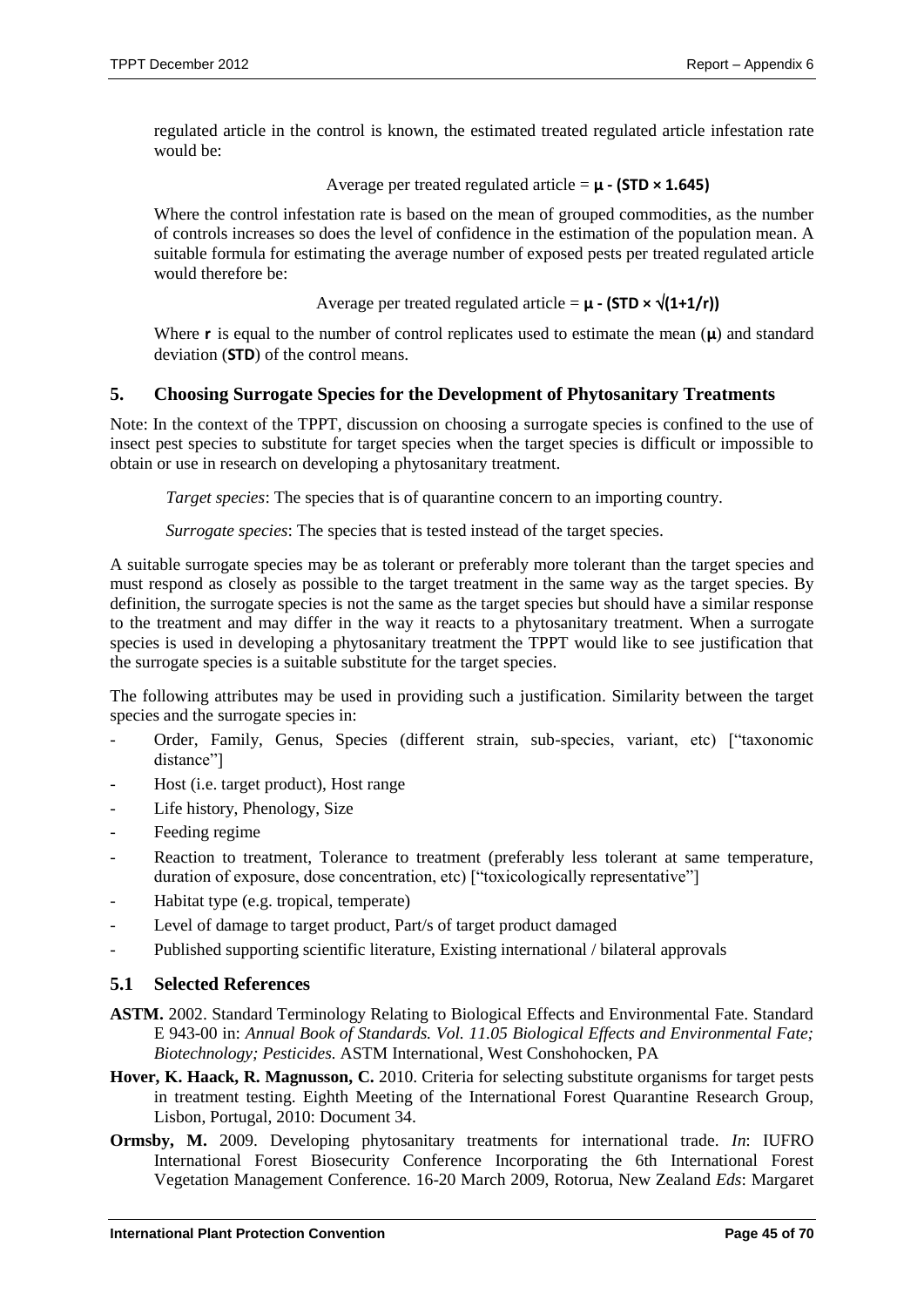Richardson, Carolyn Hodgson, Adrienne Forbes. New Zealand Forest Research Institute Limited.

- **Raimondo, S., Vivian, D.N., and Barron, M.G.** 2010. Web-based Interspecies Correlation Estimation (Web-ICE) for Acute Toxicity: User Manual. Version 1.1. EPA/600/R-10/004. Gulf Breeze, FL.
- **Wenger, S. J.** 2008. Use of Surrogates to Predict the Stressor Response of Imperiled Species. *Conservation Biology*, 22(6):1564–1571.

# <span id="page-45-0"></span>**6. General considerations for temperature treatments**

The panel considered issues associated with treatments based on temperature, taking into account the work of Hallman and Mangan (1997). In 2009 the panel recommended a number of principles that should be applied when evaluating temperature treatments for adoption as international standards (outlined below).

#### <span id="page-45-1"></span>**6.1 Mortality assessments**

When assessing mortality, any larvae that are found alive should be considered survivors whether or not they subsequently fail to pupate or survive to adults. This takes account of the fact that in practice on phytosanitary inspection any live insect found will be considered a survivor.

# <span id="page-45-2"></span>**6.2 Genotype of insect**

It is possible that laboratory-bred colonies of insects may become more susceptible to temperaturebased treatments over time. The panel is not aware of any research having been undertaken to demonstrate whether this is an issue in reality. The panel considers that as long as the colonies used in the research have been established or reinvigorated before the research, issues such as these should not be considered significant subject to research showing otherwise.

# <span id="page-45-3"></span>**6.3 Pre-treatment acclimation**

Insects may be less susceptible to temperature treatments depending on the conditions they are exposed to immediately prior to treatment. The panel considers that where this may be an issue, pretreatment requirements should be included in any recommended treatment schedule.

# <span id="page-45-4"></span>**6.4 Commodity variability**

To provide confidence that temperature treatments are applicable internationally, host material used in research should be sampled from as wide a geographic area as possible and unexpected results should be considered with care.

# <span id="page-45-5"></span>**6.5 Scale of treatment application**

The panel should consider any possible reduction in effectiveness of temperature treatments that may occur when treatments are scaled up and applied in commercial conditions.

# <span id="page-45-6"></span>**6.6 Rate of temperature change**

Where the rate of temperature change of the commodity may be considered significant to the effectiveness of a temperature treatment, this should be specified in the treatment schedule.

# <span id="page-45-7"></span>**7. General considerations for wood packaging material heat treatments**

The panel considered the following issues when evaluating wood packaging material heat treatments for adoption as international standards (outlined below).

#### <span id="page-45-8"></span>**7.1 Mortality assessments**

When assessing mortality, the target life stage should be that most likely to be present in the wood at the time of treatment. Any target life stage found alive should be considered a survivor whether or not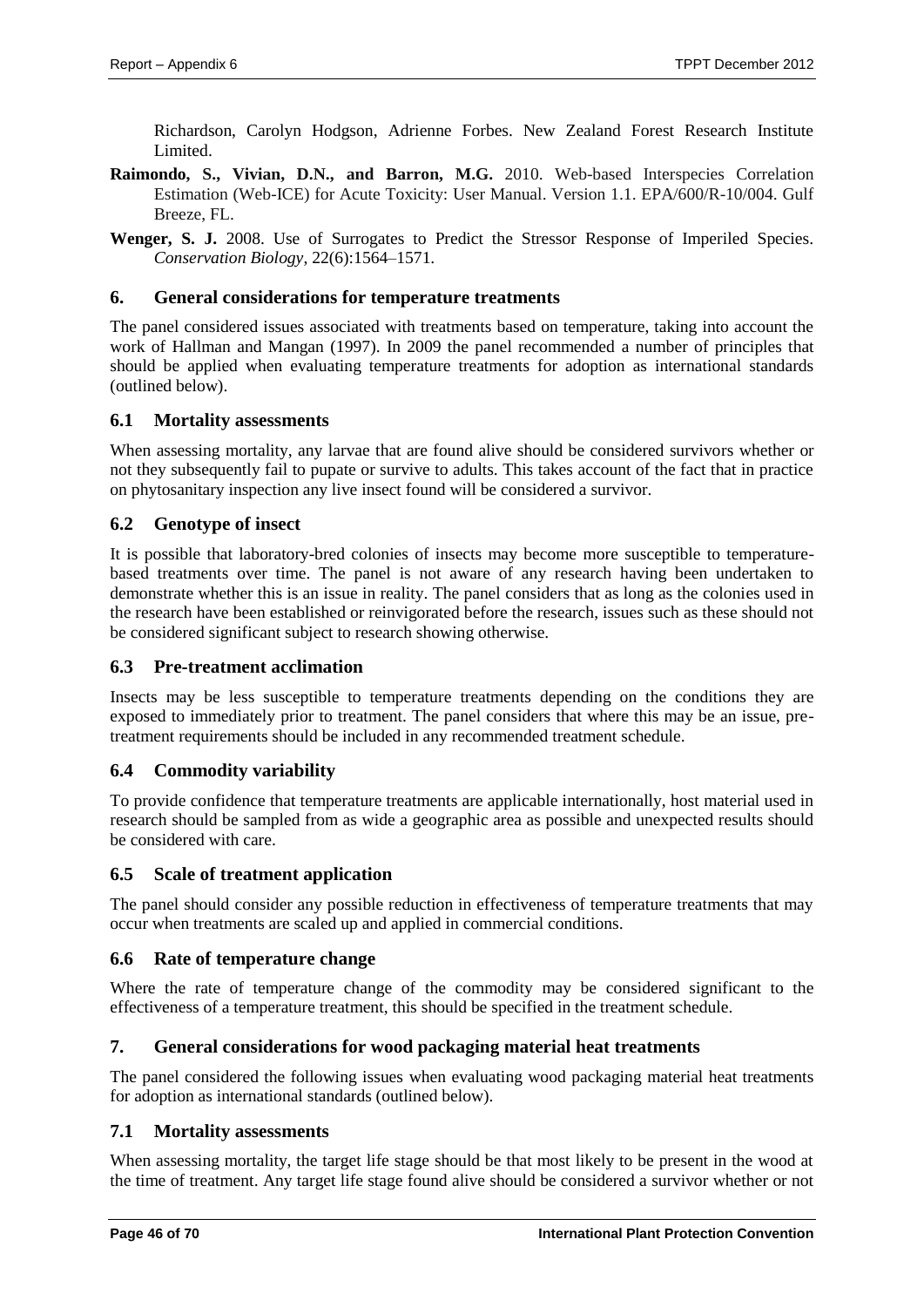it subsequently fails to survive to adulthood or produce offspring. This takes account of the fact that in practice on phytosanitary inspection any live life stage found will be considered a survivor.

# <span id="page-46-0"></span>**7.2 Environmental factors**

Consideration should be taken of potential environmental effect on the efficacy of the treatment under conditions expected to be encountered at the time of treatment (such as wood moisture content or density). Unexpected results should be considered with care.

# <span id="page-46-1"></span>**7.3 Pre-treatment acclimation**

Target pests may be less susceptible to temperature treatments depending on the conditions they are exposed to immediately prior to treatment. The panel considers that where this may be an issue, pretreatment requirements should be included in any recommended treatment schedule.

#### <span id="page-46-2"></span>**7.4 Scale of treatment application**

The panel should consider any possible reduction in effectiveness of temperature treatments that may occur when treatments are scaled up and applied in commercial conditions.

#### <span id="page-46-3"></span>**7.5 Rate of temperature change**

Where the rate of temperature change of the commodity may be considered significant to the effectiveness of a temperature treatment, this should be specified in the treatment schedule.

#### <span id="page-46-4"></span>**7.6 Heating process**

Consideration should be taken of the heating process (e.g. heating from inside out or outside in) and the conditions that need to be met before the treatment can commence.

#### <span id="page-46-5"></span>**8. General considerations for wood fumigation treatments**

The panel considered the following issues when evaluating wood fumigation treatments for adoption as international standards (outlined below).

#### <span id="page-46-6"></span>**8.1 Mortality assessments**

When assessing mortality, the target life stage should be that most likely to be present in the wood at the time of treatment. Any target life stage found alive should be considered a survivor whether or not it subsequently fails to survive to adulthood or produce offspring. This takes account of the fact that in practice on phytosanitary inspection any live life stage found will be considered a survivor.

#### <span id="page-46-7"></span>**8.2 Environmental factors**

Consideration should be taken of potential environmental effects on the efficacy of the treatment under conditions expected to be encountered at the time of treatment. Wood factors such as moisture content, density, porosity and presence of bark should be considered along with temperature. Unexpected results should be considered with care.

#### <span id="page-46-8"></span>**8.3 Scale of treatment application**

The panel should consider any possible reduction in effectiveness of fumigation treatments that may occur when treatments are scaled up and applied in commercial conditions.

#### <span id="page-46-9"></span>**9. General considerations for cold treatments**

The panel considered the issues associated with treatments based on temperature, taking into account the work of Hallman and Mangan (1997). The panel recommended a number of principles that they should apply when evaluating temperature treatments for adoption as international standards (outlined below).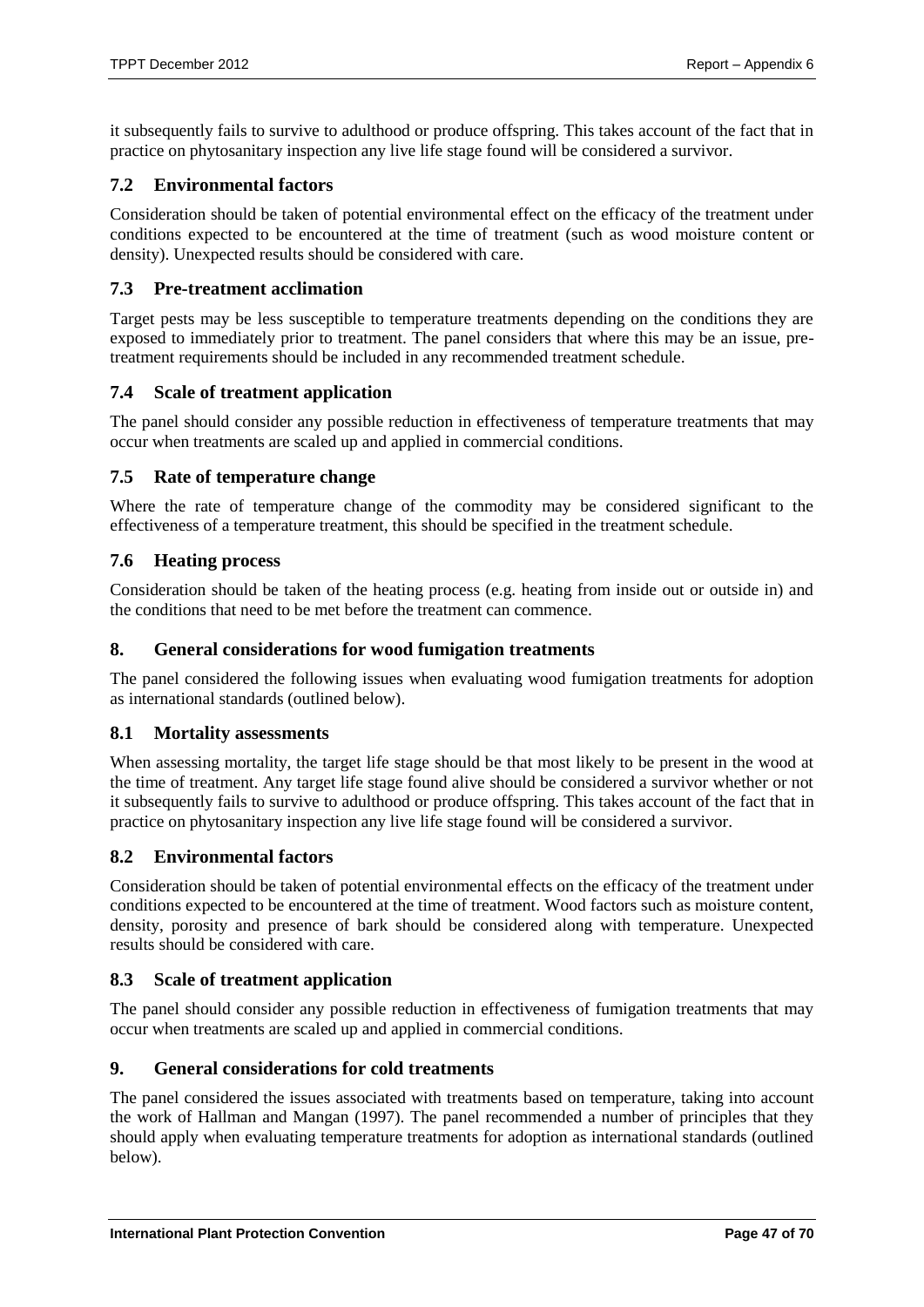# <span id="page-47-0"></span>**9.1 Mortality assessments**

When assessing mortality, any larvae that are found alive should be considered survivors whether or not they subsequently fail to pupate or survive to adults. This takes account of the fact that in practice on phytosanitary inspection any live insect found will be considered a survivor.

# <span id="page-47-1"></span>**9.2 Genotype of insect**

It is possible that laboratory-bred colonies may become more susceptible to temperature-based treatments over time. The panel is not aware of any research having been undertaken to demonstrate whether this is an issue in reality. The panel considers that as long as the colonies used in the research have been established or reinvigorated before the research, issues such as these should not be considered significant subject to research showing otherwise.

# <span id="page-47-2"></span>**9.3 Pre-treatment acclimation**

Insects may be less susceptible to temperature treatments depending on the conditions they are exposed to immediately prior to treatment. The panel considers that where this may be an issue pretreatment requirements should be included in any recommended treatment schedule.

# <span id="page-47-3"></span>**9.4 Commodity variability**

To provide confidence that temperature treatments are applicable internationally, host material used in research should be sampled from as wide a geographic area as possible and unexpected results should be considered with care.

# <span id="page-47-4"></span>**9.5 Scale of treatment application**

The panel should consider any possible reduction in effectiveness of temperature treatments that may occur when they are scaled up and applied in commercial conditions.

# <span id="page-47-5"></span>**9.6 Rate of temperature change**

Where the rate of temperature change of the commodity may be considered significant to the effectiveness of a temperature treatment, this should be specified in the treatment schedule.

# <span id="page-47-6"></span>**9.7 Issues associated with drafting of the treatment descriptions for cold treatments**

When drafting the treatment descriptions from the different submissions, the TPPT noted that one submission related to two fruit flies on a number of different hosts. Other submissions were for the same fruit fly species and host commodity. The TPPT therefore made the following decisions regarding the treatment descriptions:

- Each treatment should be for an individual fruit fly species.
- For fruit fly hosts, the TPPT were aware that several countries had found different *Citrus* species responded to cold treatment differently. Treatments should therefore be produced for separate *Citrus* species.
- Regarding cultivars of *Citrus* species, the TPPT was aware that certain research had shown different cultivars of *Citrus sinensis* (orange) responded differently to cold treatments and they decided to quote the treatment efficacies for the different cultivars of *C. sinensis* separately in the treatment description. For the other *Citrus* species, the TPPT was not aware of different responses by cultivars and therefore there was no differentiation according to cultivar for these species.
- Treatments involving the same fruit fly species and host (for example *Ceratitis capitata* on *Citrus sinensis*) were included as different schedules in the same treatment description.
- Regarding temperatures sensitivities (e.g.  $2^{\circ}\text{C}$  +/- 0.5<sup>o</sup>C), these were not added to the treatment schedules. In some submissions the temperature limits were quoted, but the TPPT noted that experimental probes were often more sensitive than commercial probes. The TPPT therefore decided to include a sentence in the treatment descriptions indicating that 'the stated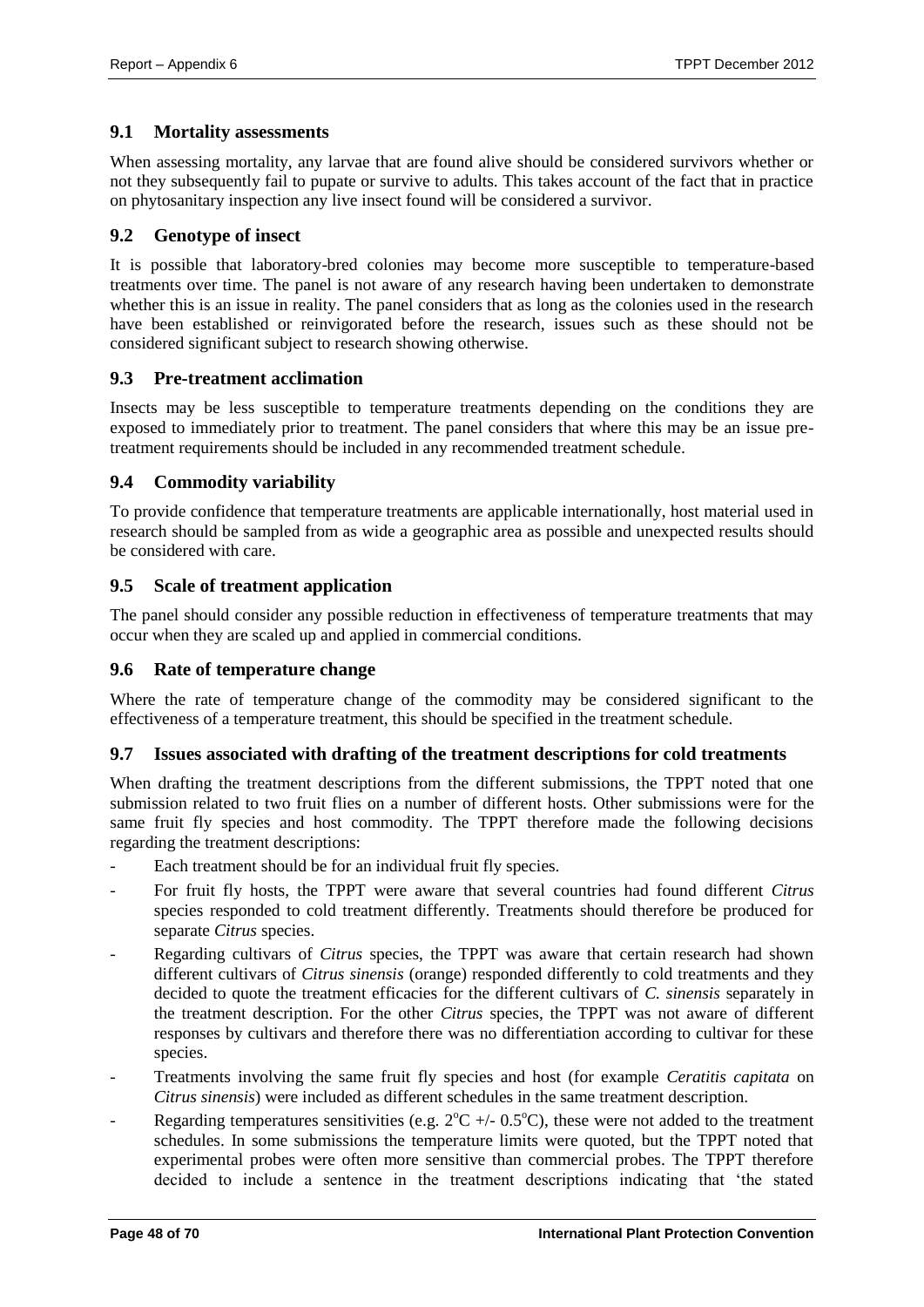<span id="page-48-0"></span>temperatures should not be exceeded'. Commercial operators would need to take into account the normal working range of their equipment in order to meet this requirement.

#### **10. General considerations for irradiation treatments**

The panel considered the issues associated with treatments based on irradiation, taking into account the work of Hallman and Mangan (1997). The panel recommended a number of principles that they should apply when evaluating irradiation treatments for adoption as international standards (outlined below).

# <span id="page-48-1"></span>**10.1 Extension of treatments to all fruits and vegetables**

The efficacy of irradiation treatments can be extrapolated to all fruits and vegetables. Confidence was based on experience in the application of irradiation treatments and evidence from studies on *Anastrepha ludens, A. suspensa* and *Bactrocera tryoni* (Bustos *et al*., 2004; Gould & von Windeguth, 1991; Hallman & Martinez, 2001; Jessup *et al*., 1992; von Windeguth 1986; von Windeguth & Ismail, 1987).

The panel recognised, however, that treatment efficacy has not been tested for all potential fruit and vegetable hosts of the submitted target pests. If evidence becomes available to show that the extrapolation of treatments to cover all hosts of the target pests is incorrect, then the treatments should be reviewed.

#### <span id="page-48-2"></span>**10.2 Extension of treatments to all populations within a species**

The panel considered whether the scope of submitted irradiation treatments could be extended to cover all strains and biotypes of the target pests concerned.

The panel was confident that the extrapolation of efficacy to all strains and biotypes of the target pests could be made for the irradiation treatments that had been submitted. This confidence was based on the absence of published evidence for significant differences between subspecies and biotypes in their radiation tolerance, including a study comparing strains of one target pest by Hallman (2003). The panel also recognised that recommended minimum doses are higher than otherwise required and should account for any minor differences in intra-species tolerances that may exist.

The panel recognised, however, that treatment efficacy has not been tested for all potential strains and biotypes of the submitted target pests. If evidence becomes available to show extrapolation of treatments to cover all strains and biotypes is incorrect, then the treatments should be reviewed.

# <span id="page-48-3"></span>**10.3 Extension of species to the whole genus**

The panel considered whether the scope of submitted irradiation treatments could be extended to cover all species in a genus of the target pests concerned.

The panel noted that Bakri *et al*. (2005) had indicated that, with few exceptions, there was no need to develop radiation biology data for all species within the same genus. The panel considered that a case for extrapolating irradiation doses to all species within a genus would need to be explored more fully in any submission.

# <span id="page-48-4"></span>**10.4 Extending beyond genus to family**

The panel considered whether the scope of submitted irradiation treatments could be extended to cover all genera in a family of the target pests concerned.

The TPPT noted that within Tephritidae a wide range of genera has been tested and this had supported extending irradiation treatments to the Family level in this case (report of 2006 meeting).

It was noted that for other insect families it would be impossible to get sufficient data to confirm that all genera within a family conform to the same treatment dose. This would be an enormous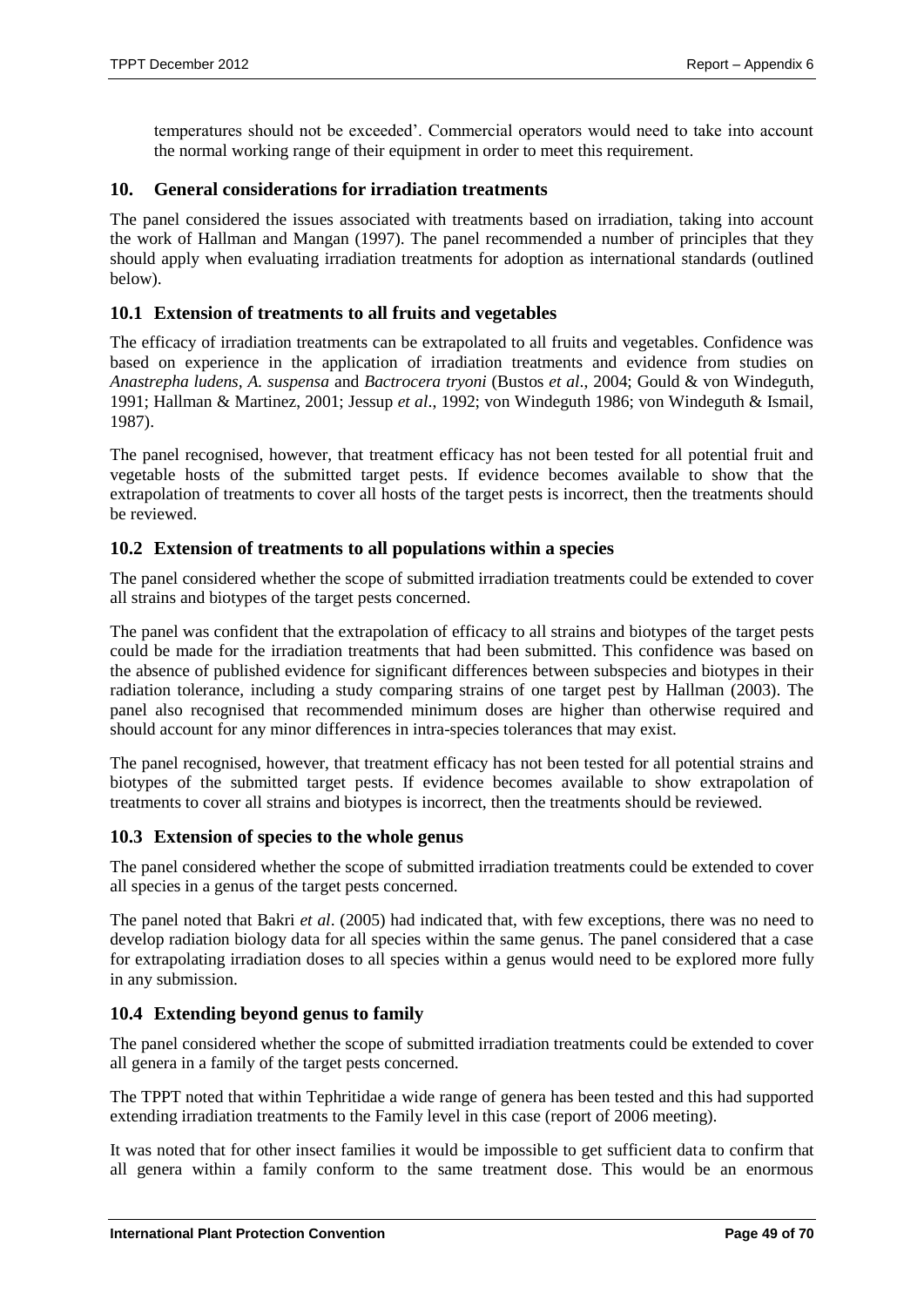undertaking, which is unlikely to happen. The panel considered that a case for extrapolating irradiation doses to all genera within a family would need to be explored more fully in any submission.

# <span id="page-49-0"></span>**10.5 Determination of the most tolerant life stage of the target pest(s)**

The panel noted that the insect life stage that is most tolerant to irradiation is the most advanced stage when identical objectives are measured (e.g. prevention of adult emergence). The treatments only need to be effective for those life stages likely to be encountered in the traded commodity.

# <span id="page-49-1"></span>**10.6 Effect of environmental conditions**

The panel considered whether the scope of submitted irradiation treatments could be extended to cover treatments undertaken in all environmental conditions likely to be encountered under commercial conditions.

The panel was confident that the extrapolation of efficacy to all likely temperatures could be made for the irradiation treatments that had been submitted. Confidence was based on experience in the operation of irradiation treatments and evidence from studies on *Rhagoletis pomonella* (Hallman, 2004).

The panel noted that lowered oxygen conditions (hypoxia) may affect the efficacy of irradiation treatments. Unless the treatment has been determined to be effective under hypoxic conditions, the panel considers that to achieve the stated treatment efficacy the irradiation treatment should not be applied to fruit and vegetables stored in modified atmospheres.

# <span id="page-49-2"></span>**10.7 Non-target effects of irradiation**

The panel considered that the only potentially significant non-target effects of the irradiation treatments that were reviewed at the meeting were those affecting commodity quality. The research presented indicated that there would be minimal adverse effects at the prescribed dosages to the commodities tested. In some circumstances the research indicated that the irradiation treatments may enhance product quality through extending shelf life. However, the panel has recommended extending the treatments to all fruits and vegetables, including those that have not been tested or have been shown to be negatively impacted by relatively low irradiation doses. The panel therefore recommends that, prior to approving an irradiation treatment; NPPOs may wish to take account of any potential non-target effects of the treatment.

# <span id="page-49-3"></span>**11. References**

- **Abbott W. S.** 1925. A method of computing the effectiveness of an Insecticide. *Journal of Economic Entomology* 18: 265-267
- **Bakri, A., Heather, N., Hendrichs, J., & Ferris, I.** 2005**.** Fifty Years of Radiation Biology in Entomology: Lessons Learned from IDIDAS. *Annals of the Entomological Society of America*  $98 \cdot 1 - 12$ .
- **Bustos, M. E., Enkerlin, W., Reyes, J. & Toledo, J.** 2004. Irradiation of mangoes as a postharvest quarantine treatment for fruit flies (Diptera: Tephritidae). *Journal of Economic Entomology* 97: 286-292.
- **Couey H M, Chew V** 1986. Confidence limits and sample size in quarantine research. Journal of Economic Entomology 79: pp 887-890
- **Gould, W. P. & von Windeguth, D. L.** 1991. Gamma irradiation as a quarantine treatment for carambolas infested with Caribbean fruit flies. *Florida Entomology* 74: 297-300.
- **Hallman G. J.** 2000. Factors affecting quarantine heat treatment efficacy. *Postharvest Biology and Technology* 21: 95-101
- **Hallman, G. J.** 2003. Ionizing irradiation quarantine treatment against plum curculio (Coleoptera: Curculionidae). *Journal of Economic Entomology* 96: 1399-1404.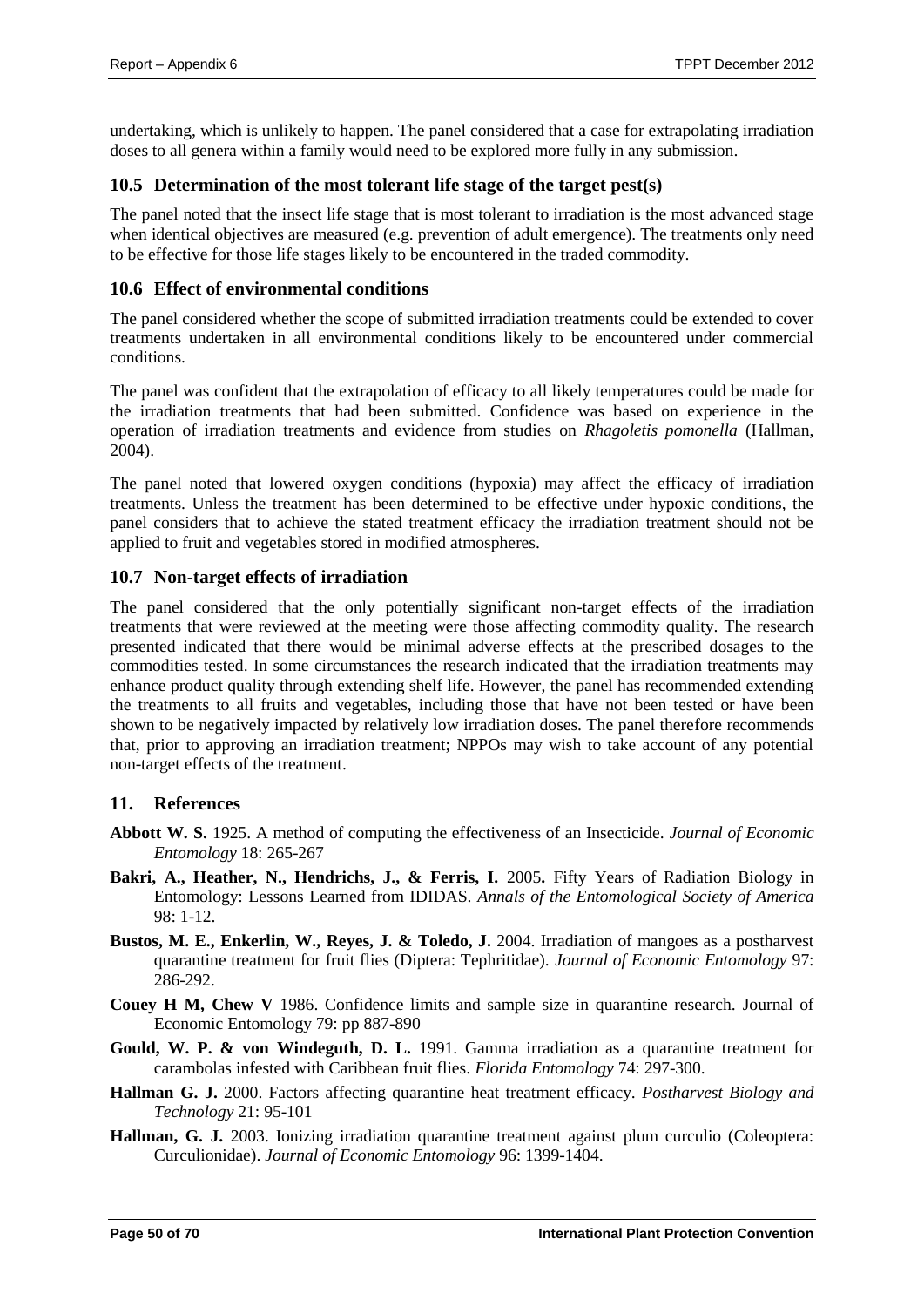- **Hallman, G. J.** 2004. Irradiation disinfestation of apple maggot (Diptera: Tephritidae) in hypoxic and low-temperature storage. *Journal of Economic Entomology* 97: 1245-1248.
- **Hallman, G.J. & Mangan, R.L.** 1997. Concerns with temperature quarantine treatment research. *In* G.L. Obenauf, ed. *1997 Annual International Research Conference on Methyl Bromide Alternatives and Emissions Reduction*, San Diego, CA, USA, Nov 3–5. pp. 79-1–79-4.
- **Hallman, G. J. & Martinez, L. R.** 2001. Ionizing irradiation quarantine treatments against Mexican fruit fly (Diptera: Tephritidae) in citrus fruits. *Postharvest Biology and Technology* 23: 71-77.
- **Heather N. W.** 2004. Generalized quarantine disinfestation research protocol. *International Atomic Energy Agency Technical Documents* (IAEA-TECDOCs) 1427: 171-178.
- **Heather N. W. & Hallman G. J.** 2008. Pest management and phytosanitary trade barriers. Chapter 6: Development of postharvest phytosanitary disinfestation treatments. *CABI International*, Wallingford, Oxfordshire, United Kingdom.
- **ISPM 28** (*Phytosanitary treatments for regulated pests*)
- **Jessup, A. J. Rigney, C. J. Millar, A. Sloggett, R. F. & Quinn, N. M.** 1992. Gamma irradiation as a commodity treatment against the Queensland fruit fly in fresh fruit. *Proceedings of the Research Coordination Meeting on Use of Irradiation as a Quarantine Treatment of Food and Agricultural Commodities* 1990: 13-42.
- **Mangan R. L. & Hallman G. J.** 1998. Temperature treatments for quarantine security: new approaches for fresh commodities. In: Hallman G.J. & Denlinger D.L. (eds) *Thermal Sensitivity in Insects and Application in Integrated Pest Management.* Westview Press, Boulder, Colorado: 201-234
- **Sgrillo R.** 2002. Efficacy and equivalence of phytosanitary measures. *A discussion and reference paper prepared for the IPPC Expert Working Group on the Efficacy of Phytosanitary Measures*. Imperial College, UK 2-4 July 2002 [\(http://www.sgrillo.net/sampling/efficacy\\_and\\_equivalence\\_of\\_phyt.htm\)](http://www.sgrillo.net/sampling/efficacy_and_equivalence_of_phyt.htm)
- **TPPT Meeting Report** 2006. Report of the meeting of the Technical Panel on Phytosanitary Treatments, 4-8 December 2006, IAEA Headquarters, Vienna, Austria.
- **TPPT Meeting Report** 2009. Report of the meeting of the Technical Panel on Phytosanitary Treatments, 26-30 January 2009, Tokyo, Japan
- **von Windeguth, D. L.** 1986. Gamma irradiation as a quarantine treatment for Caribbean fruit fly infested mangoes. *Proceedings of the Florida State Horticultural Society* 99: 131-134.
- **von Windeguth, D. L. & Ismail, M. A.** 1987. Gamma irradiation as a quarantine treatment for Florida grapefruit infested with Caribbean fruit fly, Anastrepha suspensa (Loew). *Proceedings of the Florida State Horticultural Society* 100: 5-7.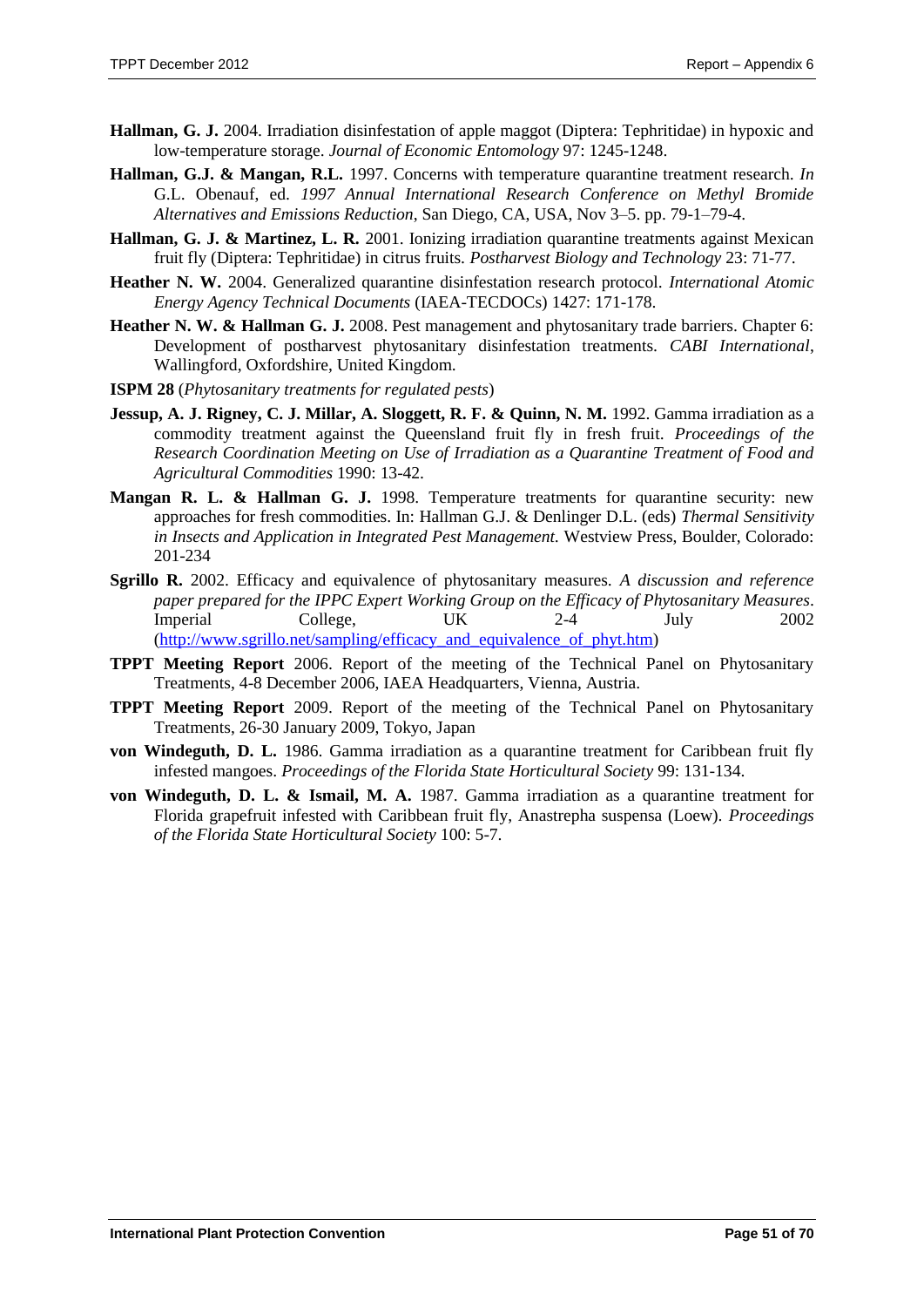# <span id="page-51-0"></span>**Appendix 7: Control data for treatment 2007-206A, 2007-206B and 2007-206C**

**Table 4.5** Efficacy of the large scale treatment of infested citrus fruit containing 2nd instar larvae of Medfly exposed for 18 days (16 for lemons) at 2.0 ±0.5°C. The treatment efficacy is based on no survivors being recorded in three replicate trials of the most tolerant stage.

| Citrus Cultivar      | Test<br>Number            | Number of<br>infested fruit in<br>the trial | Estimated number of 2 <sup>nd</sup><br>insects treated | Number of<br>surviving<br>individuals |
|----------------------|---------------------------|---------------------------------------------|--------------------------------------------------------|---------------------------------------|
| (1) Valencia orange  |                           |                                             |                                                        |                                       |
|                      | $\mathbf{1}$              | 1200                                        | 45,918                                                 | $\mathbf 0$                           |
|                      | $\boldsymbol{2}$          | 1200                                        | 47,724                                                 | $\mathbf 0$                           |
|                      | $\mathsf 3$               | 1200                                        | 47,799                                                 | 0                                     |
| <b>TOTAL</b>         |                           | 3600                                        | 141,441                                                | $\pmb{0}$                             |
| (2) Navel orange     |                           |                                             |                                                        |                                       |
|                      | $\mathbf{1}$              | 1200                                        | 54,012                                                 | $\mathbf 0$                           |
|                      | $\overline{c}$            | 1200                                        | 54,327                                                 | $\pmb{0}$                             |
|                      | $\ensuremath{\mathsf{3}}$ | 1200                                        | 57,555                                                 | $\pmb{0}$                             |
| <b>TOTAL</b>         |                           | 3600                                        | 165,894                                                | $\pmb{0}$                             |
| (3) Lisbon lemon     |                           |                                             |                                                        |                                       |
|                      | $\mathbf{1}$              | 1200                                        | 41,118                                                 | $\pmb{0}$                             |
|                      | $\boldsymbol{2}$          | 1200                                        | 47,769                                                 | $\pmb{0}$                             |
|                      | 3                         | 1200                                        | 43,329                                                 | $\mathbf 0$                           |
| <b>TOTAL</b>         |                           | 3600                                        | 132,216                                                | $\pmb{0}$                             |
| (4) Ellendale tangor |                           |                                             |                                                        |                                       |
|                      | $\mathbf{1}$              | 1200                                        | 43,815                                                 | $\mathbf 0$                           |
|                      | $\boldsymbol{2}$          | 1200                                        | 46,395                                                 | $\pmb{0}$                             |
|                      | 3                         | 1200                                        | 43,578                                                 | $\pmb{0}$                             |
| <b>TOTAL</b>         |                           | 3600                                        | 133,788                                                | $\pmb{0}$                             |
| (5) Murcott tangor   |                           |                                             |                                                        |                                       |
|                      | $\mathbf{1}$              | 1200                                        | 34,404                                                 | $\pmb{0}$                             |
|                      | $\boldsymbol{2}$          | 1200                                        | 35,463                                                 | $\pmb{0}$                             |
|                      | 3                         | 1200                                        | 38,865                                                 | $\mathbf 0$                           |
| <b>TOTAL</b>         |                           | 3600                                        | 108,732                                                | $\mathbf 0$                           |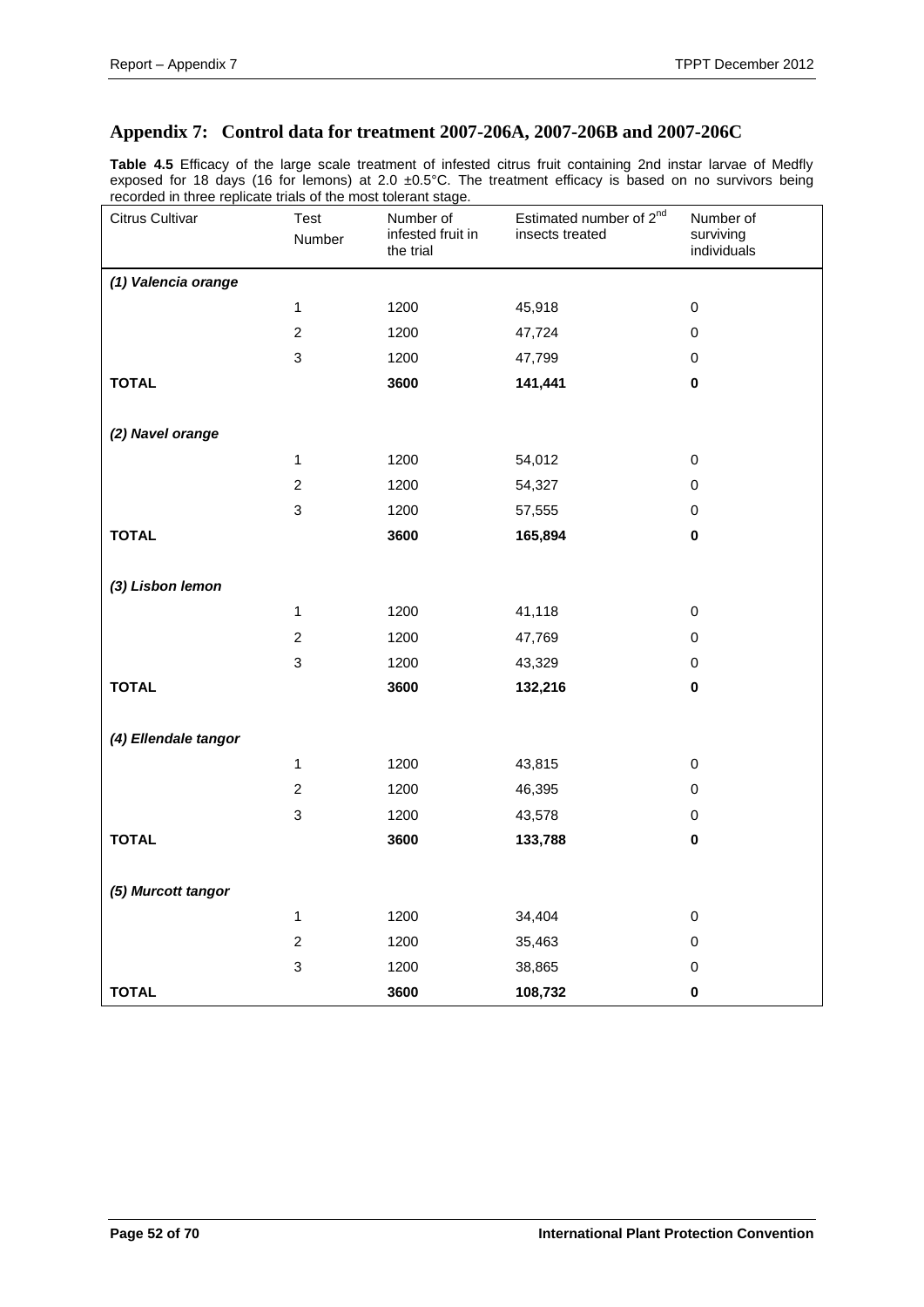**Table 4.6** Efficacy of the large scale treatment of infested citrus fruit containing 2nd instar larvae of Medfly exposed for 20 days (18 for lemons) at 3.0  $\pm$ 0.5°C. The treatment efficacy is based on no survivors being recorded in three replicate trials of the most tolerant stage.

| Citrus Cultivar      | Test<br>Number            | Number of<br>infested fruit in<br>the trial | Estimated number of 2nd<br>insects treated | Number of<br>surviving<br>individuals |
|----------------------|---------------------------|---------------------------------------------|--------------------------------------------|---------------------------------------|
| (1) Valencia orange  |                           |                                             |                                            |                                       |
|                      | $\mathbf{1}$              | 1200                                        | 50,283                                     | $\mathbf 0$                           |
|                      | $\boldsymbol{2}$          | 1200                                        | 44,943                                     | $\pmb{0}$                             |
|                      | 3                         | 1200                                        | 47,358                                     | 0                                     |
| <b>TOTAL</b>         |                           | 3600                                        | 142,584                                    | $\pmb{0}$                             |
|                      |                           |                                             |                                            |                                       |
| (2) Navel orange     |                           |                                             |                                            |                                       |
|                      | $\mathbf{1}$              | 1200                                        | 50,046                                     | $\pmb{0}$                             |
|                      | $\boldsymbol{2}$          | 1200                                        | 52,395                                     | 0                                     |
|                      | $\ensuremath{\mathsf{3}}$ | 1200                                        | 50,427                                     | $\pmb{0}$                             |
| <b>TOTAL</b>         |                           | 3600                                        | 152,868                                    | $\pmb{0}$                             |
|                      |                           |                                             |                                            |                                       |
| (3) Lisbon lemon     |                           |                                             |                                            |                                       |
|                      | $\mathbf{1}$              | 1200                                        | 40,365                                     | $\pmb{0}$                             |
|                      | $\boldsymbol{2}$          | 1200                                        | 44,241                                     | $\pmb{0}$                             |
|                      | $\ensuremath{\mathsf{3}}$ | 1200                                        | 37,794                                     | $\pmb{0}$                             |
| <b>TOTAL</b>         |                           | 3600                                        | 122,400                                    | 0                                     |
|                      |                           |                                             |                                            |                                       |
| (4) Ellendale tangor |                           |                                             |                                            |                                       |
|                      | $\mathbf{1}$              | 1200                                        | 45,648                                     | $\pmb{0}$                             |
|                      | $\boldsymbol{2}$          | 1200                                        | 44,736                                     | $\pmb{0}$                             |
|                      | $\,$ 3 $\,$               | 1200                                        | 47,358                                     | 0                                     |
| <b>TOTAL</b>         |                           | 3600                                        | 137,742                                    | $\pmb{0}$                             |
|                      |                           |                                             |                                            |                                       |
| (5) Murcott tangor   |                           |                                             |                                            |                                       |
|                      | $\mathbf{1}$              | 1200                                        | 37,320                                     | $\pmb{0}$                             |
|                      | $\overline{c}$            | 1200                                        | 35,076                                     | 0                                     |
|                      | $\ensuremath{\mathsf{3}}$ | 1200                                        | 33,282                                     | $\mathbf 0$                           |
| <b>TOTAL</b>         |                           | 3600                                        | 105,678                                    | $\bf{0}$                              |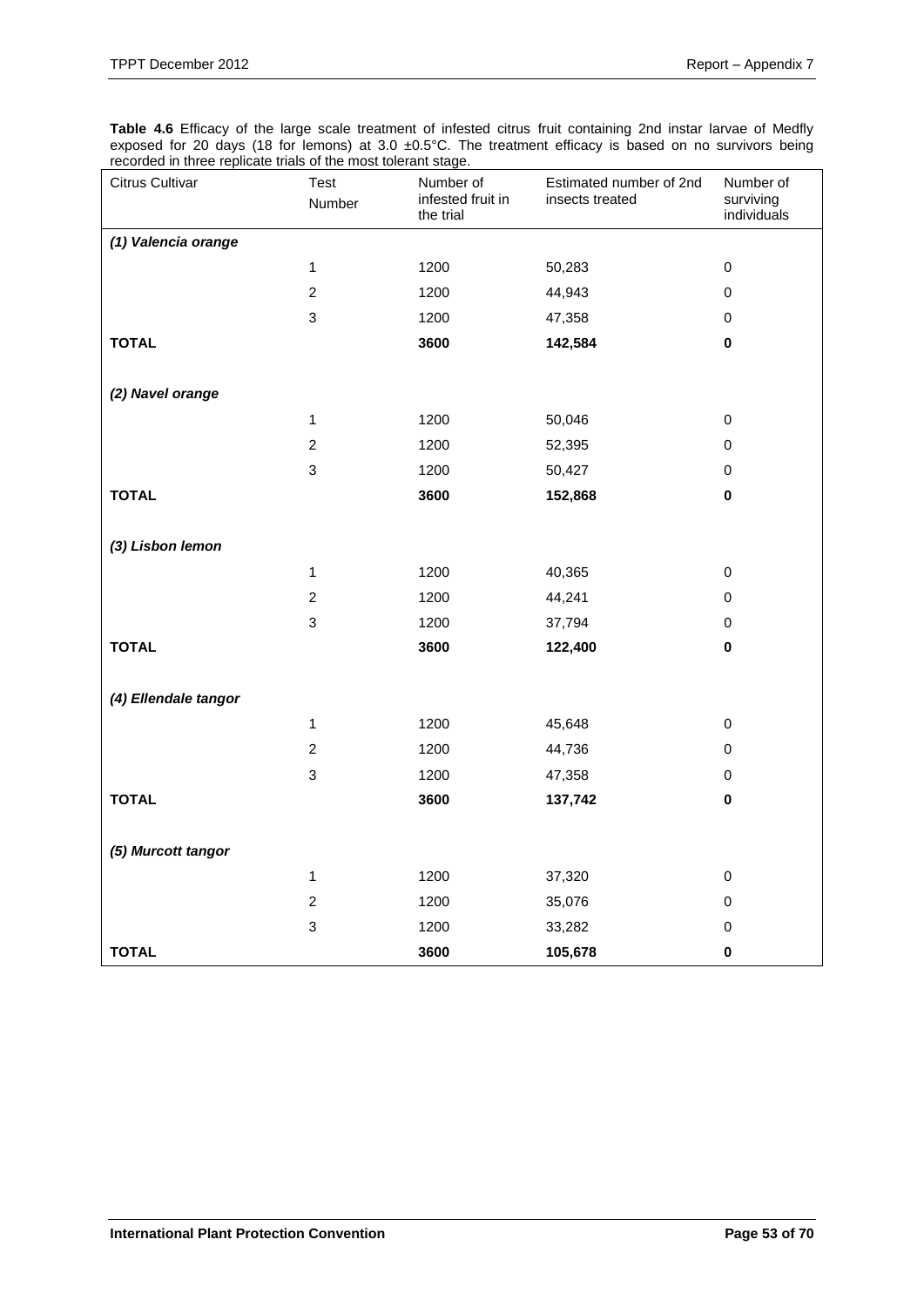# <span id="page-53-0"></span>**Appendix 8: TPPT procedure for evaluating phytosanitary treatments requiring additional information from submitters**

#### **1. Evaluation of Submissions**

Submissions will be evaluated for their suitability as an international phytosanitary treatment (PT) by the TPPT following the guidance provided in ISPM 28:2007 *Phytosanitary treatments for regulated pests*. Whenever a treatment is thoroughly evaluated by the panel, the treatment lead drafts the treatment evaluation, which is included in the meeting report.

#### **2. Sending letters to submitters**

If more information is needed by the panel, the Secretariat sends a request for information to the submitter with the panel's evaluation and treatment lead contact information attached.

The official TPPT information request should be sent at least six months prior to next TPPT meeting, with the information due to the Secretariat at least 60 days before the TPPT meeting. The letter should include the following:

- most recent TPPT evaluation of the treatment which includes in detail the information requested by the panel
- request to the submitter to provide a reason why the treatment should remain on the *List of topics for IPPC standards*
- if the submitter cannot provide the information at least 60 days before the next TPPT meeting, the submitter should clearly identify the date the information will be available

If the submitter did not forward the requested information for evaluation by the panel before the due date, then the treatment will not be reviewed by the TPPT at their next meeting.

#### **3. Sending final notice letters to submitters**

If the submitter did not reply to the request for additional information before the due date, then the Secretariat will send a final notice letter. The final notice letter should include the following:

- the previous letter and treatment evaluation as an attachment
- a statement that if no information is received by the due date, the panel will request that the SC remove the treatment from the *List of topics*
- to provide a reason why the treatment should remain on the *List of topics*
- if the submitter cannot provide the information at least 60 days before the next TPPT meeting, the submitter should clearly identify the date the information will be available

#### **4. TPPT re-evaluation**

Based on the response from submitter and regardless of whether the requested information was received, the TPPT will re-evaluate the treatment and determine whether to recommend the treatment remain on the *List of topics*.

# **5. Treatments removed from the** *List of topics*

For a treatment removed from the *List of topics*, the NPPO or RPPO may re-submit the treatment during next call for treatments. The TPPT will evaluate the treatment as a new submission and will request it be added to the *List of topics* as appropriate.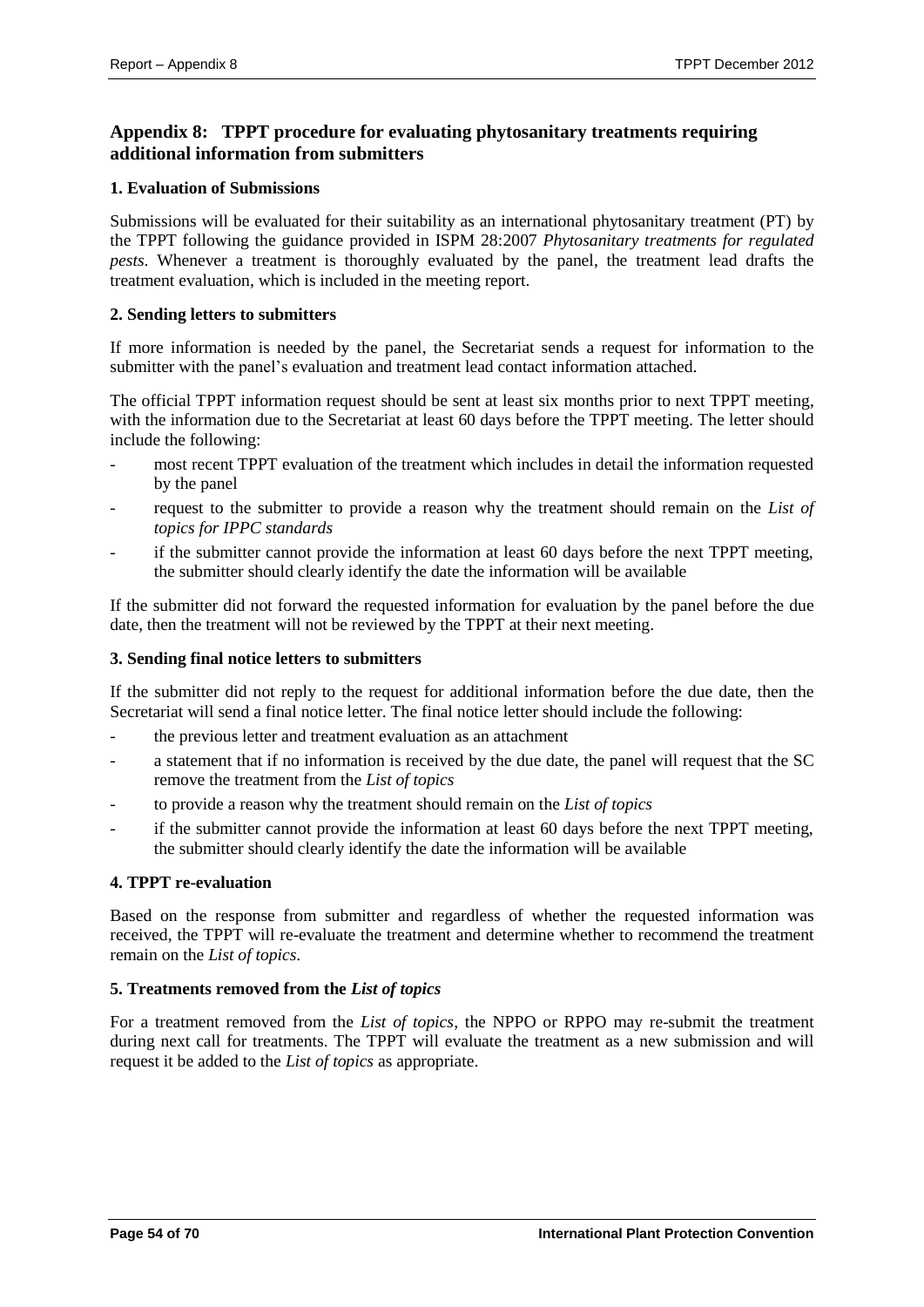# <span id="page-54-0"></span>**Appendix 9: TPPT response to the SC's concerns about chilling injury in lemons during in-transit cold disinfestation**

#### **Background**

In many cases, international trading of fresh lemons can be achieved only if the fruit has been subjected to an approved cold storage quarantine treatment designed to kill possible infestations with fruit flies, false codling moth and some other pest insect species. Approved treatment schedules vary quite considerably between pest species, production region and destination. Storage temperatures used in these treatment schedules range from -0.55°C to 3°C. Most treatment schedules stipulate the number of temperature probes that are embedded in the batch of fruit enclosed in the refrigerated shipping container and how many of these probes need to register the target disinfestation temperature that needs to be reached before actual treatment commencement. Also, some jurisdictions require amelioration schedules should temperature spikes occur during in-transit treatment.

Lemons, generally, are marginal in their tolerance of extended periods in cold storage and, if so disposed, can display symptoms of chilling injury. Typically these symptoms are in the form of internal cavitation (a drying out of segments of internal flesh) and red blotch, skin pitting and skin discolouration. Chilling injury symptoms do not always occur during cold treatment or immediately after removal from cold storage. Often symptoms can occur during wholesale storage or whilst on retail display. Chilling injury does not occur in all years nor on all lemon cultivars or in all production regions. It is likely that chilling injury incidence is associated with weather conditions during harvest and fruit nutrition status during production. Growers can reduce the potential for chilling injury by ensuring the surfaces of the lemons are dry before placement in cold storage or, in susceptible years, carrying out the practice of "curing" the fruit. Typical curing procedures include 1 week storage, after harvest, at 10<sup>o</sup>C to 21<sup>o</sup>C. This practice is thought to reduce chilling injury by allowing the sealing of harvest-induced wounds and by allowing the skin to dry out and harden to make it less susceptible to adverse conditions during packaging and subsequent storage.

Other techniques to reduce chilling injury in cold-stored lemons and other citrus that are susceptible to chilling injury (such as grapefruit and oranges) that have been tested include hot water dips, fruit waxing, fungicide (thiabendazole – TBZ) dipping, controlled atmospheres,  $CO<sub>2</sub>$  treatment and shrink wrapping.

#### **Present situation**

On the whole, chilling injury is not a major problem for cold disinfested lemons in international trade. However, chilling injury symptoms have occurred at various times and caused significant losses to fruit quality as well as to grower and exporter incomes due to loss of market value and acceptability. Instances of increased chilling injury have occurred when:

**1. In-transit temperatures have fallen to below the target temperature for prolonged periods.** This may occur with poor temperature control (or tampering) of refrigerated shipping containers during the voyage or when loads change ships during transit. In the latter instance the temperature may rise and then fall during changeover and subsequent equilibration resulting in a temperature spike which may require an extension of the total cold storage period by a number of hours or even days. Also, as often occurs when transhipment occurs in hot climates, temperature control is overcompensated by setting the new containers to well below the disinfestation target temperature in order for a rapid cool down. This subjects some fruit, particularly those that are on the surface regions of the stacks of fruit in the stow, to very low temperatures which makes them more prone to chilling injury.

This set of circumstances has occurred during in-transit treatment of Argentinean lemons exported to Japan (E. Willink, personal communication, 2012). These fruit, if kept within 1°C below the targeted  $2^{\circ}$ C or  $3^{\circ}$ C for the 19 or 21 days that lasts the treatment, little injury should occur. However, generally, in order to make sure the treatment is completed, the temperature is maintained at greater than 2°C below the target disinfestation temperature during the whole trip (40 to 50 days), and this situation has been known to result in chilling injury.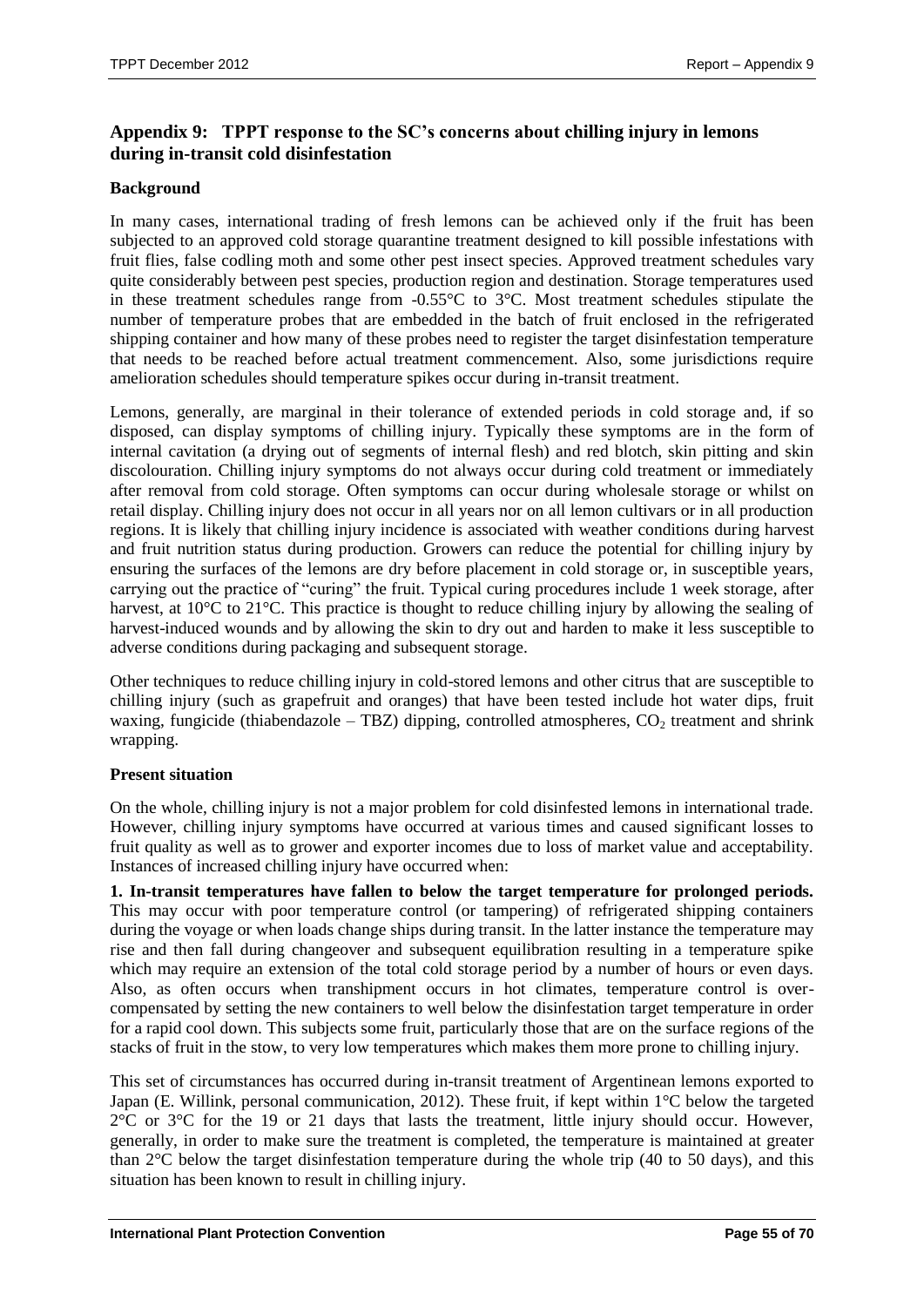**2. Some fruit in the load are subjected to rapid airflow over their skin due to proximity to ventilation fans.** When refrigerated shipping containers or, for that matter, on-shore cold rooms, are operating constant air movement is required inside the chamber to ensure that all parts of the chamber are at the same (preferably the target disinfestation) temperature. This is provided by chamber fans which are often high on the wall opposite the chamber door. These fans cause air movement and subsequent mixing throughout the chamber. Problems in the form of skin discoloration may occur when these fans blow a constant stream of dry, cold air from the compressors directly over fruit (in cartons, or possibly in bins) (L. Zettler, personal communication, 2012). Only fruit on the surface of their packaging tend to be affected.

This problem would be alleviated by careful placement of stacks of fruit in the container, redirecting the direction of the fans or by protecting fruit in the air stream with blanketing.

**3. Cold disinfestation facilities are not uniform in their temperature mapping resulting in cold spots that damage fruit placed there.** Some refrigerated shipping containers, particularly old ones, are unable to keep temperatures within a small range around the target disinfestation temperature. Such containers may allow not activate cooling fans until the temperature rises to, say, 2°C above the set temperature. Once the cooling is triggered it may not turn cooling off until the container's temperature sensors read 2°C below the set temperature. Again, fruit near the surface of stacks that are subject to these exaggerated fluctuations, may be damaged. Newer refrigerated shipping containers are able to keep temperatures within much tighter tolerances and problems with chilling injury based on this are not significant these days.

**4. The target temperatures of some required disinfestation treatments are very low and are close to the low temperature threshold of lemons.** For example lemons from South Africa and Spain to the USA, depending in the quarantine pest of concern, may require treatment at -0.55°C. If the temperature goes much below that during shipment for extended periods chilling injury may occur.

**5. Varietal differences in lemons may be a factor in tolerance to cold treatments.** The importance of pre-shipment quality testing using the specific varieties of lemons and packaging to be shipped should be noted, and this testing be conducted under the conditions that would be encountered during the treatment. Failure to do this may increase the likelihood of handling commodities incorrectly, resulting in injury.

#### **Conclusions**

Most refrigerated shipping containers that can store at a constant -0.55<sup>o</sup>C are most likely fairly new and problems with overshooting the lower temperature in the tolerance range are unlikely. Damage most often occurs under conditions described in point 2 above (L. Zettler, personal communication, 2012).

To minimize cold damage, the observations recorded above should be considered when applying cold disinfestation treatments to lemons in international trade.

#### **References**

- **Artés F, Escriche AJ and Marin JG (1991).** Treating 'Primofiori' lemons in cold storage with intermittent warming and carbon dioxide. *HortScience* **28** (8): 819-821.
- **Bartholomew ET and Sinclair WB (1951).** The Lemon Fruit. University of California Press, Oakland, CA, USA.
- **Cohen E, Lurie S, Shapiro B, Ben-Yehoshua S, Shalom Y and Rosenberger I (1990).** Prolonged storage of lemons using individual seal-packaging. *J. Amer. Soc. Hort. Sci.* **115** (2): 251-255.
- **Hatton TT (1990).** Reduction of chilling injury with temperature manipulation. In: Wang CY (Ed.) Chilling Injury of Horticultural Crops. CRC Press, Boca Raton. FL, pp 269-280.
- McDonald, RE (1986). Effects of vegetable oils, CO<sub>2</sub>, and film wrapping on chilling injury and decay of lemons. *HortScience* **21**: 476-477.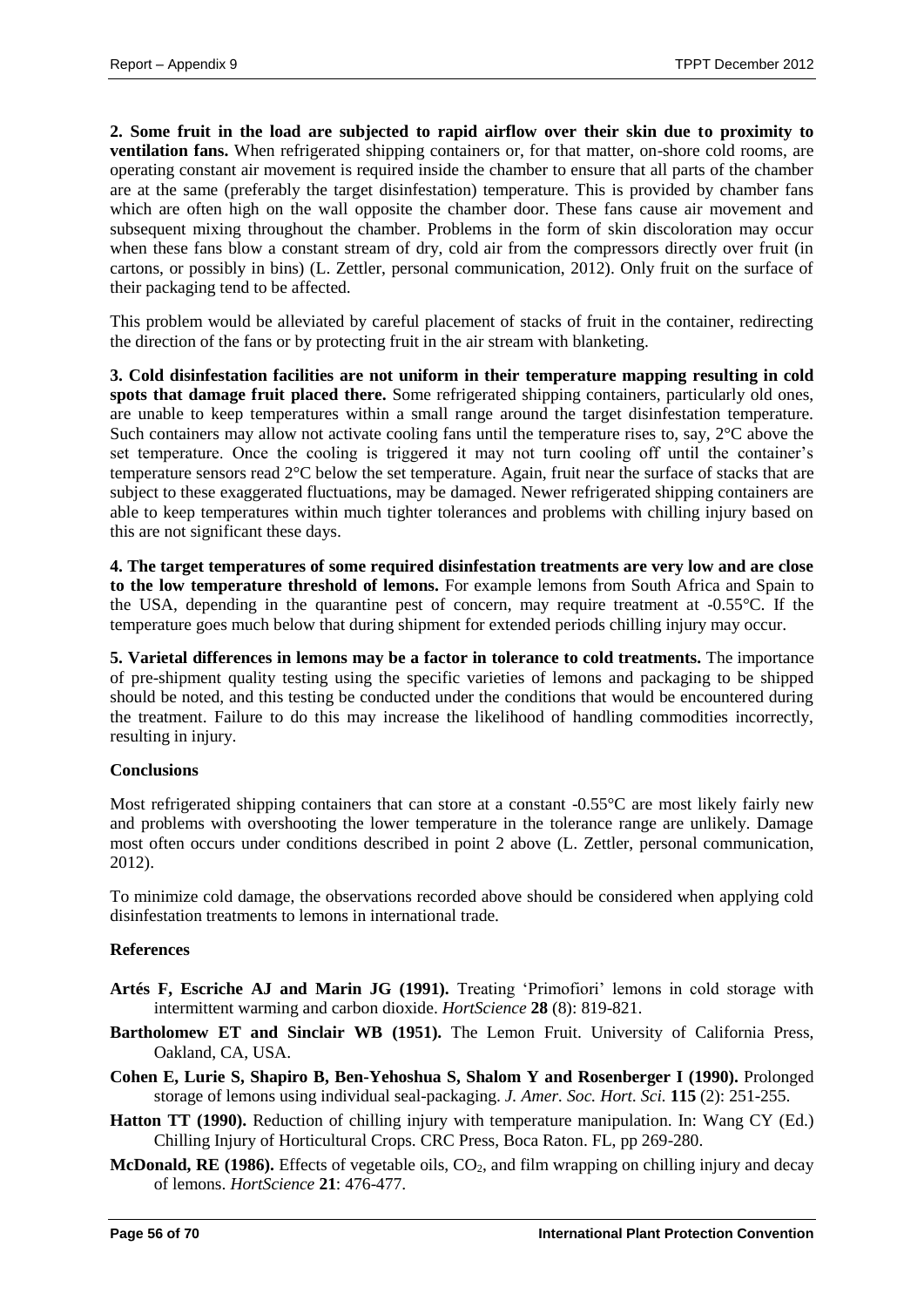- **Predobon S and Edwards M (1992).** Curing to prevent chilling injury during cold disinfestation and to improve the external and internal quality of lemons. *Aust. J. Exp. Agr.* **32**: 233-236.
- **USDA** Treatment Manual Revision 22 August 2012 (accessed 25 September 2012) [http://www.aphis.usda.gov/import\\_export/plants/manuals/ports/downloads/treatment.pdf](http://www.aphis.usda.gov/import_export/plants/manuals/ports/downloads/treatment.pdf)
- **Wild BL (1993).** Reduction of chilling injury in grapefruit and oranges stored at 1°C by prestorage hot dip treatments, curing, and wax application. *Aust. J. Exp. Agr.* **33**: 495-498.
- Wild BL and Hood CW (1989). Hot dip treatments reduce chilling injury in long-term storage of "Valencia" oranges. *HortScience* **24**: 109-110.
- **Wild BL and McGlasson WB (1977).** Long term storage of lemon fruit. *Australian Citrus News*, October, p 10; November, p 4 and December, pp 6-9.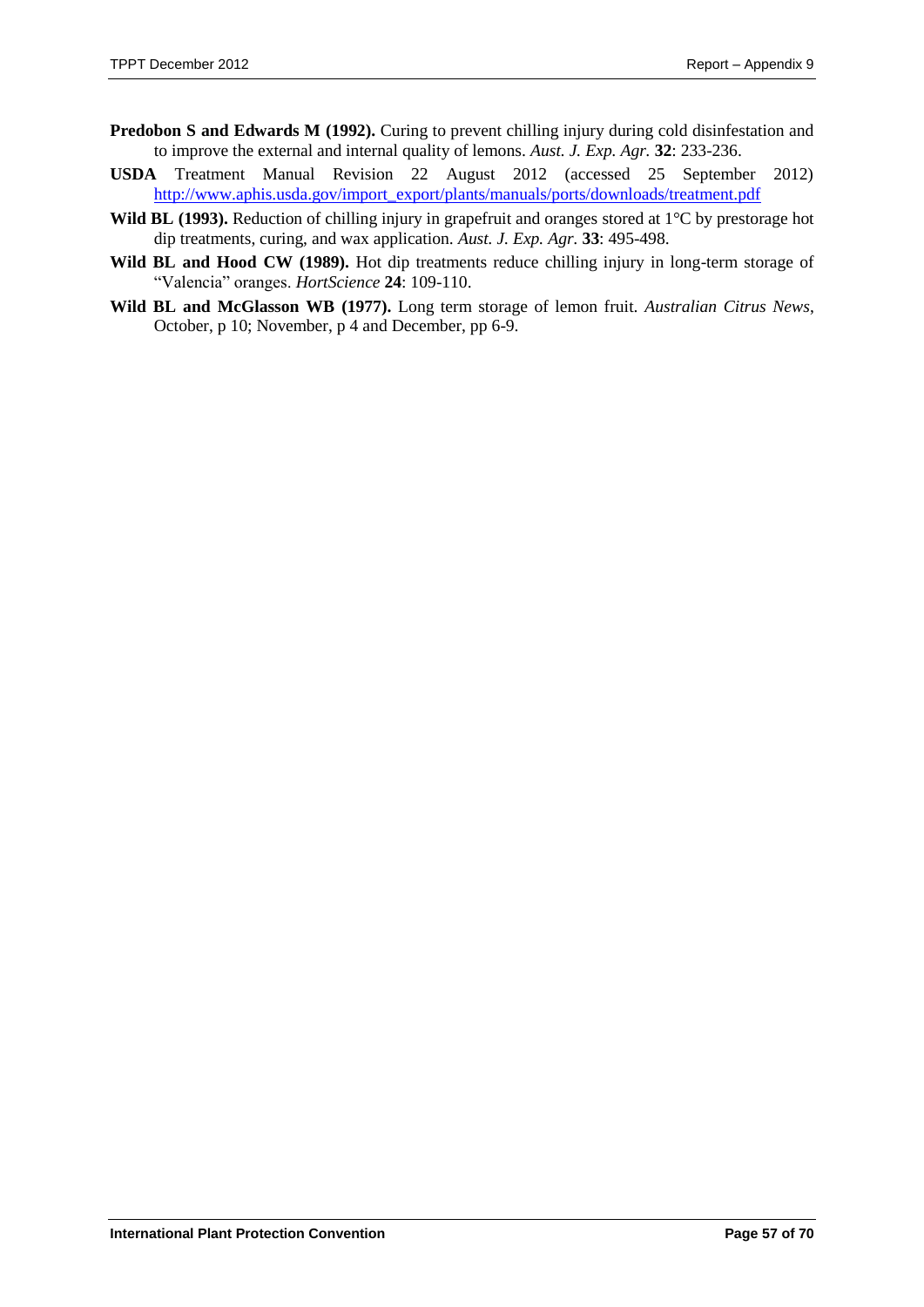# <span id="page-57-0"></span>**Appendix 10: TPPT feedback on virtual meetings**

#### **Background**

At the end of every virtual meeting (VM), TPPT members have been providing feedback on how the VMs and inter-session work is progressing. At its April 2012 meeting, the SC formally requested the TPPT to provide feedback on VMs.

Below are some positive aspects, challenges and other items the panel has experienced during VMs. The Secretariat has compiled the items from past TPPT VM reports and the list developed at the 2012 December TPPT meeting.

#### *Positive aspects of virtual meetings*

- VMs work well on agenda items that are smaller in scale, such as administrative, information, feedback, progress reports, TPPT work programme updates, etc.
- The virtual tool used (GoToTraining) works well, like being in a virtual meeting room. The tool is intuitive and easy to use
- A step-up from email
- Cheaper than travel, time and money expenses of face-to-face meetings
- Chatlog is nice feature, good for audio connection losses
- One-on-one training by the Secretariat was excellent and the refreshers before each virtual meeting are valuable
- Screen-sharing of a slideshow with the current agenda item being discussed is good for following the discussion
- Meeting reminders one week, day and hour before the meeting is very helpful. Also, the meeting registration is very simple

#### *Challenges*

- Some members aren't able to attend due to connection problems and not all members who were able to connect could easily and significantly contribute to the discussion (*feedback from the first TPPT VM*)
- Monthly VMs may be excessive because of travel and regular workloads of the panel members
- Panel members from developing countries noted that the VMs are difficult because of connection issues
- Some panel members, who are not native English speakers, noted it was more difficult for them to understand the discussion and present their points of view
- VMs could be difficult and inefficient for the more technical discussions such as the review of a draft treatment, because not all members may be connected the entire length of the meeting the dynamics of a face-to-face meeting may allow a more thorough review, discussion and development of treatments and other documents (*it is for this reason that the panel has yet to do a full review of a draft treatment during a VM*)
- Because of connection issues, VMs don't enhance equal representation and full participation. The panel would like to have 80% participation, but this has gone down in recent months
- May not be good for new initiatives
- Due to members being across the globe and with odd meeting times (late at night for some, early morning for others), everyone sacrifices
- Having a long agenda can be an issue. The panel recommends a shorter agenda and to focus on one to five agenda items instead of 20
- There have been issues of starting VMs on time. The Secretariat noted that the meeting room is usually opened at least one hour before the meeting begins to allow sufficient time for participants to join and prepare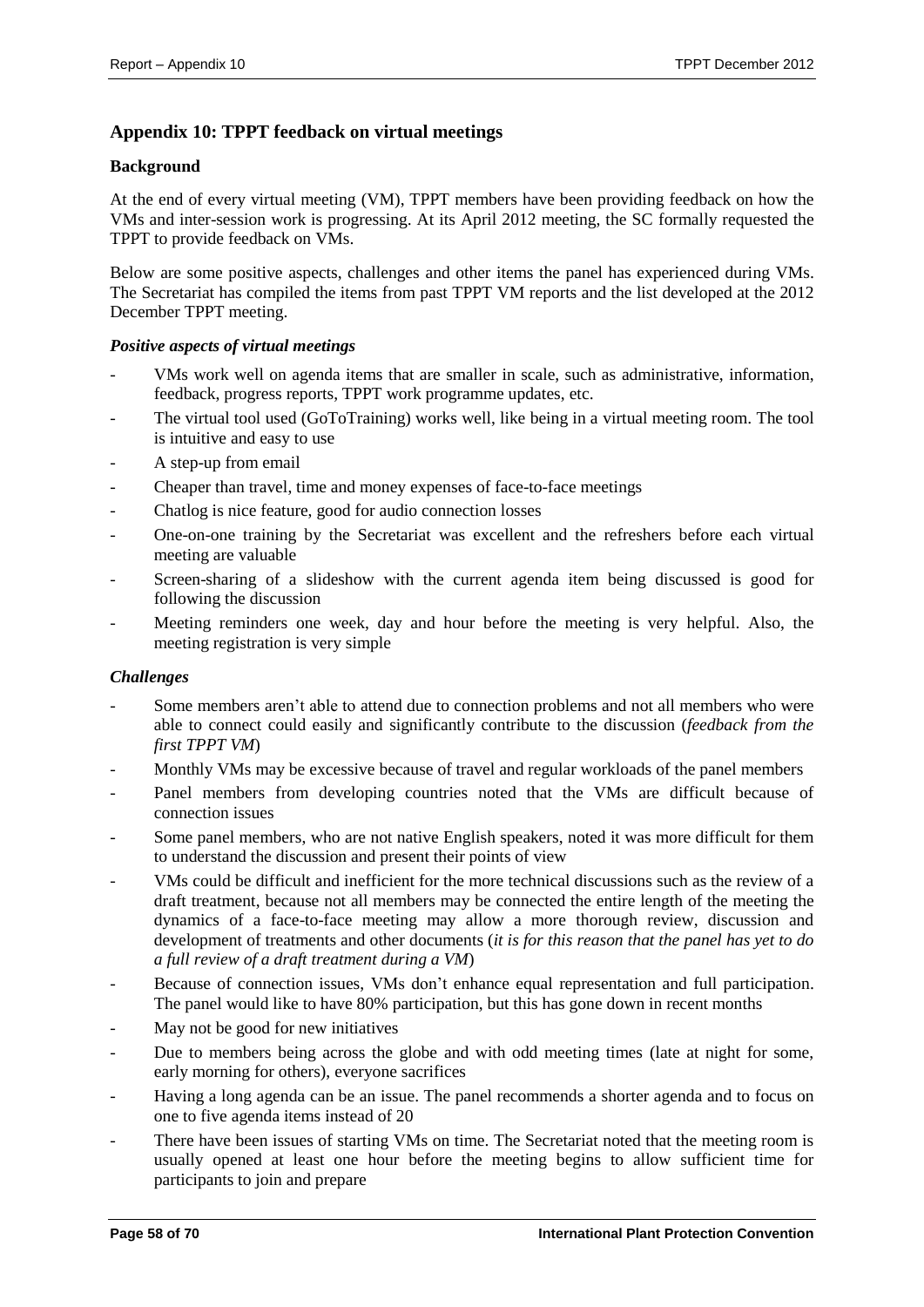#### *Other items to consider*

- Some panel members noted that virtual meetings were much easier to attend from home rather than at work because of software issues, requesting a meeting room, setting up the computer, interruptions from colleagues, internet problems, lost connections during the meeting, etc.
- The panel agreed to meet every two months with meeting dates scheduled well in advance, and to cancel the VM if there are no urgent items to discuss
- The panel requested the Secretariat to have all VM documents posted at least one week before the meeting.
- The panel agreed to schedule VMs one month before important meetings, such as the next faceto-face TPPT meeting, SC meetings, etc.
- The panel also requested the Secretariat to plan meetings when TPPT responses may be urgently needed well in advance so all members are able to fully participate (i.e. formal objection period 14 days prior to CPM)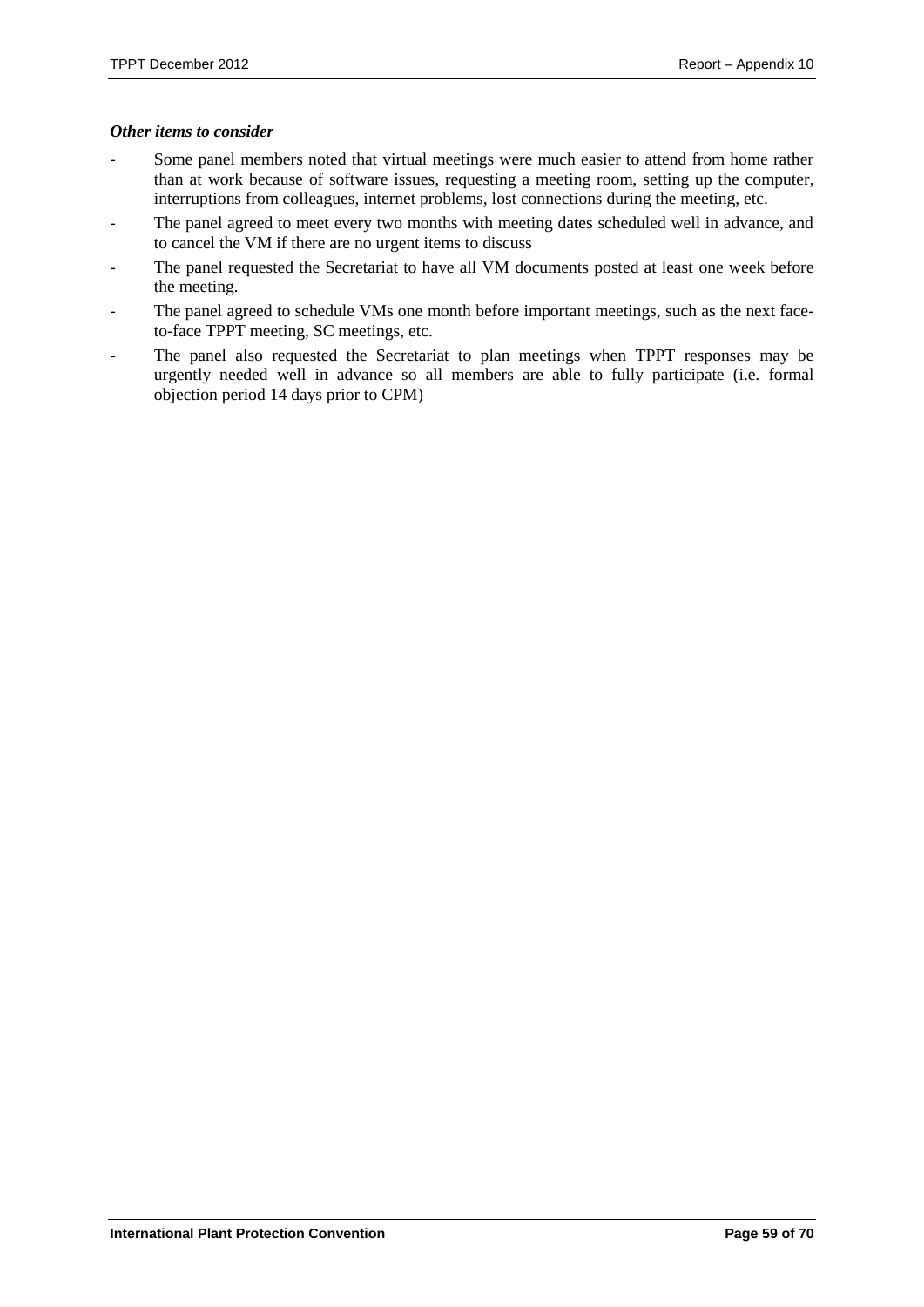# <span id="page-59-0"></span>**Appendix 11: TPPT work programme and medium term workplan**

*Note: status of work on treatments is documented in the List of topics*

#### **2012 TPPT Work programme**

| 2013<br><b>DUE</b><br><b>DATE</b> | <b>RESPONSIBLE</b>                         | <b>ACTION</b>                                                                                                                                                                                                                                                                                                                                                                                                                                                                                                                        |
|-----------------------------------|--------------------------------------------|--------------------------------------------------------------------------------------------------------------------------------------------------------------------------------------------------------------------------------------------------------------------------------------------------------------------------------------------------------------------------------------------------------------------------------------------------------------------------------------------------------------------------------------|
| 1 Jan                             | <b>Multiple members</b>                    | Finalize TPPT documents for meeting report or to forward to SC:<br>Review final TPPT response to chilling injury to lemons (Jessup)<br>Status of TPPT Documents under development (Ormsby/Rossell)                                                                                                                                                                                                                                                                                                                                   |
|                                   |                                            | Feedback from virtual meetings (Dubon)<br>TPPT comments on Formal Objections (Dubon)<br>Revised List of Topics (Dubon)<br>Cold Treatment Symposium agenda (Shamilov)                                                                                                                                                                                                                                                                                                                                                                 |
| 1 Jan                             | <b>DUBON</b>                               | Revise internal TPPT documents and action items from 2012 Dec TPPT<br>meeting:<br>TPPT Procedure for evaluating phytosanitary treatments requiring<br>additional information from submitters (Dubon)<br>Working TPPT criteria for treatment evaluation (Ormsby/Dubon)<br>Re-format Checklist for treatments and other templates (Dubon)<br>Re-organize TPPT restricted area of IPP (Dubon)<br>Create FTP server for draft PTs and relevant docs, templates, working<br>docs, etc. (Dubon)<br>Template for guidance documents (Dubon) |
| 1 Jan                             | <b>Multiple members</b>                    | Prepare evaluations for treatments fully reviewed at 2012 December TPPT<br>meeting. Evaluations to be placed in meeting report (all) and attached to<br>letters to submitters (if applicable)<br>2006-110 (WANG)<br>2007-103 (JESSUP)<br>2007-105 (PARKER)<br>2010-102 (JESSUP)<br>2010-103 (JESSUP)<br>2010-106 (HALLMAN)<br>2010-107 (PARK)<br>2012-008 (ORMSBY)<br>2012-009 (JESSUP)<br>2012-011 (PARKER)<br>2012-012 (WILLINK)                                                                                                   |
| 1 Jan                             | Steward, Rapporteur,<br><b>Secretariat</b> | Finalize draft meeting report, send to all members, comment via TPPT<br>forum on IPP                                                                                                                                                                                                                                                                                                                                                                                                                                                 |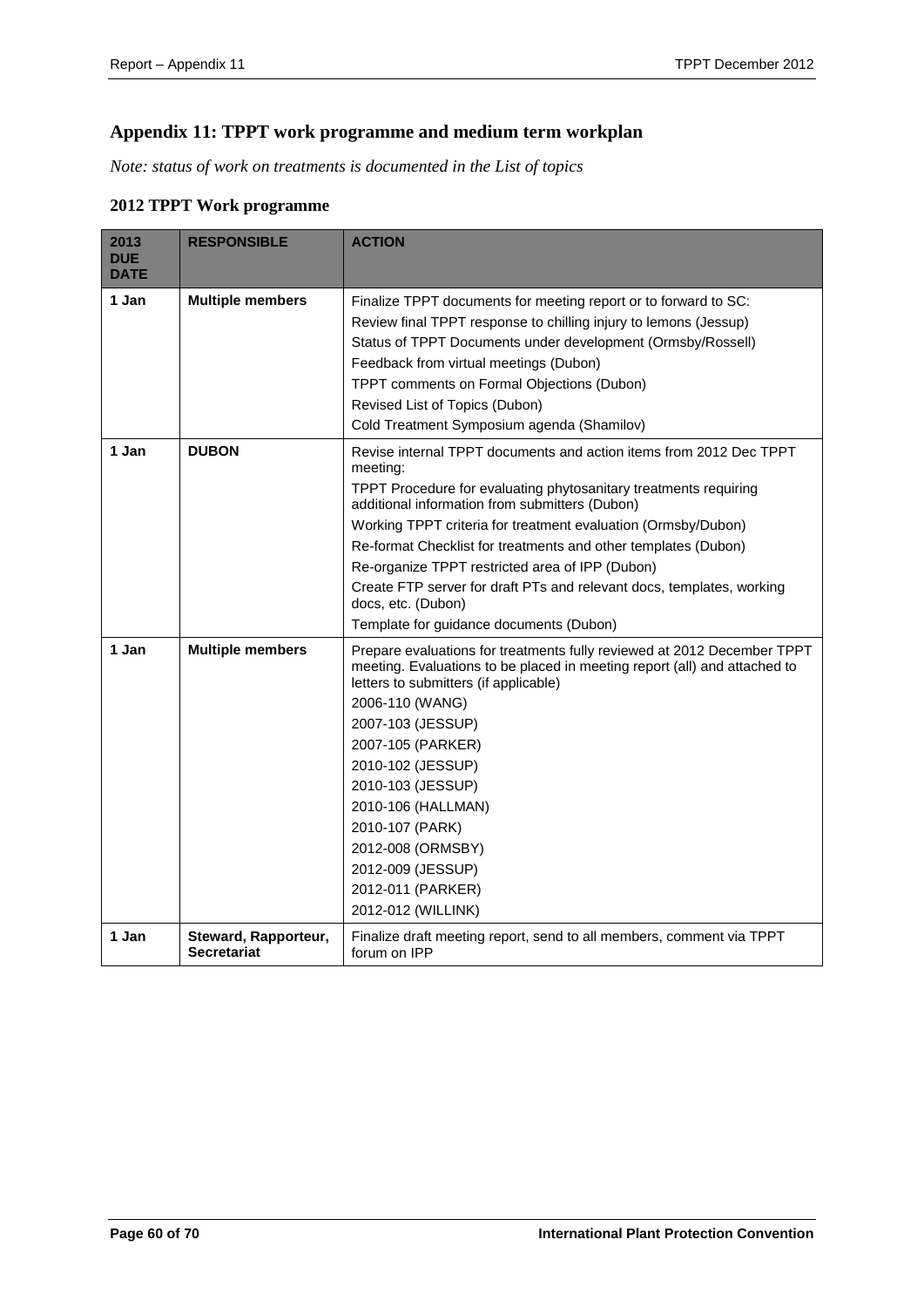| 2013<br><b>DUE</b><br><b>DATE</b> | <b>RESPONSIBLE</b>  | <b>ACTION</b>                                                                                                                                                                                                                                                                                                                                                                                                                                                                                                                                     |  |
|-----------------------------------|---------------------|---------------------------------------------------------------------------------------------------------------------------------------------------------------------------------------------------------------------------------------------------------------------------------------------------------------------------------------------------------------------------------------------------------------------------------------------------------------------------------------------------------------------------------------------------|--|
| 7 Jan                             | <b>DUBON</b>        | Send letters to submitters asking for more information, with deadline for<br>info due by 1 May 2013 (DUBON)<br>2006-110 (WANG, MORE INFO)<br>2007-102 (GOMES, FINAL NOTICE)<br>2009-108 (WILLINK, FINAL NOTICE)<br>2009-109 (HALLMAN, FINAL NOTICE)<br>2010-102 (JESSUP, MORE INFO)<br>2010-103 (JESSUP, MORE INFO)<br>2010-106 (HALLMAN, MORE INFO)<br>2010-107 (PARK, MORE INFO)<br>2012-008 (ORMSBY, REJECTED)<br>2012-009 (JESSUP, MORE INFO)<br>2012-010 (HALLMAN, REJECTED)<br>2012-012 (WILLINK, REJECTED)<br>2012-013 (HALLMAN, REJECTED) |  |
| 7 Jan                             | <b>All members</b>  | Final review of 2012 Dec TPPT meeting report (using IPP forum)                                                                                                                                                                                                                                                                                                                                                                                                                                                                                    |  |
| 15 Jan                            | <b>HALLMAN</b>      | Contact Armstrong and Heather regarding most tolerant life stages of<br>Tephritidae                                                                                                                                                                                                                                                                                                                                                                                                                                                               |  |
| 15 Jan                            | <b>SHAMILOV</b>     | 2012 Dec TPPT meeting report posted on IPP                                                                                                                                                                                                                                                                                                                                                                                                                                                                                                        |  |
| 1 Feb                             | <b>DUBON</b>        | All docs prepared and submitted for SC e-decision<br>TPPT response to chilling injury to lemon<br>$\bullet$<br>Eight cold treatments to SC for adoption by CPM<br>$\bullet$<br>Three treatments to SC for MC (2012-011, 2012-010, 2012-013)<br>$\bullet$                                                                                                                                                                                                                                                                                          |  |
| 1 Feb                             | All members         | Finalize list of proposals for 2013 Call for topics (discussion via IPP forum)                                                                                                                                                                                                                                                                                                                                                                                                                                                                    |  |
| 1 Feb                             | <b>JESSUP/DUBON</b> | TPPT position paper on adult emergence in irradiation treatments posted<br>on IPP forum for TPPT discussion                                                                                                                                                                                                                                                                                                                                                                                                                                       |  |
| 28 Feb                            | <b>All members</b>  | <b>TPPT</b> virtual meeting (tentative)                                                                                                                                                                                                                                                                                                                                                                                                                                                                                                           |  |
| 1 Apr                             | <b>DUBON</b>        | Follow-up email for letters to submitters (reminder of 1 May due date)                                                                                                                                                                                                                                                                                                                                                                                                                                                                            |  |
| 1 Apr                             | All members         | Review TPPT update document for 2013 May SC meeting                                                                                                                                                                                                                                                                                                                                                                                                                                                                                               |  |
| 8-12 Apr                          |                     | CPM-8 (2013) meeting (Rome)                                                                                                                                                                                                                                                                                                                                                                                                                                                                                                                       |  |
| 25 Apr                            | <b>All members</b>  | TPPT virtual meeting (tentative)                                                                                                                                                                                                                                                                                                                                                                                                                                                                                                                  |  |
| 1 May                             |                     | Data from submitters due for discussion at 2013 July TPPT meeting                                                                                                                                                                                                                                                                                                                                                                                                                                                                                 |  |
| 6-10 May                          |                     | 2013 May SC meeting (Rome)                                                                                                                                                                                                                                                                                                                                                                                                                                                                                                                        |  |
| 1 Jun                             | <b>DUBON</b>        | Send letters to submitters notifying them that their treatment was removed<br>from the list of topics by the SC<br>2007-103 (JESSUP)<br>2007-105 (PARKER)                                                                                                                                                                                                                                                                                                                                                                                         |  |
| 1 Jun                             | All members         | Discussion papers, checklists, updates, etc. to be discussed at 2013 July<br>TPPT meeting are due                                                                                                                                                                                                                                                                                                                                                                                                                                                 |  |
| 13 Jun                            | <b>All members</b>  | TPPT virtual meeting (tentative)                                                                                                                                                                                                                                                                                                                                                                                                                                                                                                                  |  |
| 8-12 Jul                          | <b>All members</b>  | 2013 July TPPT meeting (Fukuoka, Japan)                                                                                                                                                                                                                                                                                                                                                                                                                                                                                                           |  |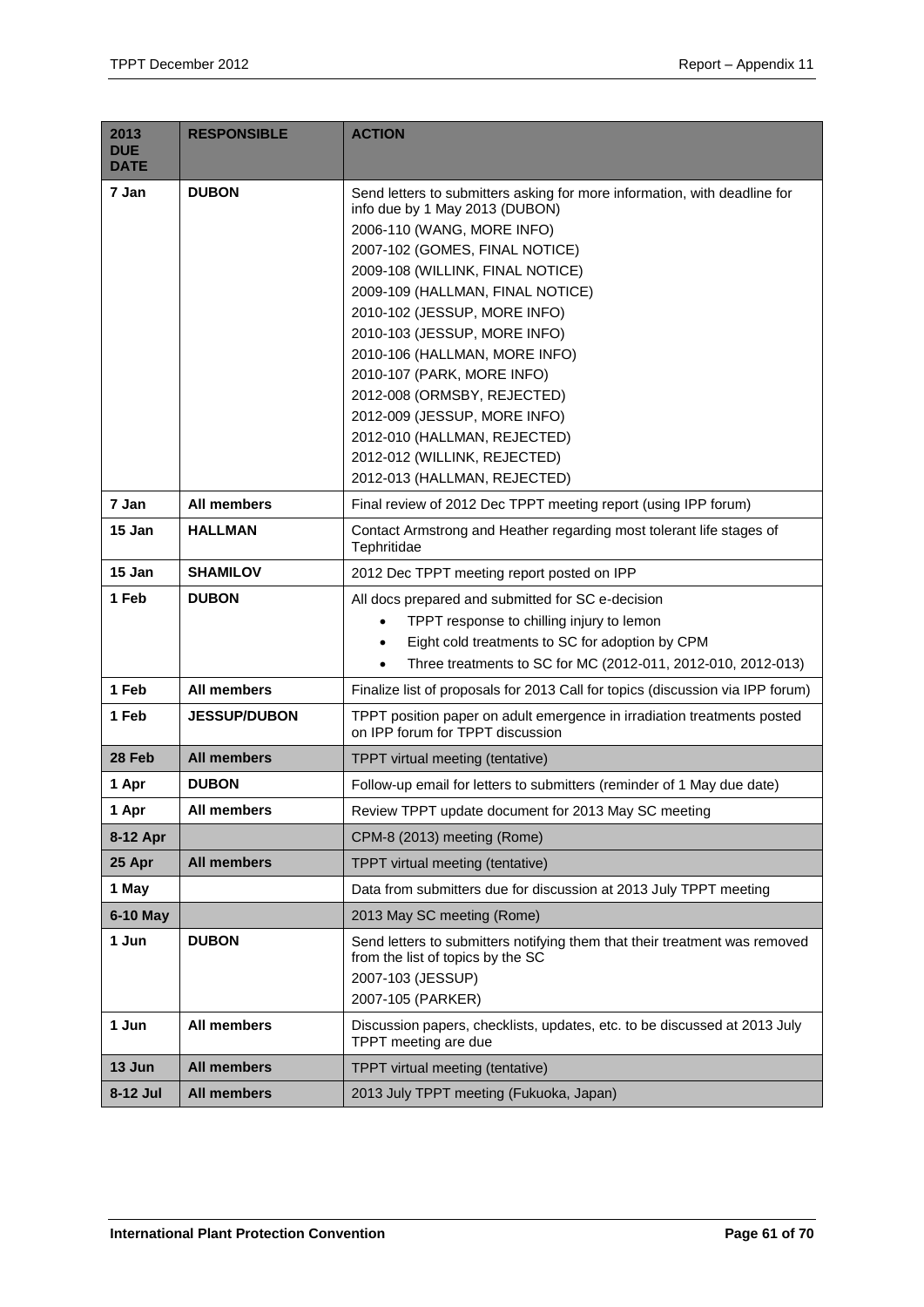# **TPPT Medium Term Workplan**

| 2013 | Meeting                                                                                                                            |
|------|------------------------------------------------------------------------------------------------------------------------------------|
|      | Call for topics: propose pests other than fruit flies, wood treatments, plants for planting, containers                            |
|      | Call for treatments: irradiation, soil and growing media, fruit flies                                                              |
|      | Call for experts?                                                                                                                  |
|      | 5-year membership terms end                                                                                                        |
|      | Some new members                                                                                                                   |
| 2014 | Meeting                                                                                                                            |
|      | Call for treatments (if added to List of topics) pests other than fruit flies, wood treatments, plants for<br>planting, containers |
|      | Call for experts?                                                                                                                  |
|      | Jessup/Park membership terms end                                                                                                   |
|      | Some new members?                                                                                                                  |
| 2015 | Meeting                                                                                                                            |
|      | Discuss wood treatments, plants for planting, containers                                                                           |
|      | Call for topics?                                                                                                                   |
|      | Call for treatments?                                                                                                               |
|      | Call for experts?                                                                                                                  |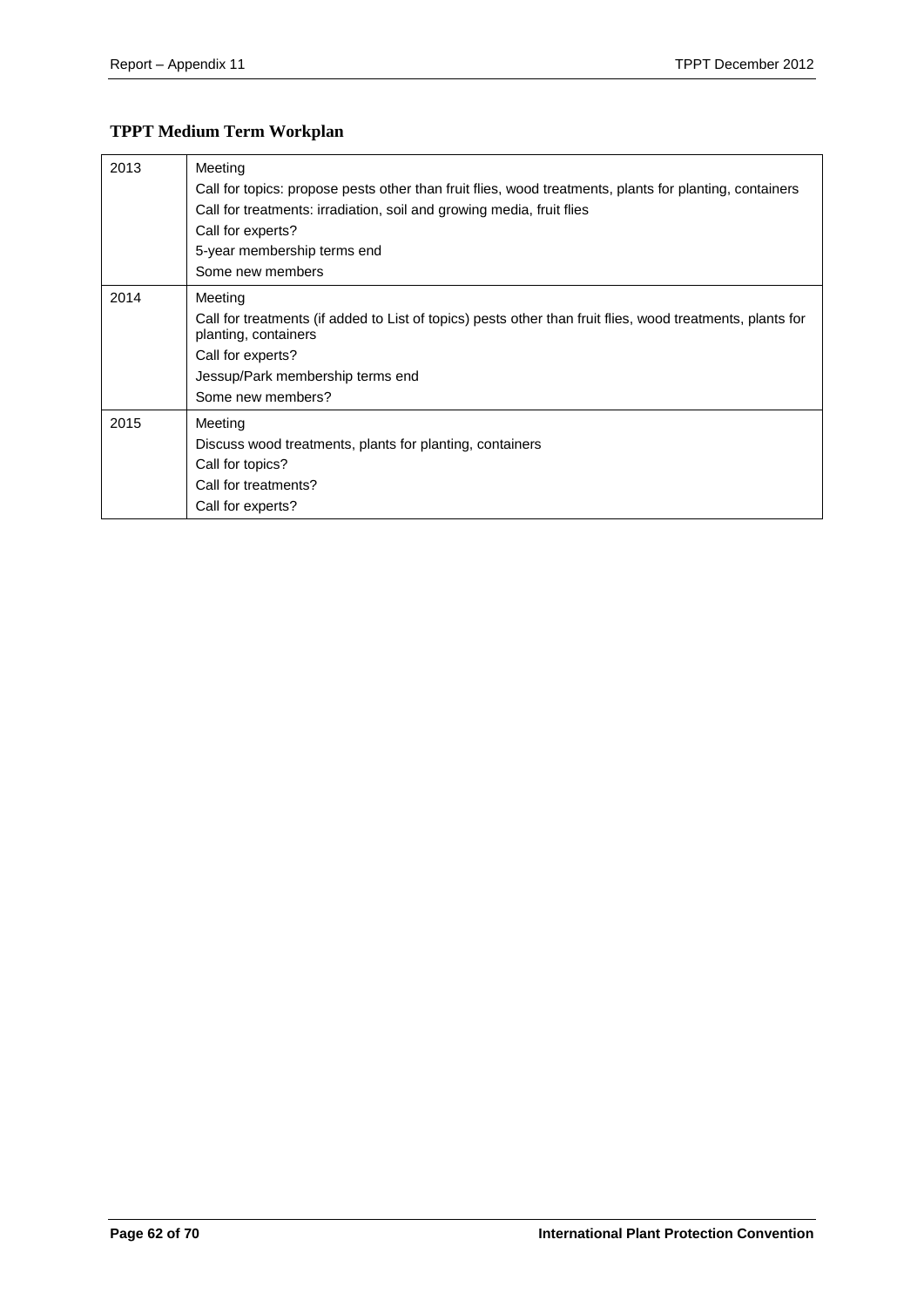# <span id="page-62-0"></span>**Appendix 12: TPPT evaluations of treatments fully reviewed during this meeting**

Ordered by topic number

**TPPT evaluation of Vapour heat treatment for** *Bactrocera cucurbitae* **on** *Cucumis melo* **var.**  *reticulatus* **(2006-110)**

Treatment lead: Mr Wang Yuejin

The IPPC Technical Panel on Phytosanitary Treatments (TPPT) reviewed the additional information submitted on *Vapour heat treatment for* Bactrocera cucurbitae *on* Cucumis melo *var.* reticulatus (2006-110).

The panel had recommended the treatment to the International Plant Protection Convention's (IPPC) Standards Committee (SC) for adoption by the Commission on Phytosanitary Measures (CPM). However, the SC returned the treatment to the panel due to the technical concerns with the treatment.

To be able to recommend the treatment to the SC for adoption by the CPM, the panel needs more information on the following:

- Whether the form of artificial inoculation used to estimate life-stage may have impacted relative susceptibility. This issue needs to be resolved because available literature is mixed on which life stage was the most heat tolerant.
- Comments restricting the commodity to cultivar level were not supported by the panel because there is no evidence to suggest that cultivar differences will significantly impact on melon fly susceptibility. Further research by Corcoran *et al.* (1993) on *Cucurbita pepo* found melon fly was equally susceptible under the same or similar treatment conditions (45<sup>o</sup>C for 30 minutes).
- There were concerns about the life stage and rearing technique used in the experimental protocol for this treatment submission. Further guidance on the validation of the use of artificial infestation for life-stage susceptibility testing needs to be provided by the submitter.
- In addition, the ED values will need to be re-calculated because the first replicate should not be included.

For further information regarding this evaluation, please contact wangyuejin@263.net.cn.

#### **TPPT evaluation of HCN treatment of wood packaging material (2007-103)**

Treatment lead: Mr Andrew Jessup

The IPPC Technical Panel on Phytosanitary Treatments (TPPT) reviewed the additional information submitted on *HCN treatment of wood packaging material* (2007-103).

New information from the submitter was received in response to the panel's request and reviewed by the treatment lead and the panel. As a result the panel was unable to recommend this treatment for approval because sufficient information has not been provided to support the treatment.

After reviewing the information, the treatment lead and the panel expressed concerns with some important aspects of the submission including the use of suitable surrogate insects and the numbers of insects treated to demonstrate treatment efficacy.

The panel considered that this treatment will not be completed in the foreseeable future and is recommending to the International Plant Protection Convention's (IPPC) Standards Committee (SC) that this treatment should be removed from the *List of topics for IPPC standards*.

Once the treatment is removed from the *List of topics*, the IPPC Secretariat will send a letter to the submitter explaining that the treatment was removed, will inform the submitter on what information is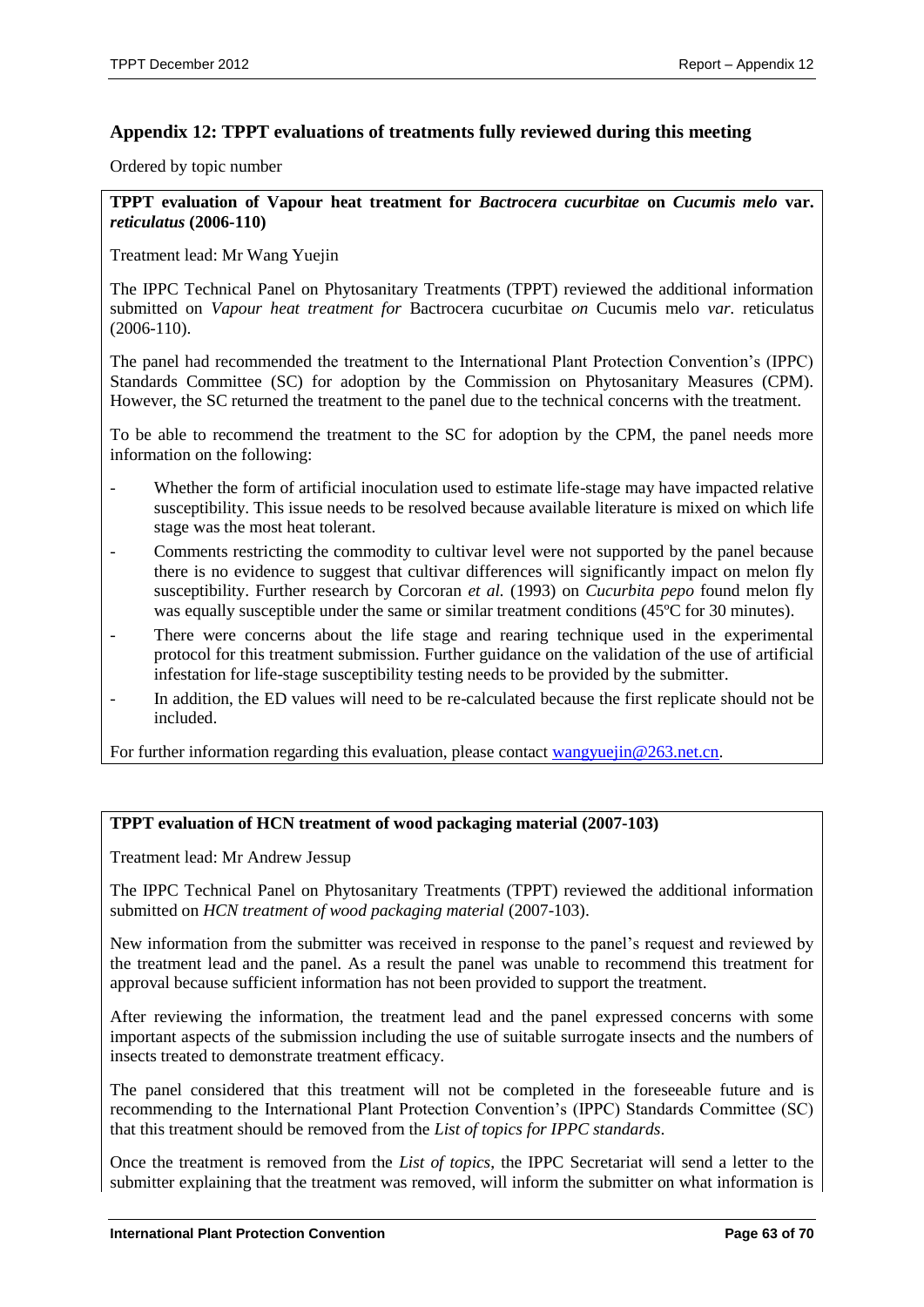needed to meet the requirements, and, once this information is gathered, suggest it be resubmitted during a future call for treatments.

For further information regarding this evaluation, please contact [andrew.jessup@dpi.nsw.gov.au.](mailto:andrew.jessup@dpi.nsw.gov.au)

**TPPT evaluation of Generic irradiation treatment for all insects (Arthropoda: Insecta) except lepidopteran pupae and adults (Insecta: Lepidoptera) in any host commodity (2007-105)**

Treatment lead: Mr Andrew Parker

The IPPC Technical Panel on Phytosanitary Treatments (TPPT) reviewed the proposal for *Generic irradiation treatment for all insects (Arthropoda: Insecta) except lepidopteran pupae and adults (Insecta: Lepidoptera) in any host commodity* (2007-105). The panel was unable to recommend these treatments for approval because the requested additional information was not provided. The submitting country indicated that it was not able to supply the additional data to support the proposal and would not be able to do so in the near future.

The panel considered that this treatment will not be completed in the foreseeable future and is recommending to the International Plant Protection Convention's (IPPC) Standards Committee (SC) that this treatment should be removed from the *List of topics for IPPC standards*.

Once the treatment is removed from the *List of topics*, the IPPC Secretariat will send a letter to the submitter explaining that the treatment was removed, will inform the submitter on what information is needed to meet the requirements, and, once this information is gathered, suggest it be resubmitted during a future call for treatments.

For further information regarding this evaluation, please contact [A.Parker@iaea.org.](mailto:A.Parker@iaea.org)

#### **TPPT evaluation of Cold treatment for** *Ceratitis capitata* **on** *Citrus reticulata* **and their hybrids (2010-102)**

Treatment lead: Mr Andrew Jessup

The IPPC Technical Panel on Phytosanitary Treatments (TPPT) reviewed the additional information submitted on the *Cold treatment for* Ceratitis capitata *on* Citrus reticulata *and their hybrids* (2010- 102). The panel was unable to recommend these treatments for approval because the level of control mortality was not provided.

The panel recommended that additional information be submitted to support control data, such as further information of mortality in large scale trials, mortality control in treated fruits flies, which live stage was used to determine the mortality of treated species, etc., because the reference paper is not clear.

For further information regarding this evaluation, please contact [andrew.jessup@dpi.nsw.gov.au.](mailto:andrew.jessup@dpi.nsw.gov.au)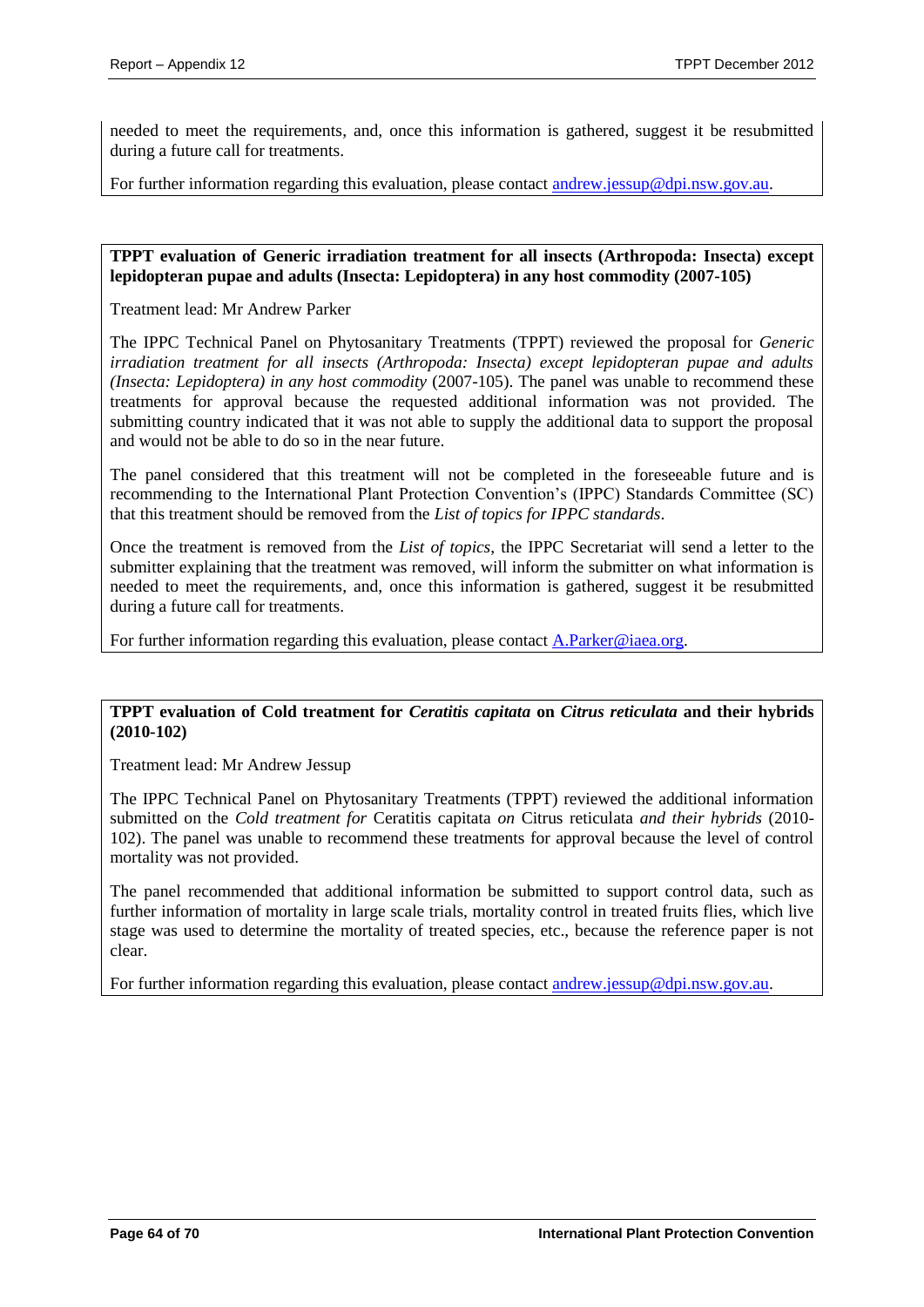#### **TPPT evaluation of Cold treatment for** *Ceratitis capitata* **on** *Citrus sinensis* **(2010-103)**

Treatment lead: Mr Andrew Jessup

The IPPC Technical Panel on Phytosanitary Treatments (TPPT) reviewed the additional information submitted on the *Cold treatment for* Ceratitis capitata *on* Citrus sinensis (2010-103). The panel was unable to recommend these treatments for approval at this time.

In regards to the panel's request for clarification of the statement that there were no statistical differences between fruit species, the panel is concerned about conducting an analysis of variance on the numbers presented in the second table of Annex B of the re-submission to produce the graph of lsd values and the analysis of variance table in Annex B. It appears that the analysis comparing fruit species was conducted on pooled insect stage responses (to create replication) with the four LD values as treatments. A comparison of the survival of cold-treated *C. capitata* between fruit species needs to be supplied.

The panel requests more information from the submitter on the justification, defence and a full description of the control mortality method.

For further information regarding this evaluation, please contact [andrew.jessup@dpi.nsw.gov.au.](mailto:andrew.jessup@dpi.nsw.gov.au)

#### **TPPT evaluation of Vapour heat treatment for** *Ceratitis capitata* **on** *Mangifera indica* **(2010-106)**

Treatment lead: Mr Guy Hallman

The IPPC Technical Panel on Phytosanitary Treatments (TPPT) reviewed the additional information submitted on the *Vapour heat treatment for* Ceratitis capitata *on* Mangifera indica (2010-106). The panel was unable to recommend these treatments for approval because the requested information on each replicate was not provided. This information should include additional detailed information on each individual replicate, including the results, the numbers of infested fruit both in the control and treatment, and the number of surviving pupae in each of the control fruit.

The TPPT also needs additional information regarding the required parameters for these treatments. Therefore, we request that you specify the following items in the resubmission: heat up time, heat up recording interval, minimum air temperature at start of heat up, minimum air temperature at end of heat up, dwell time, minimum dwell time pulp temperature, relative humidity, and cooling method.

For further information regarding this evaluation, please contact [Guy.Hallman@ars.usda.gov.](mailto:Guy.Hallman@ars.usda.gov)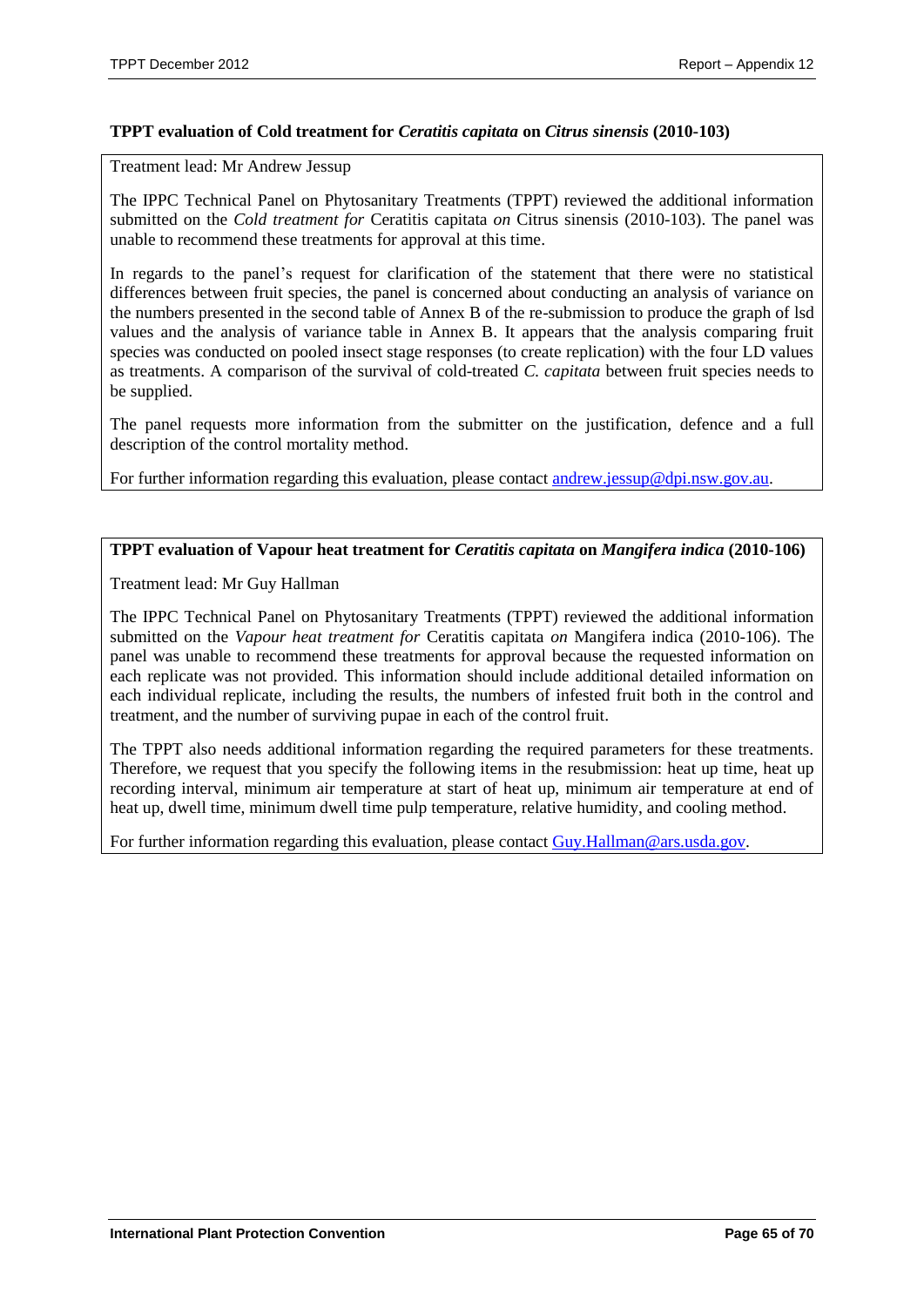#### **TPPT evaluation of Vapour heat treatment for** *Bactrocera tryoni* **on** *Mangifera indica* **(2010-107)**

Treatment lead: Mr Min-goo Park

The IPPC Technical Panel on Phytosanitary Treatments (TPPT) reviewed the additional information submitted on the *Vapour heat treatment for* Bactrocera tryoni *on* Mangifera indica (2010-107). The panel was unable to recommend these treatments for approval because the requested information on each replicate was not provided. This information should include additional detailed information on each individual replicate, including the results, the numbers of infested fruit both in the control and treatment, and the number of surviving pupae in each of the control fruit.

The TPPT also needs additional information regarding the required parameters for these treatments. Therefore, we request that you specify the following items in the resubmission: heat up time, heat up recording interval, minimum air temperature at start of heat up, minimum air temperature at end of heat up, dwell time, minimum dwell time pulp temperature, relative humidity, and cooling method.

For further information regarding this evaluation, please contact  $\text{pmg@korea.kr.}$ 

#### **TPPT evaluation of Generic irradiation for eggs and larvae of Lepidoptera (2012-008)**

Treatment lead: Mr Mike Ormsby

The IPPC Technical Panel on Phytosanitary Treatments (TPPT) reviewed the *Generic irradiation for eggs and larvae of Lepidoptera* (2012-008) submission. The Panel was unable to recommend this treatment for approval because no efficacy level could be derived from the supporting literature, and the end point of the treatment is described in a way that may not be acceptable to IPPC members.

The TPPT needs additional information to approve this submission that should specify a treatment efficacy level supported by appropriate evidence, describe the end-point in a manner suitable for the management of risks in international trade, and structure the submission in a way that indicates the treatment end-point will be achieved at a suitable level of efficacy for the most tolerant species to irradiation. The submitter should consider reducing the range of target pest species to a single family or genus.

We request that you re-submit this proposal along with the requested information during a subsequent call for treatments.

For further information regarding this evaluation, please contact [Michael.Ormsby@mpi.govt.nz.](mailto:Michael.Ormsby@mpi.govt.nz)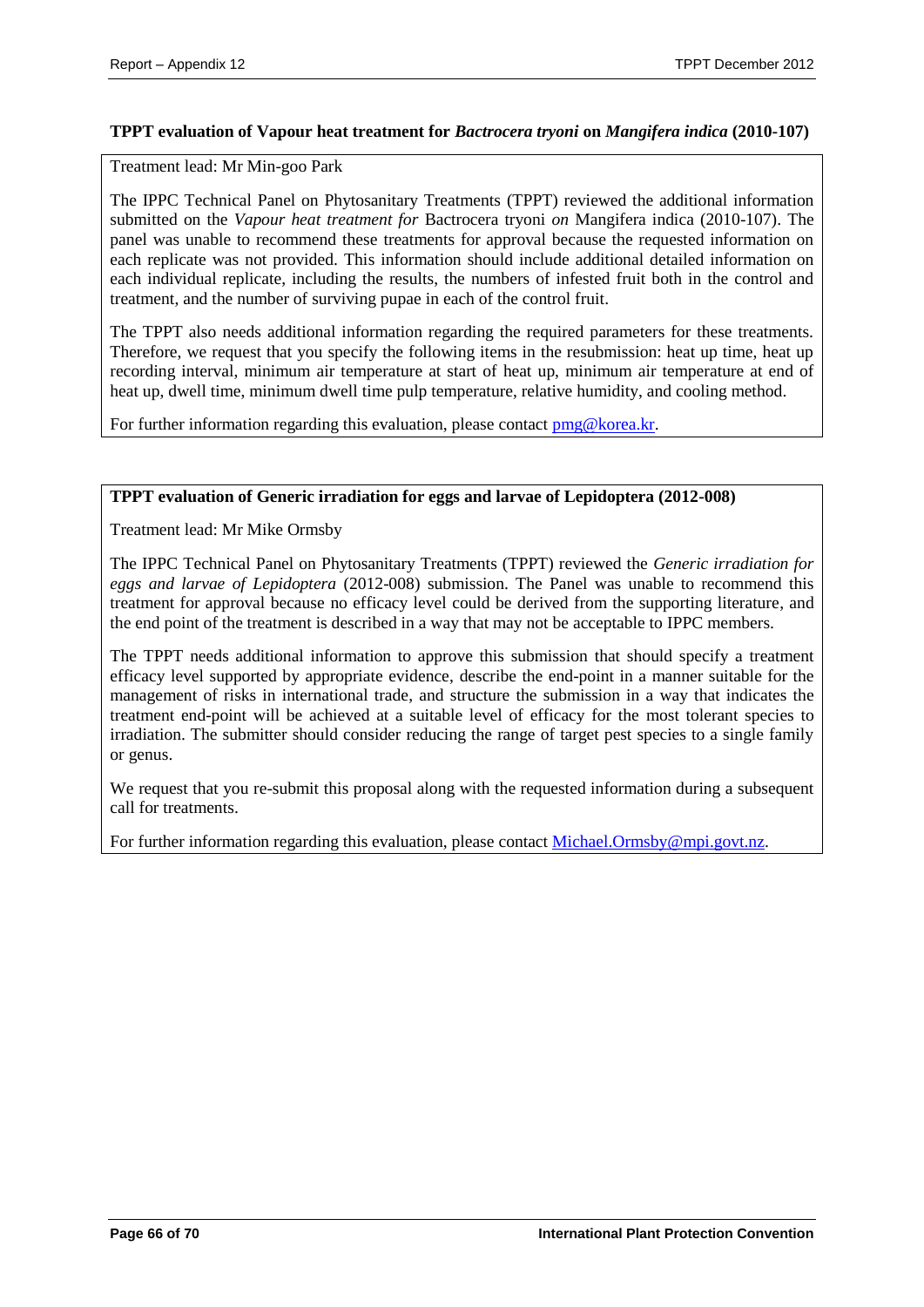#### **TPPT evaluation of Irradiation for** *Ostrinia nubilalis* **(2012-009)**

Treatment lead: Mr Andrew Jessup

The IPPC Technical Panel on Phytosanitary Treatments (TPPT) reviewed the additional information submitted on *Irradiation Treatment for* Ostrinia nubilalis (2012-009). The panel was unable to recommend these treatments for approval at this time because more supporting information is required.

More information is required to support the statement (cited as Hallman *et al.* 2010, but not provided in the original submission) that the most mature insect life stages are more radio-tolerant that lesser mature life stages. The panel requests submission of the cited article.

The panel also discussed the fact that late pupae, on which the submission is based, are not found in the regulated articles targeted in the submission. If this is the case, then a lower irradiation quarantine dose might be applicable for those life stages that do attack the regulated articles indicated in the submission. The panel requests that these issues be discussed and, if necessary, more data supplied in a re-submission.

Also, this species may enter a diapause stage in late winter, and therefore may attach itself to regulated articles. Hallman (2000) suggests that insects in diapause may be more radio-tolerant than those not in diapause. This issue needs to be addressed.

The panel would also appreciate discussion on the probability of F1 insects (i.e. offspring from insects treated following the submitted irradiation treatment schedule and which will be sterile) surviving in an importing region and being found in traps or by other means. This is important for quarantine purposes as it is unlikely that techniques exist to test whether or not these insects are sterile due to the treatment imposed on their parents.

For further information regarding this evaluation, please contact [andrew.jessup@dpi.nsw.gov.au.](mailto:andrew.jessup@dpi.nsw.gov.au)

#### **TPPT evaluation of Irradiation for** *Dysminococcus neobrevipes* **Beardsley,** *Planococcus lilacinus* **(Cockerell) and** *Planococcus minor* **(Maskell) (Hemiptera: Pseudococcidae) (2012-011)**

Treatment lead: Mr Andrew Parker

The IPPC Technical Panel on Phytosanitary Treatments (TPPT) reviewed the proposed treatment *Irradiation for* Dysminococcus neobrevipes *Beardsley,* Planococcus lilacinus *(Cockerell) and*  Planococcus minor *(Maskell) (Hemiptera: Pseudococcidae) (*2012-011). The panel concluded that the proposal is technically sound and adequately supported by the supplied data. The proposal is based on a dose of 231 Gy to prevent reproduction of female of *Dysminococcus neobrevipes* Beardsley with an ED99.99023 at a confidence level of 95%. The supplied data also substantiated the assertion that the other two species are not more difficult to control so that this dose may be accepted for all three species.

For further information regarding this evaluation, please contact [A.Parker@iaea.org.](mailto:A.Parker@iaea.org)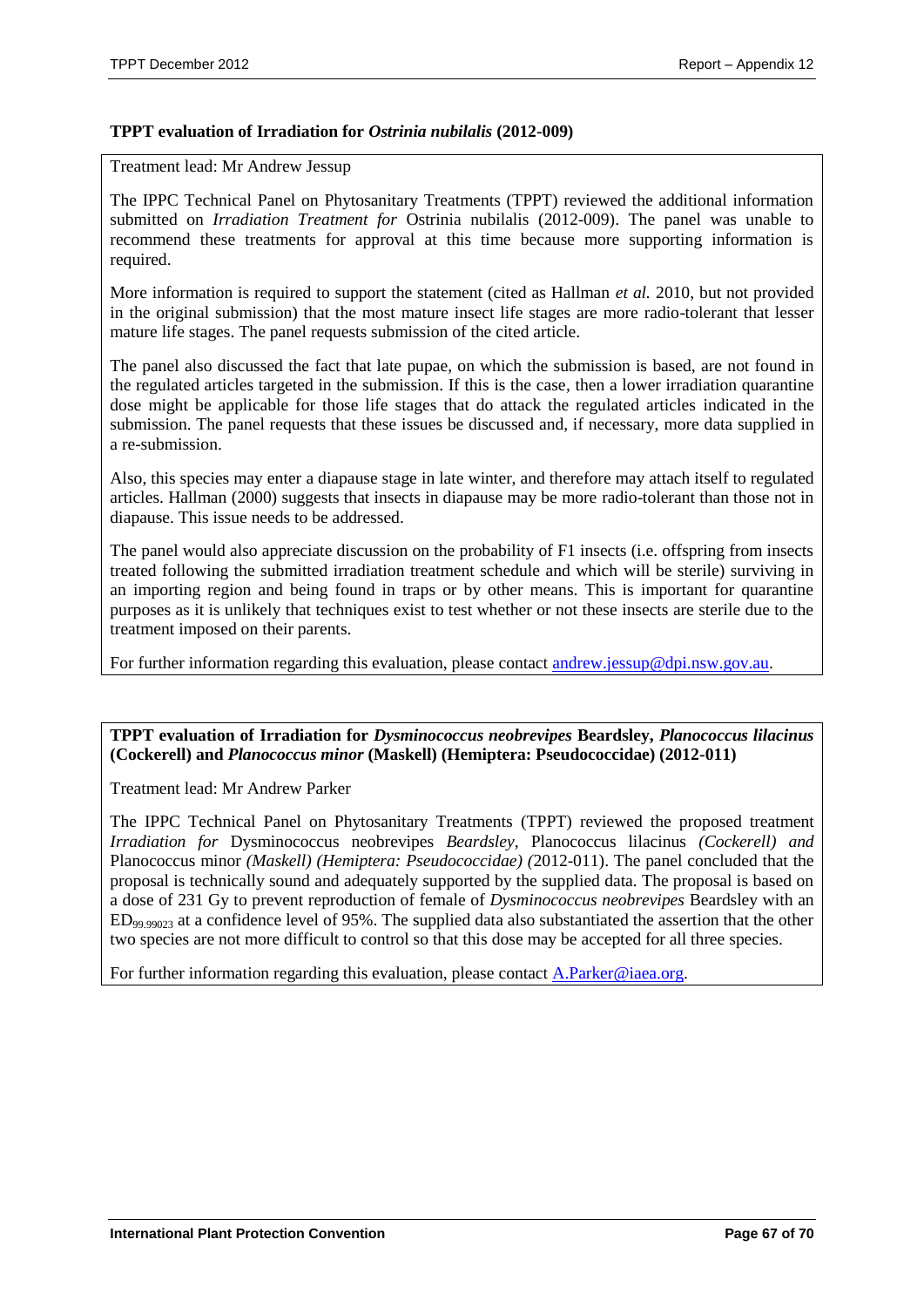#### **TPPT evaluation of Generic Irradiation for pupae of Lepidoptera (2012-012)**

Treatment lead: Mr Eduardo Willink

The IPPC Technical Panel on Phytosanitary Treatments (TPPT) reviewed the treatment *Generic irradiation for pupae of Lepidoptera* (2012-012). This submission was supported by studies on 31 species in eight families where prevention of egg hatch from irradiated late Lepidoptera pupae was achieved at 350Gy. The panel was unable to recommend this treatment for approval because no efficacy level could be derived from the supporting literature and the end point of the treatment is described in a way that may not be acceptable to IPPC members.

The TPPT would need additional information to approve this submission that should specify a treatment efficacy level supported by appropriate evidence, describe the end-point in a manner suitable for the management of risks in international trade, and structure the submission in a way that indicates the treatment end-point will be achieved at a suitable level of efficacy for the most tolerant species to irradiation. The submitter should consider reducing the range of target pest species to a single family or genus.

We request that you re-submit this proposal along with the requested information during a subsequent call for treatments.

For further information regarding this evaluation, please contact [ewillink@eeaoc.org.ar](mailto:ewillink@eeaoc.org.ar)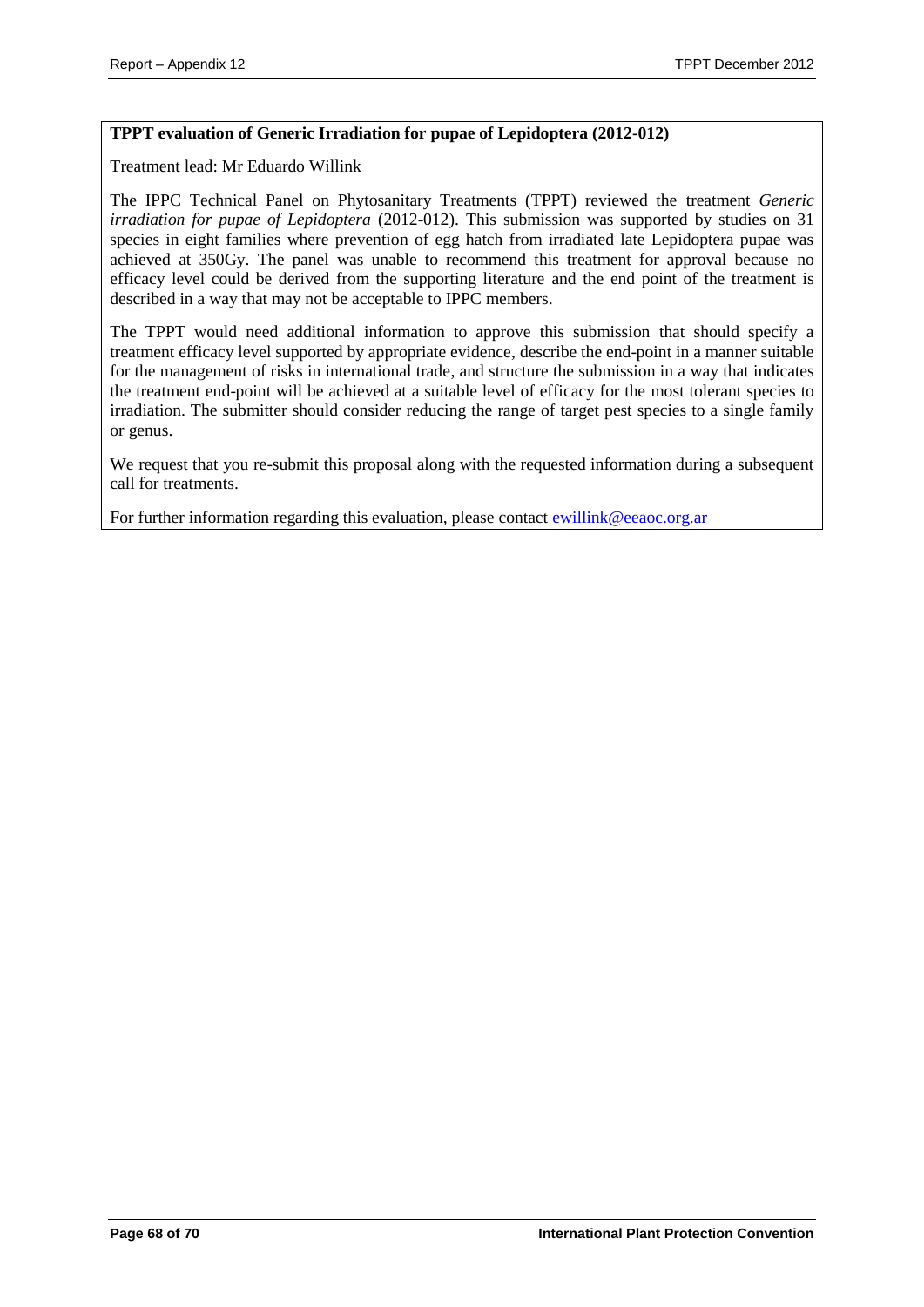# <span id="page-68-0"></span>**Appendix 13: Questionnaire for IPPC standard setting: Identification of key stakeholders and their needs**

#### **Background**

The IPPC Secretariat has developed a questionnaire addressed to SC members and observers, whose purpose is to identify the key stakeholders of the standard setting process, as well as their needs. The results will be the basis for the development of a structured Communications Work Plan which will include standard setting goals, processes and priorities.

The standard setting Work Plan will be coherent with the IPPC Communications Strategy, and will be integrated with the IPPC Communications Work Plan, whose drafts have been presented at the 2012 meeting of the Strategic Planning Group (SPG).

The IPPC vision, mission and strategic objectives follow for reference.

#### **The IPPC vision**

Protecting global plant resources from pests.

#### **The IPPC mission**

To secure cooperation among nations in protecting global plant resources from the spread and introduction of pests of plants, in order to preserve food security, biodiversity and to facilitate trade.

#### **The IPPC strategic objectives**

A. To protect sustainable agriculture and enhance global food security through the prevention of pest spread;

B. to protect the environment, forests and biodiversity from plant pests;

C. to facilitate economic and trade development through the promotion of harmonized scientifically based phytosanitary measures; and

D. to develop phytosanitary capacity for members to accomplish A, B and C.

#### **Questionnaire**

**1) Please identify key IPPC internal and external stakeholders** *[Definition of stakeholders: Actors (persons or organizations) who have a vested interest in the policy that is being promoted by another actor. Internal stakeholders are an integral part or members of the organization, while external stakeholders are not. When talking about external stakeholders, you may want to keep into account the following sub-categories: "Customers" / "Suppliers" / Partners / Community / Society].*

#### **Stakeholder that are:**

• Exporting, Importing commodities

#### **2) What are internal stakeholders seeking from IPPC? What are their main needs?**

- Protection from unreasonable rejection of commodities
- Technical Guidance
- Science-based standards

#### **3) Do you think that external stakeholders should participate in the standard setting process?**

- Yes, member consultation, etc.
- However, should have NPPO reps who are linked with industry